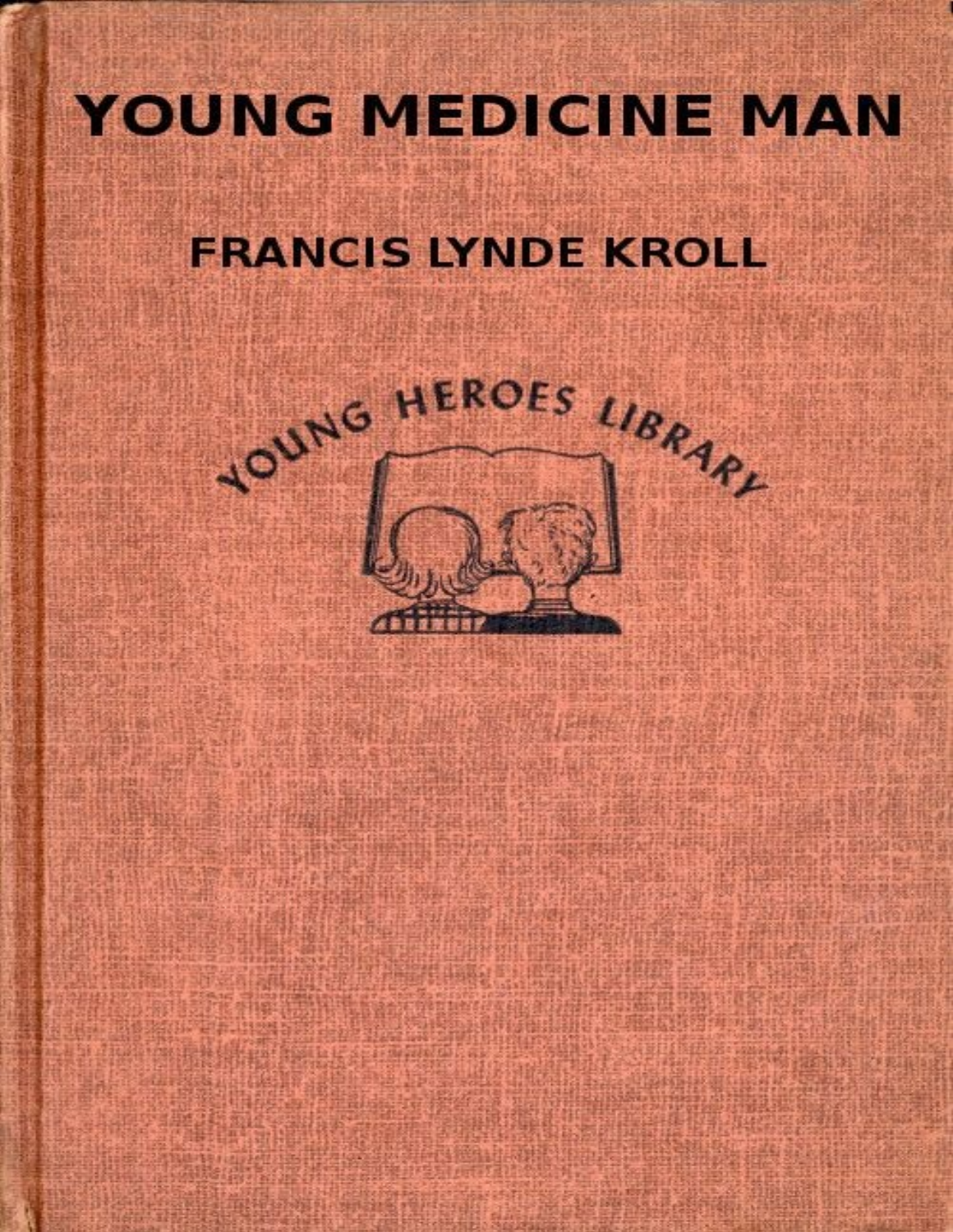The Project Gutenberg EBook of Young Medicine Man, by Francis Lynde Kroll

This eBook is for the use of anyone anywhere in the United States and most other parts of the world at no cost and with almost no restrictions whatsoever. You may copy it, give it away or re-use it under the terms of the Project Gutenberg License included with this eBook or online at www.gutenberg.org. If you are not located in the United States, you'll have to check the laws of the country where you are located before using this ebook.

Title: Young Medicine Man Author: Francis Lynde Kroll Release Date: June 13, 2019 [EBook #59747] Language: English

\*\*\* START OF THIS PROJECT GUTENBERG EBOOK YOUNG MEDICINE MAN \*\*\*

Produced by Stephen Hutcheson and the Online Distributed Proofreading Team at http://www.pgdp.net

#### **FRANCIS LYNDE KROLL**

# **YOUNG MEDICINE MAN**

(uncaptioned)

ILLUSTRATED BY CHARLES H. GEER

*LANTERN PRESS* NEW YORK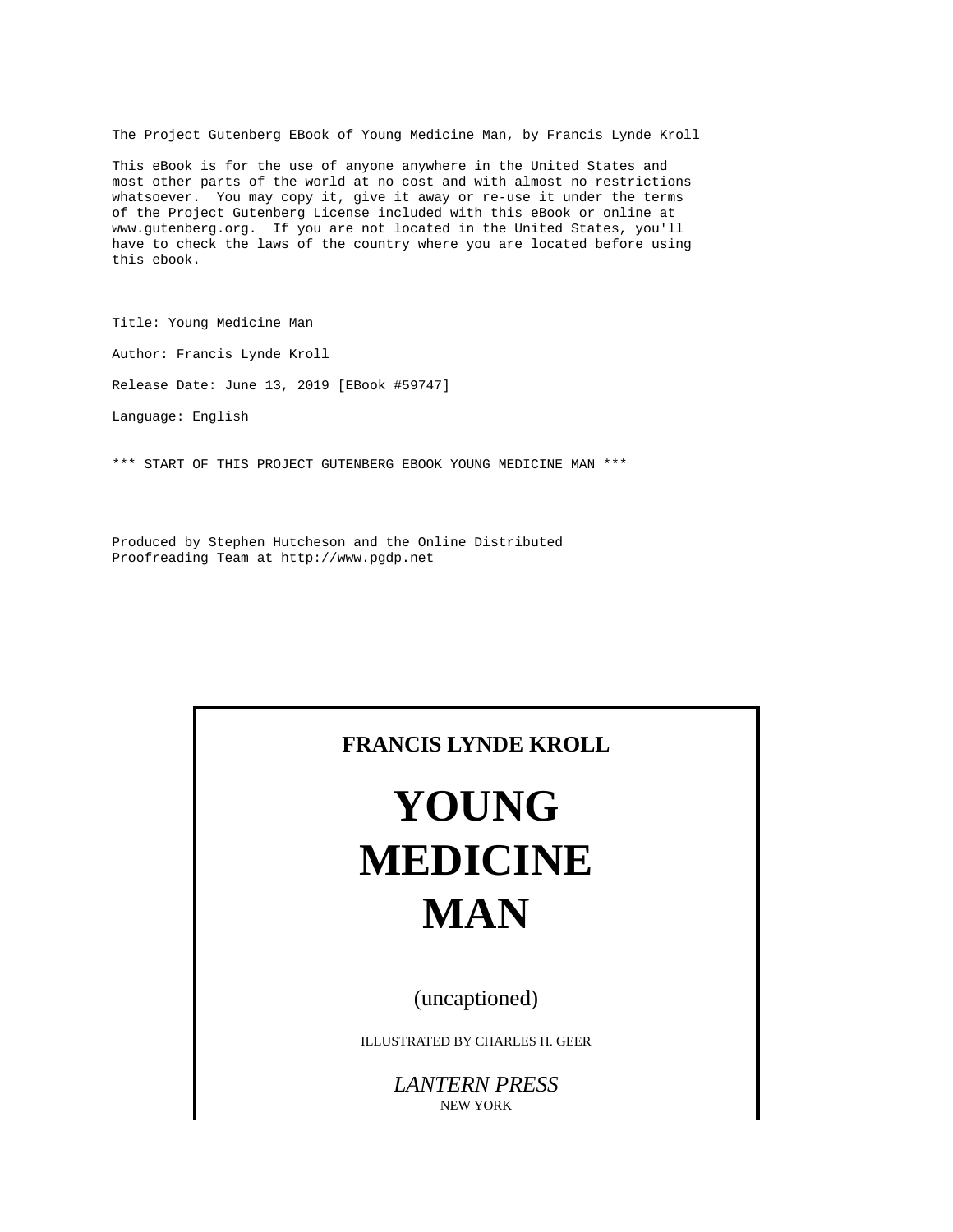Copyright 1956 by Lantern Press, Inc. LIBRARY OF CONGRESS CATALOG NUMBER: 56-7625 PUBLISHED SIMULTANEOUSLY IN CANADA BY GEORGE J. MCLEOD, LIMITED, TORONTO MANUFACTURED IN THE UNITED STATES OF AMERICA

### *To Alice, who, like Little Eagle, places the welfare of the tribe first.*

F.L.K.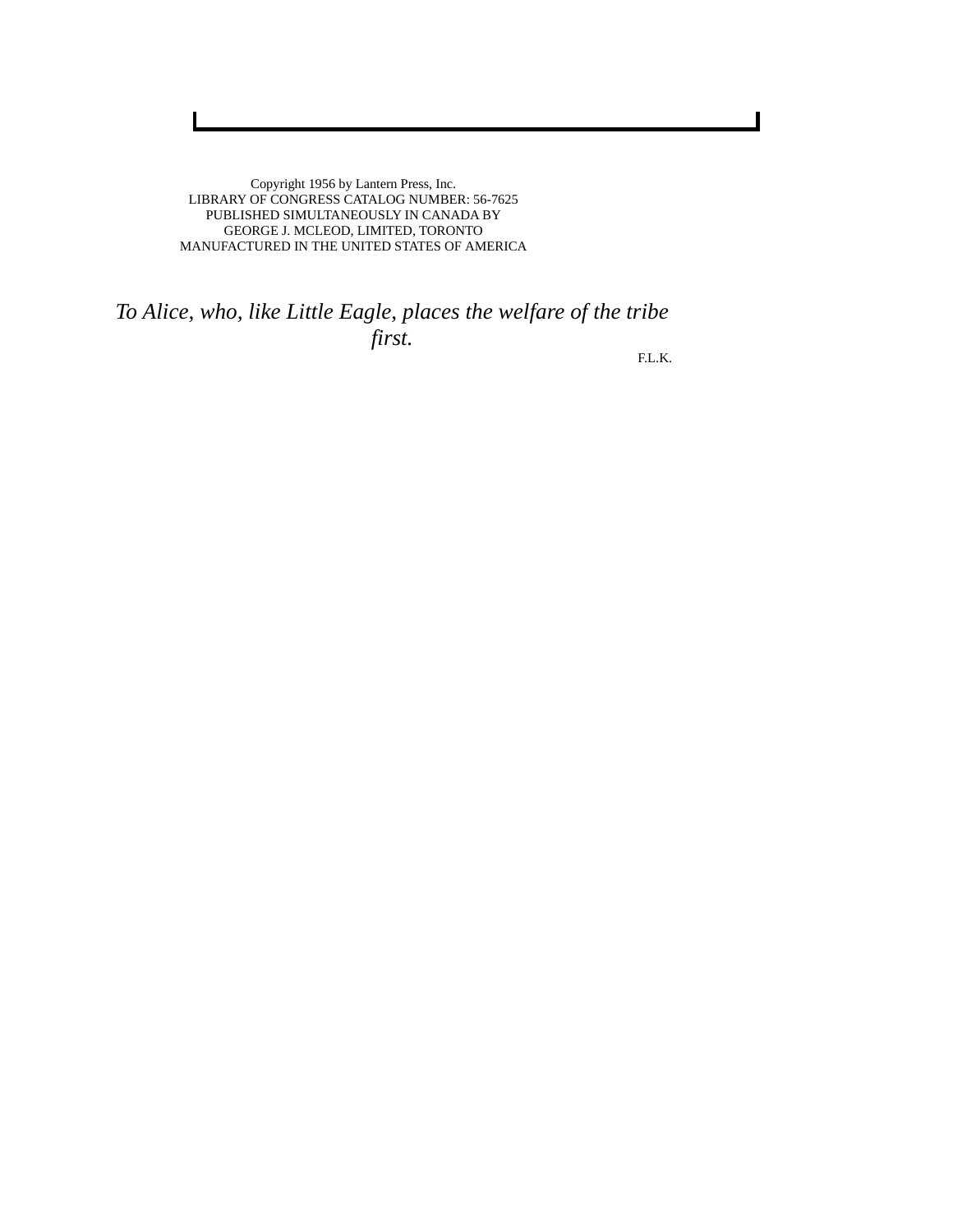## **CONTENTS**

[CHAPTER](#page-5-0) ONE 9 [CHAPTER](#page-17-0) TWO 31 [CHAPTER](#page-30-0) THREE 55 [CHAPTER](#page-42-0) FOUR 77 [CHAPTER](#page-55-0) FIVE 99 [CHAPTER](#page-69-0) SIX 125 [CHAPTER](#page-84-0) SEVEN 151 [CHAPTER](#page-97-0) EIGHT 173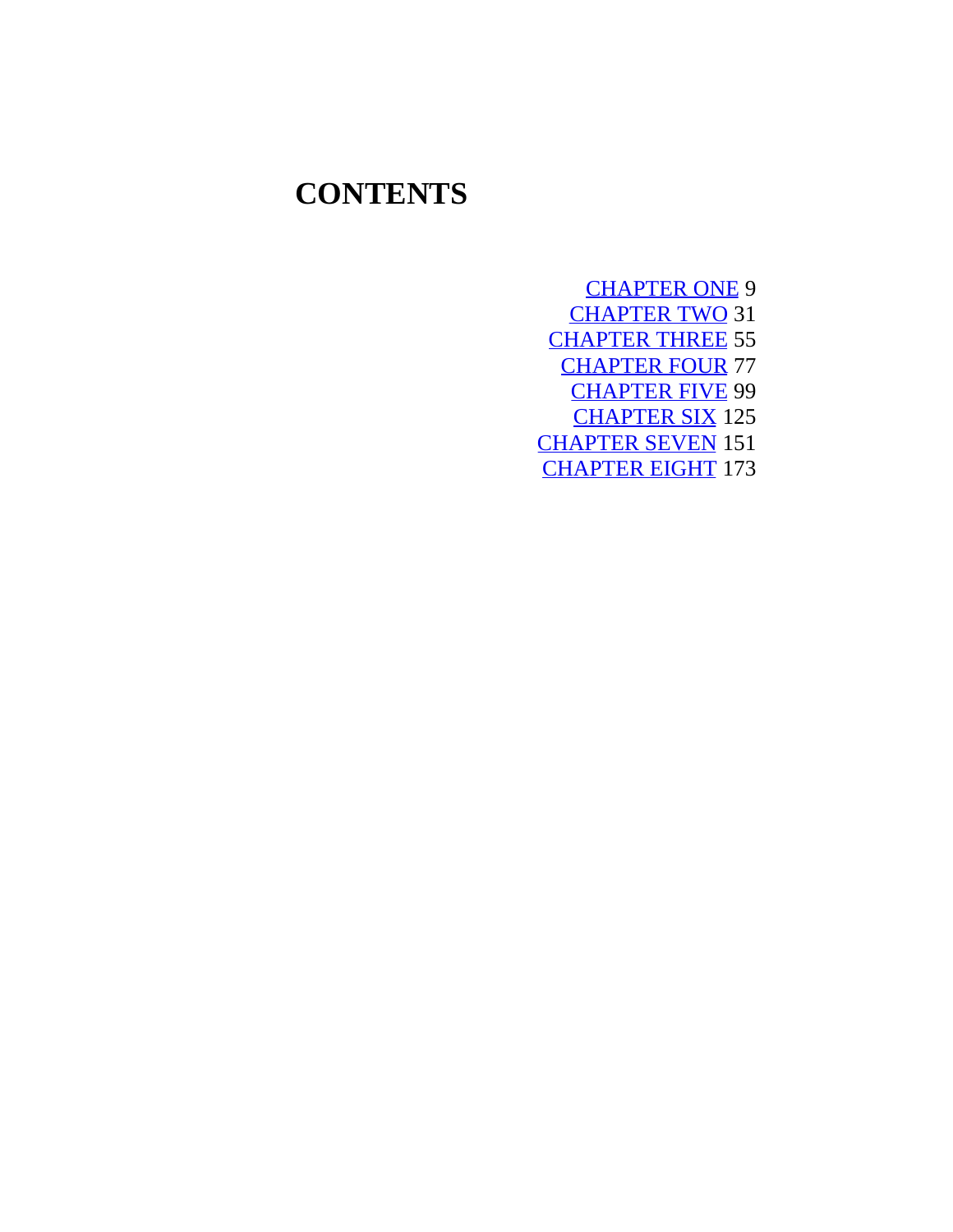### *ILLUSTRATIONS*

*A [warrior](#page-14-0) rode into camp from the other side* 26 *[Mounted](#page-24-0) Crow warriors were in pursuit* 44 *At every step water [splashed](#page-61-0) high* 111 *He added the [powdered](#page-92-0) herbs and the bear's grease* 165

# **YOUNG MEDICINE MAN**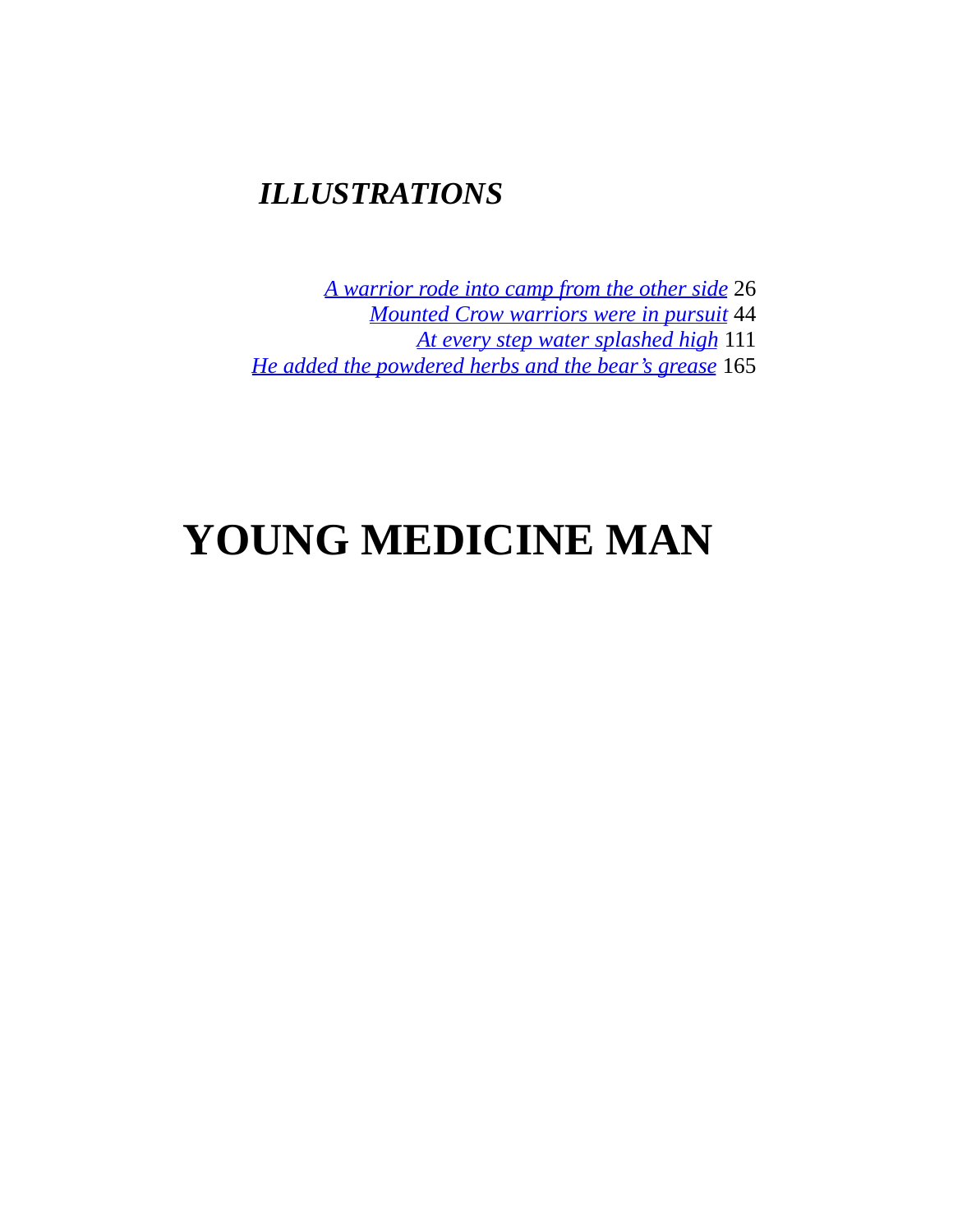## **CHAPTER ONE**

<span id="page-5-0"></span>While Little Eagle waited patiently in front of the tepee of Clawing Bear, the medicine man, several of his friends went past. Each of the boys was carrying a bow and arrows.

"Get your bow," Angry Wolf called. "We're having a shooting match."

Little Eagle shook his head.

"I'm taking a lesson from Clawing Bear," he explained.

"You can take lessons every day when we are in winter camp," Angry Wolf pointed out. "Today Roaring Lion is giving some fine arrows as prizes."

Little Eagle's eyes gleamed. Roaring Lion was one of the best makers of arrows in the whole Sioux nation. One of them would be a prize worth more than a lesson. Little Eagle knew that there was little chance he could win one of the arrows. He was about the poorest shot among the boys in the camp. Still, this time luck might be with him. Certainly it was too good a chance to miss. He started to get to his feet to go with Angry Wolf, but changed his mind and sat down again.

"I have promised to take a lesson," he said. "I'll keep my promise."

"You might as well," Wounded Face spoke up. "You couldn't win a prize anyway."

Little Eagle jumped angrily to his feet. He'd show Wounded Face that he could win a prize. But before he had taken the second step toward his own tepee, Little Eagle realized that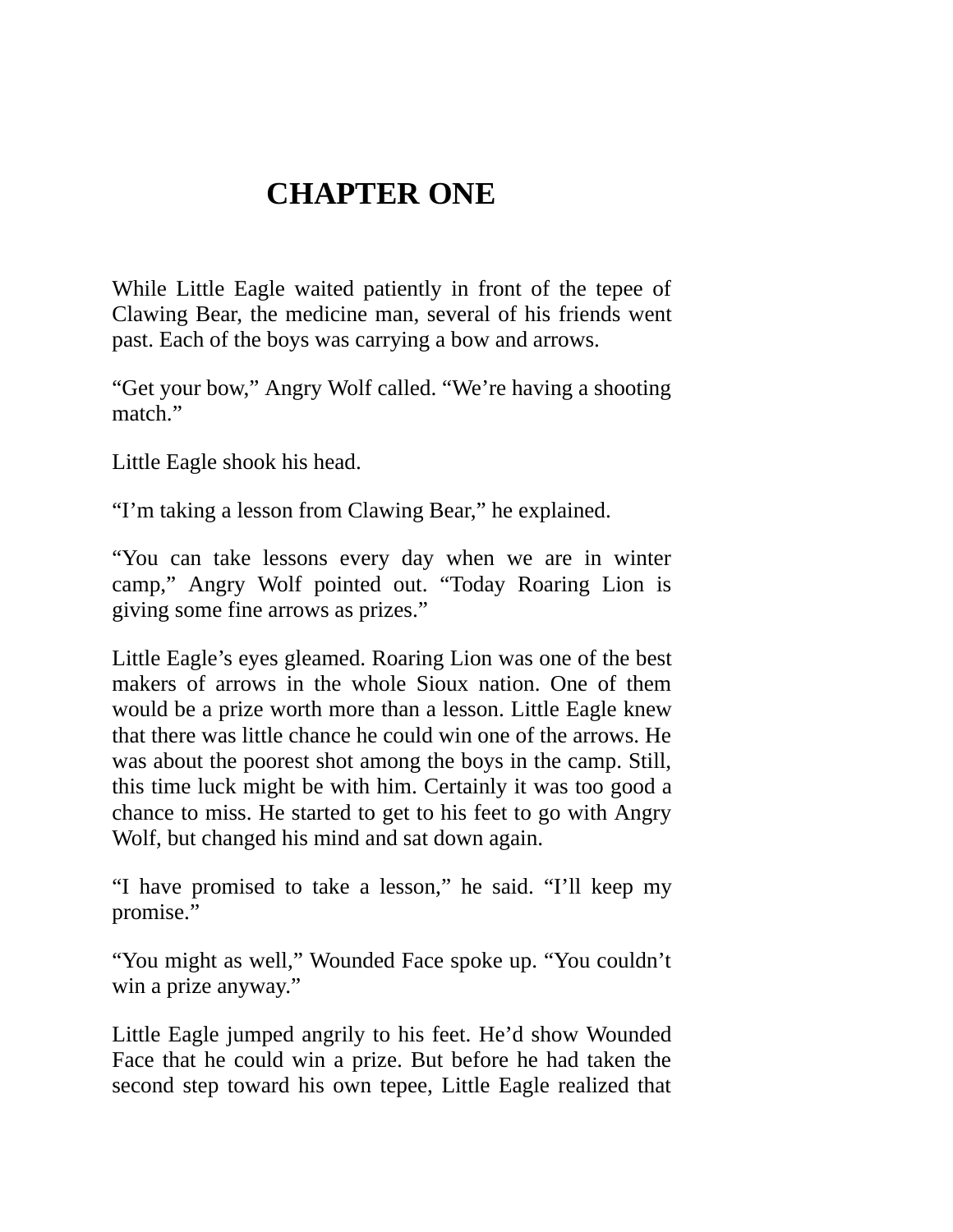this was no way for a Sioux to act. If he expected to become a great warrior and medicine man, he must keep the promises he made.

"I'll keep my promise," he repeated.

Little Eagle squatted again in front of the tepee while Angry Wolf and Wounded Face went on. It seemed a long time before Clawing Bear called for him to come into the tepee.

When Little Eagle stepped inside, Clawing Bear had a pot of grease simmering over a tiny fire. The medicine man motioned for Little Eagle to sit at one side of the fire.

Little Eagle tried to keep his mind on what Clawing Bear was doing, but his thoughts wandered to where the other boys were shooting at the slender target set up for them. He could almost see himself splitting the target while Wounded Face missed. He leaned forward, trying to make his mind and his eyes follow Clawing Bear's movements.

Abruptly the medicine man stepped away from the fire. He turned quickly, and his burning glance made Little Eagle's eyes meet his.

"I try to teach you the wisdom of Sioux medicine men," Clawing Bear growled, "and your mind wanders off to where other boys are shooting for prizes."

Little Eagle dropped his eyes guiltily. Truly Clawing Bear had looked into his mind.

"I am sorry," he apologized, and then added with conviction, "I can mix the poultice."

"Do it then," Clawing Bear ordered, upsetting the bowl with his foot so that the contents spilled onto the fire. A dense cloud of biting smoke filled the tepee.

Little Eagle waited until some of the smoke had seeped out at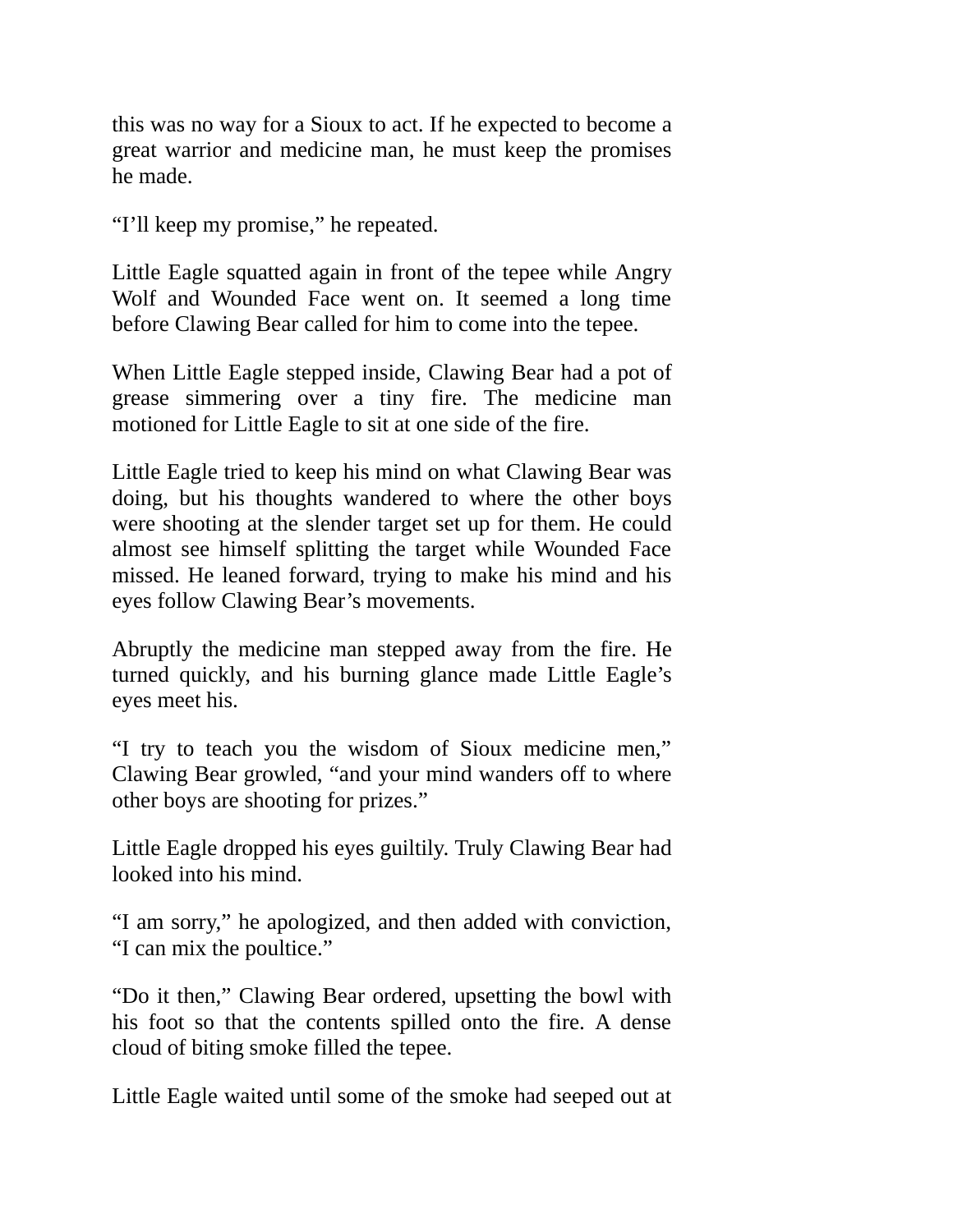the top of the tepee before he got to his feet. He pulled the bowl from the fire and set it aside. He selected another bowl, put grease in it, and set it on the fire. He began to add powdered herbs which he took from the bags Clawing Bear had hanging on the wall of the tepee.

Clawing Bear had seated himself and was watching Little Eagle's every move. Little Eagle carefully selected the materials to go into the bowl. He hesitated as he reached for the powdered herb in a large bag. At first he took a handful, but he changed his mind and dropped only a pinch into the bowl. He stirred the mixture until it began to boil. When he glanced toward Clawing Bear, he saw a look of approval on the medicine man's face.

"You nearly missed," Clawing Bear said gruffly. "I know it's hard for a boy of twelve summers to study when other boys are playing. There will be no more lessons today."

Using two sticks as tongs, Little Eagle lifted the bowl off the fire. His eyes moved from the bowl back to the fire as though they had been drawn by a magnet. He gave a little gasp as, in the leaping flames, he seemed to see a party of Crow warriors riding swiftly. He tried to count them, but they went too fast. As the Crows appeared to fade away in the fire, Little Eagle became aware that Clawing Bear was speaking to him. He tried to collect his scattered wits so that he could answer respectfully.

"Tomorrow I'll be a better pupil," he promised.

"Tomorrow you will think about becoming a warrior and a hunter," Clawing Bear answered sadly. "Learning the arts of a Sioux medicine man is more important, but you won't think so."

Little Eagle moved toward the flap of the tepee. In a moment Clawing Bear would make the sign of dismissal. There might still be time to race to the tepee, get his bow and arrows, and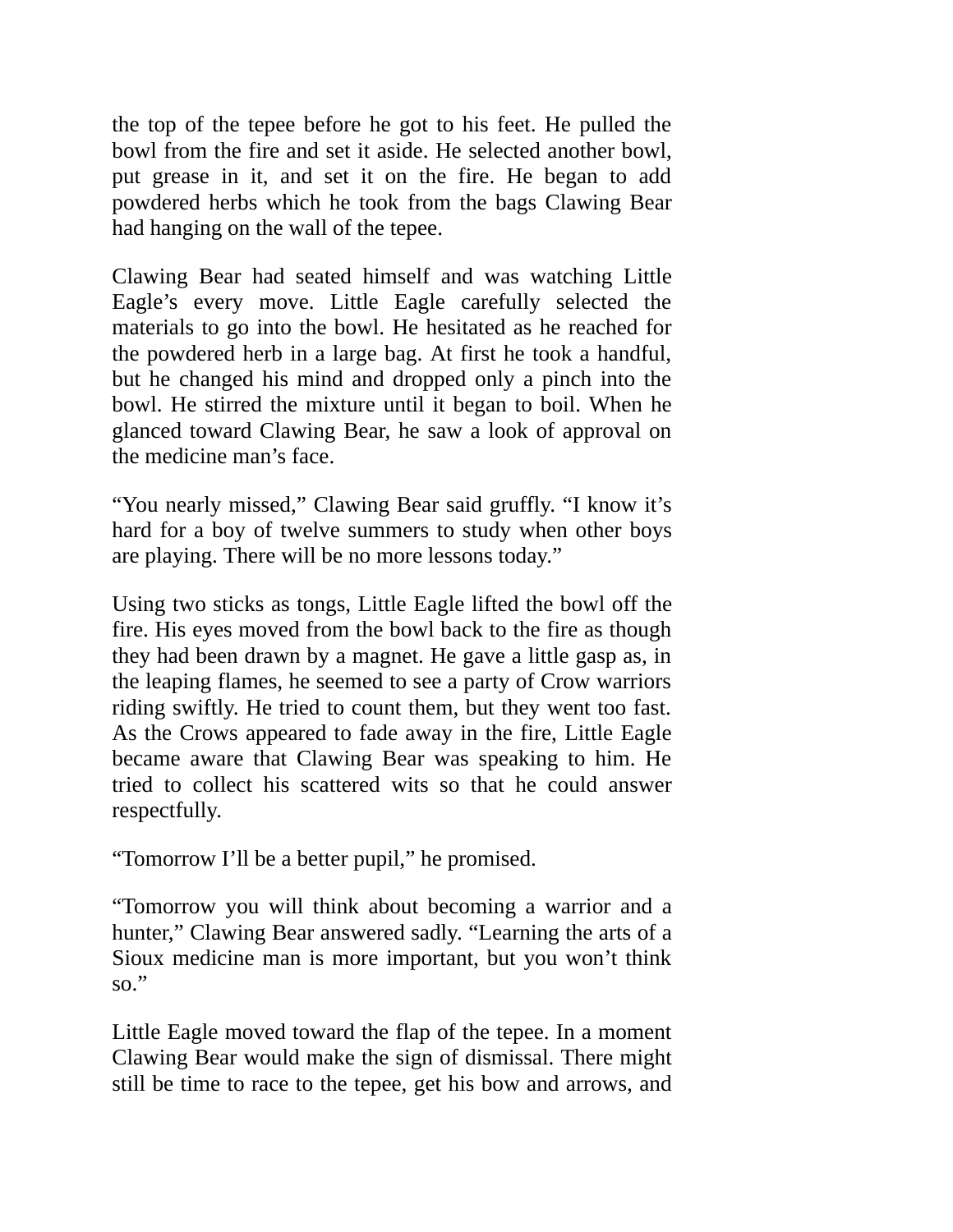join the contest.

"Wait," Clawing Bear ordered. "You have done better than I expected. As a reward, you may carry some of the poultice with you."

Little Eagle tried to keep his face from showing the pleased surprise he felt. A real warrior or a real medicine man would have given no sign of pleasure. He watched as Clawing Bear picked up a small bag made from the lining of a deer's stomach. The medicine man filled it with the mixture from the bowl. Then he took a sack made of soft elk leather and placed the bag of ointment inside the leather sack. He tied the sack with a long thong. He made a knot in the ends of the thong so that the sack would hang at Little Eagle's belt in the place where a tomahawk would hang when Little Eagle became a warrior.

"What you have learned today may save some Sioux's life," Clawing Bear told him solemnly.

Little Eagle tried to find the right words to thank the medicine man. There were words which he should speak, but his tongue couldn't say them. A brief smile touched the lips of the medicine man.

"I do not care for words," he said. "Let your deeds thank me."

Clawing Bear gravely made the sign of dismissal, but Little Eagle didn't scamper out of the tepee. Instead he stepped out slowly as a warrior would have stepped out of the council wigwam.

When he had gone a few paces, he remembered the other boys. He turned quickly toward his own tepee. He had covered about half of the distance when a commotion near the council wigwam attracted his attention. He turned to look. There was a crowd of warriors near the entrance to the wigwam. A party of Crow chiefs in splendid headdresses was going slowly toward the entrance. Little Eagle had been so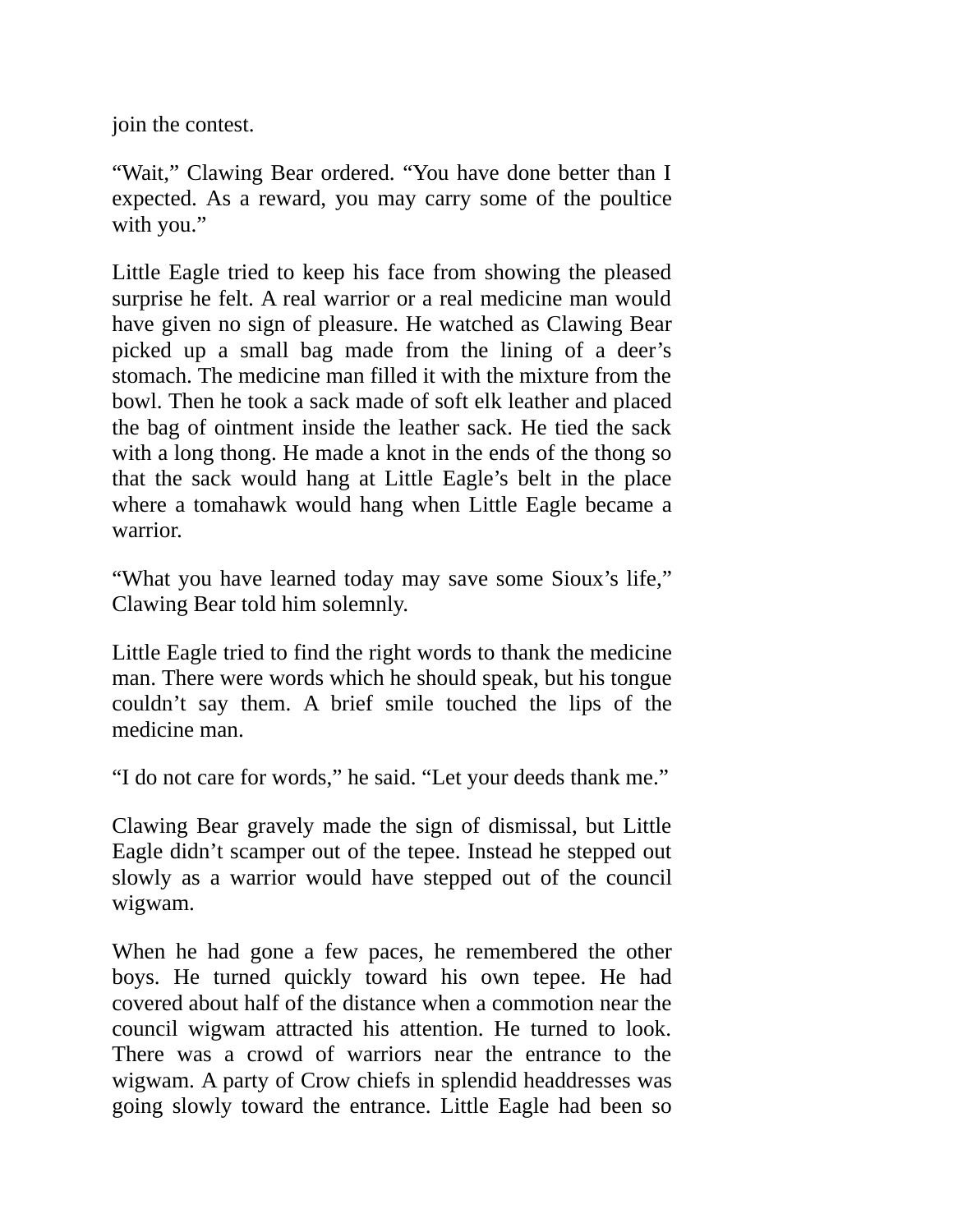busy with his lessons that he had forgotten this was the day for the powwow between the Crow chiefs and the chiefs of his own tribe to start.

Little Eagle stood watching the Crows as they filed into the wigwam. He thought of how bitterly he hated these enemies of his people. Reluctantly, he admitted to himself that the Crow chiefs were brave. The Sioux chiefs had promised them safety while they were in the Sioux camp, but who knew when a young man, anxious to become a warrior, would ambush them on the way to or from their own camp?

Little Eagle's glance swept over the camp. He saw that there was no real danger to the Crow chiefs. The Sioux dog soldiers had formed a circle around the camp. It was the duty of the dog soldiers to see that camp orders were obeyed. Ordinarily they did little except when they were with a war party or a hunting party. However, now they would see to it that no Sioux left the camp until the Crow chiefs had had time to return to their own camp. Little Eagle was surprised that the teacher and the boys had been allowed to leave camp for the contest. Then he saw that they hadn't. They were standing with the warriors, watching the Crows.

Little Eagle started toward them, but changed his mind. He remembered that strange sight he had seen in Clawing Bear's fire. Those Crow warriors he had seemed to see had been shown to him as a sign. It was a warning. The Crows didn't really want to make peace. They were planning treachery. Flying Wolf, the chief in charge of the Sioux camp was letting the Crows lead him down a blind path. Little Eagle turned and hurried to his own tepee.

When Little Eagle came out of his tepee, he had his bow and quiver of arrows in his hand. He turned toward the land-ofthe-setting-sun. In that direction there were low hills covered with small trees and thickets of brush. Little Eagle had no plan for getting past the dog soldiers he could see pacing back and forth along the top of the hill. He hoped a plan would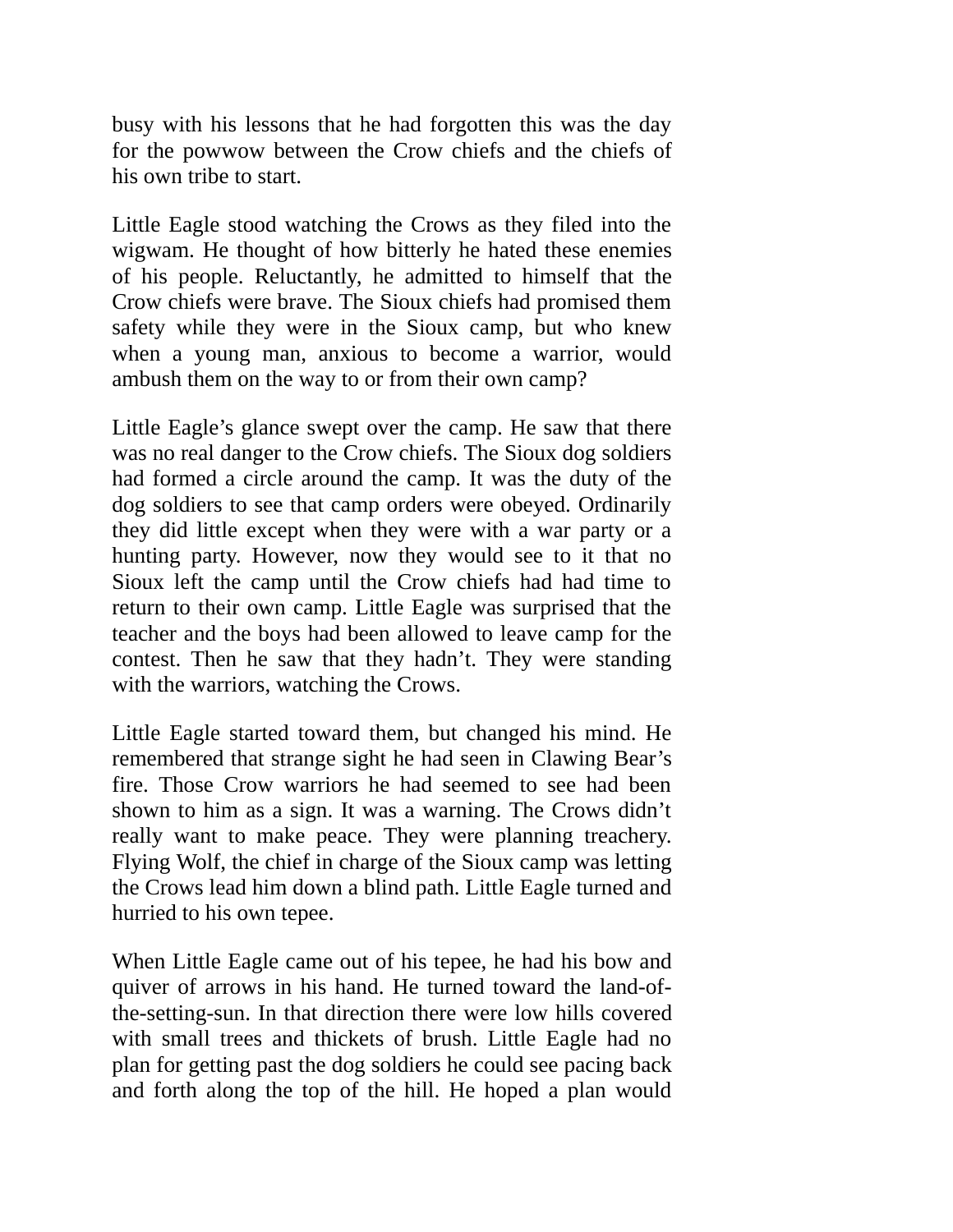come to him.

The Sioux camp had been pitched at the base of the hills along the river. There were two rows of tepees, each row forming an arc. When Little Eagle reached the tepee in the second row, he stood near it to watch the dog soldiers. He saw that the dog soldier at the nearest post was Laughing Horse, one of the youngest warriors in the band.

Little Eagle noticed that while Laughing Horse walked his beat steadily, as a good dog soldier should, he often looked toward the river. Little Eagle turned and looked in that direction to see what was attracting the dog soldier's attention. He grinned to himself when he saw that the squaws and young women were working at buffalo hides. Undoubtedly Summer Flower was among them. Laughing Horse was trying to catch sight of the young woman to whom he was paying court. At any other time Little Eagle would have raised a derisive shout.

Little Eagle turned his attention back to Laughing Horse. He watched closely to see how often the dog soldier glanced toward the camp, how often he looked toward the land-of-thesetting-sun, and how often he glanced toward the women. As he watched, Little Eagle kept count of time by slowly folding and unfolding his fingers. He soon knew how long the dog soldier looked in each direction.

Little Eagle tensed himself. The moment Laughing Horse's back was turned, Little Eagle made a running dive for the nearest clump of shrubs. While he was running, Little Eagle was folding and unfolding his fingers as he had done while he was watching the dog soldier. There was a little more time left before Laughing Horse would turn toward the river. Little Eagle used that time to wriggle farther into the shrubs.

Little Eagle continued to fold and unfold his fingers, keeping time to Laughing Horse's movements. He didn't raise his head until the count on his fingers told him that Laughing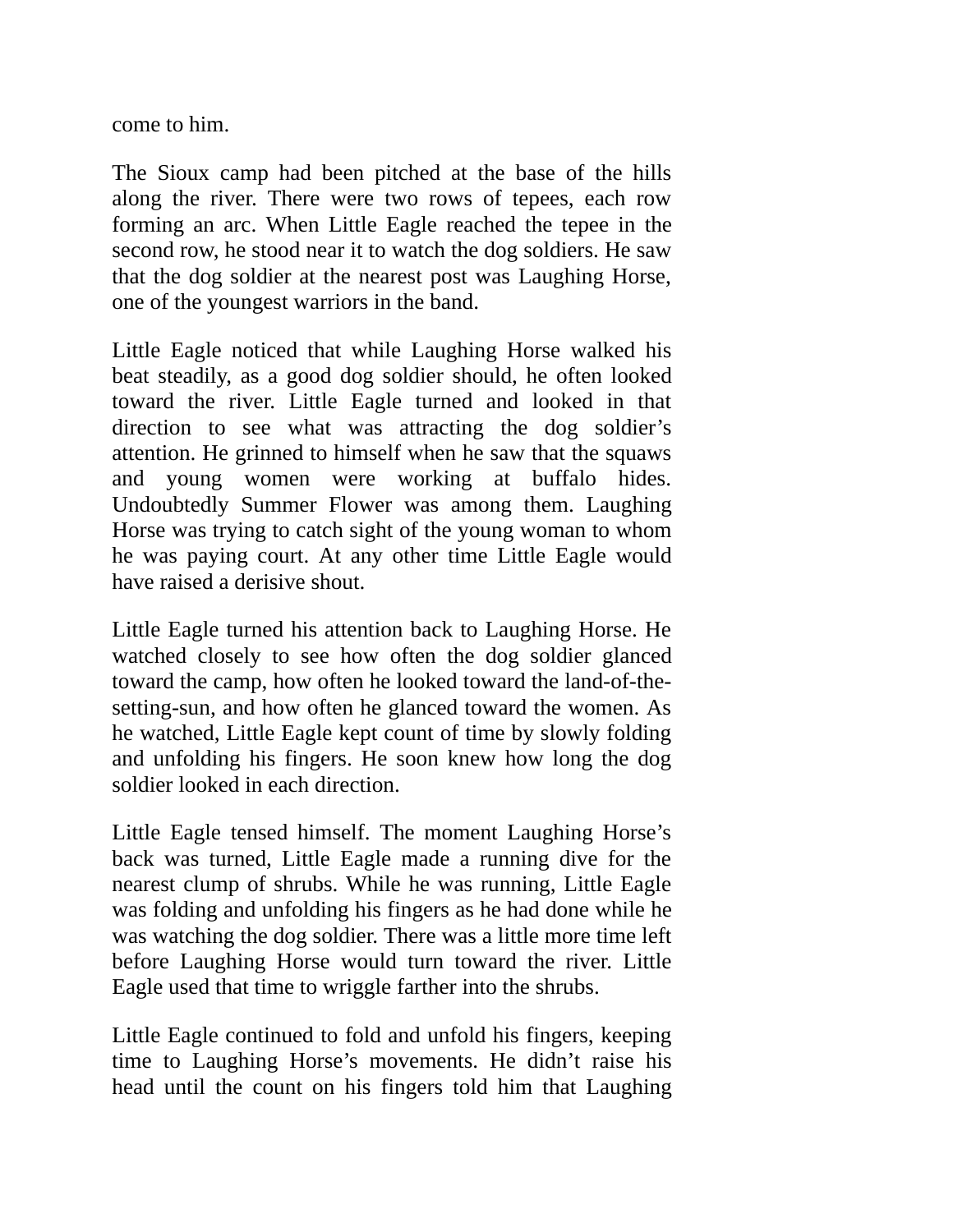Horse should again be looking toward the land-of-the-settingsun. When that time came, Little Eagle raced across the open space to the next clump of shrubs.

Slowly he made his way up the hill. Near the top, the shrubs were thicker. While these gave Little Eagle better cover, he had to move carefully so that he didn't brush against one of them. Laughing Horse's mind might be on the girl at the riverbank, but he wouldn't miss the quiver of a stem of brush if Little Eagle touched one.

As he saw the sun climbing steadily into the sky, Little Eagle began to worry. It was taking him much longer to get out of camp than he had planned. Still, he must go carefully. If a dog soldier saw him, his whole plan would be spoiled, and Little Eagle well knew that a warrior was not invited to become a dog soldier until he had proved himself more capable than most warriors.

The sun was almost straight overhead by the time Little Eagle reached a point close to the line along which Laughing Horse walked. Little Eagle held his breath while the dog soldier passed so close that Little Eagle could have reached out and touched him. As soon as Laughing Horse passed, Little Eagle crept across to the other side of the hill.

There were more trees on this side. With them to hide him, Little Eagle was able to go faster. Yet it seemed a long, long time before he reached the tree-lined creek where he was out of sight of the dog soldiers.

As soon as he was sure he was safe, Little Eagle got to his feet and started off at a brisk walk. He would have liked to run, but he knew the sharp ears of a dog soldier might catch the thud of running feet. He walked until he was far enough up the next hill so that there was a chance the dog soldiers could see him. Here he crouched down and crawled, slipping from bush to bush until he was across the hill and safely out of sight of the guards.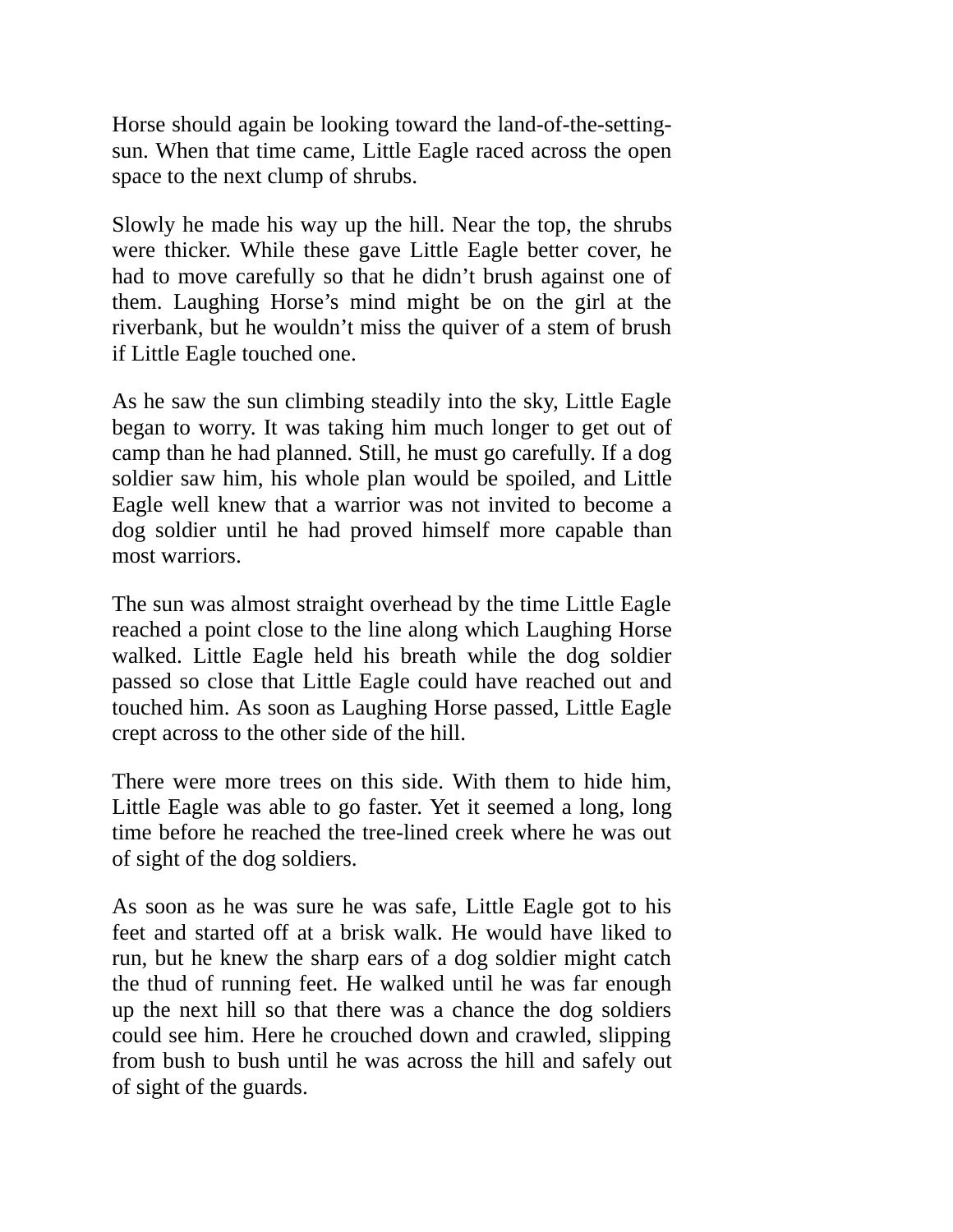As he hurried along, Little Eagle grew more and more uneasy. It had taken him a long time to get away from camp. It might take him even longer to discover the treacherous plan that the Crows were making. It seemed almost as though there was a voice whispering in his ear: "Hurry, hurry! Danger, danger!" He began to run.

Little Eagle had been taught the proper pace to use to go swiftly on a long journey. It was an easy trot which he could keep up all day. But the warning voice seemed to be urging him to go faster and faster. The thought of danger to his tribe was like a lash, driving him on. Little Eagle ran faster and faster until he was driving himself as hard as he could go.

He ran until he was gasping for breath and had to slow to a walk. He wanted to sit down and rest, but he forced himself to go on. He walked until he was breathing more easily, although his legs were still trembling from overexertion. He looked about for a place where he could hide and rest.

He was crossing a wide strip of prairie where there were no trees or shrubs behind which he could hide. He saw a place where rain had washed a gully in the hillside. When he turned to it, he found it was a narrow gully with heavy grass overhanging its sides. He crawled into it and stretched out flat. The grass hid him so well that anyone might pass within a few paces without seeing him.

When he felt rested, Little Eagle started to get to his feet. His ears caught the sound of pounding feet. Someone was running toward him from the direction of the camp. Little Eagle guessed that some dog soldier had found his trail and was following him. He should have known that he couldn't escape them. He fought down the impulse to raise his head and look. Instead he stretched out and remained as quiet as possible.

He could hardly believe it when he heard the footsteps go on past and fade out in the distance. It was strange that the dog soldier had followed his trail this far and then failed to see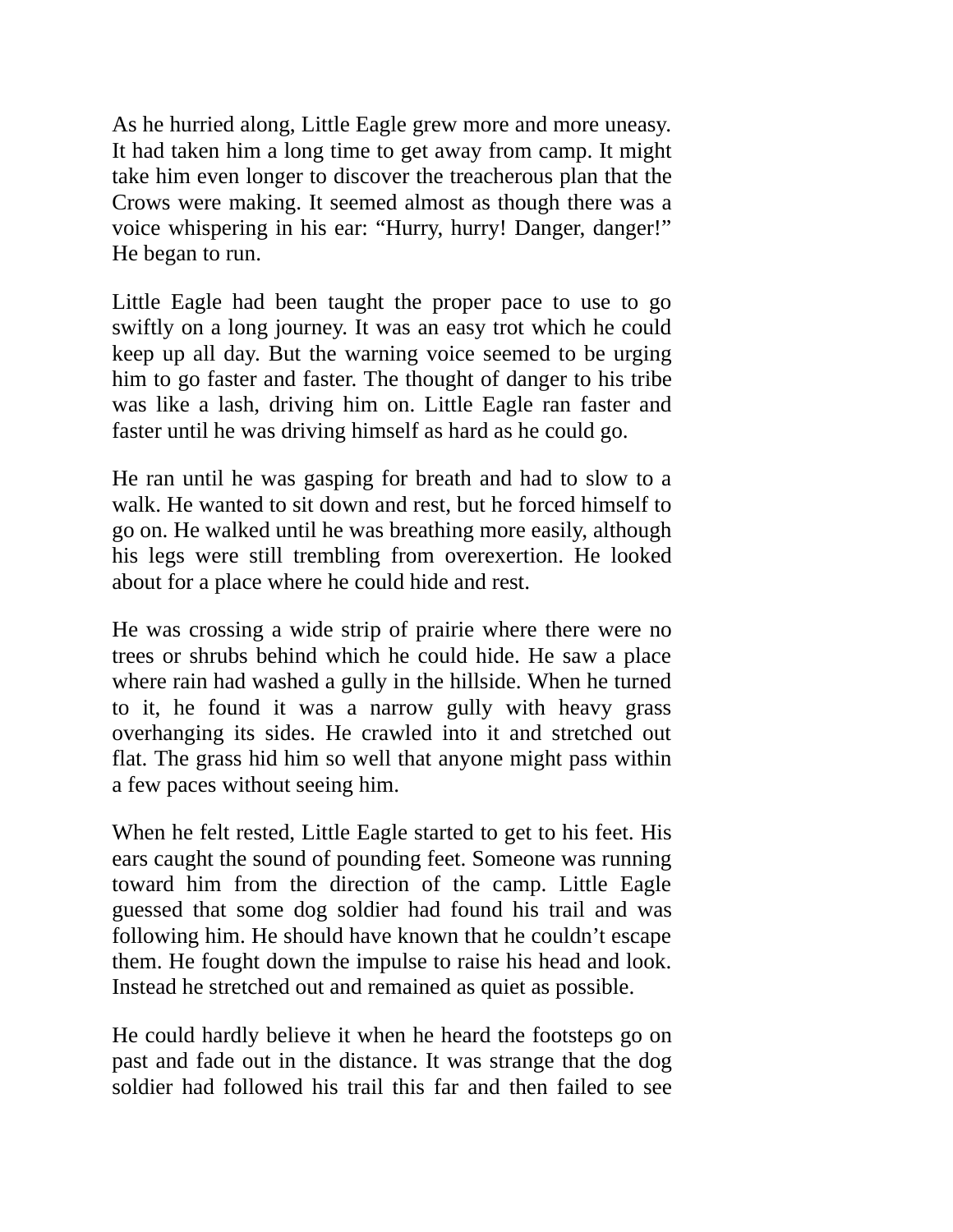where he had turned aside. When Little Eagle finally raised his head, whoever had gone by was out of sight.

Little Eagle went back to his own trail. There were a few bits of dry grass which hadn't straightened. He sensed that something wasn't as it should be. He knelt down to get a better look. There were no signs of anyone else having followed his trail. Yet he knew he had heard someone running past. He hunted about until he found another trail several paces to the right of the one he had made. Whoever had been running in this direction had not been following him.

Again Little Eagle knelt to get a better look. He saw that the strides taken were not much longer than his own. The warrior who had passed must not be a large man, but Little Eagle could not tell whether the man had been a Sioux or a Crow. He wished Clawing Bear or a warrior were with him. They would have been able to read all of the signs.

Little Eagle hesitated. He glanced toward the land-of-therising-sun, then he turned and took a long look in the other direction. At last he made up his mind. He ran several paces to his left and again started toward the land-of-the-setting-sun.

This time he went at a sensible pace. He ran at a jogging trot, occasionally slowing to a walk. The sun was still high in the sky when he came to the place where the Crow camp should be. He began to go as cautiously as he had when he slipped out of his own camp.

When Little Eagle saw smoke rising into the air across the hill ahead of him, he knew he was almost upon the Crow camp. There didn't seem to be any Crow watchers on this side of the hill. Nevertheless, he moved carefully. The Crows might have dog soldiers around the camp. Near the top of the hill, Little Eagle got to his hands and knees and crawled forward.

The top of the hill was covered with brush and trees, so it was easy for him to keep hidden. He could hear the sounds of the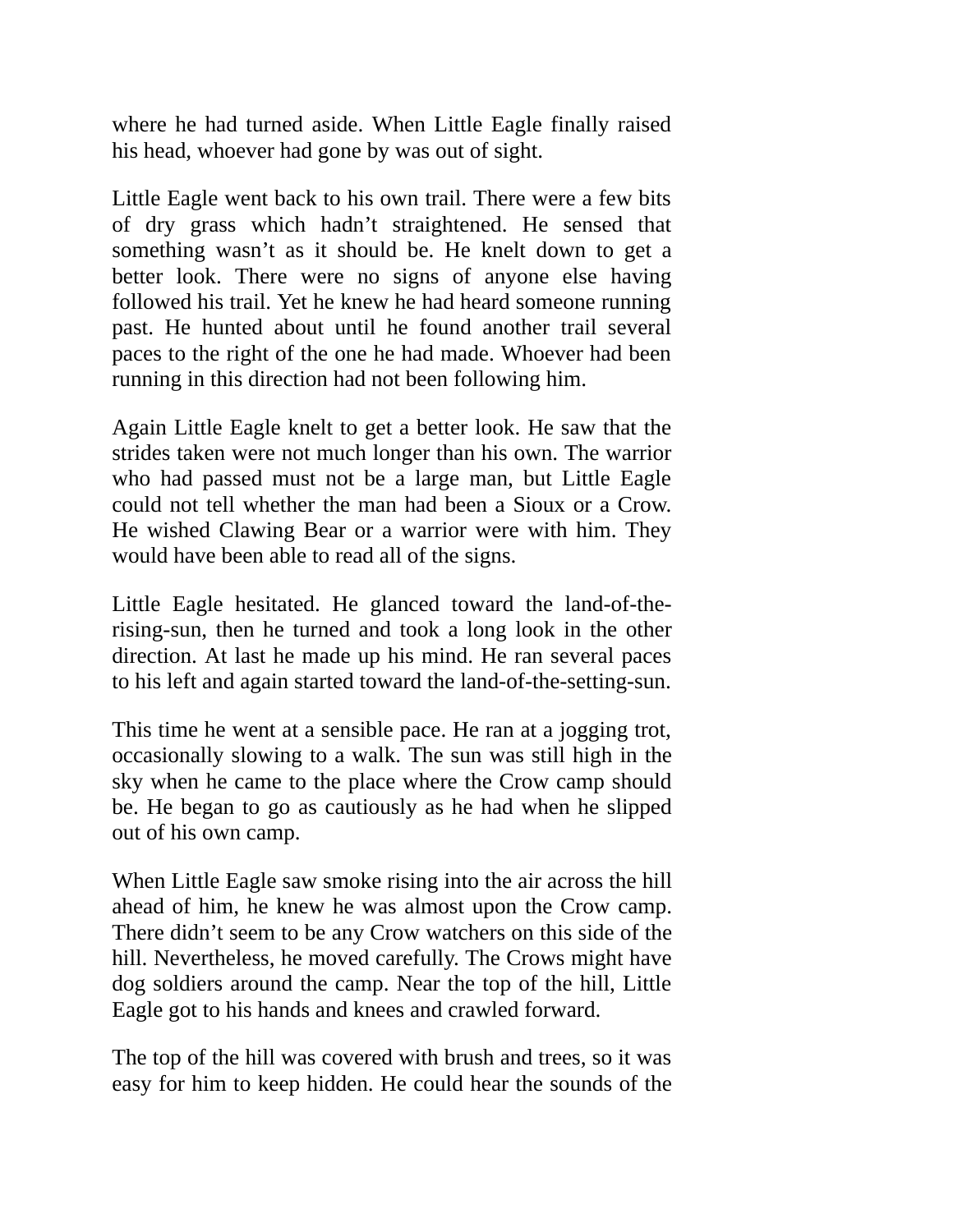camp ahead. He crawled forward until he came to a place where the hill sloped steeply down into a valley. He found a clump of brush to hide behind. From there he could look down onto the Crow camp with little danger that a warrior would see him.

As Little Eagle studied the camp, it seemed as though his suspicions had been wrong. There were no more than the agreed twenty-five warriors in it. As nearly as he could tell, the warriors were loafing, waiting for the chiefs to come back from the powwow.

Although everything in the camp appeared to be as it should be, Little Eagle still hesitated. The suspicions in his mind were hard to put aside. But at last he decided to return to his own camp. There was nothing to show that the Crows weren't keeping their agreement. He had made that long run, and taken the chance of being punished by the dog soldiers, all for no purpose.

#### *A warrior rode into camp from the other side*

<span id="page-14-0"></span>He was starting to move back when a warrior rode into camp from the other side. The other warriors sprang up and surrounded the rider. Little Eagle stopped. He could tell that excited talk was going on in the camp, but he was too far away to hear it. He couldn't even catch the meaning of the signs made by some of the speakers. It did seem odd that the rider didn't dismount. The man talked only a short time to the warriors before he turned his horse and rode out of camp the way he had come.

The whole affair was baffling to Little Eagle. He had a strong feeling that something was wrong, yet he had no idea what it was. He shook his head. And then suddenly he knew the answer. The messenger had come only a short distance, otherwise he would have exchanged his horse for a fresh one before starting the return journey. There was another party of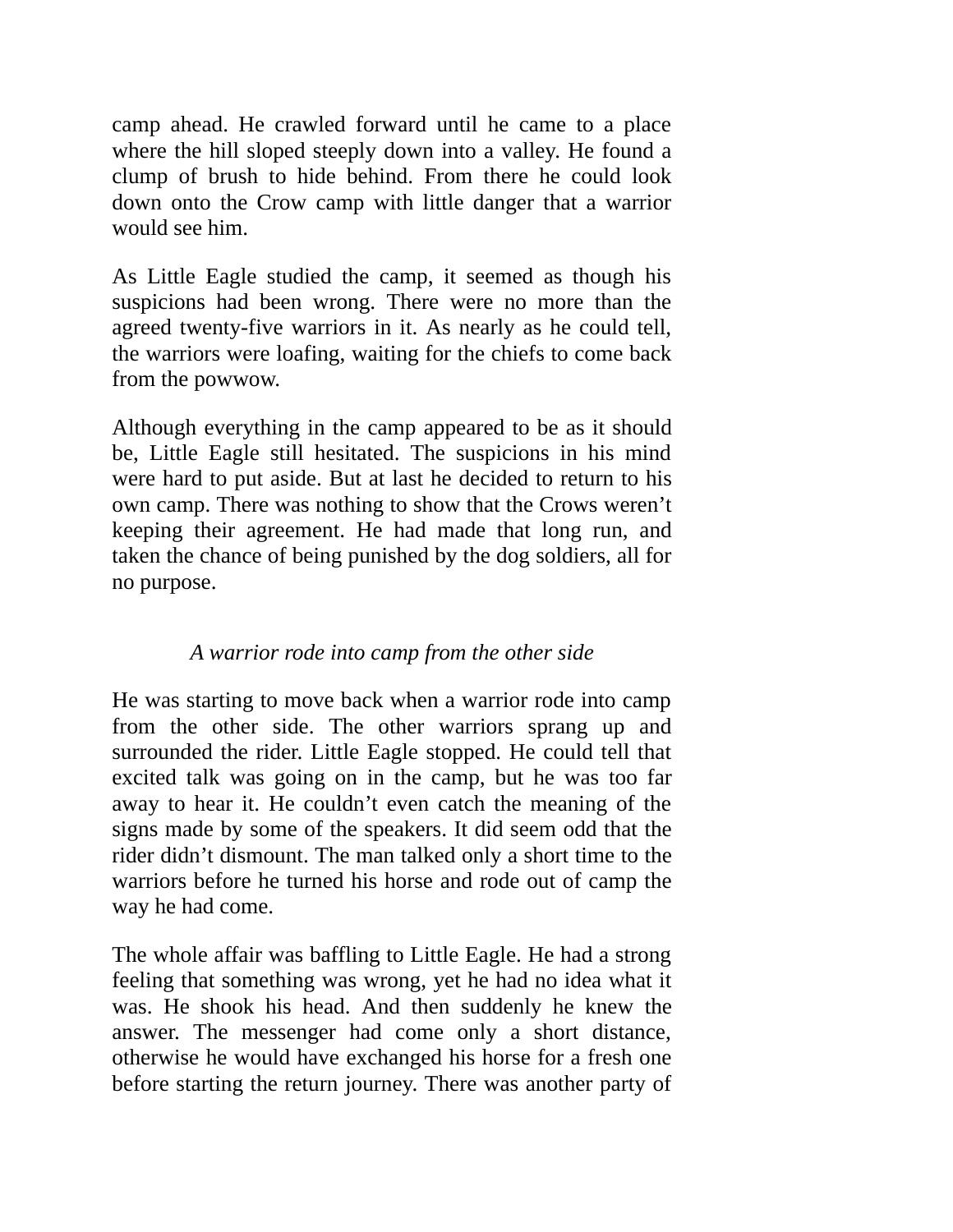Crows near! Here was proof that they were planning treachery. They had agreed to have only twenty-five warriors on the disputed land until after the powwow. That rider was proof there was another band near. The only purpose for having that other band near would be to make a surprise attack on the Sioux camp.

Little Eagle knew he had to get back and report what he had learned. Slowly he inched his way backward until he was far enough down the hill that he dared get to his feet. Even then he slipped from tree to tree. It wasn't until he was at the bottom of the hill that he realized he didn't have enough information to take back to camp. Some of the Sioux were so anxious to believe the Crows wanted peace that they would have another explanation for the rider. No, he would have to see the other Crow camp before he could convince his own leaders.

Little Eagle continued away from camp many paces before he turned to go around it. He made a circle wide enough so that there was no longer danger he would be discovered. He continued the circle until he came to the trail made by the rider. At a jogging trot, he turned to follow it.

The sun was alarmingly far down the western sky. However, Little Eagle had learned his lesson, and he held himself to a steady trot. While he was sure this other Crow camp was near, it would still be a long trip back to the Sioux camp. He took some comfort from the knowledge that the Crows wouldn't make an attack before daybreak. By that time he should have his proof and be back to report to his chiefs.

When he heard the sounds of the camp ahead of him, Little Eagle used every skill he knew to move silently. He reached a place from which he could see the other Crow camp. He saw it was much larger than the first one. His eyes sparkled angrily. Here was the proof. This was a camp of many warriors, probably as many as five camps like the first one.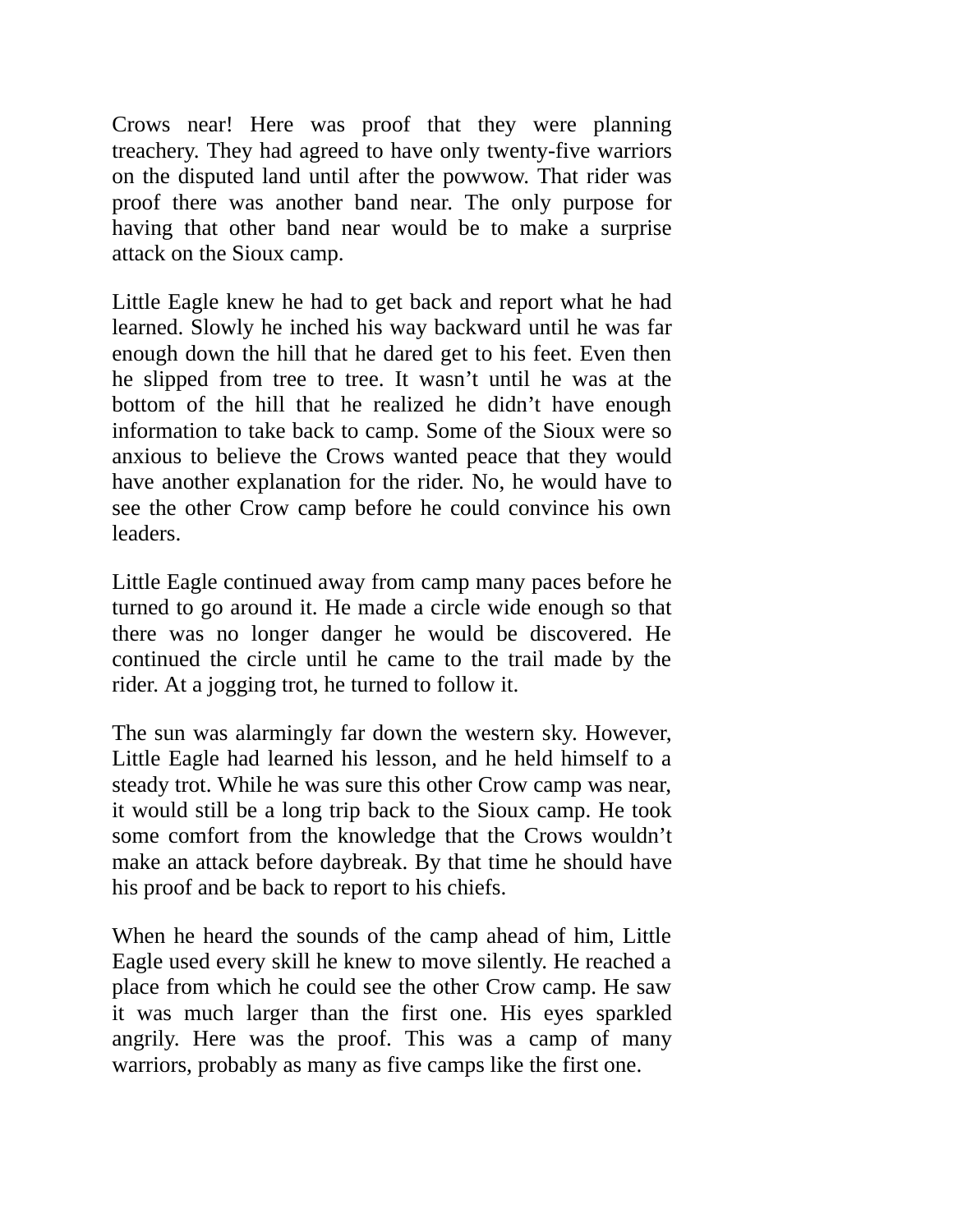If there had been any doubt in his mind as to the plans of the Crows, activities in the camp below would have erased them. Many of the warriors were busily repairing bows and other fighting equipment. Others were painting their faces with war paint. Little Eagle gave a grunt of anger. While they were pretending to make peace, the Crows were actually getting ready to make an attack. Little Eagle could see that if this band of Crows succeeded in surrounding the Sioux camp, not a Sioux would escape.

Little Eagle had to get the warning back to his own people. Somehow he would make the chiefs listen to him. As he tensed his muscles to start to move back, he could feel danger around him like the chill of a cold wind. This wasn't danger from the Crow camp. This was close at hand. Before he could move to defend himself, someone dropped onto his back. He was pinned helplessly to the ground, and a hand was clamped tightly over his mouth. Little Eagle forgot his own danger in the bitter thought that he had failed his tribe.

His captor leaned close and whispered into Little Eagle's ear, "Follow me."

Little Eagle's heart gave a tremendous bound of relief. The voice was that of Angry Wolf.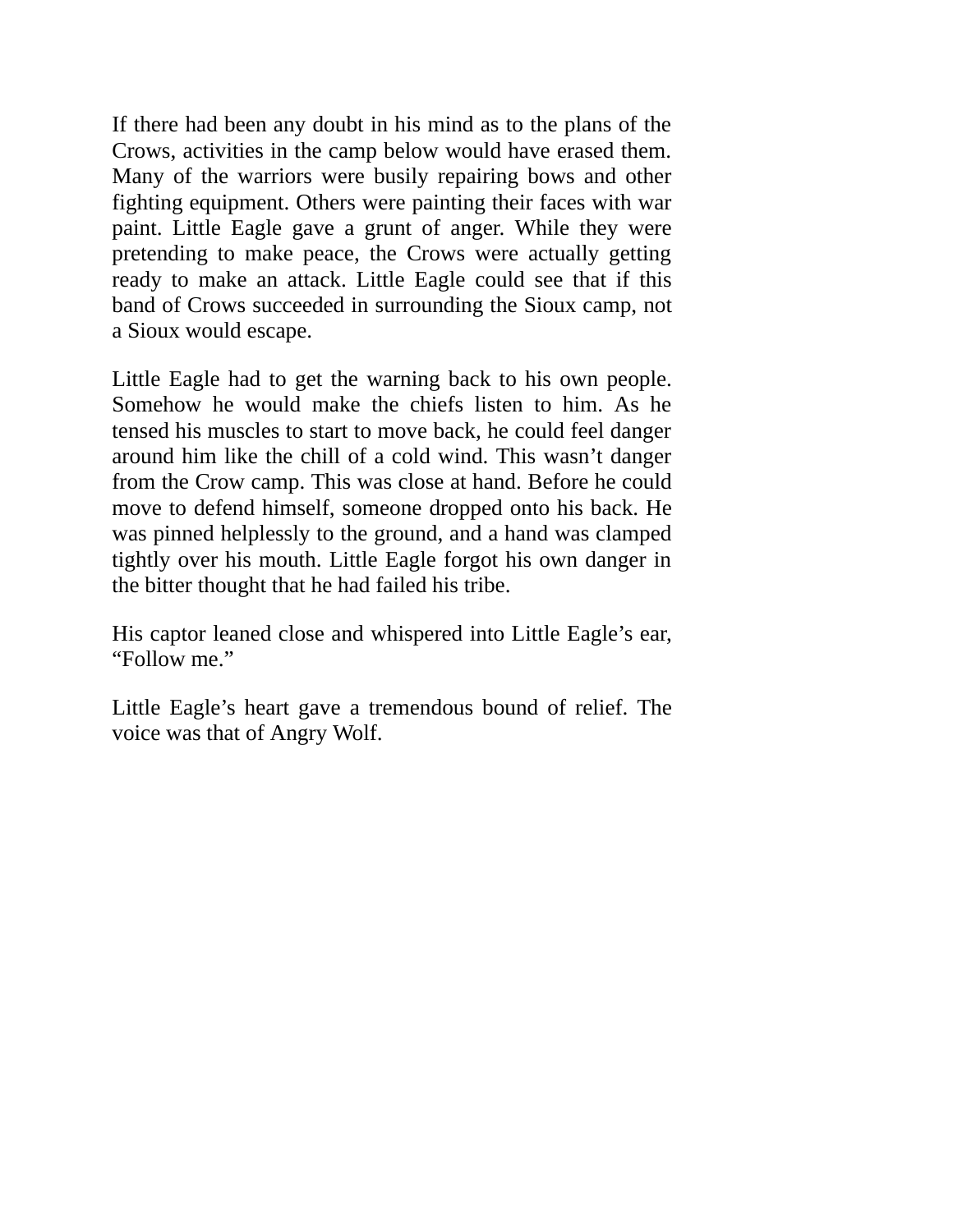## **CHAPTER TWO**

<span id="page-17-0"></span>Little Eagle carefully inched his way back from the top of the hill. He knew Angry Wolf was moving back too, but there wasn't the whisper of a sound to tell him where his friend was. When he was several paces down the hill, Little Eagle rose to a stooping position so he could go faster. He darted from tree to tree. He was in the thick growth of trees at the foot of the hill when Angry Wolf hissed softly to call his attention.

Little Eagle looked around. He finally saw Angry Wolf hidden in some thick brush. Little Eagle crawled in beside him.

"We'll wait here to make sure no one is following us," Angry Wolf whispered.

They lay silently in their hiding place while dusk faded into darkness. At last Angry Wolf touched Little Eagle's shoulder to let him know it was time to move. Little Eagle stepped in Angry Wolf's footsteps as the other boy led the way from the Crow camp. Angry Wolf went on until they were many paces from the Crow camp. When he stopped, he listened carefully for signs of enemies.

"What are you doing away from our camp, Little Eagle?" he demanded as sternly as though he were a dog soldier.

A sharp answer rose to Little Eagle's tongue. Angry Wolf was only a summer older than he, and he hadn't yet earned the right to be called a warrior. He had no right to speak to Little Eagle in that tone of voice. Little Eagle choked back an angry answer when he realized that it was anxiety and excitement that made Angry Wolf speak so sharply.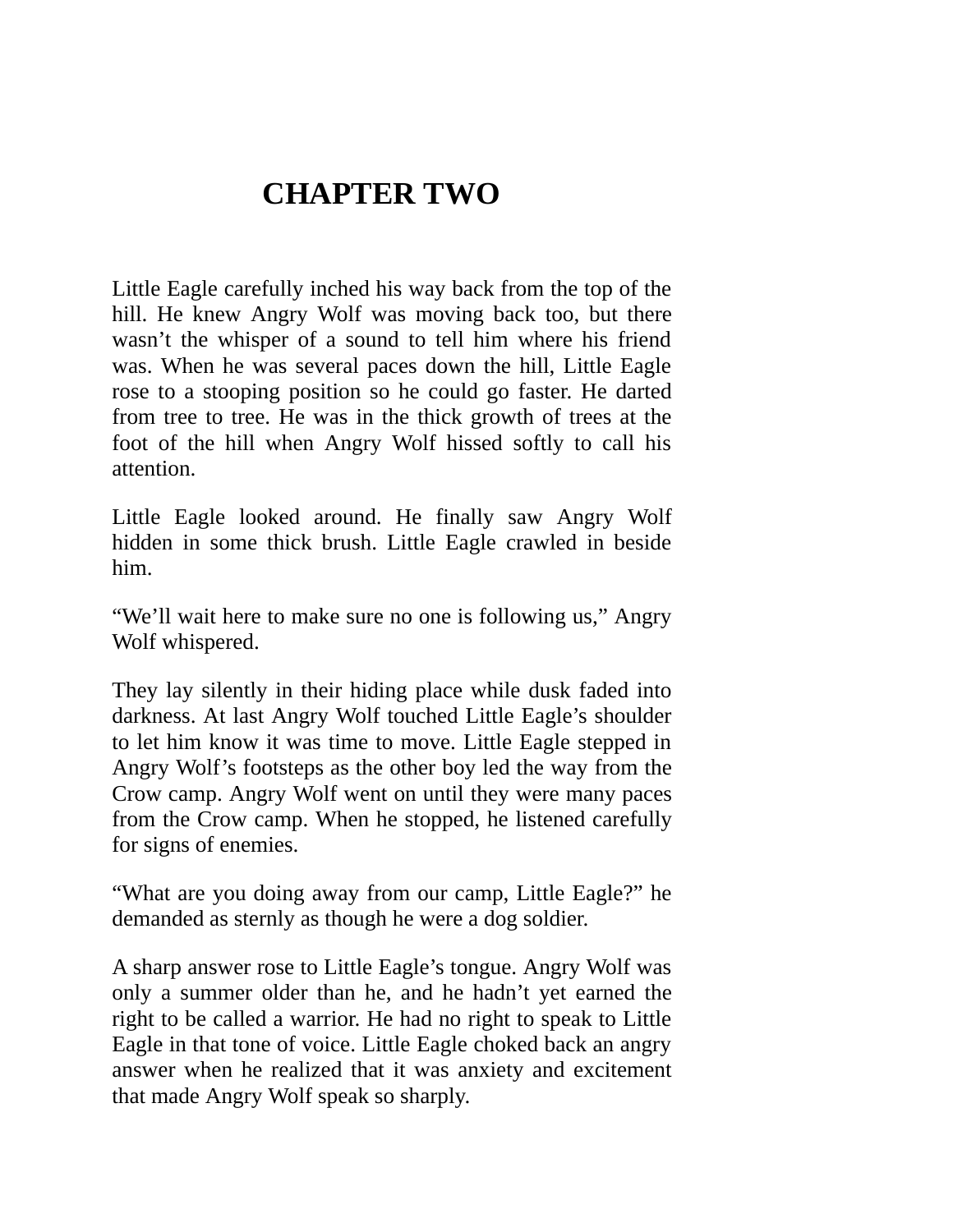"I felt there was something wrong about the powwow," Little Eagle answered. "I came to see if the Crows were planning treachery."

"It would have been better for our party if our chiefs had been as suspicious," Angry Wolf agreed gloomily. "I slipped out of camp because I too, thought the Crows could not be trusted. Now we must get a warning back to our people."

"It is a long trip," Little Eagle reminded him. "If we had horses—"

"It is too dangerous to try to take horses from this Crow camp," Angry Wolf replied. "If we failed, there would be no one to take a warning to our camp."

"Happy Otter is in charge of the dog soldiers," Little Eagle said. "He will be angry when he learns that both of us slipped through the lines. He may have us punished and not listen to our reports."

"He will have to listen to us," Angry Wolf protested. "If our camp isn't warned, it will be destroyed."

"Happy Otter will be too angry to listen," Little Eagle insisted. "However, if we rode Crow horses into camp, he would have to take us to the chiefs to explain why we took horses when our chiefs had promised to have peace until the powwow was over. That would give us a chance to tell about this camp."

"You are right," Angry Wolf agreed. "We must have at least one horse."

Angry Wolf led the way farther from the Crow camp. He went on until they were so far from the camp that they could no longer hear the noise made in it.

"I have a plan," he announced when they stopped. "You return to our camp. If I fail to get a horse, you still may reach our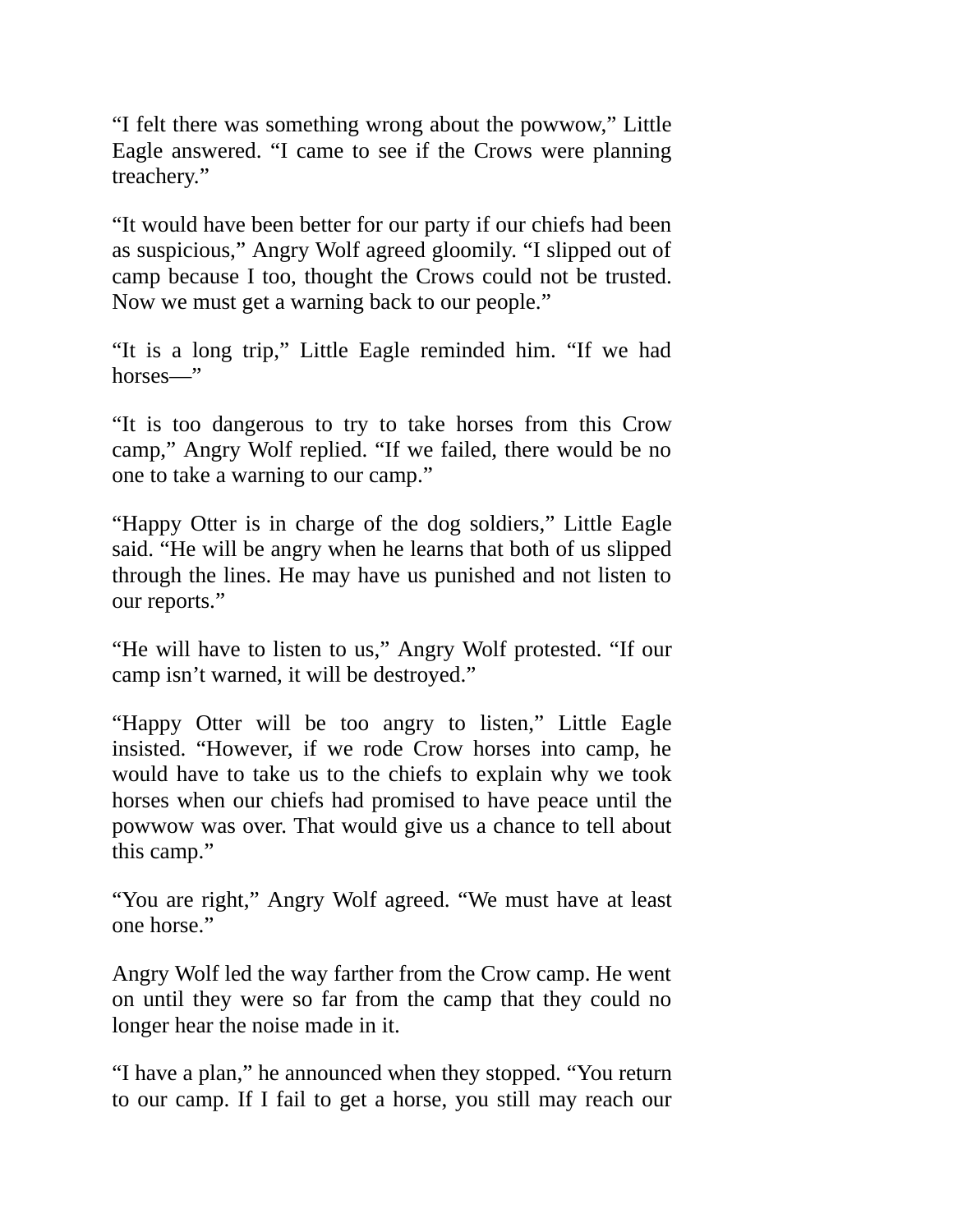camp in time. When the dog soldiers arrest you, demand to be taken to Clawing Bear. Everyone knows you are a pupil of his."

Little Eagle saw the wisdom of Angry Wolf's plan. It did seem that since he was the one who had thought of taking a Crow horse, he should be the one to try it instead of Angry Wolf. Yet the plan for Little Eagle to demand to be taken to Clawing Bear was good.

"It is a long journey to our camp," Little Eagle said. "I'll start at once."

The two boys had been sitting down as they talked. Now Little Eagle got to his feet. Before he took the first step, Angry Wolf grabbed his ankle. Little Eagle felt the warning pressure of Angry Wolf's fingers. He stood like a statue. He caught the sound of horses coming from the direction of the Crow camp. A moment later two mounted Crow warriors could be seen in the starlight.

Little Eagle checked the impulse to duck down. Many times it had been explained to him that by remaining motionless he would be safer. The sudden movement of ducking out of sight was more apt to be seen than a person standing quite still. He waited until the two Crows disappeared in the direction of the other Crow camp. Angry Wolf hadn't released his hold on Little Eagle's ankle. He increased the pressure to let Little Eagle know that he thought they should make a new plan.

"Those two Crows are great warriors," Angry Wolf whispered. "They have been sent to keep watch during the night between our camp and the other Crow camp. They will make your trip far more dangerous."

Little Eagle wondered how Angry Wolf knew so much about the two Crow warriors. He had had only a brief look at them.

"I will keep a sharp watch," Little Eagle promised. "I will be careful not to walk into an ambush."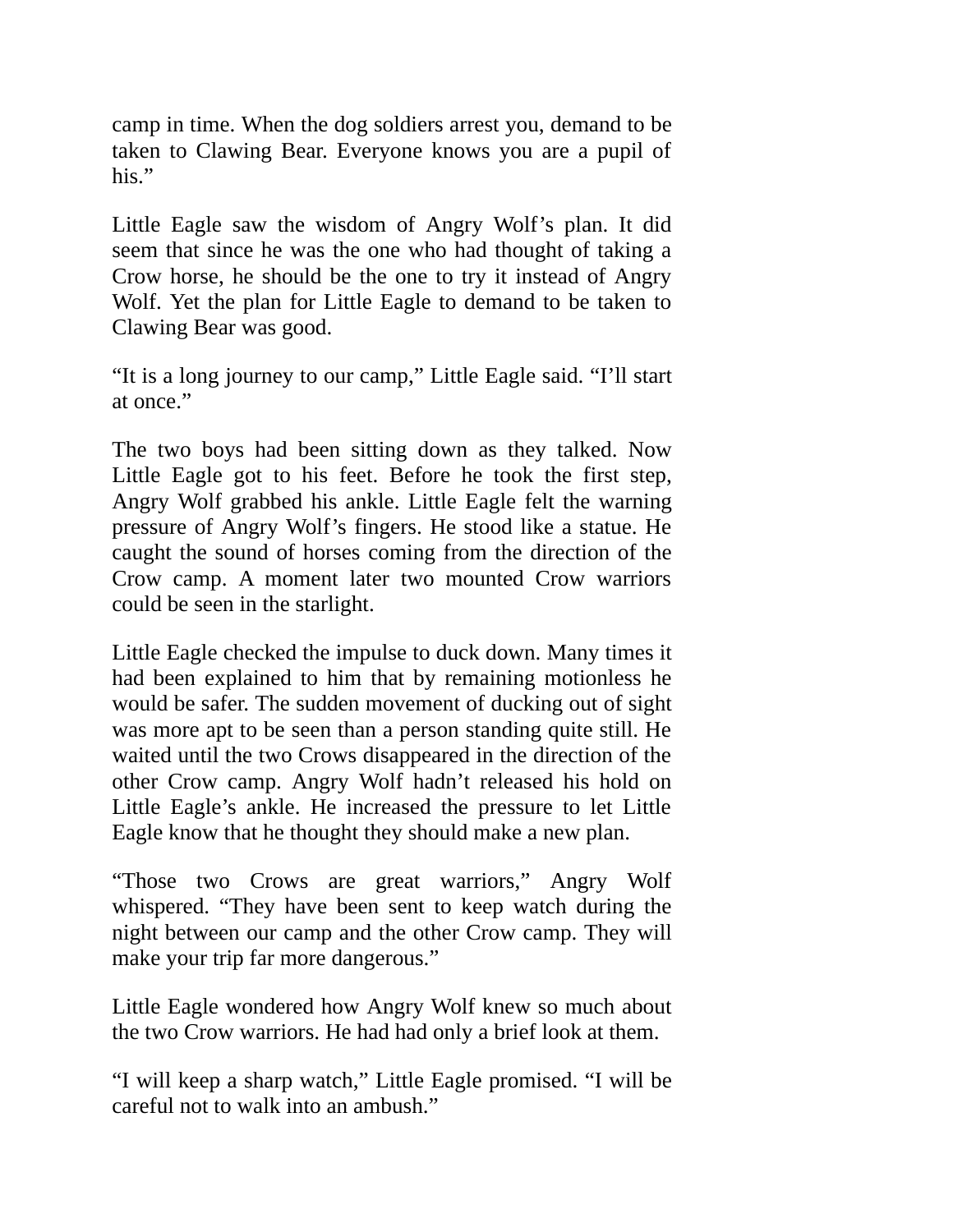Angry Wolf shook his head.

"Crow warriors may be anywhere between our camp and that other Crow camp," he said. "The only chance is to ride through on a horse. It would be better if you helped me get a horse."

Little Eagle kept the smile of triumph from his face. Now they would use the plan that he had thought wisest from the first. Both of them would sneak to the Crow horse corral and each would take a horse. One of them would get away and take the warning to the Sioux camp. His mind turned back to the question that had been bothering him since they had seen the two Crow warriors.

"How did you know those two Crows were great warriors?" he asked.

"I saw the belts they wore," Angry Wolf answered. "They had trophies of many successful raids."

Little Eagle was ashamed that he hadn't noticed the belts. Truly, if he were to become a great warrior or a great medicine man, he would have to learn to watch more closely. When Angry Wolf got to his feet and started back toward the Crow camp, Little Eagle followed willingly. Angry Wolf had proved that he should be the leader.

Not the sharpest ear could have heard the two young Sioux as they went back to their hiding place at the top of the hill above the Crow camp. Before he put a foot down, Angry Wolf looked carefully to see that there was no twig to snap under his step. Little Eagle made sure that he stepped in the other boy's tracks.

When Little Eagle looked down onto the Crow camp, he saw that it still was as busy as it had been earlier. As the two boys watched, the warriors finished their work with their fighting equipment. The fires were allowed to die down to beds of glowing coals. It looked as though the warriors were ready to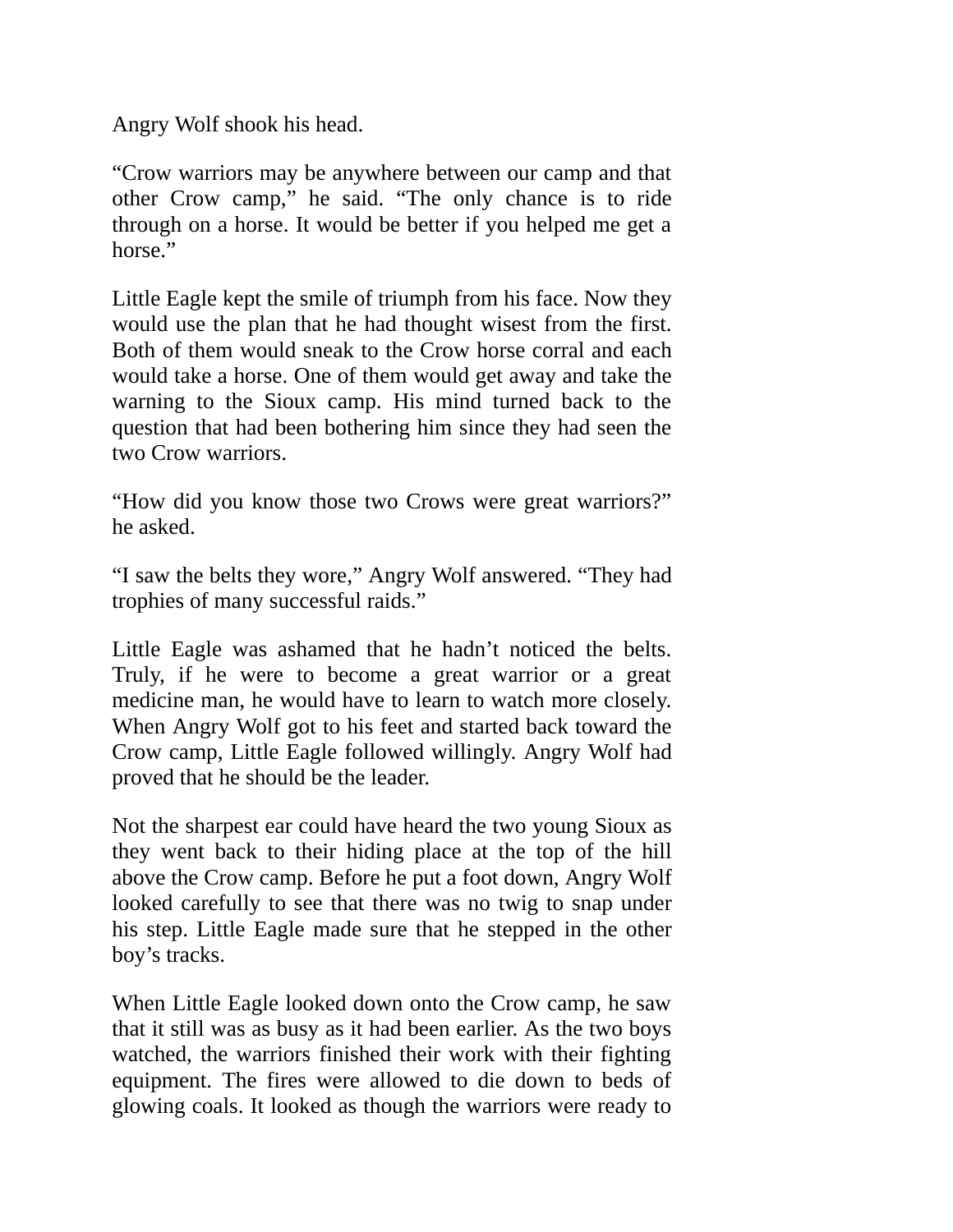roll up in their blankets and sleep until it was time to make their attack.

Little Eagle saw several warriors leave the camp and go toward the horse corral. At first he thought they were merely going to look at their horses. He felt the icy finger of fear when he saw the men returning to camp, leading their horses. Evidently the Crows weren't going to wait until dawn to make their attack. Little Eagle and Angry Wolf wouldn't have time to take a warning back to camp. Little Eagle glanced toward Angry Wolf. Angry Wolf signaled that they should move back.

Hopelessly, Little Eagle obeyed the signal. Halfway down the hill, Angry Wolf stopped.

"The horses will be tied to the wrists of their owners tonight," Angry Wolf explained. "We must think of a plan to get one of them."

Little Eagle felt as though a weight had been lifted from his shoulders. Of course that was what the Crow warriors were doing. He had heard of this custom of the Crows. The night before a Crow warrior went into battle, he slept with his horse's long tether tied to his wrist. The Crows believed that while the owner slept, his spirit talked to the horse. In that way, the horse would know just what to do when the battle started. Little Eagle was so relieved to know there was still a chance to get a warning back to his own camp, that he could hardly wait to make the attempt.

"There will be other horses in the corral," he said. "It would be easier to get one of them."

"If we get a horse from the corral, it might be one that wasn't much good," Angry Wolf answered. "The best horses will be tied to the owners' wrists. I must get one of them."

Little Eagle wanted to protest that both of them should try to get horses, but he remained silent. Angry Wolf was the one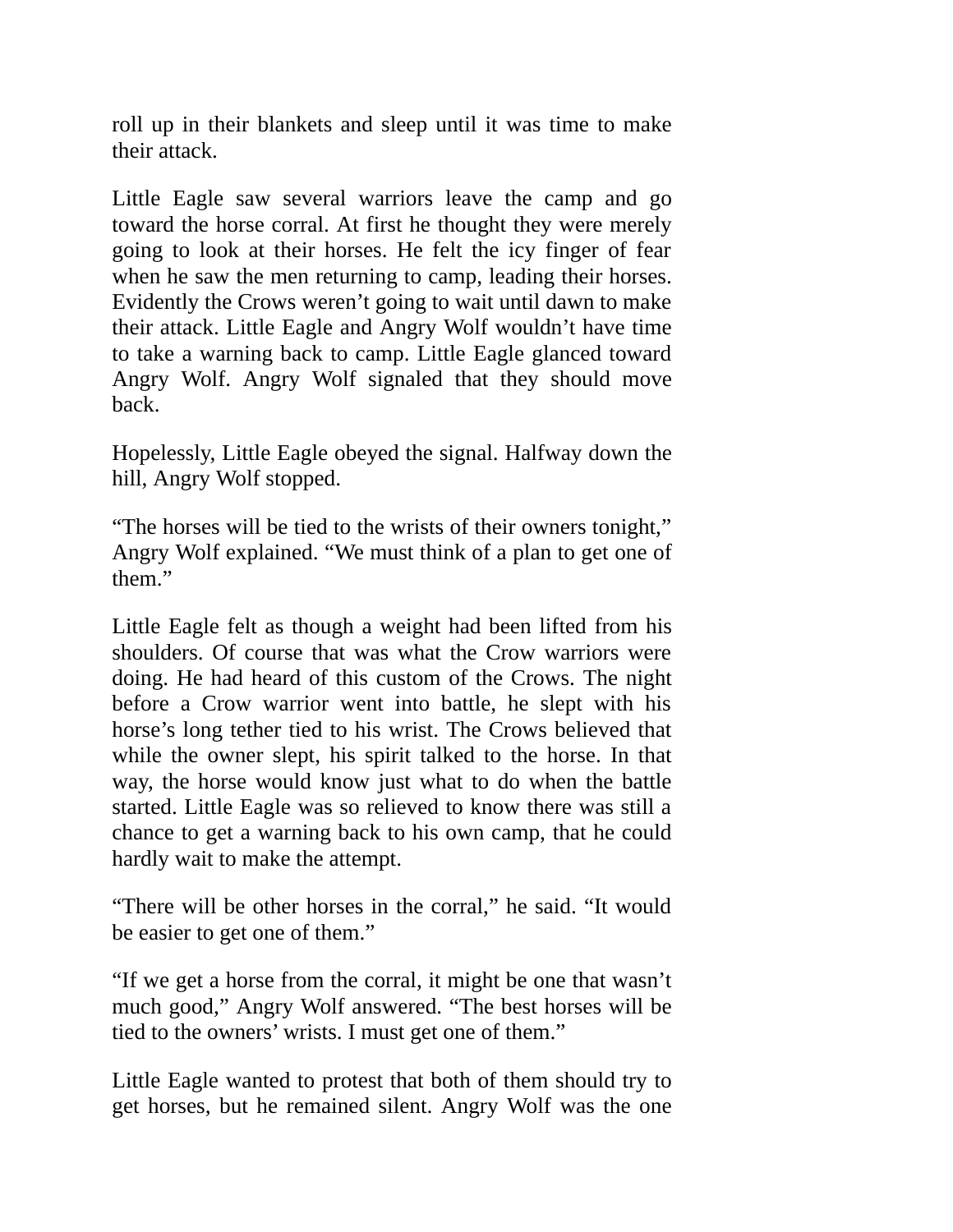who had remembered the Crow custom of keeping horses in camp the night before a battle. He had proved himself capable to be the leader. Little Eagle must obey him until he, too, proved himself.

Angry Wolf stretched out full length upon the ground. He seemed to be unworried about this expedition. He took a piece of dried meat from a leather sack at his belt. He broke the chunk of meat in two and offered a piece to Little Eagle. Little Eagle hesitated. He was ashamed that he had forgotten another lesson their warrior-teacher had taught all of the boys.

"Whenever you leave camp, be sure to take food with you," the teacher had told them many times. "Sometime you may be hiding near enemies where you don't dare hunt for food."

Here was another way in which Angry Wolf had proved himself more nearly a warrior than Little Eagle.

"Take it," Angry Wolf urged. "We will need all of our strength to do what must be done."

Little Eagle took the food. While he ate, he stretched out beside Angry Wolf. His muscles relaxed. Almost the moment he swallowed the last of the food, he fell asleep. He was awakened by the pressure of Angry Wolf's hand.

Little Eagle waited until he was sure that he was wide awake before he sat up. Angry Wolf gave a little tug on his arm to signal Little Eagle to follow. They made their way back to the top of the hill.

The campfires still cast some light about the camp. Occasionally a burning branch would break in two, sending up a flickering light. Little Eagle could see that there was a horse near every tepee. The campfires didn't give off enough light for him to see the thongs which tied the horses to their masters, but he knew they were there.

Angry Wolf leaned so close that his lips were almost against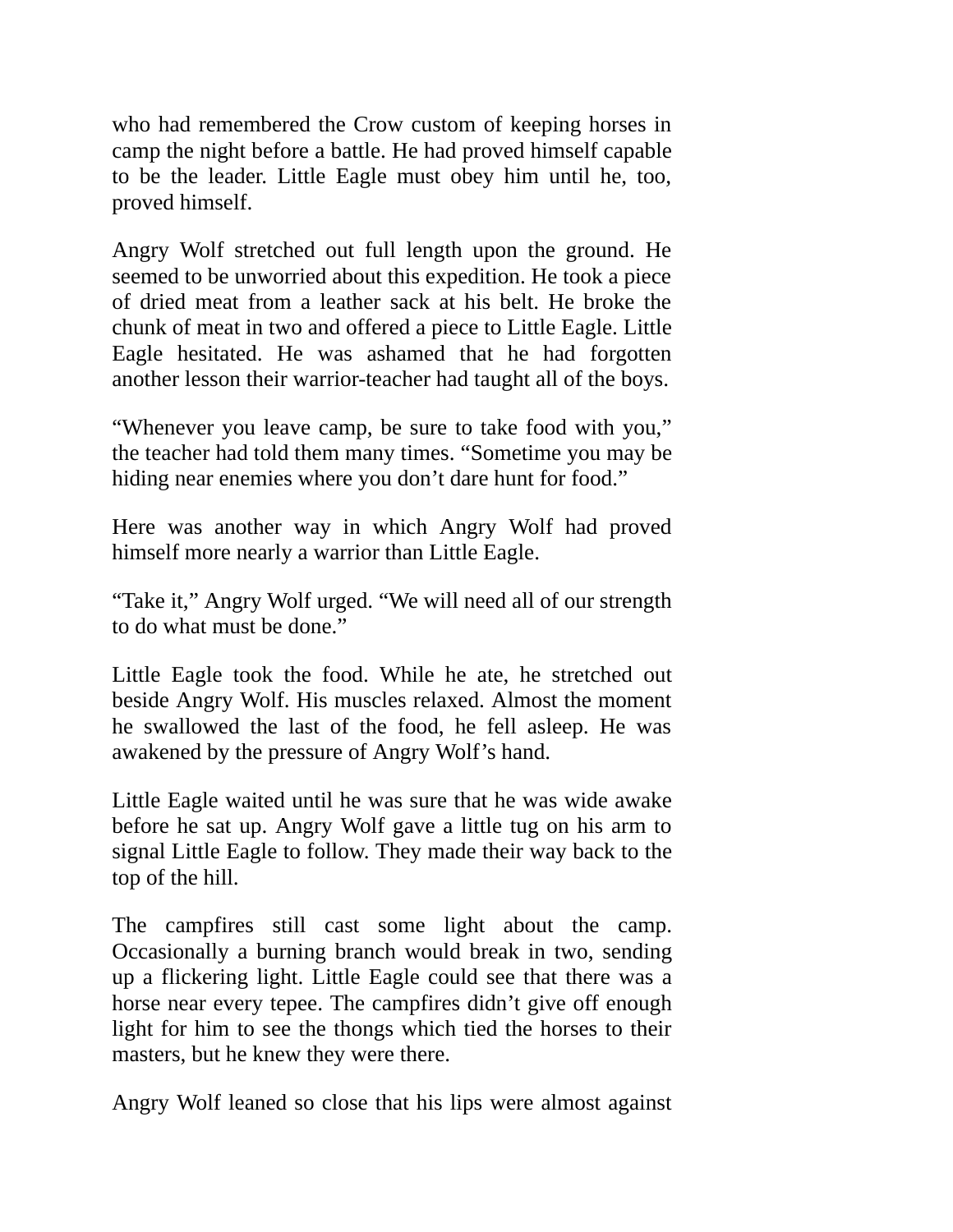Little Eagle's ear.

"I believe I can get a horse," Angry Wolf whispered. "If I fail, you must find a way to get the warning back to our camp."

"You'll get a horse," Little Eagle whispered confidently.

Angry Wolf waited until he was sure no one was moving about the camp. He disappeared so silently that Little Eagle was hardly aware that he was leaving.

Little Eagle turned all of his attention to the Crow camp. He held his breath when he saw a Crow warrior step out of one of the tepees. He let his breath out in a sigh of relief when the warrior turned and went back into the tepee.

It was a long time before Little Eagle caught the faint shadow of another movement in the camp. He knew it must have been Angry Wolf darting between two campfires. Little Eagle watched anxiously for the quick movement of a horse which would betray Angry Wolf to their enemies. Slowly and silently, Little Eagle moved his bow to a shooting position and fitted an arrow to the string.

He saw one of the horses take a couple of steps and thought that must be the one Angry Wolf had selected. The horse moved a few more steps and then stopped. Little Eagle almost shouted a cry of warning as a Crow warrior stepped out of a tepee near the horse. There was enough light from the glowing campfire for Little Eagle to see the warrior start toward the horse, but there the man faded into the shadows. It was a long, anxious time before the Crow again came into view in front of the tepee. The warrior hesitated a moment before he went inside.

Little Eagle put every effort into watching. He was sure that Angry Wolf would leave that horse and try to take another. Little Eagle turned his head, looking from one tepee to the next. Finally he saw another horse moving slowly away from a tepee. The horse took a few steps and stopped. It continued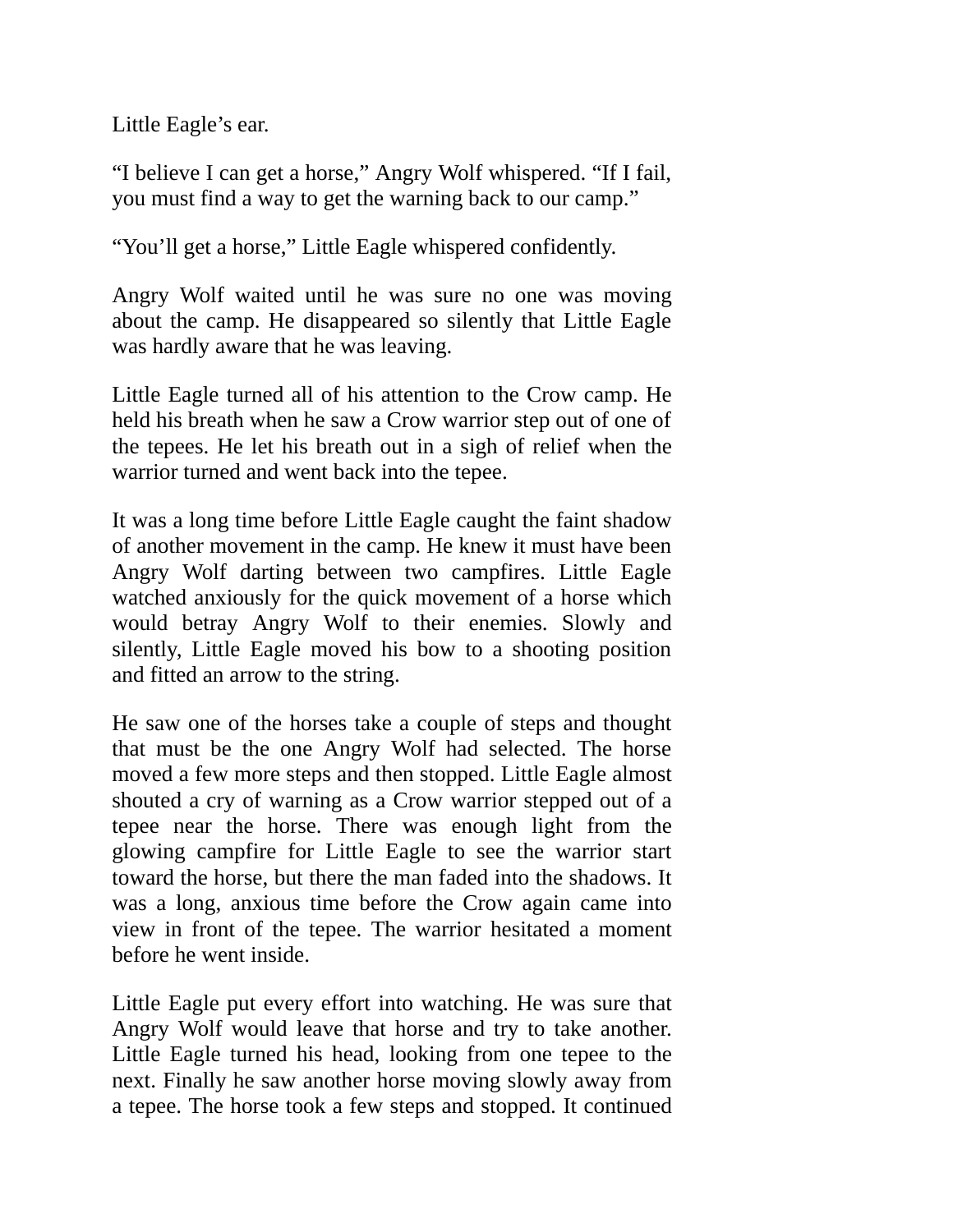this slow pace as it moved toward the edge of the camp. When the horse passed between two campfires, Little Eagle couldn't see Angry Wolf, but he was sure his Sioux friend was pressed against the horse's other side.

The horse made slow progress. It walked slowly and it stopped often. At last there was only one more campfire for it to pass and it would be out of the light. Little Eagle's heart leaped into his throat as he saw a Crow warrior step out of a tepee. Evidently Angry Wolf had seen the Crow too, because the horse stopped and remained standing.

Slow moment followed slow moment. Little Eagle found that he was breathing as hard as though he had run a great distance. At last the warrior reached his hand toward the tepee flap and started to go back in. At the same instant the horse took a couple of quick, sidling steps. The Crow warrior whirled around. His warning yell rang through the camp.

#### *Mounted Crow warriors were in pursuit*

<span id="page-24-0"></span>Since he could no longer hope to stay hidden, Angry Wolf sprang onto his horse's back. He drummed his heels against the animal's side and sent it racing out of camp. Warriors sprang from tepees as though they had been waiting for a signal. Before Angry Wolf had more than started up the hill, mounted Crow warriors were in pursuit.

For a moment Little Eagle forgot that most of the Crow camp was riding toward him. He jumped to his feet to watch Angry Wolf. He remembered his own danger and crouched down out of sight. He tried to get a shot at the pursuing Crows, but in the darkness and among the trees, he had no chance. He watched helplessly as some of the warriors gained rapidly on Angry Wolf.

Little Eagle wondered why the warriors didn't shoot. They were within easy bowshot of Angry Wolf. He knew the answer almost as quickly as he thought of the question. As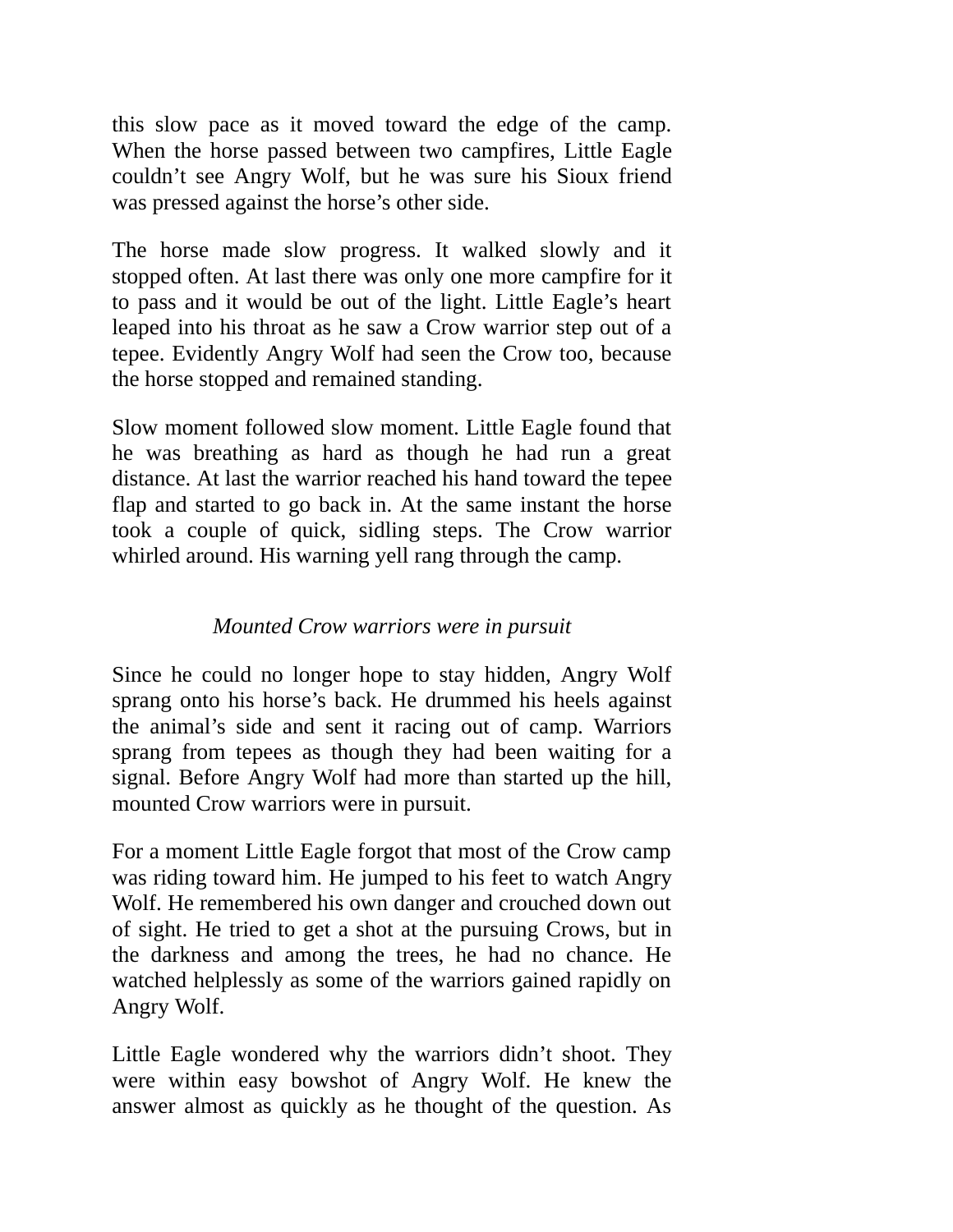long as they had a chance to surround Angry Wolf, they wouldn't take the risk of an arrow wounding a Crow horse.

Angry Wolf reached the top of the hill and started down the other side. His horse was running harder, and the gap between him and his pursuers began to widen. As the Crow warriors dashed past, Little Eagle sprang up. The warriors were so intent on the chase that there was no danger they would look back. Little Eagle raced after them as though he expected to overtake the horses. The riders reached the bottom of the hill, crossed the narrow valley, and started up the other side. Little Eagle's hopes began to rise. Angry Wolf was getting farther ahead at every jump of his horse.

Little Eagle didn't see the arrow fly, but he did see Angry Wolf topple from his horse. The horse kept running, and the Crows went after it.

"They'll catch the horse before they come back to take Angry Wolf's scalp," Little Eagle thought to himself.

There was no time to make a plan. Little Eagle kept running toward the place where Angry Wolf had fallen. He hadn't any idea how he would do it, but he must hide Angry Wolf from the Crows. A Sioux who went to the Happy Hunting Grounds without his scalp could never be happy there.

When Little Eagle reached Angry Wolf, he crouched over his friend. He had been so sure that the Crow's arrow had killed Angry Wolf that he gave a grunt of unbelieving surprise when he found that Angry Wolf still breathed. The deep, bloody gash along Angry Wolf's head warned Little Eagle that there was little hope of saving the other's life. Yet, since he was still alive, there was a chance.

Little Eagle raised his head and paused to listen. He could hear the sounds of the Crows still chasing the runaway horse. He had a little time. He got Angry Wolf's arm across his shoulder and somehow got to his feet. Half carrying and half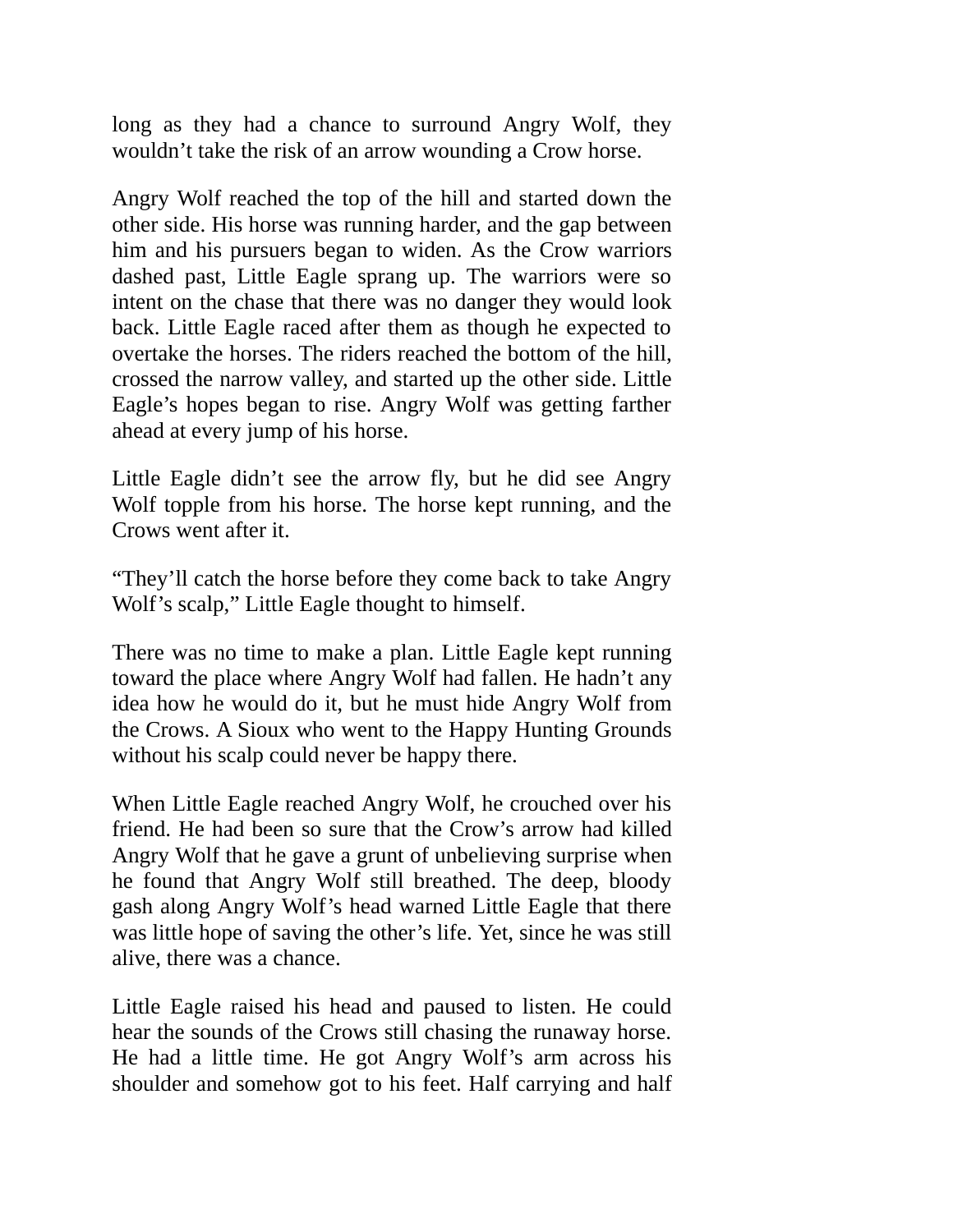dragging the wounded boy, Little Eagle started away from the trail.

He went on until he was gasping for breath. Although it seemed that he had been struggling under that weight for a long time, Little Eagle knew he had gone only a few paces from the trail. But he could go no farther. As gently as possible, he lowered Angry Wolf to the ground. Again he bent over Angry Wolf, and again he was relieved to find that the boy still breathed.

The only plan which occurred to Little Eagle seemed to have small chance of succeeding, but it was better than not trying at all. He picked up a small branch. Holding this in both hands, he walked backward, brushing the limb back and forth across his trail. It wasn't a good job of erasing his tracks, but it might keep the Crows from finding them until after daylight.

When Little Eagle reached the place where Angry Wolf had fallen, he stretched out on the ground. He heard a triumphant yell which meant that the Crows had caught the horse. They soon would be coming back. Little Eagle was careful to make plain marks to make it appear that Angry Wolf had struggled to his feet. He started from the trail in the direction opposite to that in which he had taken Angry Wolf. He took as long strides as he could, and at first, staggered about. He wanted to convince the Crows that they were following the trail of a wounded warrior.

He had gone only a short distance when he heard the sounds of the Crows returning. He began to go faster. Whenever he neared a clump of brush, he went directly toward it. He knew the Crows would stop and send warriors to surround the clump before they went near it. They would take no chance of having a wounded warrior ambush them. Each of these delays would give him a chance to lead them farther from Angry Wolf before he himself was captured.

Little Eagle heard an angry yip. The Crows had returned and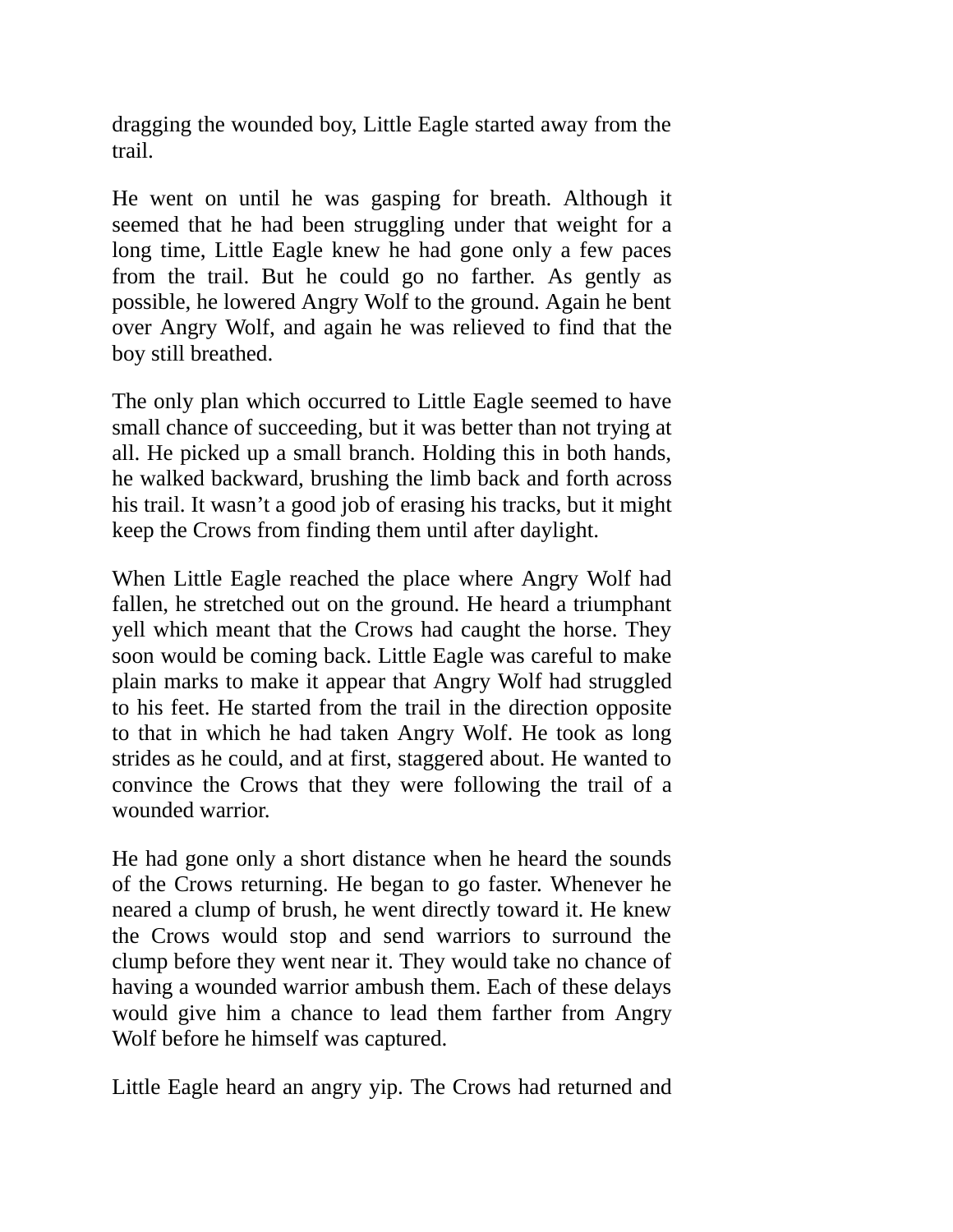found that the enemy, whom they had supposed slain, had slipped away. Little Eagle increased his speed. It wouldn't be long until the Crows found his trail and came in pursuit. He knew they would come slowly. They were sure that the enemy they were pursuing was badly wounded. They wouldn't be afraid the enemy would escape. Their only fear would be that he might ambush them.

A series of short, sharp yells told him that they had found his trail. He could almost see them following it. A couple of trackers on foot would follow the trail. Mounted warriors would ride at each side of the trackers and behind them. The riders would turn aside to surround each of the clumps of brush toward which he had made his trail.

When he started, Little Eagle's one plan had been to lead the Crows away from Angry Wolf. As he realized that he was getting farther away from his pursuers, he began to change the plan. There was a small hope that he might escape and get back to Angry Wolf. His hand brushed against the bag of poultice Clawing Bear had tied at his belt. If he could get back to Angry Wolf, there might be a chance to save the wounded boy's life.

Little Eagle had thought he was going as fast as it was possible for him to go. As the hope of saving Angry Wolf's life grew, he somehow managed to go faster. He heard the gurgle of running water ahead of him. When he pushed through a clump of small trees, he saw the stream. He knew this was the creek that twisted among the low hills near the Crow camp.

Little Eagle saw that he could take a short run and jump across the creek. He ran as though this were his plan, but he shortened his leap and landed in the water. He stopped to listen. He had gained so much on his pursuers that he could hardly hear them. He smiled to himself when he remembered something the warrior-teacher had told him.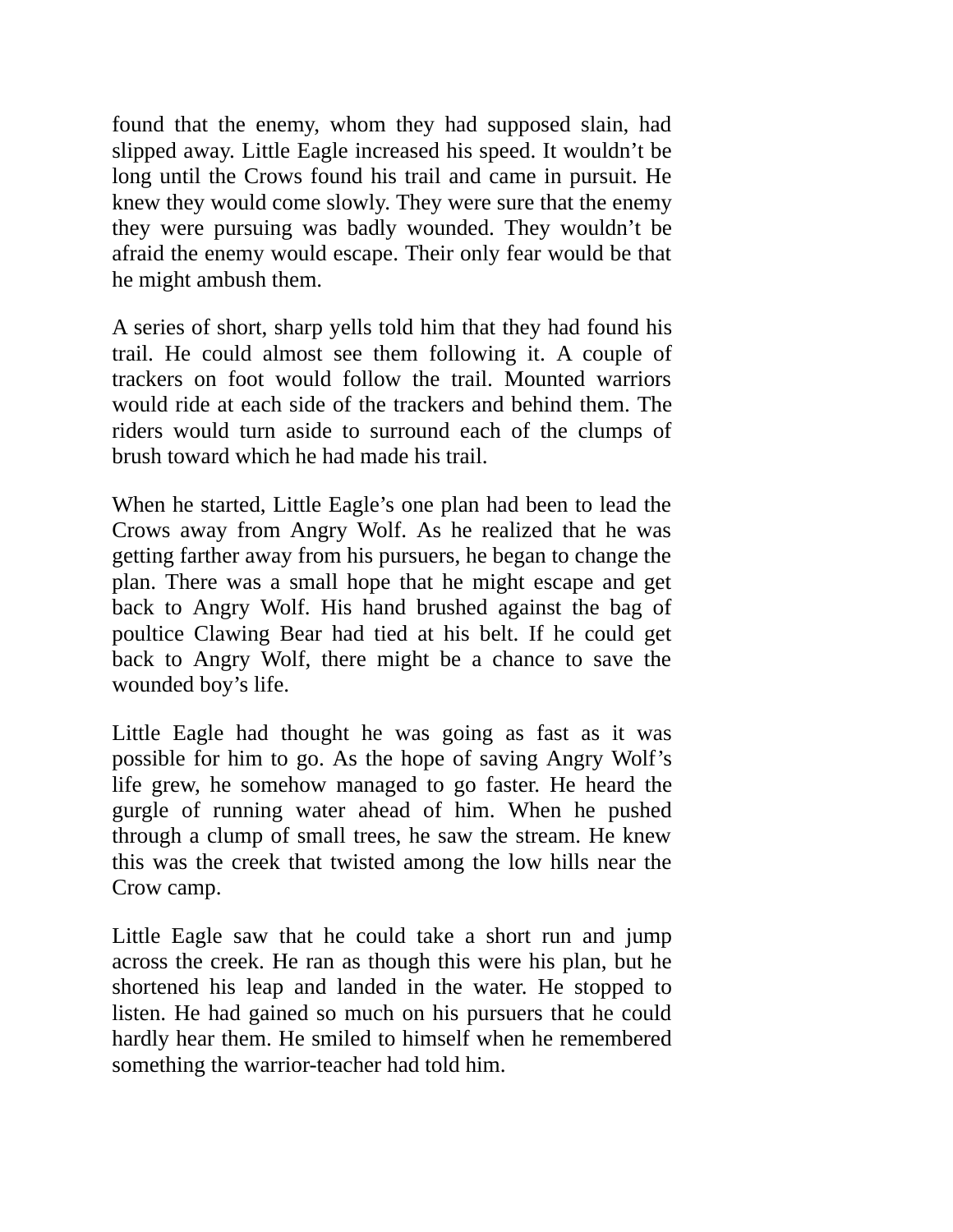"When you have to hide from your enemies," the teacher had said several times, "hide as near them as possible."

Instead of turning downstream, Little Eagle turned the other way. This route would take him near the Crow camp. Although the water was cold, Little Eagle waded up the stream. There would be no tracks here for the Crows to follow. He was quite near the Crow camp when he heard the warriors yelling behind him. He listened long enough to make sure they had found the place where he had jumped into the creek. He felt certain they would look downstream for him. He climbed out of the stream at a place where the Crows had been bringing their horses to water. Even if the Crows looked for the trail here, it would be lost among the many other tracks.

As soon as he left the water, Little Eagle trotted along the bank until he was many paces past the Crow camp. Here he started a great circle which took him around the camp and back upon the ridge on which he had left Angry Wolf. From the spot where he reached the top of the ridge, he was still a considerable distance from Angry Wolf.

Little Eagle went as cautiously as a warrior would have gone. Although he had heard no more sounds of the Crows, it was still possible that they had found Angry Wolf. If they had, they would be waiting in ambush. Even when he reached a place from where he could see Angry Wolf stretched on the ground, Little Eagle moved slowly, stopping often to look and listen.

At last he was sure there were no Crows near. Little Eagle crawled the remaining distance to Angry Wolf. He gave a grunt of dismay. Angry Wolf had thrown one arm across his chest. Little Eagle could see no sign of the wounded Sioux's chest rising and falling as it would do if he still breathed. Little Eagle bent forward until his face was almost against Angry Wolf's mouth. He felt Angry Wolf's breath blowing faintly against his face. Angry Wolf was still alive.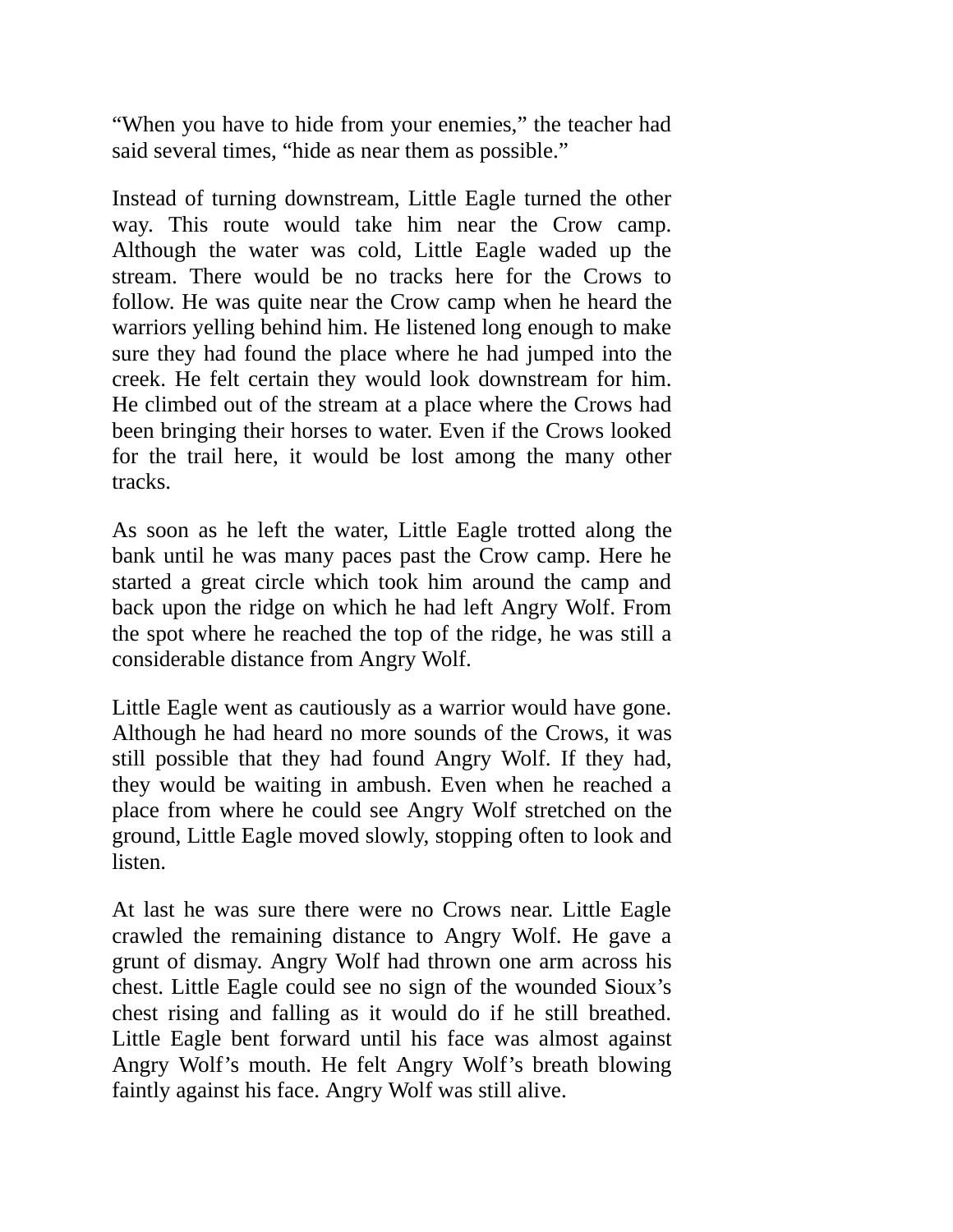Little Eagle looked at the deep gash along the side of Angry Wolf's head. It had been bleeding badly. Even now a trickle of blood was running from the wound. It looked as though Angry Wolf had already lost so much blood that his life couldn't be saved. But the very first lesson Little Eagle had learned from Clawing Bear was that as long as a person breathed there was hope of saving his life.

Little Eagle opened the pouch at his belt and took the wad of ointment into his hands. He kneaded it with his fingers until it was soft and pliable. If there had been a place near where he could get water, he would have washed the wound before applying the poultice. However, the creek was many dangerous steps away, and there was no time to lose. As gently as possible, Little Eagle spread the soft mass along the wound. He held it in place until the flow of blood completely stopped. He nodded in satisfaction when he took his hand off the poultice and it stayed in place.

Little Eagle bent over Angry Wolf's face. His friend still breathed. Now there was nothing Little Eagle could do except wait. He could see the sun beginning to build its campfires. Already there was a little light in the sky where the sun would rise. It wouldn't be long until the Crow warriors returned unless they had ridden straight on to the Sioux camp.

It was almost daylight when Little Eagle heard the Crows returning. He would have liked to jump up and give the Sioux victory cry. If the Crows were returning this soon, they had given up their plan to attack the Sioux camp.

Little Eagle scarcely dared hope that the Crows would fail to find Angry Wolf and himself. He told himself it really didn't matter. He had saved the rest of the Sioux tribe by outwitting the big party of Crows. Truly he had won a great victory.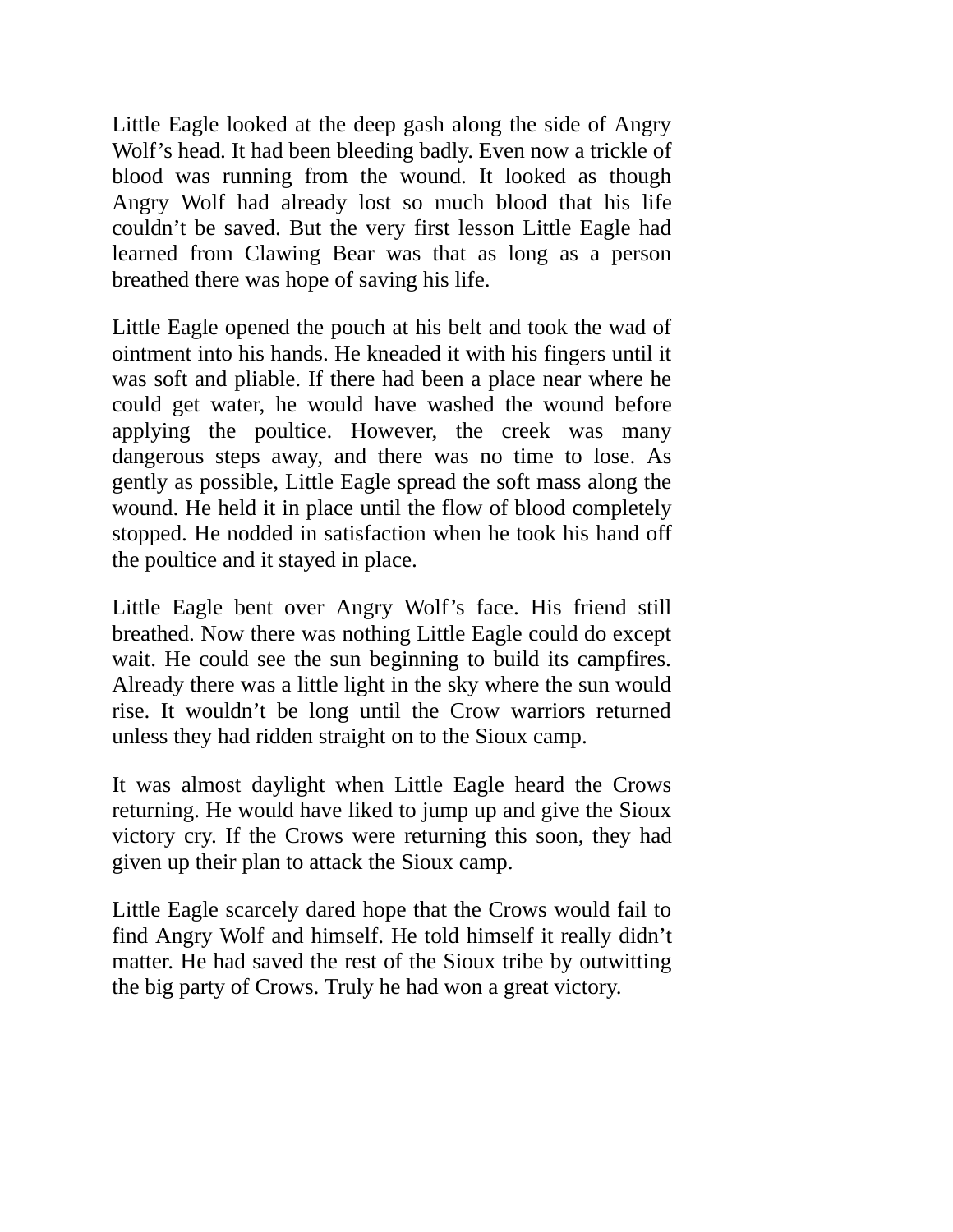### **CHAPTER THREE**

<span id="page-30-0"></span>Little Eagle was ashamed of the way his hands trembled as the sound of the returning Crows came nearer. He had trouble fitting an arrow to his bow. He heard the Crows stop at the place where Angry Wolf had fallen. Now that it was daylight, the Crows were sure to find the trail he had made when he had dragged Angry Wolf away. He couldn't fight off the whole Crow party, but he would take some of the Crow warriors with him when he and Angry Wolf went to the Happy Hunting Grounds. He hardly believed his ears when he heard the Crows riding on toward their own camp. They had missed his trail.

Little Eagle warily scouted around. When he returned to Angry Wolf's side, he was sure that all the Crows had ridden into camp. He noticed that Angry Wolf was feebly running his tongue across his lips. There had been no time for Little Eagle to remember how badly a wounded person needed water. He thought of the long distance to the creek. There was the added danger that at any moment Crow warriors might return to search for them. Yet Angry Wolf must have water.

Little Eagle picked up the bag in which he had carried the poultice. It would hold so little water that it scarcely seemed worth while to take the risk to fill it. Then he remembered the pouch in which Angry Wolf had carried meat. Little Eagle untied it from Angry Wolf's belt. The two sacks together would hold enough water to do some good.

Little Eagle started directly toward the creek, but when he reached a point opposite the Crow camp, he turned toward it. He crawled to a place where he could look down upon the camp. The warriors were gathered in a circle, talking earnestly together. Little Eagle couldn't hear their words, but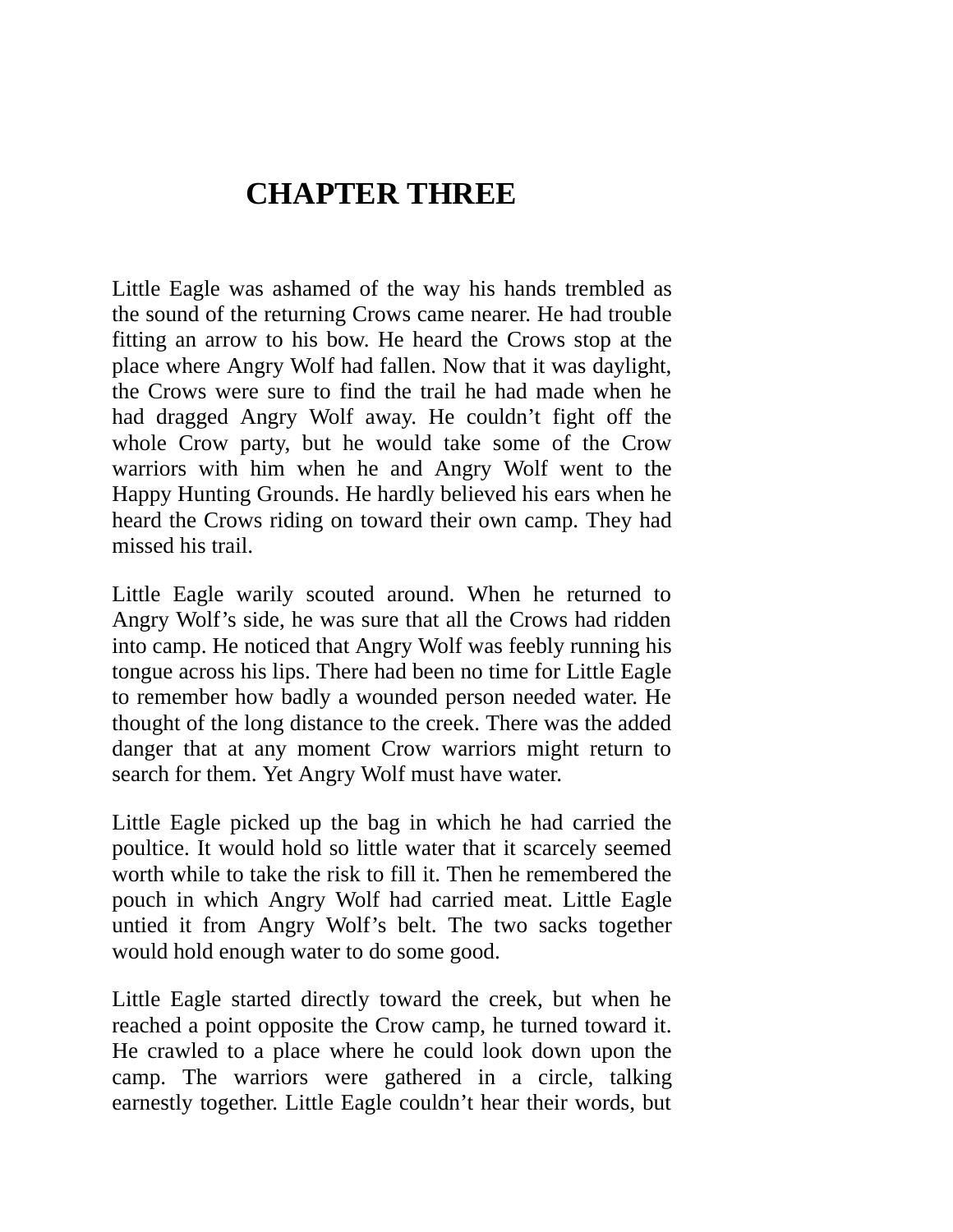he could tell from their attitude that they were disputing some plan.

He watched the gestures of each warrior who spoke. From the motions they made, Little Eagle learned that the dispute was about the Sioux who had escaped. Most of the warriors seemed to believe that the Sioux had been able to take a message to the Sioux camp. A few warriors made motions to indicate the ground near their own camp. These were the ones who thought the wounded enemy must be hiding near by.

Little Eagle saw that the Crows had reached an agreement, but there was no way for him to tell what the agreement was. When he saw two warriors mount horses and ride up the hill toward him, it looked as though the decision had been made to search near the camp. He was puzzled to see a third warrior come up the hill on foot. The two mounted warriors sent their horses racing along the trail which led to the other Crow camp. The warrior on foot selected a tall tree and started to climb it.

"The riders are going to urge the other camp to hurry away, and the one climbing the tree is to keep watch," Little Eagle thought to himself.

While the warrior was giving all of his attention to climbing the tree, Little Eagle slipped toward the stream. When he had gone a few steps, he was in a thick growth of trees where there was little danger that the lookout could see him.

When he had the bags filled with water, Little Eagle hesitated. He almost decided to cross the stream and circle the Crow camp again in order to take a safer way back, but the memory of Angry Wolf licking his lips made Little Eagle determine to take the shorter route. He had to walk carefully, avoiding not only twigs which might snap under his feet but also limbs and brush which might shake if he touched them.

When Little Eagle was near the tree the Crow warrior had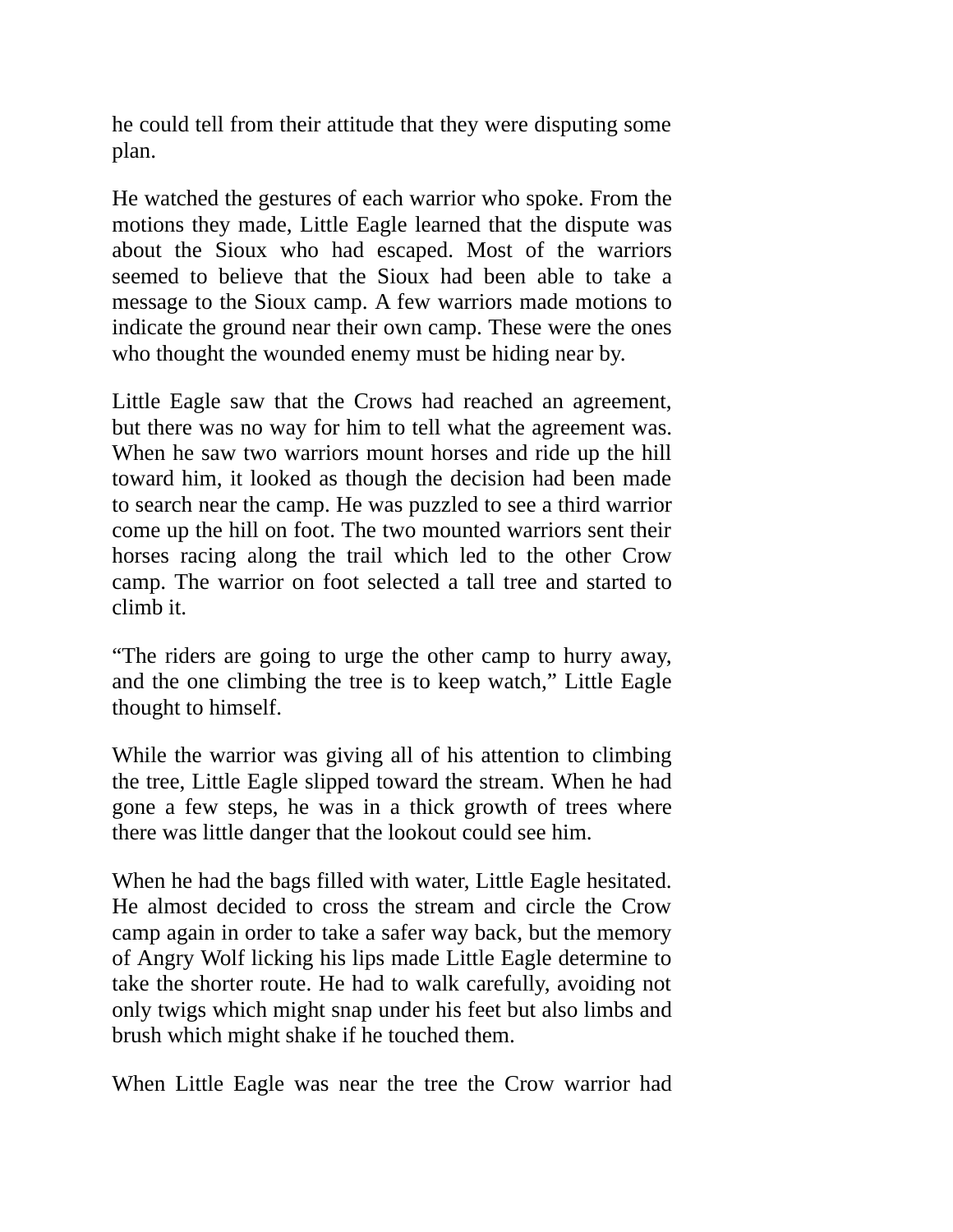climbed, he redoubled his caution. At first he couldn't see the Crow, but when the warrior moved to look in another direction, Little Eagle saw him. Folding and unfolding his fingers, as he had done when he slipped out of his own camp, Little Eagle timed the movements of the Crow lookout. As soon as he knew it was safe, he darted across an open space to the shelter of another clump of bushes.

Here he got to his hands and knees. He crawled forward, making sure that he touched nothing which would move and betray him. As he crawled past the tree, Little Eagle's heart thumped so wildly that he thought the Crow must surely hear it.

It wasn't until he had crossed the trail and was in the shelter of the trees on the other side that Little Eagle felt safe. He hurried on to Angry Wolf's side.

Little Eagle took the smaller bag and let a few drops of water fall on Angry Wolf's lips. Angry Wolf ran his tongue across his lips and opened his mouth. Little Eagle poured water into Angry Wolf's mouth. He was vastly relieved when Angry Wolf swallowed without choking.

After Angry Wolf had been given water, he seemed to breathe more strongly. It wasn't long until he began to lick his lips again. When Little Eagle gave him more water, he swallowed it easily.

As there was nothing more he could do for Angry Wolf for a while, Little Eagle crawled back to the place where he could watch the lookout in the tree and the Crow camp. He had scarcely settled himself in his watching place when the Crow warrior started scrambling down the tree. The moment the warrior touched the ground, he went racing toward the Crow camp.

Little Eagle turned to look at the camp. It was no longer a camp. The tepees had been taken down and loaded onto pack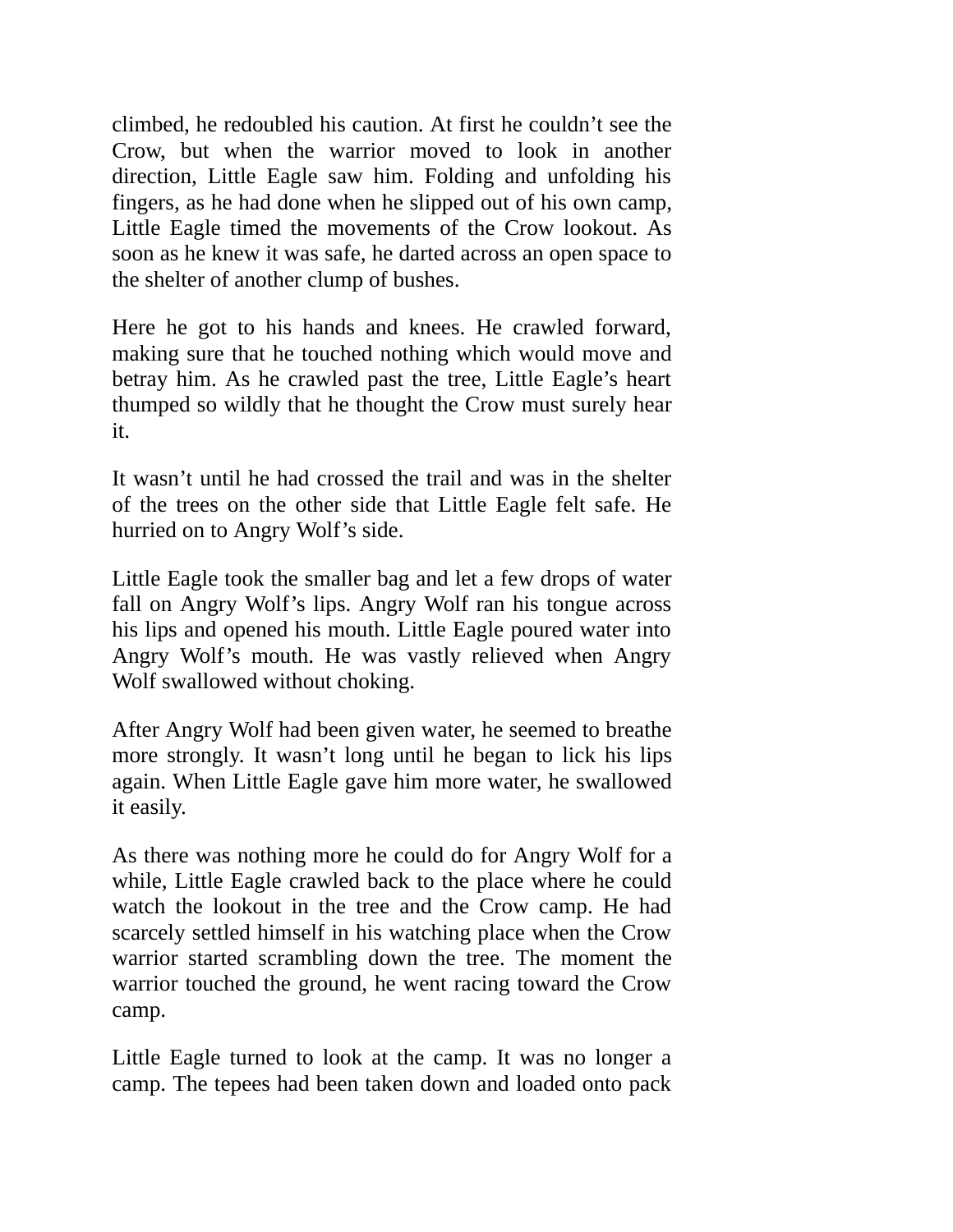horses. All of the horses were in a close-packed herd, with warriors holding them. As the lookout ran down the hill, he waved at the warriors. Immediately the Crows sprang on their horses and started toward the land-of-the-setting-sun.

One warrior stayed behind, holding his own horse and that of the lookout. As soon as the lookout reached the horses, both warriors mounted and started after the others. There was a puzzled frown on Little Eagle's face as he watched the Crows. What was the meaning of this sudden flight?

Little Eagle was still looking at the place where the Crows had ridden from sight when he heard more riders coming from the direction of the other Crow camp. He recognized the two leading horses in the band as those he had seen ridden out of camp a short time before. He saw that this band of Crows was the one that had been taking part in the pow-wow. The warriors were riding so hard that Little Eagle was sure there was a band of Sioux in close pursuit.

The Crows dashed down the hill, rode out onto the trail left by the other band, and went on. As soon as the Crows were out of sight, Little Eagle stood up to look back in the direction from which the Crows had come. Every moment he expected to see a party of Sioux warriors dash toward him. The Crows had been so anxious to get away that it seemed certain someone was pursuing them.

Little Eagle waited eagerly, but there was no sign of his friends. At last he thought to do what he should have done earlier. He stretched out on the ground and put his ear down. He could hear no sound of hoofbeats. The Crows had ridden so far that he couldn't hear them, nor could he hear any sound of approaching Sioux. Disappointedly, he turned back toward Angry Wolf.

When he reached Angry Wolf, Little Eagle had to bend over the wounded Sioux to make sure he still breathed. He gave Angry Wolf more water and then sat down to try to make a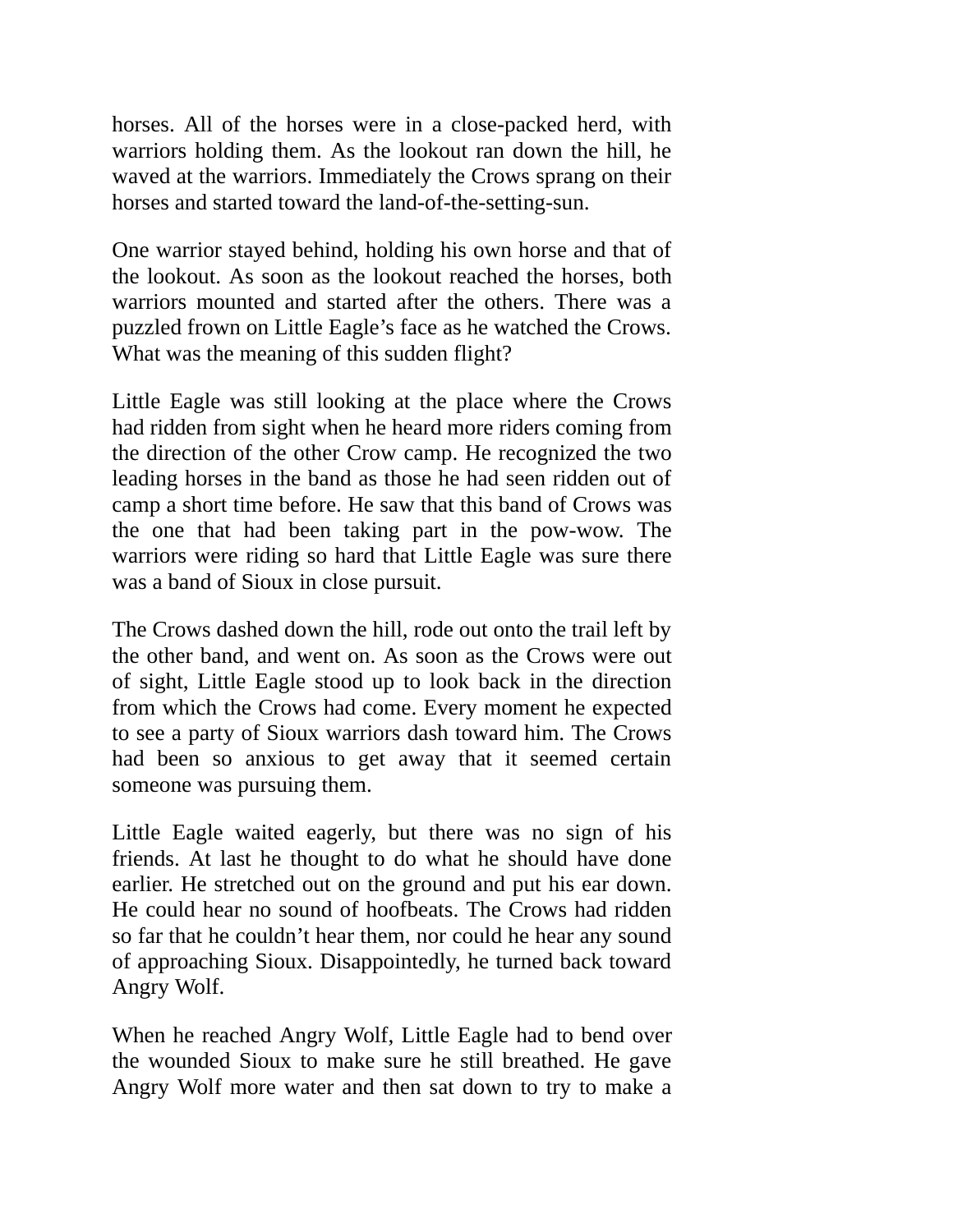plan. When he had seen the Crows fleeing so hurriedly, he had been sure that Sioux were close behind them. He could have stopped the Sioux and someone would have gone to get Clawing Bear to help take care of Angry Wolf. But now he knew the Sioux weren't coming. If Angry Wolf's life was to be saved, he must have help. But how could he get help?

Little Eagle bent over to look at the poultice on Angry Wolf's wound. He was dismayed to see that a few drops of blood were seeping through the poultice. It should be replaced with a new one, but Little Eagle had used all of his material. He knew then that his only chance to save Angry Wolf was to go to the Sioux camp and get Clawing Bear to help.

Little Eagle immediately began preparations for his trip. He raked up leaves which he put over Angry Wolf, leaving only his face uncovered. If anyone should chance to come that way, he wouldn't be likely to see the wounded Sioux. The leaves would protect Angry Wolf from the chill too, if Little Eagle didn't get back before sundown.

Little Eagle followed the trail which the Crows had made between their two camps. In spite of the need to go swiftly, he held himself to the pace he had been taught. Although it seemed to be taking him a long time to make the journey, he was encouraged by the thought that there would be horses at the Sioux camp. He and Clawing Bear could make the return trip quickly.

As he trotted along the trail, Little Eagle kept a constant watch ahead. It was unlikely that the Crows had left scouts behind, but there was danger that other enemies might be near. There was always the possibility that a band of Pawnees would be hunting on land which belonged to the Sioux.

Going through the valley where the Crow camp had been pitched, Little Eagle looked about without slackening his pace. He saw many signs that the Crows had left hurriedly. They had left several pieces of camp gear behind. Little Eagle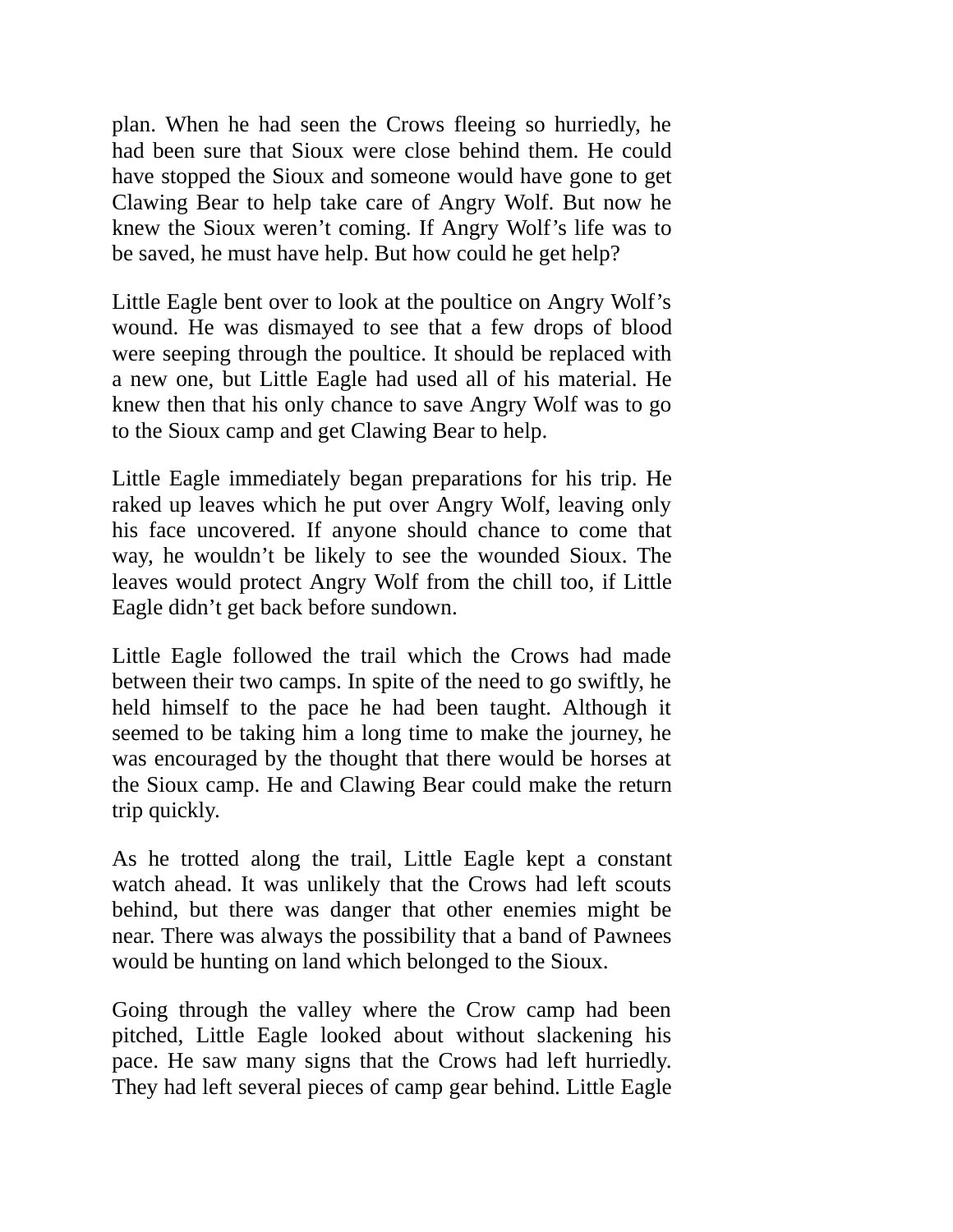noticed one fine cooking pot which he would have liked to take, but he passed it.

By the time he reached the hillside where he had hidden to rest when he left the Sioux camp, Little Eagle was growing alarmed. Thus far he had seen no spirals of smoke or other signs which ought to have been coming from camp. He should have met Sioux scouts. Surely the chiefs would have sent scouts out to watch the Crows when they failed to return to the powwow. Or, if yesterday's powwow had ended in a quarrel, there would be Sioux scouts out to make sure that the Crows didn't try a surprise attack.

The nearer Little Eagle came to the camping place, the greater grew his fears. For the first time since he had seen the Crow warriors come back to their own camp at daybreak, he became afraid that they had managed to carry out a successful raid.

As he trotted up the hill, Little Eagle thought back to the actions of the Crows. He was sure they had spent considerable time following the trail he had made to lead them away from Angry Wolf. None of the returning Crow warriors had had new scalps at their belts. They had acted much more like defeated warriors than like ones who had carried out a successful raid. Even though he thought of all those things, Little Eagle dreaded the moment when he would look down onto the Sioux camp.

When he reached the top of the hill, Little Eagle saw that the camp was gone. Not a tepee was in sight. His fears gave way to a feeling of triumph when he saw there were no signs of fighting. The tribe had escaped.

When he studied the camping place, he found as many signs of hasty breaking of camp as there had been at the Crow camping place. Little Eagle easily found the trail which led toward the north. The tribe was headed toward the Sioux winter camping grounds.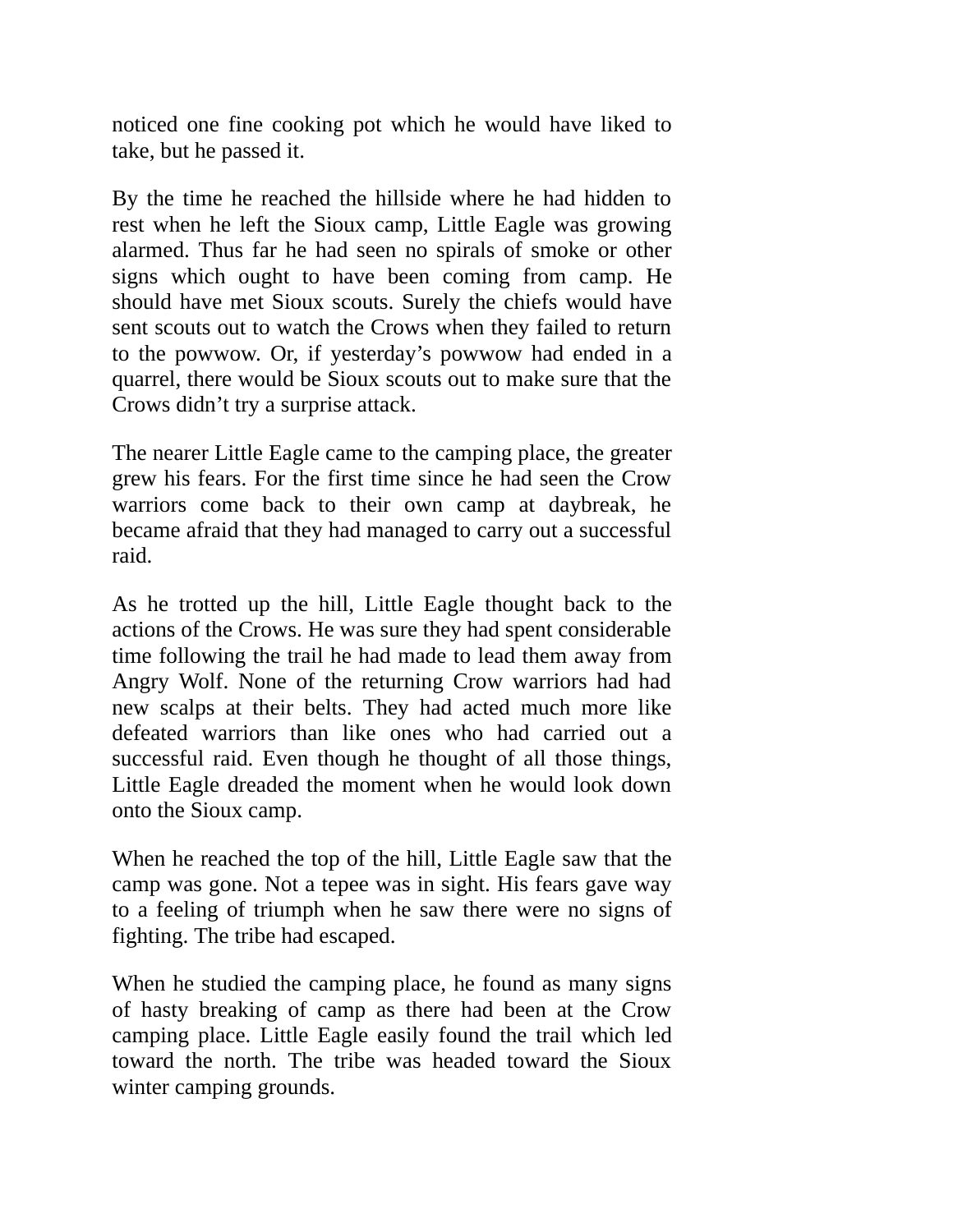Little Eagle raised his bow above his head and gave a shout of triumph. Here was proof that he and Angry Wolf had succeeded. In some way, what they had done had warned the Sioux that the Crows were planning treachery and they had escaped. The feeling of triumph faded quickly. How could he alone save Angry Wolf's life?

Little Eagle walked slowly along the trail left by the fleeing tribe. Someone should have left a message for Angry Wolf and him. There should be pointers to tell them where they could join the party and other marks to show how to signal for help, but he couldn't find any. There were many signs to show that the party had gone swiftly. Little Eagle knew there was no hope he could overtake it on foot. He tried to hide from himself his fears and disappointment as he turned to go back to Angry Wolf.

He had scarcely taken a dozen steps on the return trip when he thought of Clawing Bear. The other Sioux might be convinced that he and Angry Wolf had fallen to the Crows, but Clawing Bear would have hope that they would escape. The medicine man wouldn't leave without hiding a message for them. Little Eagle turned back to the place where Clawing Bear's tepee had stood.

He found the message at once. There were only a few piles of stones and sticks, but Little Eagle easily read the story they told.

When it had been learned that both Angry Wolf and he had slipped through the line of dog soldiers, there had been great anger in camp. When they didn't return after nightfall, the best dog soldier scouts had been sent to find them. Some of these scouts had come upon hidden Crows. They had looked down on the first Crow camp and seen the preparations for an attack. As soon as most of the scouts reported back to camp, the chiefs had ordered the tribe to move.

"That's why the Crows were fleeing," Little Eagle said aloud.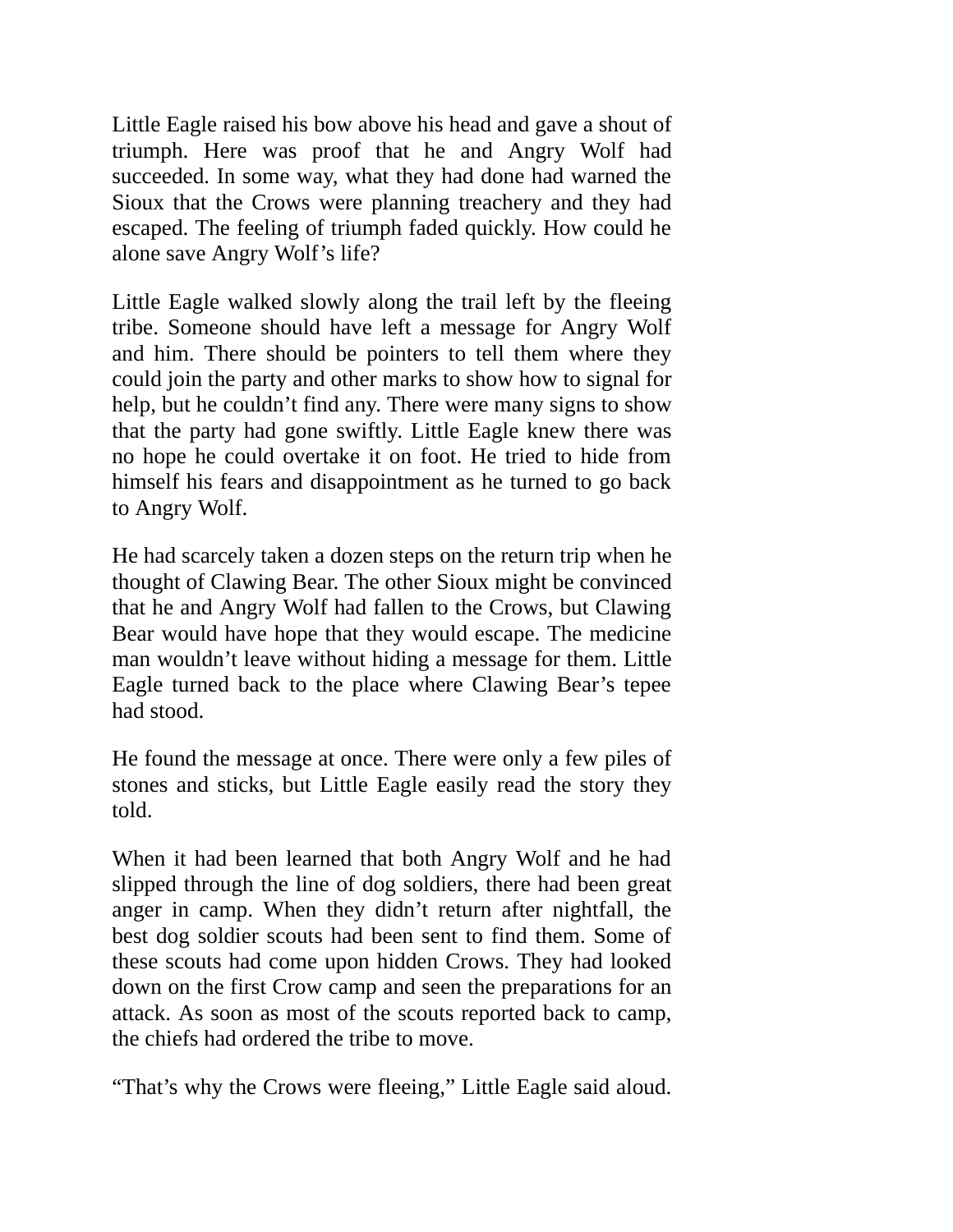"Their scouts found our camp abandoned. They were afraid this party would circle to cut them off and at the same time send for help. They were afraid they would be caught in the same sort of trap they set for us."

After he had read the message, Little Eagle looked farther. He found the sign pointing to the cache. Clawing Bear had hidden the sign well. That meant that whatever was hidden was so valuable Clawing Bear didn't want it to fall into enemy hands.

Little Eagle had to do considerable searching before he found the hiding place. Clawing Bear had so cleverly put the dirt back into the place that it was almost impossible to find. Little Eagle dug the dirt loose with a pointed stick and scooped it out with his hands. The stick struck something solid. When Little Eagle scooped away the dirt, he found a cooking bowl turned upside down. As soon as he lifted the bowl, he saw the leather bag. He was trembling with excitement when he picked up the bag. He unwrapped one of the small packages it contained. It was a package of powdered herbs used in making the poultice.

Little Eagle didn't need to open the other packages to know that they contained the other necessary materials. Truly Clawing Bear was a great medicine man. In some mysterious way he had learned that Little Eagle would need these things.

Little Eagle glanced up at the sky. The sun was almost straight overhead. He had been gone a long time. Now that he had the things to cure Angry Wolf, it was important that he get back as soon as possible.

Little Eagle tied the leather bag to his belt. He stooped down to pick up the cooking bowl, but changed his mind. He would take the larger one he had seen abandoned in the Crow camp.

As he hurried back toward Angry Wolf, all kinds of fears tormented Little Eagle. Without water, Angry Wolf might not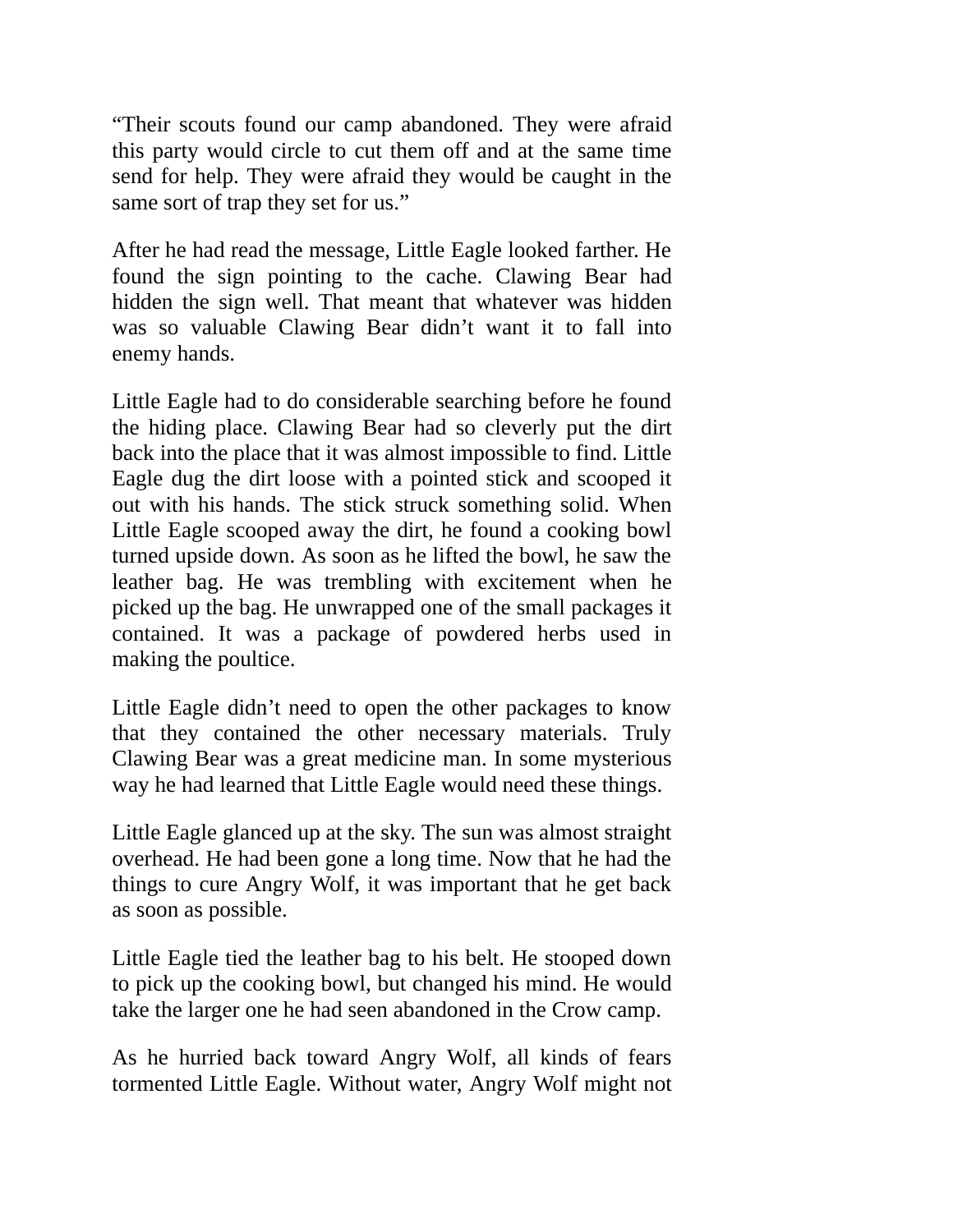still be alive. Some enemy might have passed that way and found him. Little Eagle used all of his will power to hold a reasonable pace. He reminded himself that if he became exhausted, there would be no one to care for Angry Wolf.

When he went through the valley where the Crow camp had been, Little Eagle stopped only long enough to pick up the cooking pot. By the time he reached the hill on which he had left Angry Wolf, he was so tired that he had to drive himself to keep going. Yet, when he knelt beside Angry Wolf and saw that the wounded boy still breathed, he forgot his weariness.

As soon as he had given Angry Wolf a drink of water, Little Eagle started to build a fire. He knew it would be dangerous. It would lead any passing enemy to them. Still he must cook the poultice to put on Angry Wolf's wound. To make the danger as small as possible, he selected dry, hard sticks for the fire. These would give off little smoke and would soon burn to a bed of glowing embers.

When he had the fire going, Little Eagle poured some of the water into the bowl. He set the bowl on the fire. While the water was heating, Little Eagle took the packages from the bag. He found a packet of bear's grease and laid it close at hand.

As soon as the water was boiling, Little Eagle used two sticks as tongs and picked the bowl from the fire. He moved the sticks so as to slosh the water around in the bowl. When he had cleaned the bowl as much as possible, he dumped the dirty water out. He rinsed the bowl with the water that was left in the bag before he set it back on the fire.

Little Eagle dropped some bear's grease into the bowl. While he was waiting for it to melt, he examined the poultice on Angry Wolf's head. Although blood was seeping around the edges, the poultice seemed to be firmly in place. He would need water to soak it so he could remove it.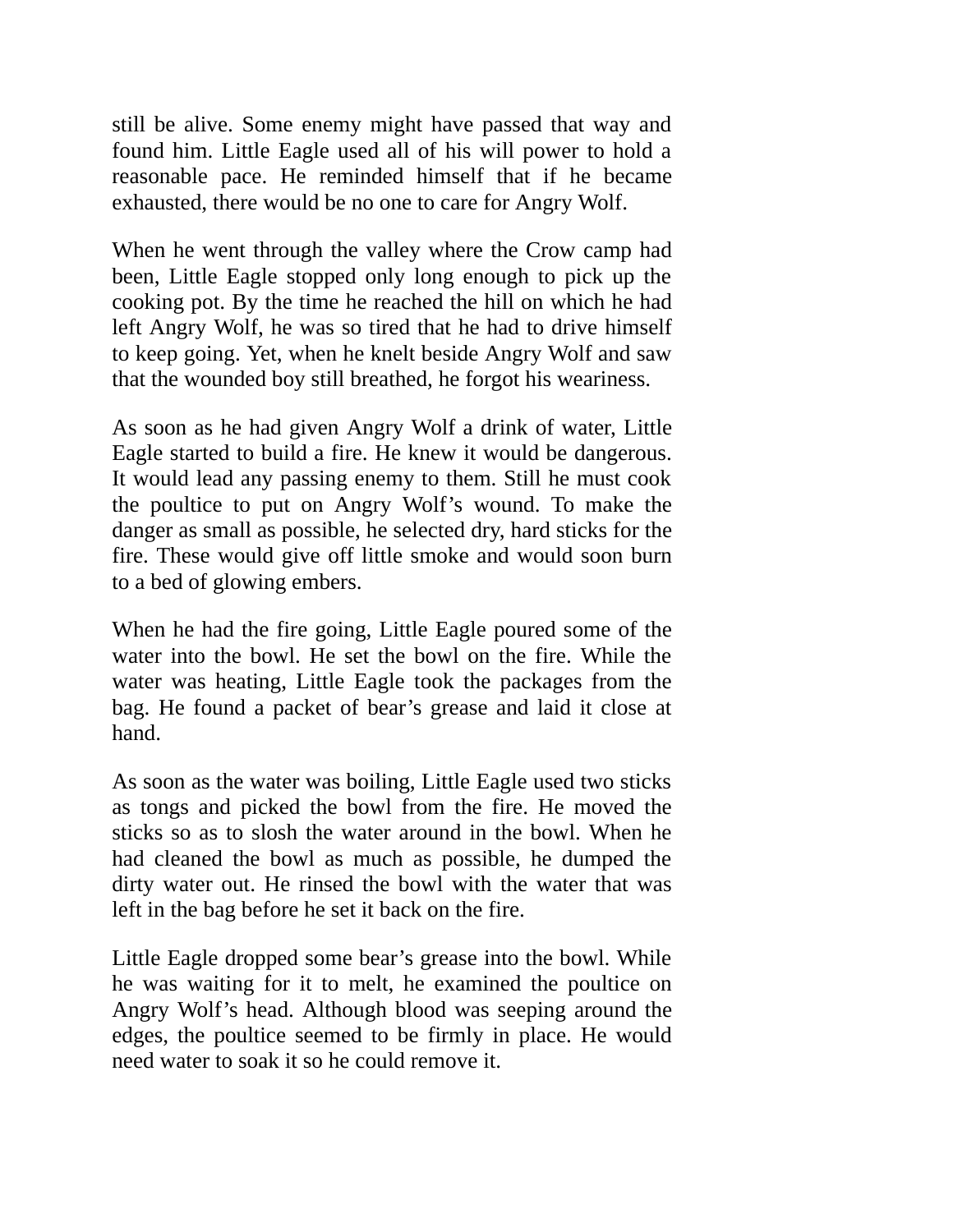Little Eagle took the two bags and started toward the stream. He was so tired that the journey seemed longer than the trip he had made back to the Sioux camping place. It was fortunate for him that there were no enemies about. He couldn't arouse himself enough to take care. Several times he stepped on twigs which snapped loudly.

Back at the fire, Little Eagle picked up a small stick. He poured portions of the powdered herbs from each package into the bowl, stirring all the time with the stick. He stirred the mixture until it started to bubble. Then he picked the bowl from the fire, using the same sticks for tongs that he had used before.

While the mixture was cooling, Little Eagle took one of the bags of water. He let water drip from it onto the poultice on Angry Wolf's wound. The water washed the blood away from the edges of the wound, but it didn't soften the poultice. Little Eagle squatted beside Angry Wolf and carefully thought back over the lessons Clawing Bear had taught him. Clawing Bear's words finally came back to him.

"The poultice will fall off when the wound is cured," the medicine man had said. "If the wound starts to bleed again, put a new poultice over the old one."

Little Eagle was almost cheerful as he went back to the bowl. The mixture had cooled enough so that he could dip it up in his hands. He kneaded it with his fingers until it was soft and pliable. He spread it over the old poultice, making sure that the edges were tight against the skin so that there was no blood seeping from the wound.

"Thank you, Clawing Bear," Little Eagle said aloud, when he saw that the wound was no longer bleeding.

It wasn't until he had finished caring for Angry Wolf that Little Eagle realized how hungry he was. He had eaten nothing since he and Angry Wolf had shared that small piece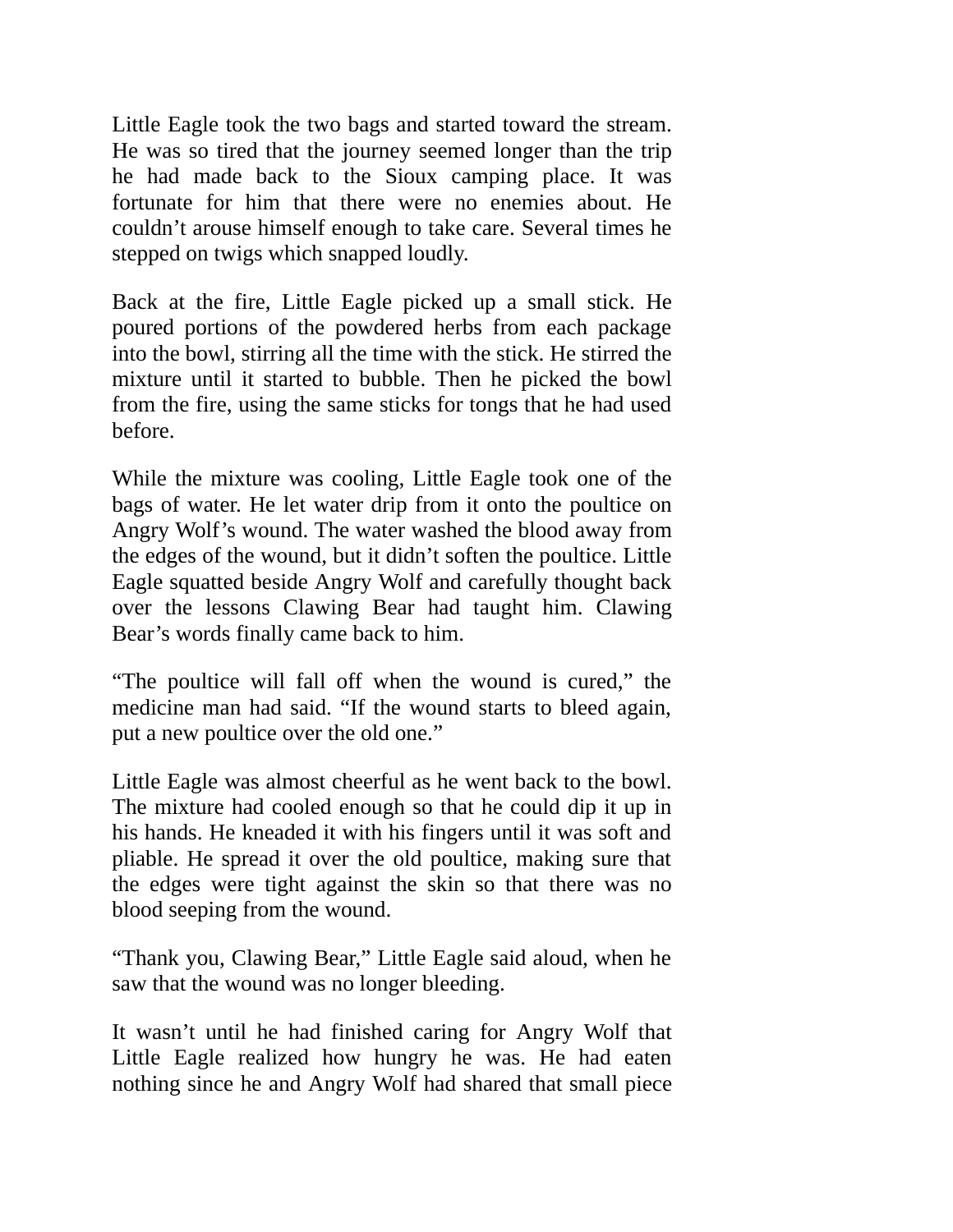of meat the evening before. The thought of venison steak made his mouth water. He had seen the place where deer came to the stream to drink. However, he was afraid to leave Angry Wolf long enough to stalk a deer. Tonight some small game—a rabbit or a squirrel—would have to do.

Little Eagle picked up his bow and arrow. He remembered that the water sacks were empty, so he tied them to his belt. He had seen squirrels in some of the trees between here and the creek. He kept watch of the trees as he walked along. When he saw a pair of squirrels running along the limb of a tree, he stopped. Slowly he brought his bow up. The moment one of the squirrels stopped, Little Eagle let an arrow fly. He grinned to himself as the squirrel dropped from the tree with an arrow through its head. Perhaps the next time he was in a shooting match he would win a prize.

At the creek Little Eagle filled the water bags. He skinned and dressed the squirrel and washed it in the stream.

When he returned to Angry Wolf, Little Eagle put water into the cooking bowl and set it on the fire. He cut the squirrel into small pieces and dropped them into the bowl. As the first tantalizing odors of cooking meat rose from the bowl, he was tempted to take one of the pieces and eat it before it was done. To keep himself busy while the meat was cooking, he found a small stick. He pulled the bark from it and scraped off the loose fiber.

He waited until he was sure the meat was thoroughly cooked before he lifted the bowl from the fire. He set the steaming bowl close to Angry Wolf. Little Eagle dipped the stick into the bowl, then held it so the broth dropped onto Angry Wolf's lips. Angry Wolf opened his mouth and swallowed the drops hungrily. Patiently, Little Eagle dipped the stick into the broth and let the broth fall into Angry Wolf's mouth.

When he had given Angry Wolf all of the broth he could dip out with the stick, Little Eagle ate the meat. By the time he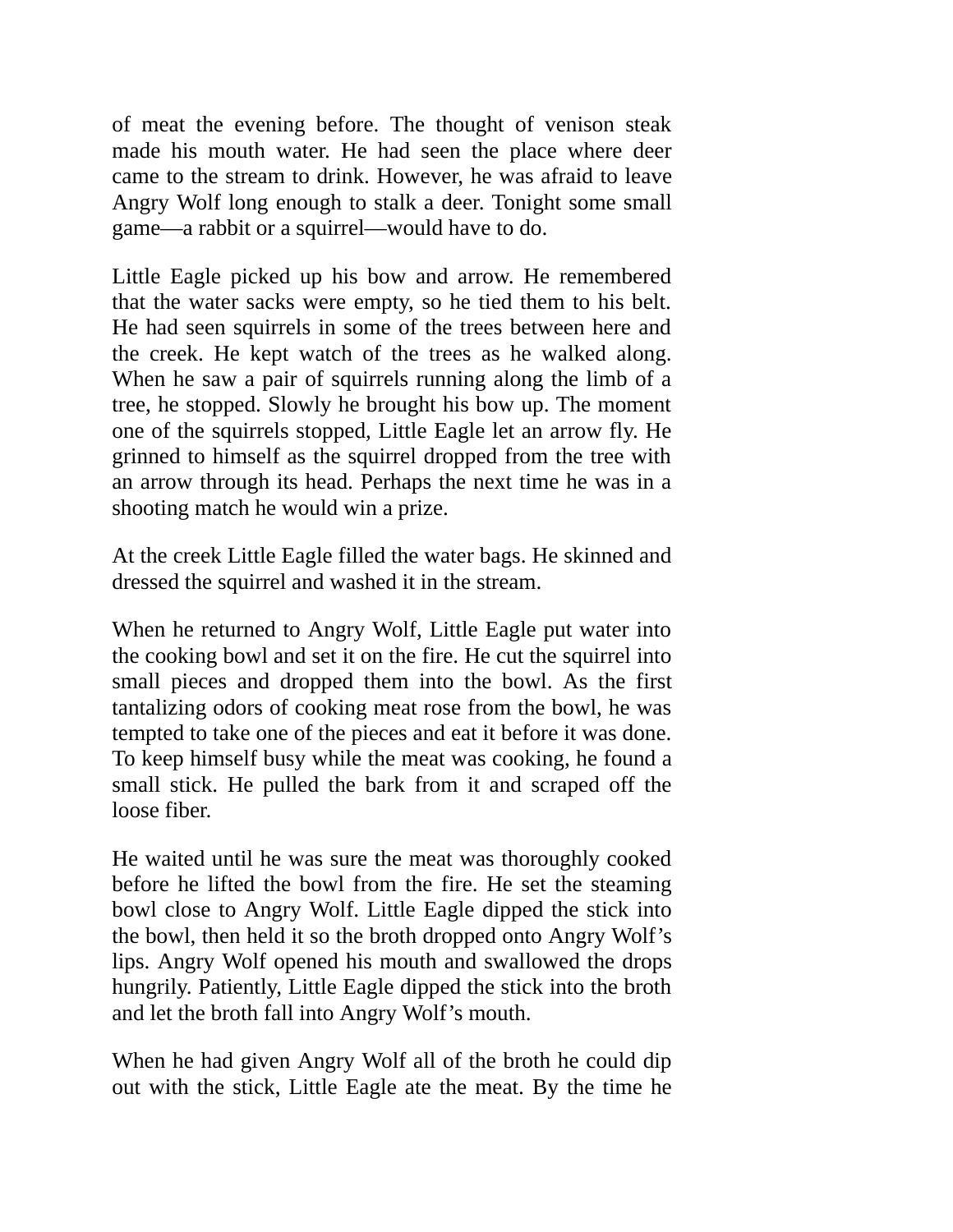had finished, the sun was down. Already the air was becoming chilly. He considered building the fire up so that Angry Wolf would be kept warm. Because a fire could be seen a long distance at night, he decided against that plan. He covered the fire with dirt. In order to keep Angry Wolf as warm as possible, Little Eagle gathered more leaves and dumped them over the wounded Sioux.

Little Eagle gathered a smaller pile of leaves for himself. It was scarcely dark when he snuggled down into the leaves. He fell asleep while he was still trying to get into a more comfortable position.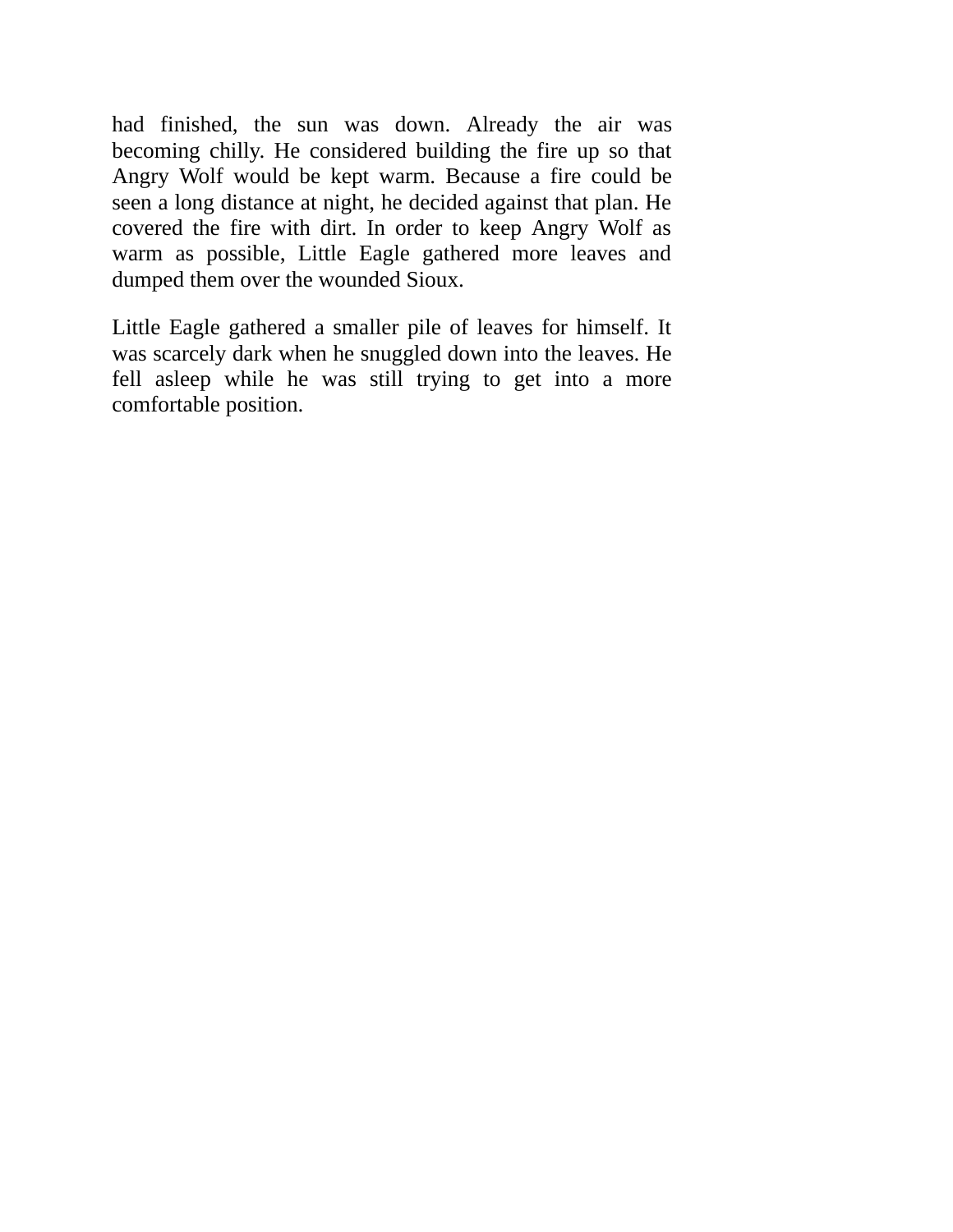## **CHAPTER FOUR**

Little Eagle awoke as the first, faint streaks of dawn were lighting up the eastern sky. He sat up, trying to decide what sound had wakened him. He glanced toward the other pile of leaves and saw Angry Wolf struggling to sit up. Angry Wolf managed to raise his head, but immediately let it sink back upon the leaves.

"Where am I?" Angry Wolf asked weakly when Little Eagle bent over him.

"We're camping by ourselves," Little Eagle answered.

"Where are—" Angry Wolf began but stopped when Little Eagle raised his finger to his lips in the signal for silence.

"You have been badly wounded," Little Eagle explained. "When you have eaten, I'll tell you about it."

Little Eagle held one of the water bags to Angry Wolf's lips so that he could drink.

"I'll get meat for our breakfast," Little Eagle told him.

Little Eagle saw that the chill morning air was making Angry Wolf uncomfortable, but he was afraid to build a fire until he had scouted around their camping place. He tied the one empty water bag to his belt, took his bow and arrows, and started off.

Little Eagle didn't go directly to the stream. Instead, he circled the camp to look for signs of enemies. Not until he had completed the circle did he start toward the creek. On the way, he stopped often to look and listen. By the time he reached the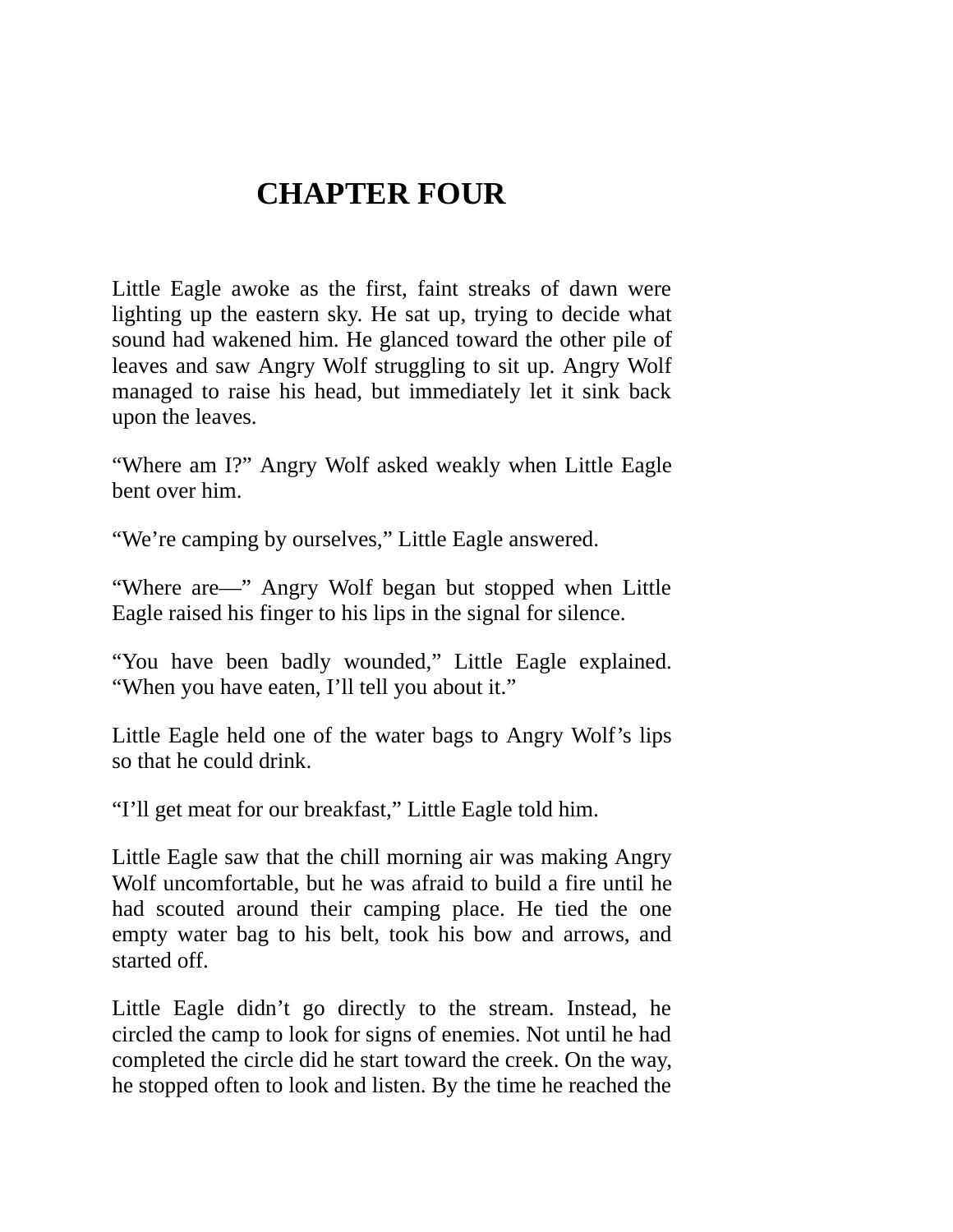stream, he was sure that there were no enemies near.

He studied the place where deer came down to drink. There were signs that deer had been there a short time before. It wasn't likely that others would use the same watering place soon, so Little Eagle shot another squirrel. He cleaned and dressed it at the stream.

As soon as he was back at camp, Little Eagle built another fire. He spitted the squirrel on a stick and roasted it over the coals. When the squirrel was cooked, Little Eagle carried it to Angry Wolf. Angry Wolf took it, but he didn't have strength enough to tear it apart. He handed it back to Little Eagle. Little Eagle twisted off a chunk which he handed to his friend. Angry Wolf accepted the piece of meat, but he didn't start to eat. Little Eagle looked at him questioningly.

"I eat when you eat," Angry Wolf told him.

Little Eagle took a piece of the meat for himself. Both of them ate until the meat was gone.

"Now tell me how I came here," Angry Wolf ordered.

As briefly as possible, Little Eagle told him all that had happened since Angry Wolf had been knocked from the horse. As he finished his account, Little Eagle looked toward Angry Wolf. The other boy's eyes were closed and he seemed to be asleep. Little Eagle picked up his bow and arrow and got to his feet.

"Where are you going?" Angry Wolf asked, opening his eyes.

"We need more meat," Little Eagle explained. "I'm going to try to get a deer."

"Let it go until tomorrow," Angry Wolf answered. "You have done everything. You need a rest. Tomorrow I'll be strong enough to do my share. Let the hunting go until then."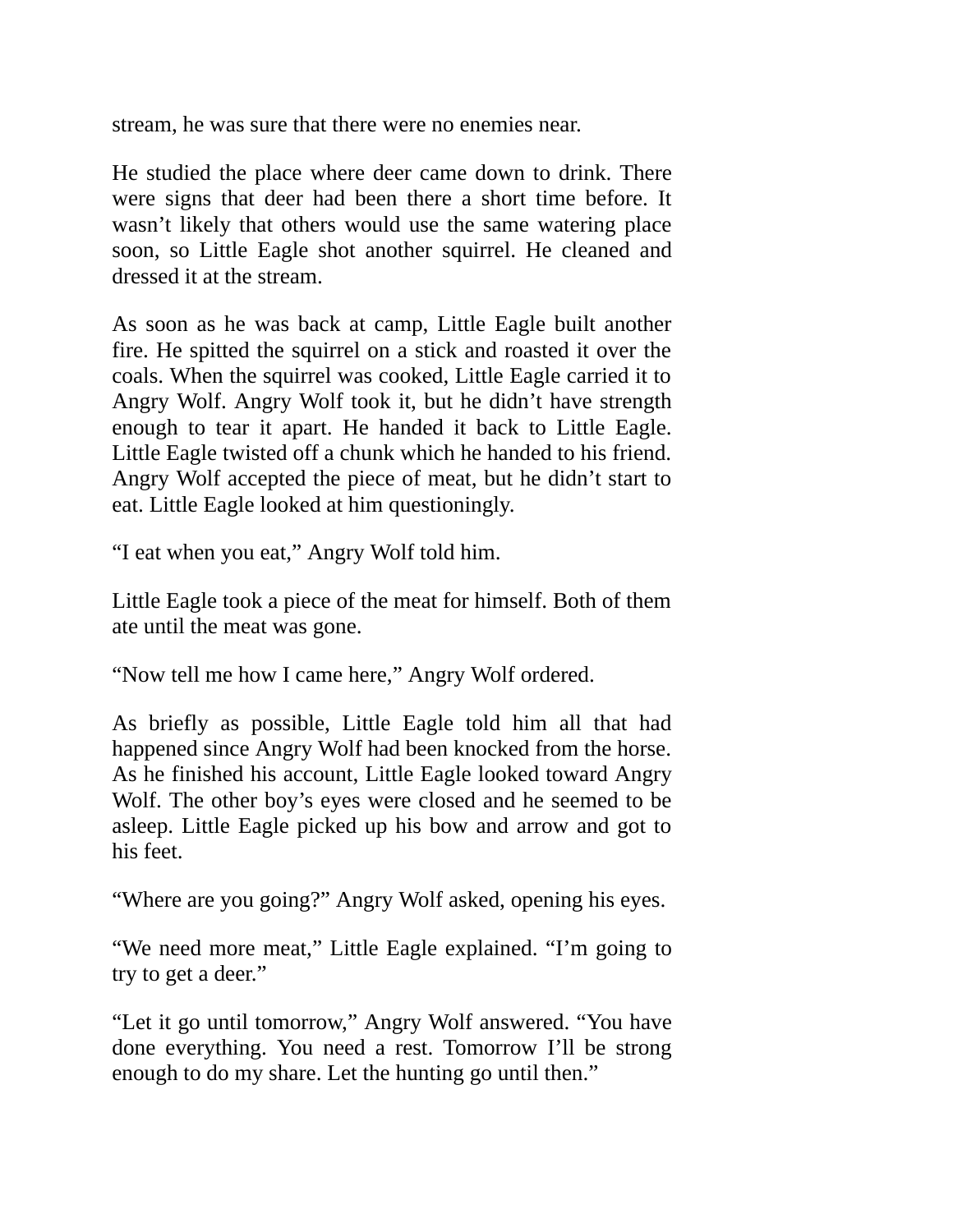Little Eagle tried to hide the doubt he felt when he looked toward his friend.

"We are in much-fought-over land," he pointed out. "Tomorrow some of our enemies may come here. Then we would have no chance to hunt."

"That is true," Angry Wolf agreed slowly.

"I'll put a bag of water where you can reach it," Little Eagle told him. "There is much game. I shouldn't be gone long."

"Prop me up and put my bow near me before you leave," Angry Wolf suggested.

Little Eagle found a large limb which had been blown from one of the trees during a storm. He dragged this over and put it behind Angry Wolf. He put a water bag as well as the bow and arrows where Angry Wolf could reach them easily.

"I have some good hunting arrows," Angry Wolf said. "Take two of them. Any hunter might miss one shot."

Little Eagle selected two arrows from Angry Wolf's quiver. Before leaving, he made another scouting trip around their camp. When he had made sure that there were no enemies near, he started off.

Little Eagle went to the creek. He studied the place where deer came to drink. There were many tracks on the other side of the creek. He wet his finger and held it up to tell from which direction the wind was blowing. He gave a pleased nod when he found it was blowing from the other side of the creek toward him. He jumped across the creek and went straight into the wind.

Little Eagle picked his way with care. He went slowly, being careful to make no sound that would warn game ahead of him. He hadn't gone far when he sighted five deer grazing in a small meadow.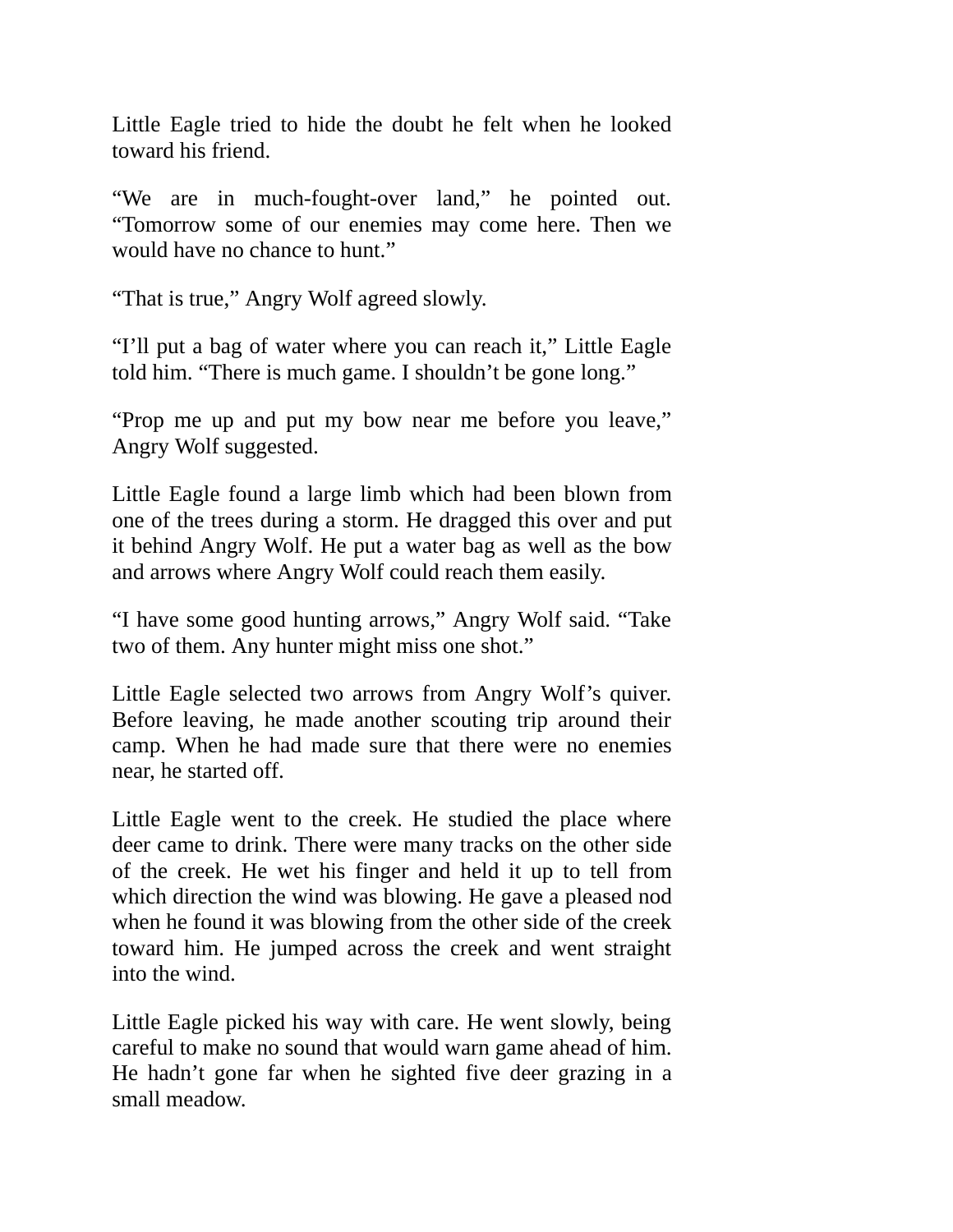The meadow was completely surrounded by trees. Although the deer were grazing near the middle of it, they were within bowshot of the nearest trees. Little Eagle dampened his finger again and tested the slight breeze. It was blowing directly from the deer toward him.

As he worked his way toward the deer, Little Eagle noticed that the stag constantly lifted his head and sniffed as though sensing danger. Little Eagle was sure that he was moving so quietly the deer couldn't hear him. With the wind blowing from the deer toward the boy, the stag couldn't catch his scent. Still the animal continued to sniff and move about uneasily.

Little Eagle stopped. In some way his movements must be carrying a warning to the deer. However, while Little Eagle remained motionless, the stag continued to sniff. Suddenly he snorted and bounded high into the air. While Little Eagle watched helplessly, the whole herd raced away. In a moment he saw the cause of the deer's alarm. Two big gray wolves dashed out of their hiding place toward the nearest doe. Both wolves sprang, but both missed, and the deer were gone.

Little Eagle was so angry that he brought the bow up and took aim at one of the wolves. Before he let the arrow fly, he remembered that it was one of Angry Wolf's good hunting arrows. If he missed the wolf, or merely wounded it, the arrow would be lost. Reluctantly he lowered the bow.

There would be no chance to stalk those fleeing deer. Little Eagle knew the stag might lead his herd for miles before he allowed them to stop and graze again. When he saw the wolves slink off to the right, Little Eagle turned to his left.

He continued until the sun was straight overhead without finding another herd of deer. Disappointedly, he turned back toward the creek. This was too far for him to carry a deer if he managed to get one. Besides, he didn't like to stay away from Angry Wolf so long. Angry Wolf was better, but he was still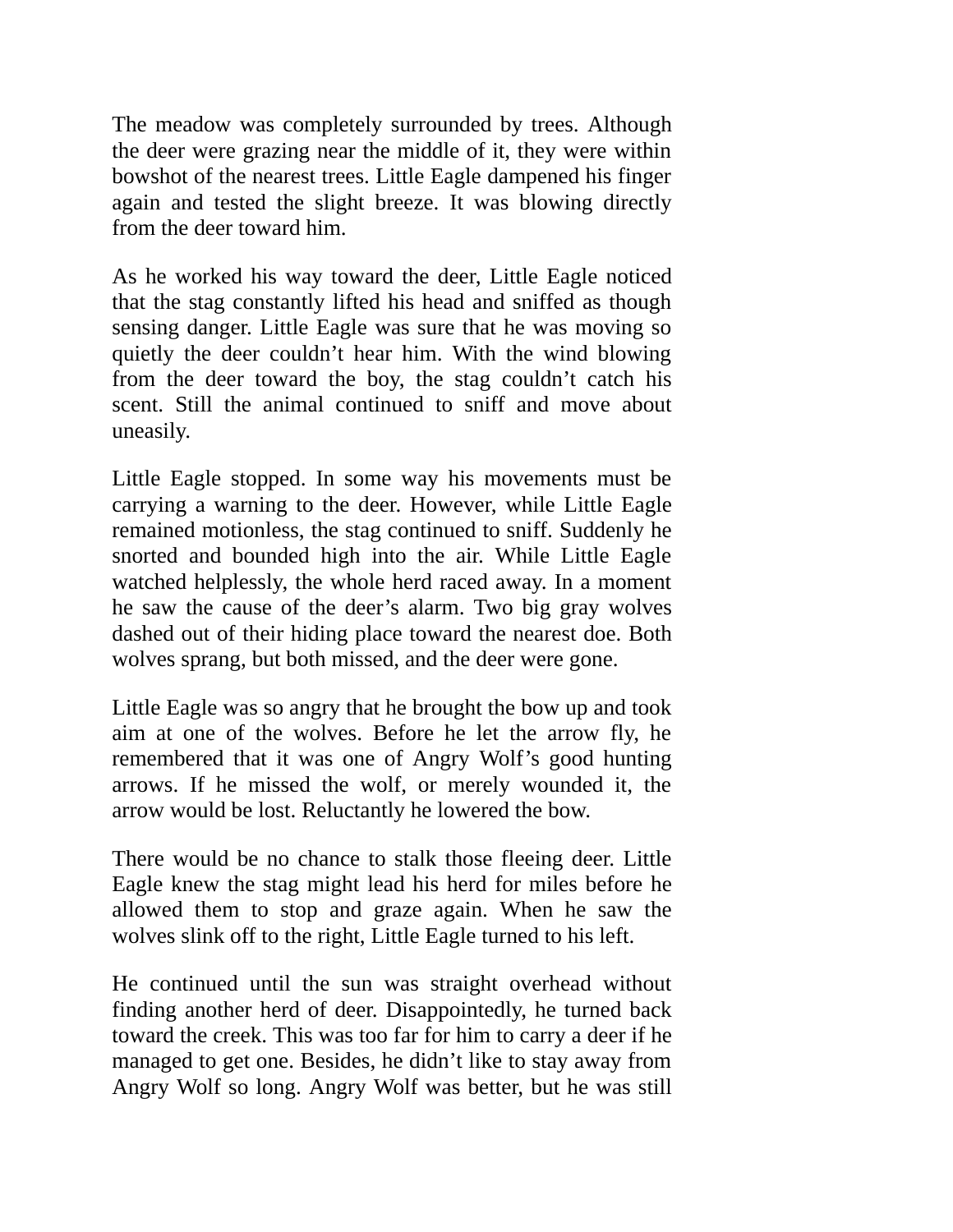far from well.

Twice on the journey back to the creek, Little Eagle saw small herds of deer. Each time the wind was blowing from him toward them. They caught his scent and dashed away long before he was within bowshot of them.

Little Eagle reached the creek at a place far downstream from where he had crossed before. He turned to follow the bank to the place where he had crossed. He had covered about half of the distance when he saw a stag and two does grazing near the creek. The deer were in a small, grassy glade. They were so far from the trees that it didn't seem possible for Little Eagle to get close enough to them. Still he didn't want to give up without trying.

He tested the wind again. Before he started toward the deer, Little Eagle worked his way to a point where the wind was blowing from them to him. From the cover of the trees nearest the deer, Little Eagle measured the distance with his eye. It was too far for a bowshot. He would have to try to reach the clump of shrubs between him and the deer.

The deer continued to graze while Little Eagle crawled toward them. He reached the clump of shrubs without alarming the game. He was still a long bowshot from the deer, but as there was no more cover between him and them, he had to risk a shot from where he was.

As Little Eagle slowly raised his bow, the stag lifted his head and sniffed suspiciously. Little Eagle took careful aim at the nearest doe. He pulled the bowstring back with all of his strength. At the instant Little Eagle released the arrow, the stag snorted and gave a tremendous leap. Before the doe could heed the warning, the arrow struck her. The doe crumpled to the ground. Little Eagle gave a low cry of triumph. Here was food to last several days.

Dressing the deer was slow work. It had looked easy when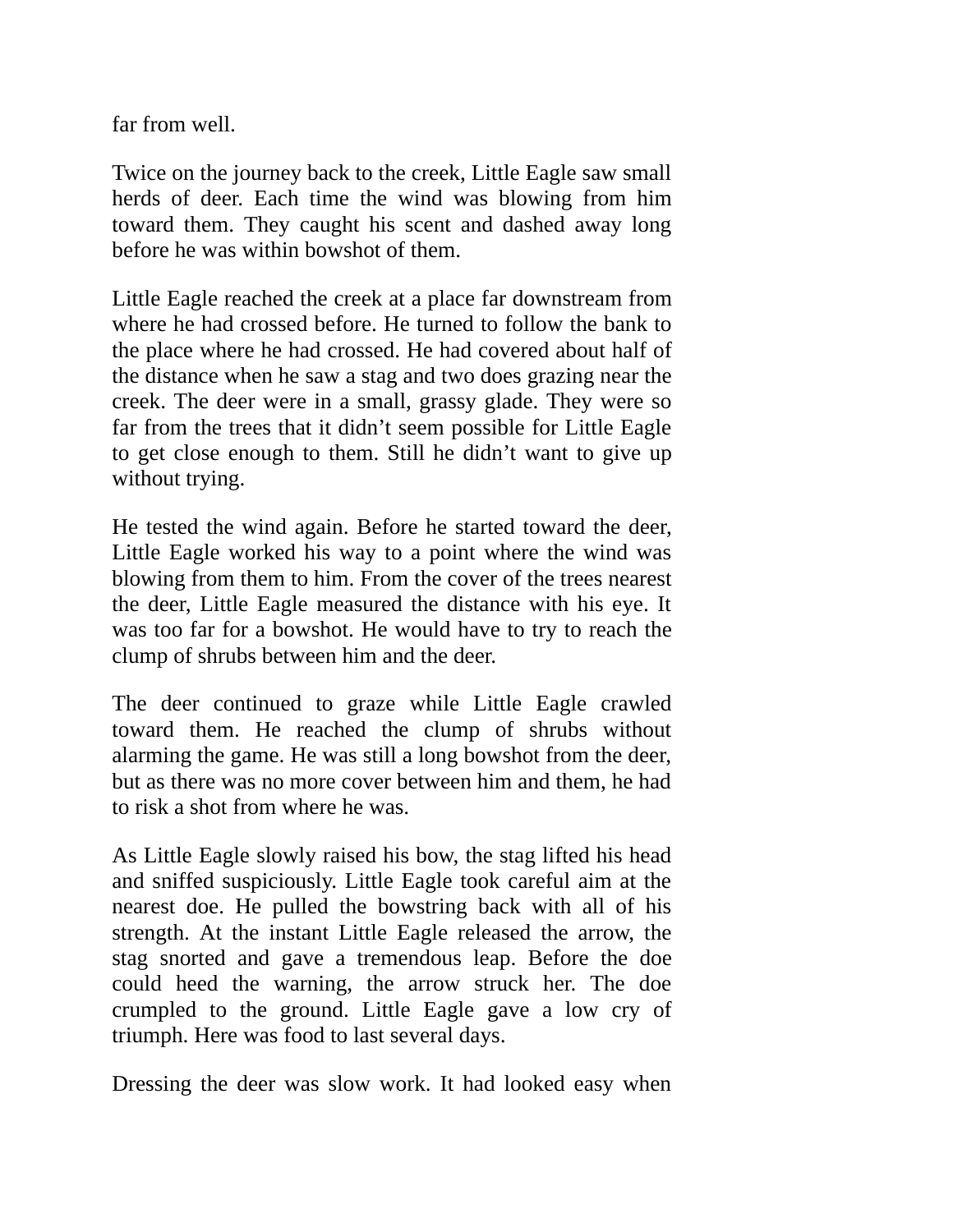Little Eagle had watched a warrior do it. He found it wasn't nearly so easy as it had looked. He could have skinned the deer more quickly if he hadn't been so careful not to cut a hole in the hide. This was the first deer he had ever shot. He had been told that if a hunter removed the hide from the first deer or buffalo he shot without cutting a hole in it, he would always be a successful hunter.

When he finally had the hide removed, Little Eagle looked it over carefully. He had done it. There wasn't a single hole. He finished dressing the carcass and tied it as high in a tree as he could reach. When that was done, he carried the hide to the stream where he buried it in the soft mud. He went back to the carcass and cut off a large chunk of meat to take with him.

Little Eagle approached camp uneasily. He had been gone much longer than he had planned. In that time many things could have happened to Angry Wolf. As he stepped into sight of the camp, Little Eagle stopped abruptly. Angry Wolf had picked up his bow and was holding it with an arrow pointing straight at Little Eagle. In his surprise, Little Eagle didn't notice that Angry Wolf hadn't the strength to draw the bowstring back. When Angry Wolf saw that it was Little Eagle approaching the camp, he lowered the bow.

"You are better," Little Eagle exclaimed.

"By tomorrow I'll be able to travel," Angry Wolf assured him.

As soon as he had a fire started, Little Eagle cut steaks from the piece of meat he had brought to camp. He noticed that both water bags were empty, so he took them to the creek and filled them while the meat was cooking.

While they were eating, Angry Wolf insisted that Little Eagle again tell all that had taken place since he had been wounded.

"I owe my life to you," Angry Wolf said, when Little Eagle finished the account.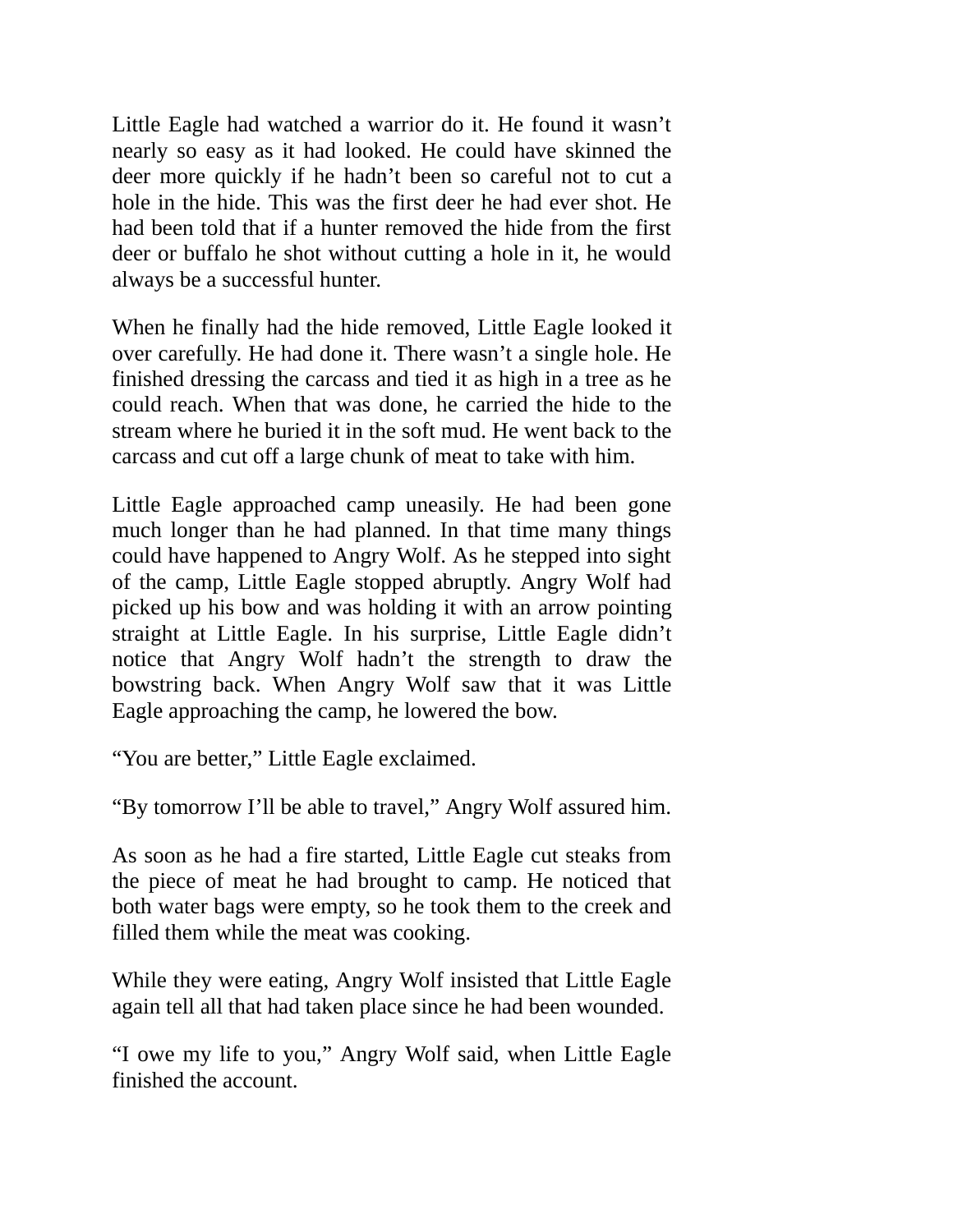"You would have done the same for me," Little Eagle insisted.

"I wouldn't have known how," Angry Wolf admitted. "When we were trying to get horses from the Crows, I thought I should do it because I am older than you. Now you have proved that you are the real leader."

"There are many things I should have learned from our teacher," Little Eagle protested. "In winter camp I will learn more."

For a time both boys were quiet. When Angry Wolf broke the silence, he spoke gravely.

"It is a long journey on foot to the winter camp," he said. "Old-man-of-the-north might send snow to catch us on the prairie."

Little Eagle shuddered. He knew what it would be like to be caught on the prairie in a blizzard. They had no tepee to shelter them, nor blankets to keep them warm. There were places where they might travel on foot for several suns without seeing a tree. If they were caught in one of those places, they would be without fuel or shelter.

"We must get horses," Little Eagle urged.

"It is late in the season for hunting parties to be here," Angry Wolf said. "There may be no one from whom we can take horses. Besides, our medicine is not strong. We didn't get any horses from the Crows."

"What are we to do?" Little Eagle demanded.

"Perhaps tomorrow we can decide," Angry Wolf suggested. "It may be that while we sleep, you will have a dream to guide us. You have studied under Clawing Bear. You might have a medicine dream like a medicine man or a warrior."

"I hope I do," Little Eagle responded.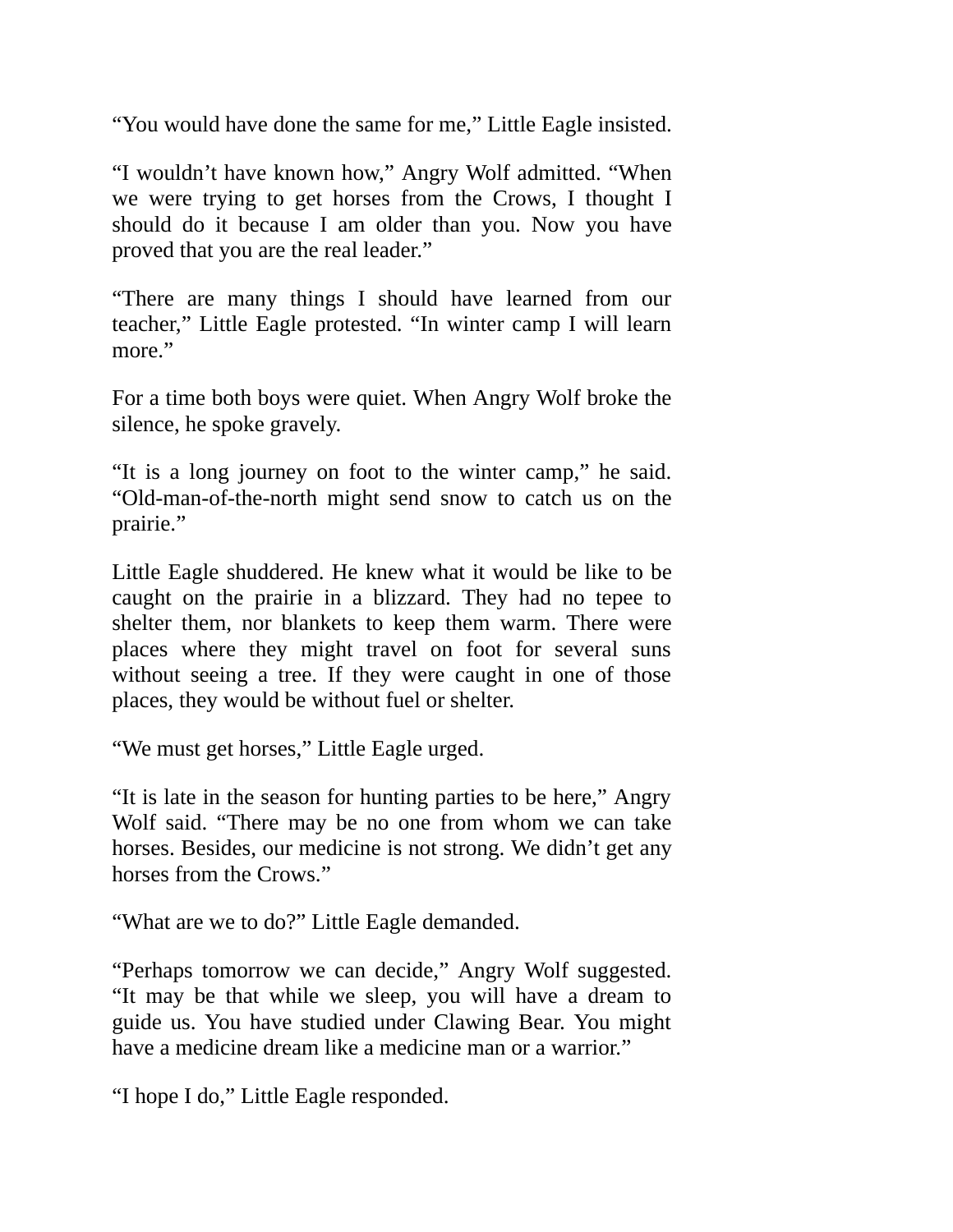Little Eagle took the log away from Angry Wolf's back. As soon as Angry Wolf had stretched out on the pile of leaves, Little Eagle put armloads of leaves over him. Before he crawled into his own pile of leaves, Little Eagle covered the fire with dirt.

When he awoke in the morning, Little Eagle could taste disappointment like bitter food. He had hoped that a dream to guide them would come to him in his sleep, but there had been none. He glanced toward Angry Wolf. The look on Angry Wolf's face told plainly that he had had no vision either.

Angry Wolf got slowly to his feet. He stood for a moment, weaving from side to side. Little Eagle jumped up and ran to him when it looked as though Angry Wolf would fall. He steadied Angry Wolf while the wounded boy sat down.

"I'm still weak," Angry Wolf admitted unhappily.

"You are stronger than you have been," Little Eagle encouraged him. "That is the first time you have been able to get to your feet."

After he had eaten, Angry Wolf again stood up. He was able to take only a few steps before he had to sit down.

"It will be another day before I can travel," he said.

Little Eagle picked up the water bags. One was empty and the other had only a little in it.

"Drink this," he said, offering the water bag to Angry Wolf. "I'll fill both of them and bring more meat back to camp."

"We should get closer to the stream," Angry Wolf told him. "This is too far for you to carry water and food. Besides, you are making a trail which can easily be seen if an enemy comes this way."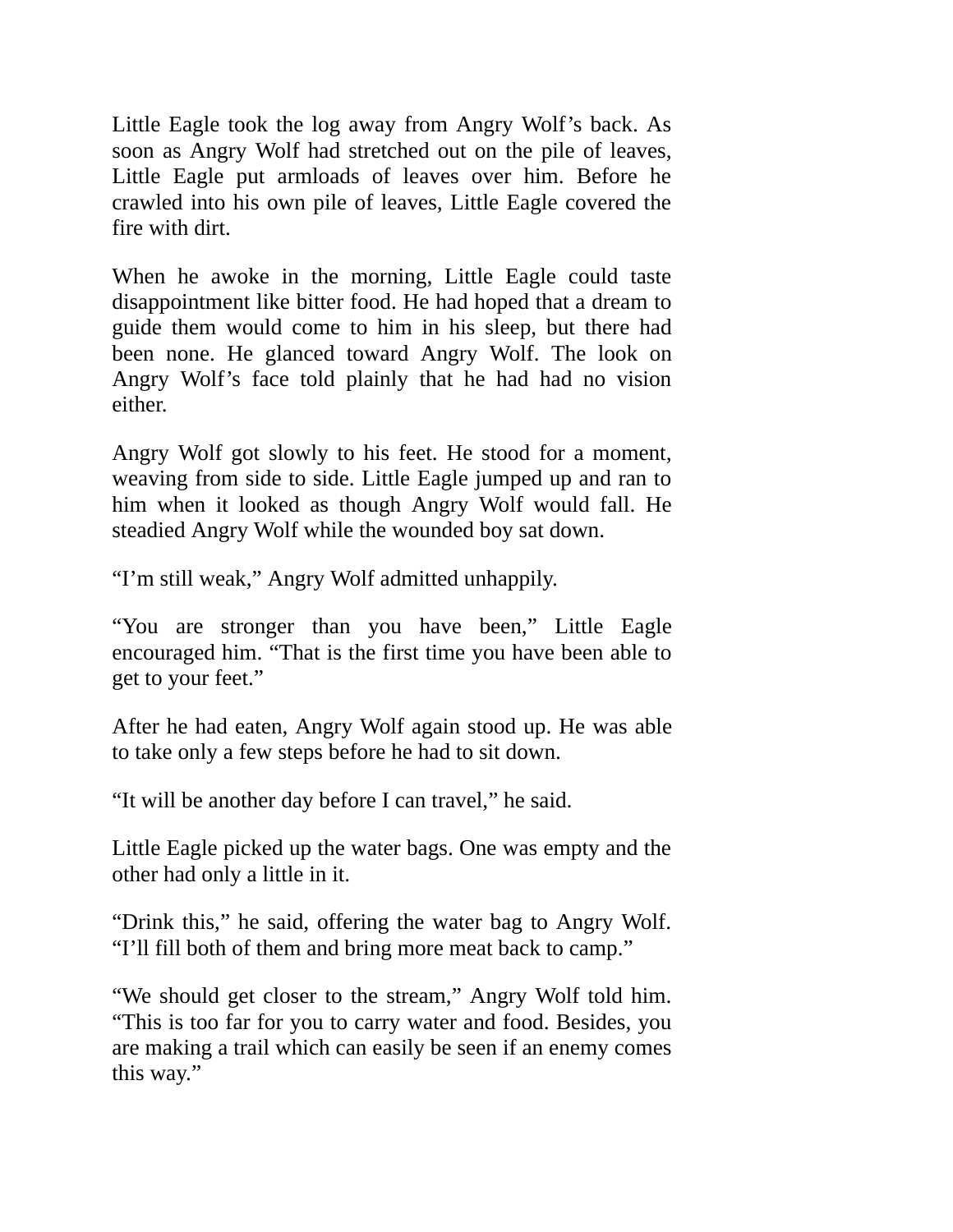Little Eagle had thought of the danger of an enemy stumbling onto his trail. Wherever they camped, there would be danger of someone finding them. Here was the added danger that the trail leading to their camp would be found.

"I'll try to carry you," he offered.

"I'll lean on you and walk," Angry Wolf replied.

Little Eagle kicked dirt over the fire. He brushed about the camping place with a small branch. It wasn't possible to hide the signs that they had been there, but by brushing over the ground, Little Eagle made it difficult for anyone to judge how long they had been gone.

Angry Wolf had difficulty walking. The first two or three steps he was able to go by placing his hand lightly on Little Eagle's shoulder. He rapidly grew weaker and had to lean heavily on Little Eagle. They went slowly, stopping often to rest. The day was half gone by the time they reached the stream. Angry Wolf was so exhausted that he sprawled on the ground and immediately fell asleep.

The next few days were busy ones for Little Eagle. Twice a day he made a scouting trip around their camp. He built a lean-to which would protect them in case of a storm. He brought the rest of the meat into camp and tied it in a nearby tree. Whenever he could find time, he added to the supply of firewood.

Angry Wolf gained strength slowly. The first two days after his long walk to camp, he spent most of the time sleeping. The third day he managed to walk to the creek for water. That evening the poultice fell from his wound. When Little Eagle looked at the wound, he found that it was completely closed.

"In another day or two I'll be able to travel," Angry Wolf said confidently.

"I'm sure you will," Little Eagle agreed.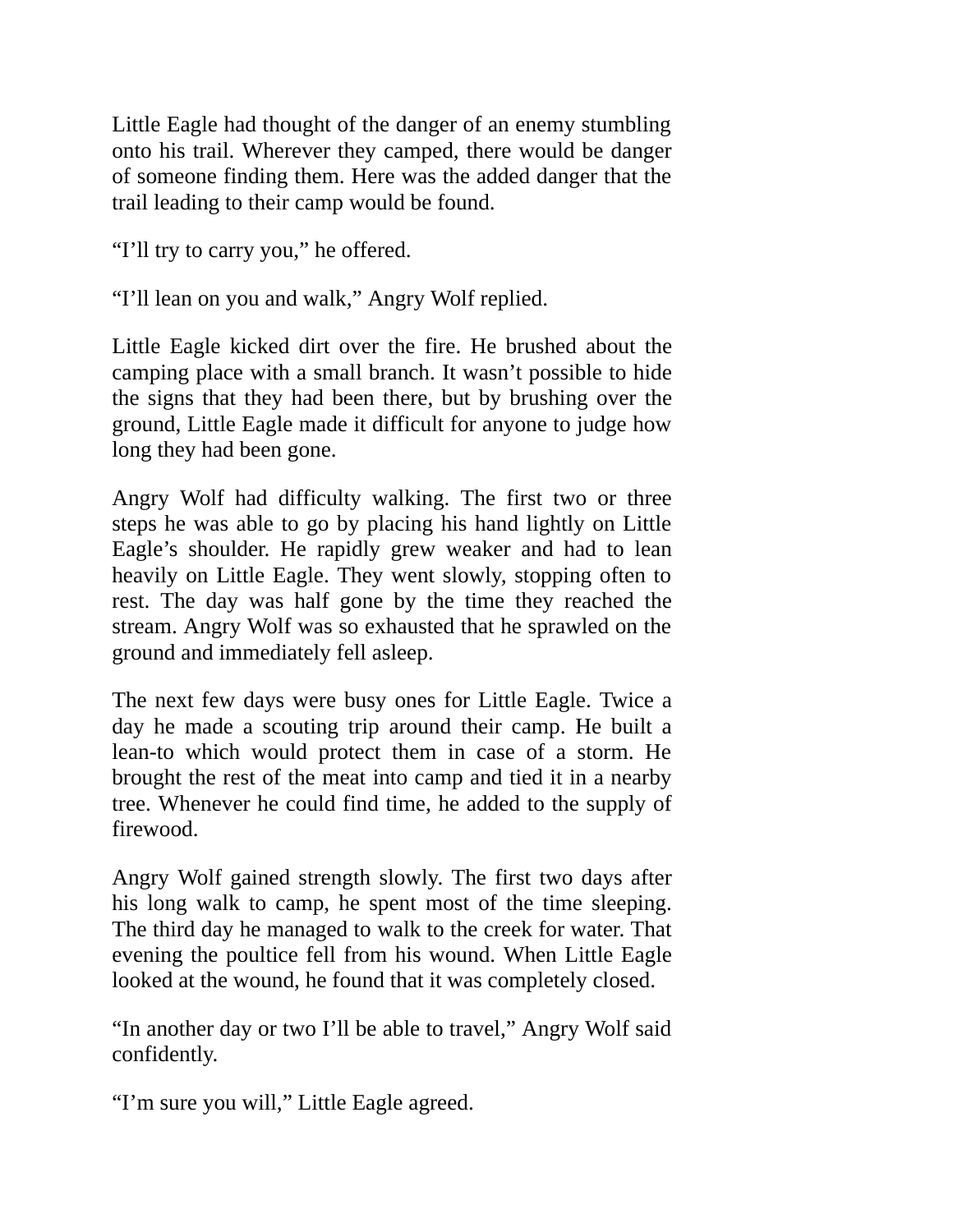The fourth morning Little Eagle started the day by making his usual scouting trip. He crossed the stream and went south to the first row of hills. As he was going up the hill, he stopped and sniffed the air. The wind was blowing from the other side of the hill toward him. It carried a faint odor of wood smoke. He used all the skill he had to reach the top of the hill without giving warning to whoever was on the other side of it.

His first glance from the top of the hill showed him that there was no one camping in the valley below. There were only two trees in the valley. The branches on them were so high that Little Eagle would have been able to see any camp under them. But the smell of smoke was stronger.

"The camp must be across the hill on the other side of this valley," Little Eagle told himself.

Little Eagle looked doubtfully at the valley below him. If he crossed it to climb the hill on the other side, he would have to walk in the open. He shook his head. Since enemies were so near, he would have to be very careful. The best plan would be to circle to the left where he could stay in the protection of trees.

It took him a long time to circle through the trees to a place where he could look down into the valley. When he saw the camp, he knew it belonged to Pawnees. Most of the tepees were hidden from him by trees, so he couldn't count them and learn how many warriors were in the party. The cooking fire was in the open where he could see it. Several warriors were gathered around it. Little Eagle saw two of the men leave the campfire and go toward the grove of trees west of camp. When he looked in that direction, he saw horses grazing. There were at least twenty horses in sight, and others were hidden from him by the grove.

Little Eagle watched the two warriors. He saw them start to drive the horses toward camp. If the horses were being brought in, it must mean that the warriors were ready to leave.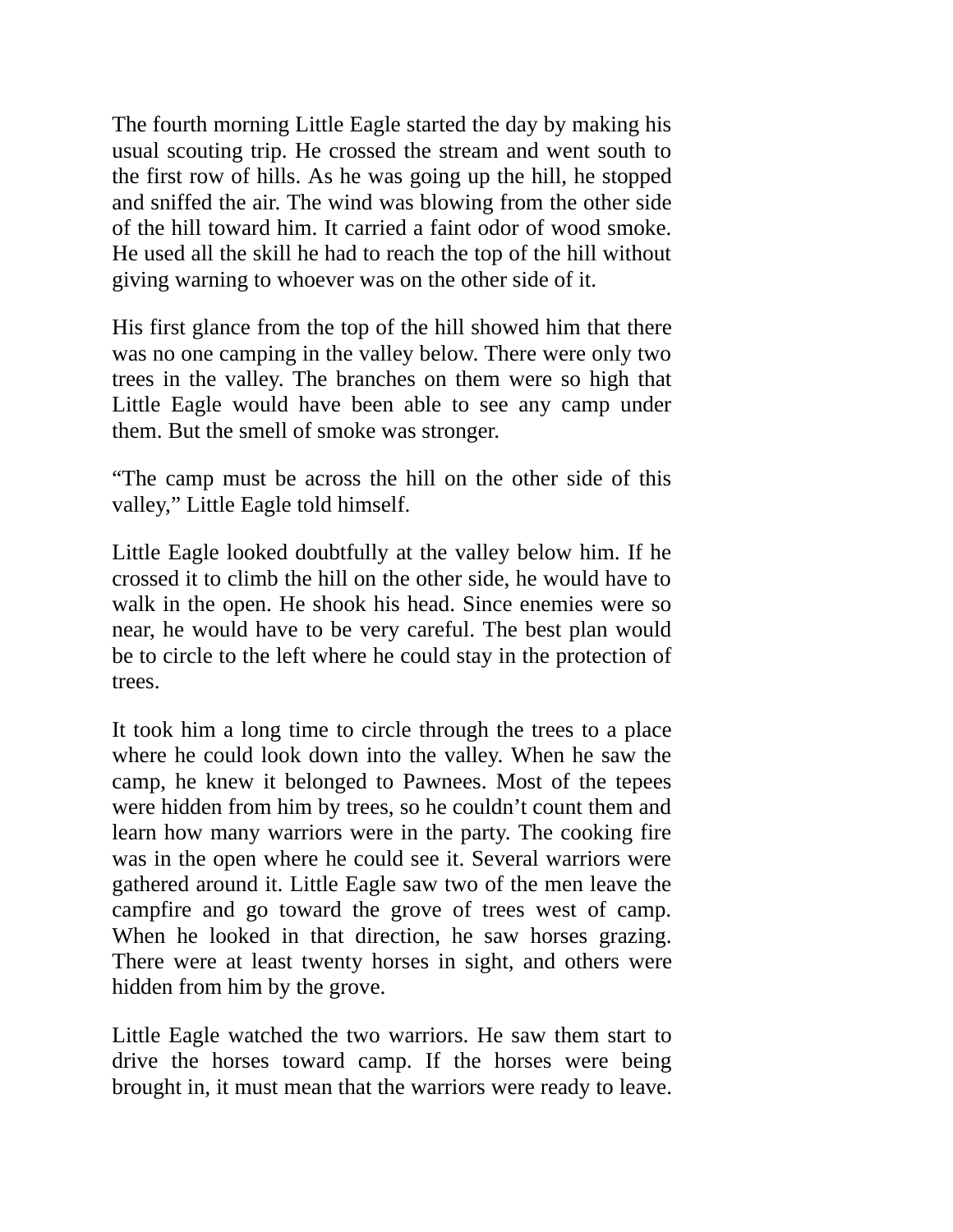Yet, when Little Eagle glanced back toward the fire, the men were still sitting there. It seemed that they were waiting for something or someone. A couple of men got up to go help the two with the horses, but no one seemed to be in a hurry.

While Little Eagle was wondering if he should try to get closer to the camp, a rider came dashing toward it from the east. The man jumped off his horse and spoke excitedly to the others. The warriors suddenly sprang into action. In a few moments every warrior had caught a horse and was mounted. At a signal from the man who had ridden into camp, all of the warriors dashed off in the direction from which the rider had come.

Little Eagle understood their actions as well as if he had heard them talking. The rider who had dashed into camp was a buffalo scout. He had found a large herd of buffaloes near camp and was leading the warriors to the hunt. If the buffaloes had been far from camp, some warrior would have been given the job of bringing the herd of pack horses. The pack horses would be needed to bring the meat into camp.

Little Eagle looked longingly at the herd of horses. If Angry Wolf and he had two of them, they could safely risk the long journey across the prairie. Little Eagle was confident he could get two horses, since no warrior had been left to guard the herd. By the time the Pawnees had finished killing and butchering buffaloes, he and Angry Wolf could have half a sun's start. But Angry Wolf wasn't strong enough to do the hard riding they must do to escape.

Little Eagle turned away and hurried back to camp.

"What did you learn?" Angry Wolf asked as Little Eagle came into sight.

For a moment Little Eagle looked at his friend in surprise. Did Angry Wolf have the power to look into his mind as Clawing Bear had done? Little Eagle smiled at his own foolishness. He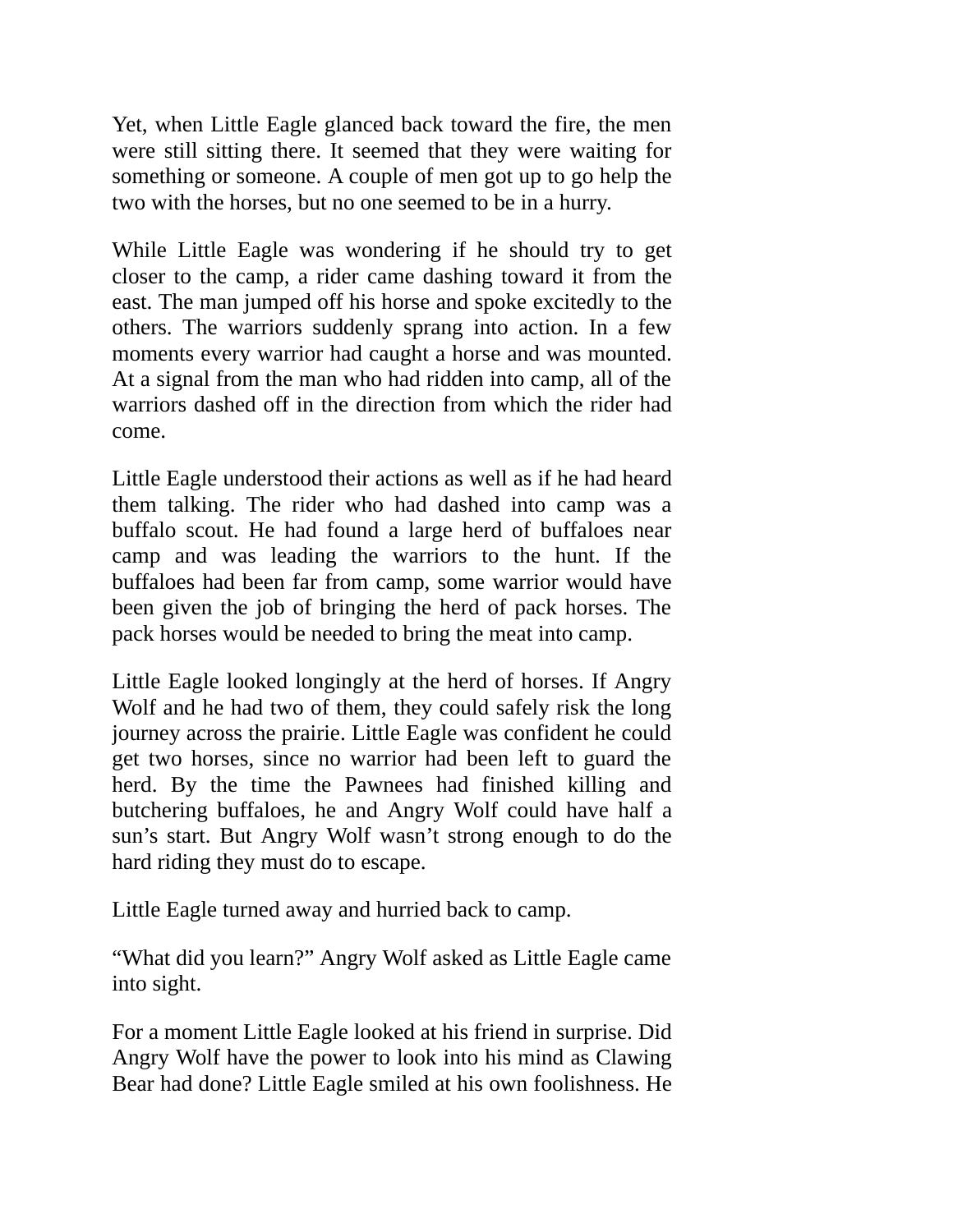had been gone longer than usual. He had hurried back into camp. These things had told Angry Wolf that he had discovered something.

"There is a party of Pawnee hunters," Little Eagle answered.

"Are they coming this way?" Angry Wolf asked quietly.

Little Eagle shook his head.

"They found a herd of buffaloes near their camp," he answered. "They're hunting now."

"It is too bad that you couldn't have taken two of their horses," Angry Wolf said thoughtfully. "We would have had a chance to escape."

"I could have taken two," Little Eagle answered. "The horses that the warriors weren't riding were left unguarded in camp. I didn't take them because I was afraid you weren't strong enough to ride as hard as we would need to ride in order to escape."

"I could ride," Angry Wolf said. "However, it would be too dangerous for you to try to get the horses. It is likely that someone would catch you at it."

"I could still get them before the warriors returned from hunting," Little Eagle insisted.

"It might be our last chance to get horses," Angry Wolf said thoughtfully.

"I am going to get horses for us," Little Eagle said, suddenly making up his mind.

"It is too dangerous," Angry Wolf repeated. "There is some danger you have overlooked."

"When the Pawnees have finished dressing the buffaloes they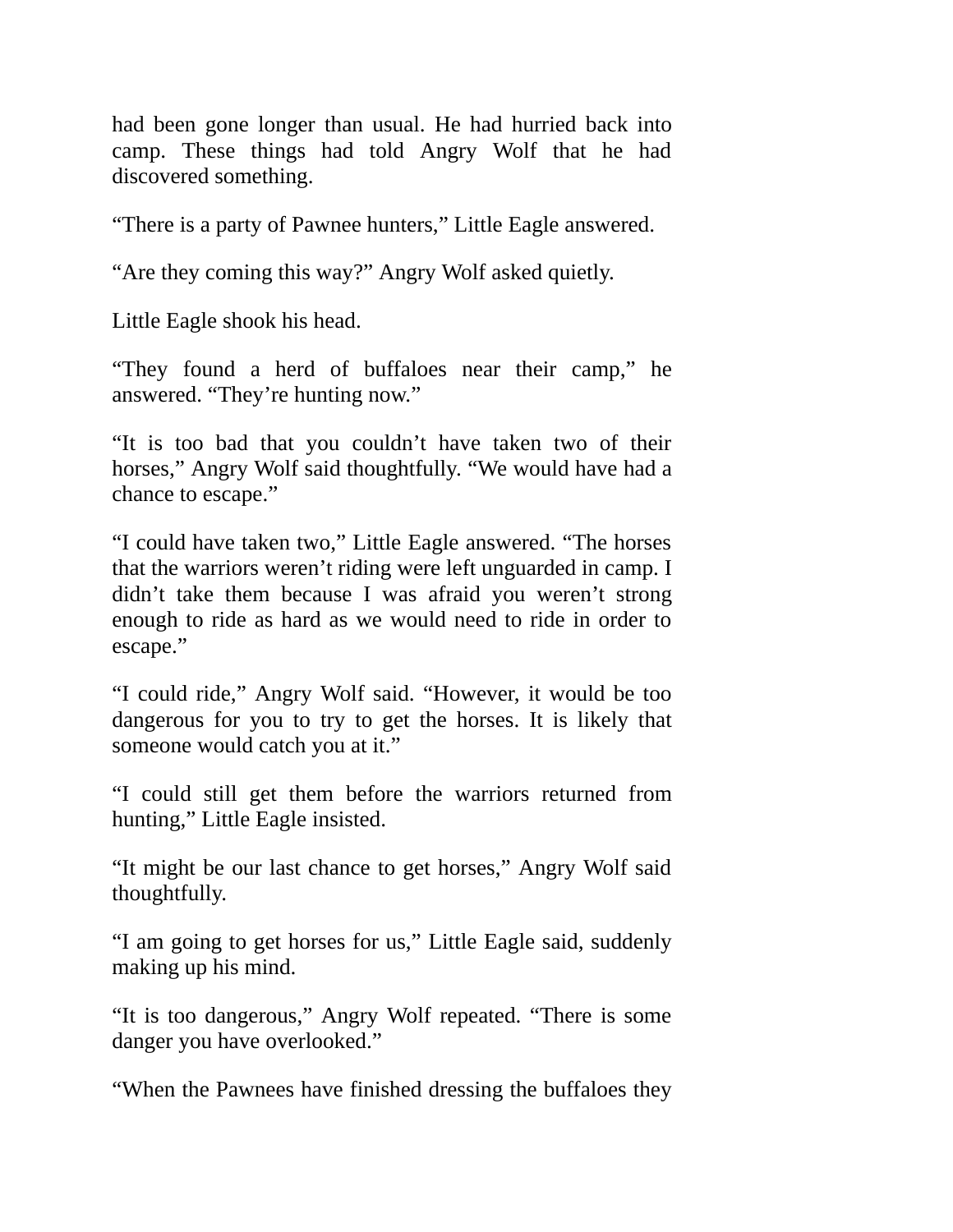have killed, they will cure the meat before leaving their camp," Little Eagle pointed out. "While the meat is curing, the Pawnees will have time to scout. They are sure to find our camp. There is a danger that I have seen."

Angry Wolf smiled.

"You are learning to be a good leader," he said. "If you think you can get horses for us, I am willing that you try."

Little Eagle whirled around to leave camp. Before he had gone a dozen steps, he turned back to Angry Wolf.

"How would you take the horses?" he asked. "You have had more lessons from our teacher than I have had."

"First I would make a scouting trip to be sure that the Pawnees will be hunting long enough for us to get a safe start before they discover the loss of their horses," Angry Wolf answered thoughtfully. "When I had the horses, I'd ride straight here."

A confident smile touched the corners of Little Eagle's mouth.

"I will get the horses," he vowed.

"From here we'll leave a crooked trail," Angry Wolf said with equal confidence.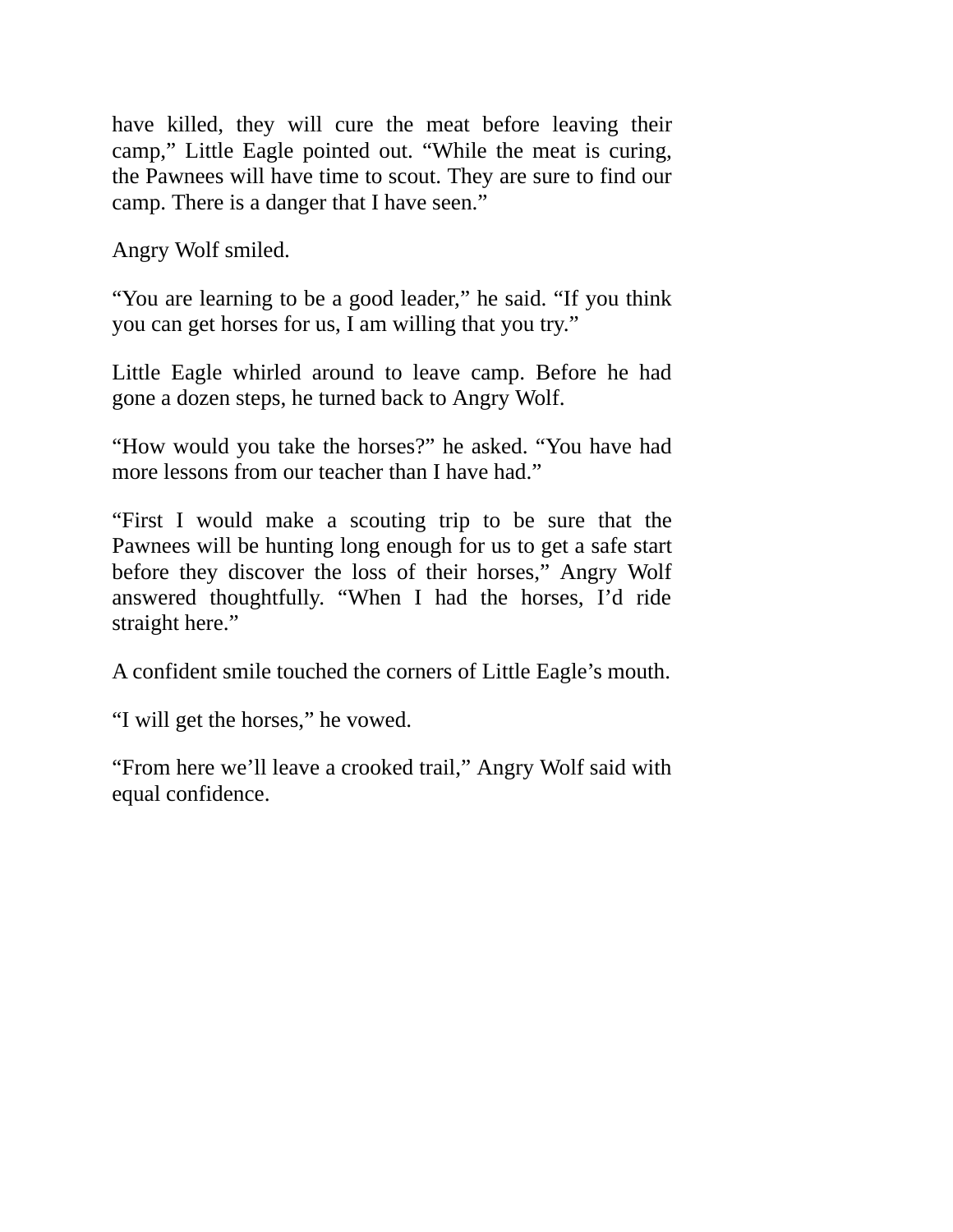## **CHAPTER FIVE**

Instead of taking a direct route back to the Pawnee camp, Little Eagle made a circle. This took him to the valley where he was sure the Pawnees were hunting. Before he reached the top of the hill which formed the boundary of the valley, Little Eagle could feel the ground trembling. The Pawnees must have found a tremendous herd of buffaloes.

From the top of the hill he could see the progress of the hunt. The far end of the valley was covered by the fleeing herd. Some of the buffaloes had crossed the hill and were out of sight. Already the valley was dotted with the carcasses of slain buffaloes. The Pawnees were still riding into the herd, selecting young cows to be slain and added to the supply of meat.

Little Eagle knew how Sioux hunters would do if they were on this hunt. They would kill as many buffaloes as they could use. As soon as they had enough, each hunter would start dressing those he had killed. As Little Eagle watched, a Pawnee hunter stopped his horse, dismounted, and started skinning one of the buffaloes he had killed. Another warrior, and another, turned back to the slain buffaloes until the whole party of hunters was busy skinning and dressing buffaloes.

Little Eagle waited only long enough to make sure that no warrior was sent to bring the horses, before he turned toward the Pawnee camp. Little Eagle kept a sharp watch as he approached the horses. He could have made a mistake when he watched the hunters leave the camp. A warrior might have been left to watch the horses.

As soon as he was sure there was no one watching the herd, Little Eagle went straight to the horses. A few of them moved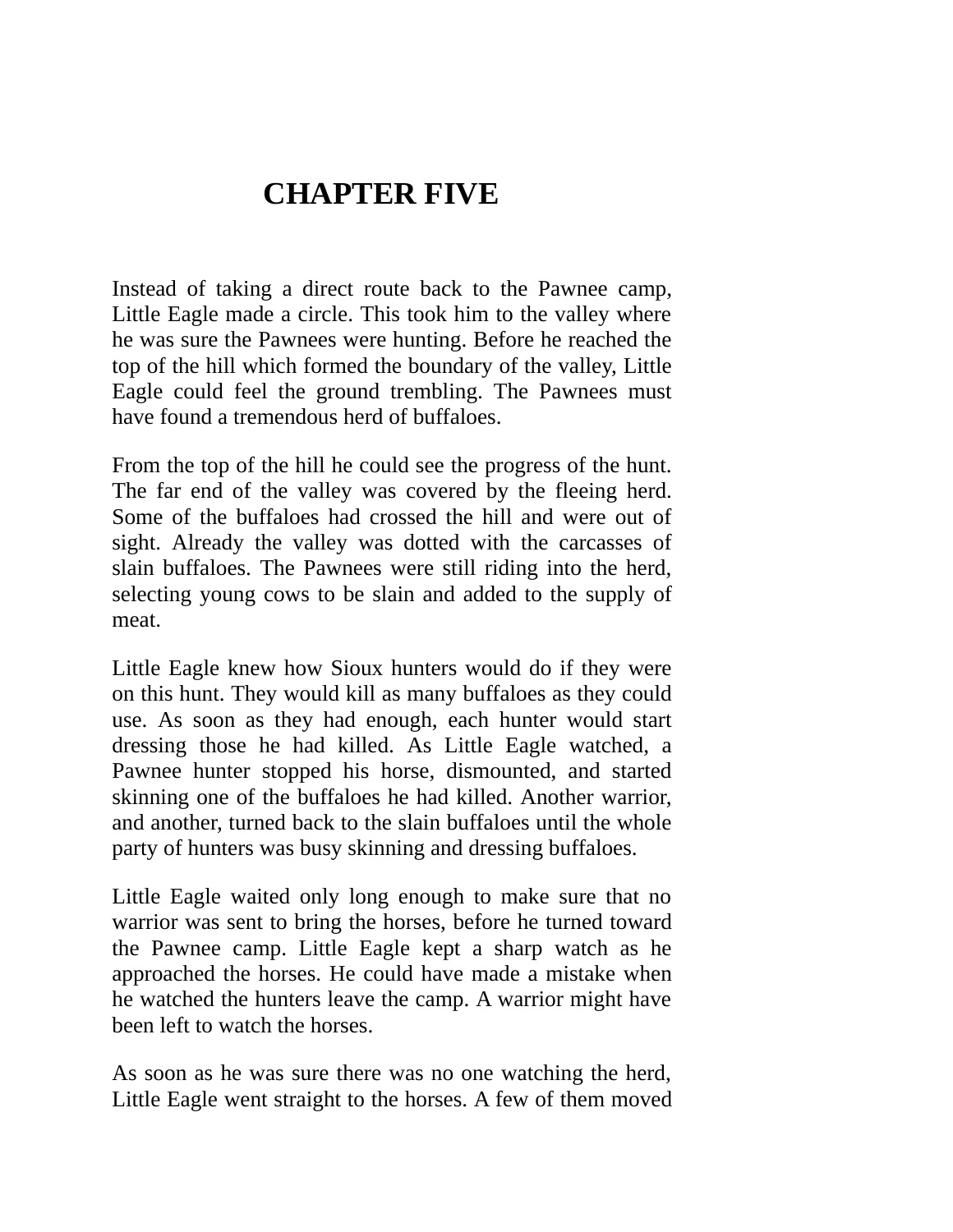away from him, but most of them continued grazing. He selected the two that he thought were the best in the herd. He jumped onto the back of one of them and took the halter rope of the other.

Little Eagle made no attempt to hide his trail. Angry Wolf had said they would make a crooked trail when they left camp. There had been many lessons about how to hide a trail. Angry Wolf probably knew most of the tricks.

When Little Eagle rode into camp, Angry Wolf was ready to leave. He had made a bundle of the small piece of meat left from the deer Little Eagle had shot. He had dug up the deer hide and washed it in the stream. Little Eagle noticed that Angry Wolf had brushed around the camping place with a tree branch and had even scooped up the coals from the fire and dumped them into the stream. When the Pawnees trailed the horses to this camp, they would learn little about how many had camped there or how long they had been gone.

Little Eagle took the package of meat and the deer hide. He watched anxiously as Angry Wolf climbed onto the back of the other horse. Ordinarily, Little Eagle would have tossed the halter rope to Angry Wolf before he started to mount. This time he held it until Angry Wolf was safely on his horse.

"We'll follow the trail the Crows made," Little Eagle called to his companion as they started off.

Little Eagle took the path he had made when he had been carrying water to Angry Wolf. He had planned to turn toward the place where the Crow chiefs had camped. Before he reached the trail, he changed his mind. It might be easier to fool the Pawnees if they were led to believe their enemies were Crows.

Although his horse was eager to run, Little Eagle held it to a walk. He continually looked back over his shoulder to see how Angry Wolf was getting along. He was pleased to see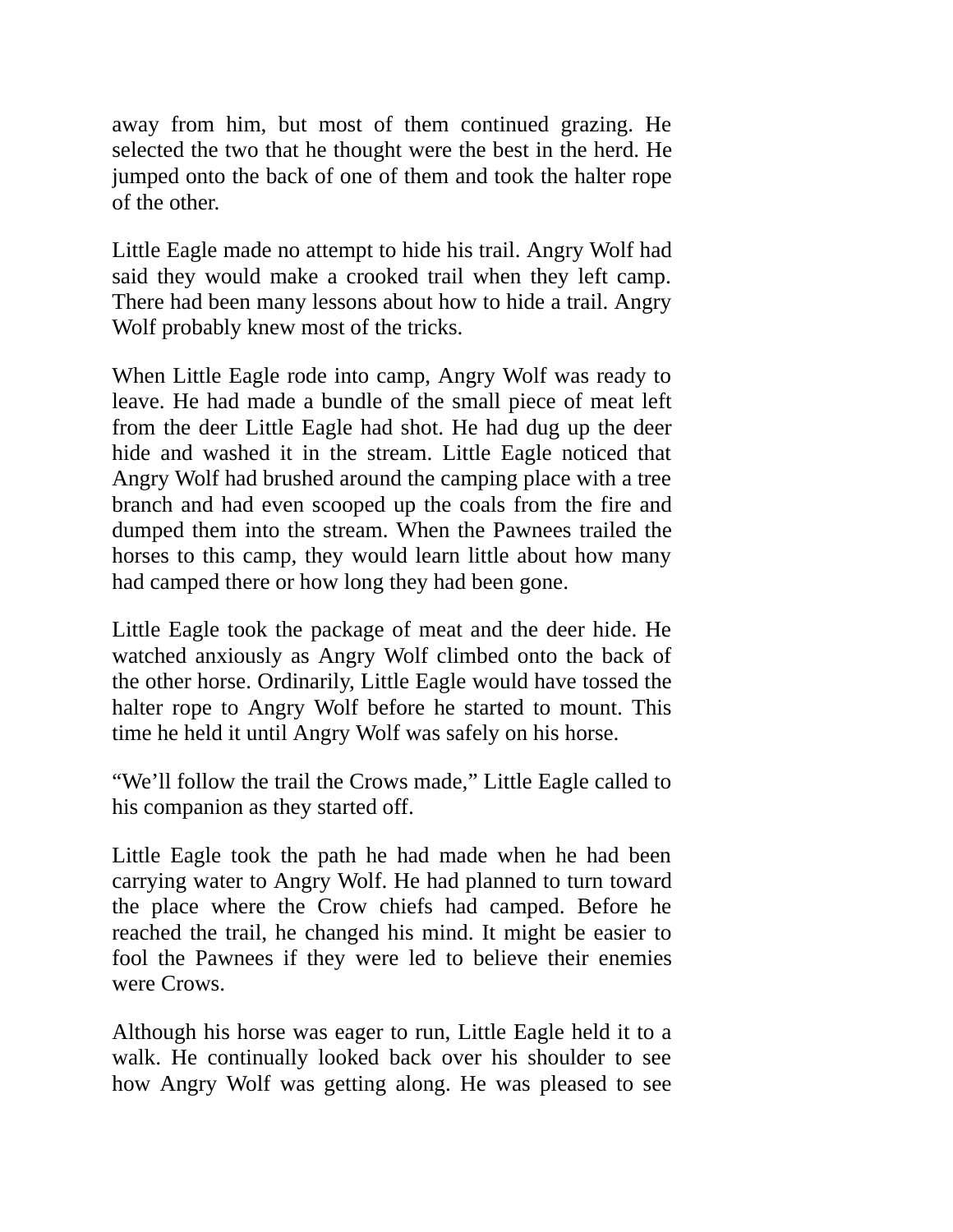that Angry Wolf was sitting erectly on his horse. He didn't appear to be any more tired than he would have been in camp. At a place where the trail went over level ground, Angry Wolf brought his horse alongside that of Little Eagle.

"Did the Pawnees have many buffaloes?" Angry Wolf asked.

"Enough to feed a big camp many days," Little Eagle replied. "The sun will be far down by the time they have all of them skinned and butchered."

"That is good," Angry Wolf said. "We'll have a long start before they notice their loss. However, as soon as the Pawnees learn they have lost horses, they'll send two or three trackers on our trail."

Little Eagle shifted uneasily on his horse. There were many good trackers among the Sioux, but none so good as the Pawnees. Many times he had heard warriors tell about Pawnees following trails that it had seemed impossible for anyone to find.

As the sun began to slip down the western sky, Little Eagle lost some of his uneasiness. Angry Wolf was still riding erectly. Perhaps, if they had to increase their speed, Angry Wolf could stand the pace. At the top of each hill, both Angry Wolf and Little Eagle looked back down the trail. Each time they were relieved that there was no sign of pursuit. Before the sun went down, they stopped at the top of a high hill. Little Eagle jumped from his horse and climbed a tall tree. From there he could see a long way back. There was no sign of Pawnees.

The Crow trail turned into land that was much rougher. There were chains of steep hills with only narrow valleys between them. Every valley had a stream flowing through it. At each stream, Little Eagle considered riding up the stream where they would leave no tracks. Each time he decided that the farther he and Angry Wolf rode along the Crow trail, the more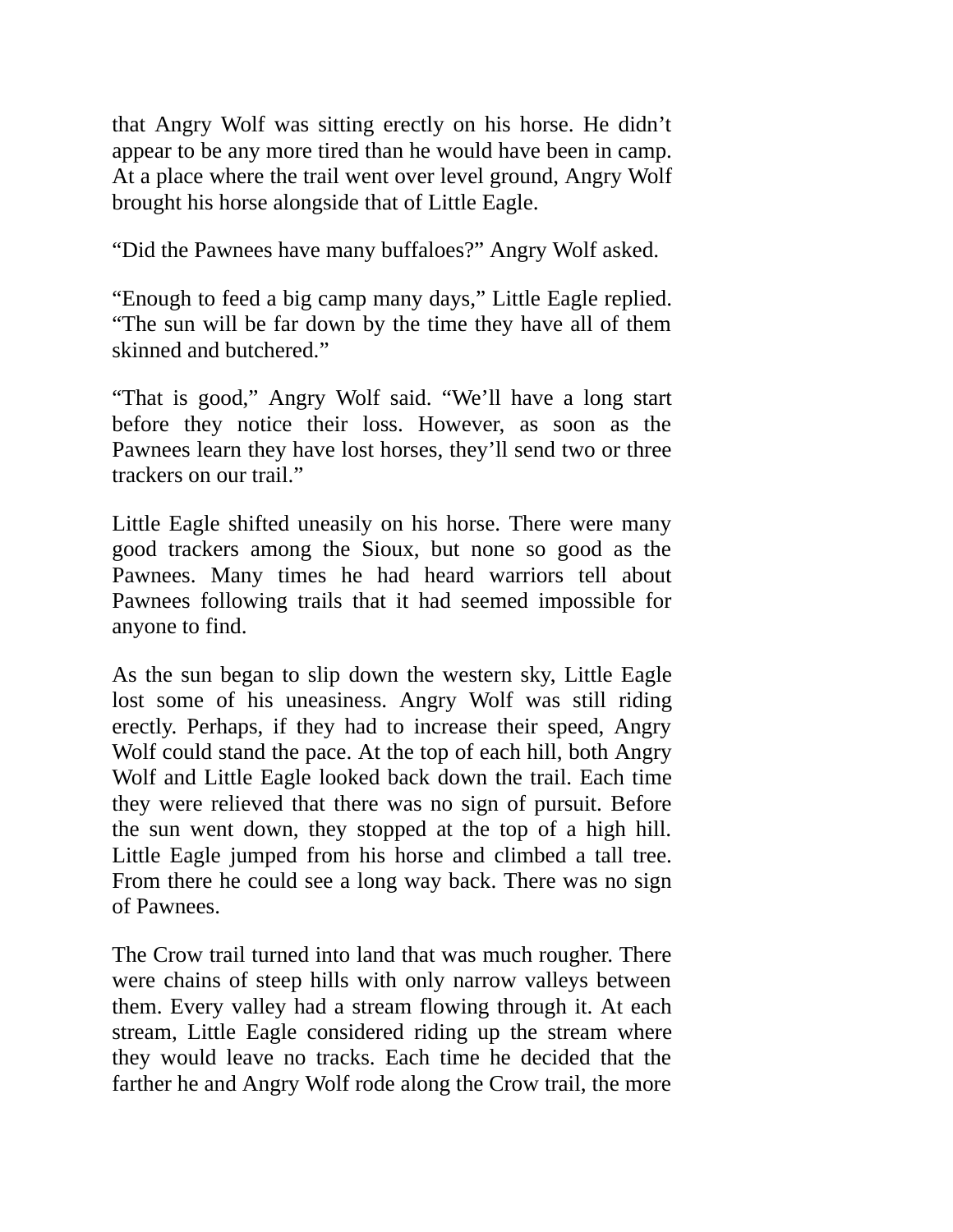likely the Pawnees would be to turn back.

There was still daylight left when Little Eagle noticed that Angry Wolf was slumped over his horse's neck. Evidently Angry Wolf had suddenly become so tired that he could scarcely stay on his horse. Once Little Eagle saw him grasp his horse's mane to save himself from falling.

"We'll have to make camp," Little Eagle called to his friend.

"I think we have escaped," Angry Wolf agreed. "Anyway I need rest."

They were near the top of another of those high hills. When they reached the top, Little Eagle jumped from his horse and handed the halter rope to Angry Wolf.

"I'll watch the trail for a while," Little Eagle said. "You ride to the stream at the foot of the hill. We'll camp there."

As Angry Wolf rode ahead, Little Eagle found a place from which he could see back along the trail they had followed. In the dusk he couldn't see far. Nevertheless, he felt he should watch for a while.

Little Eagle heard the Pawnees before he could see them. He could tell by the pound of hoofbeats that the Pawnees were riding hard. Evidently they weren't afraid of riding into an ambush. Perhaps those expert trackers had found signs that told them they were following two boys.

Little Eagle had his first glimpse of the Pawnees when they stopped at the stream. He was relieved to see there were only two. One of the Pawnees dismounted and stepped across the stream. Since Little Eagle and Angry Wolf had made no effort to hide their trail, the Pawnee found it at once. The warrior signaled for the other Pawnee to bring the horses.

Little Eagle knew it was too late for him to run to Angry Wolf with a warning. The Pawnees would be upon them before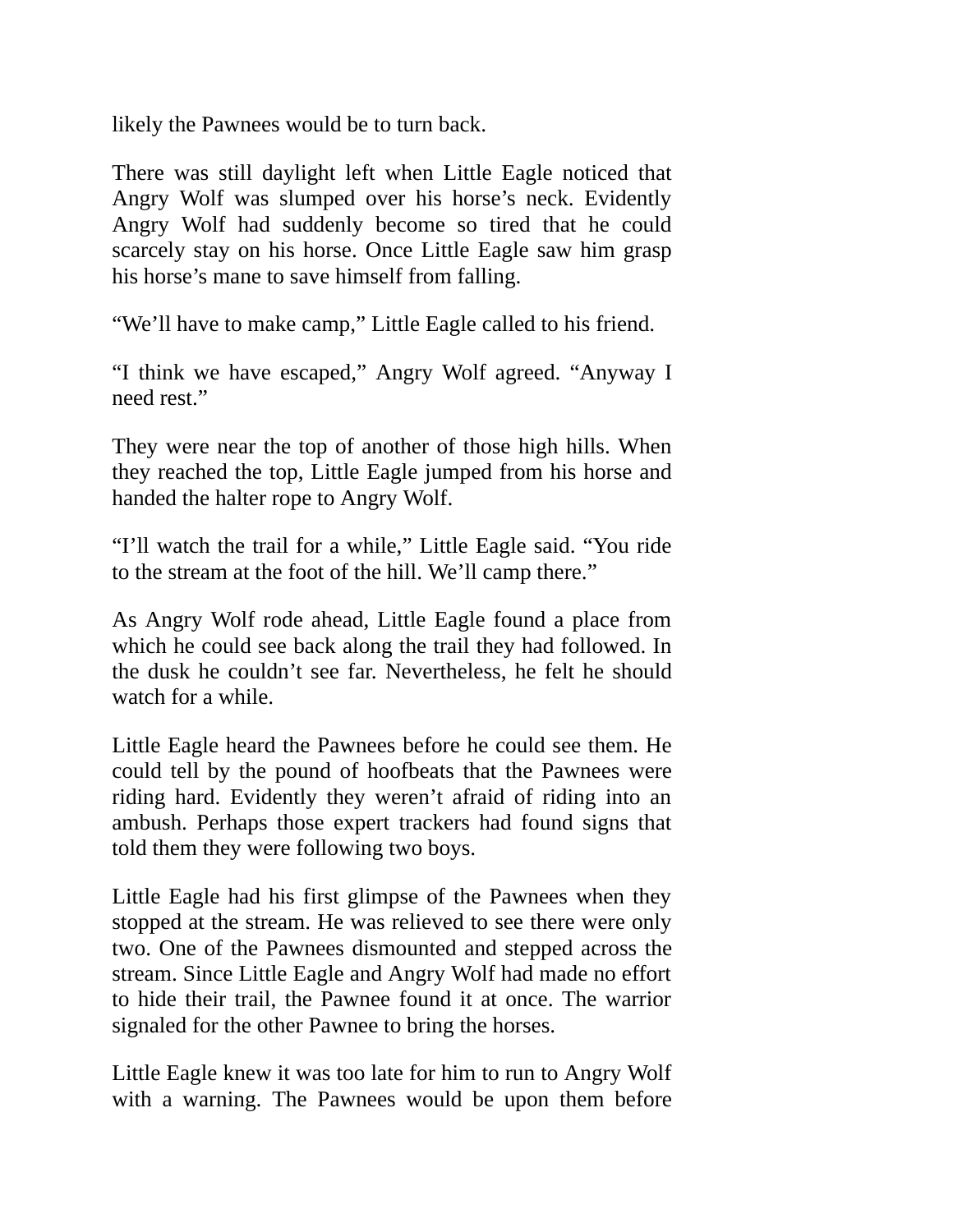they could mount. He had to stop the Pawnees. He saw a hiding place farther down the hill. While the Pawnee warrior was remounting, Little Eagle slipped to the hiding place he had selected.

By the time he had hidden himself, Little Eagle had decided how far he would let the Pawnees ride up the trail. He tried to control the shaking of his hands as he raised the bow. He aimed an arrow at the nearer Pawnee and slowly moved the bow to keep the arrow pointed at him as the warrior approached. This was a far more important shot than the one he had taken at the deer. If he had missed the deer, there would have been other chances later. If he missed the Pawnee, neither he nor Angry Wolf would escape.

The Pawnee was almost to the spot Little Eagle had decided upon as the limit. Little Eagle held his breath to steady his hands. He pulled the bowstring back. At the instant Little Eagle let the arrow fly, the warrior's horse half stumbled. The arrow hit the Pawnee higher than Little Eagle had aimed, but it hit true enough to knock the Pawnee from his horse.

The other Pawnee acted so quickly that Little Eagle didn't have a chance for another shot. The warrior wheeled his horse from the trail into the shelter of some tall bushes. Little Eagle leaned forward, trying to keep the Pawnee in sight. He was sure the warrior would get off his horse and try to sneak around him or would send his horse charging toward the spot from which the arrow had come. To Little Eagle's amazement, the warrior rode out onto the trail beside his wounded companion. He jumped from his horse, picked the wounded man up, and placed him on his own horse. The wounded warrior's horse was already trotting back down the trail. The Pawnee leaped on his horse behind his wounded companion and rode back the way he had come.

Little Eagle brought his bow up and took careful aim at the warrior's back, but he didn't let the arrow fly. He hadn't supposed that anyone, unless perhaps a Sioux warrior, would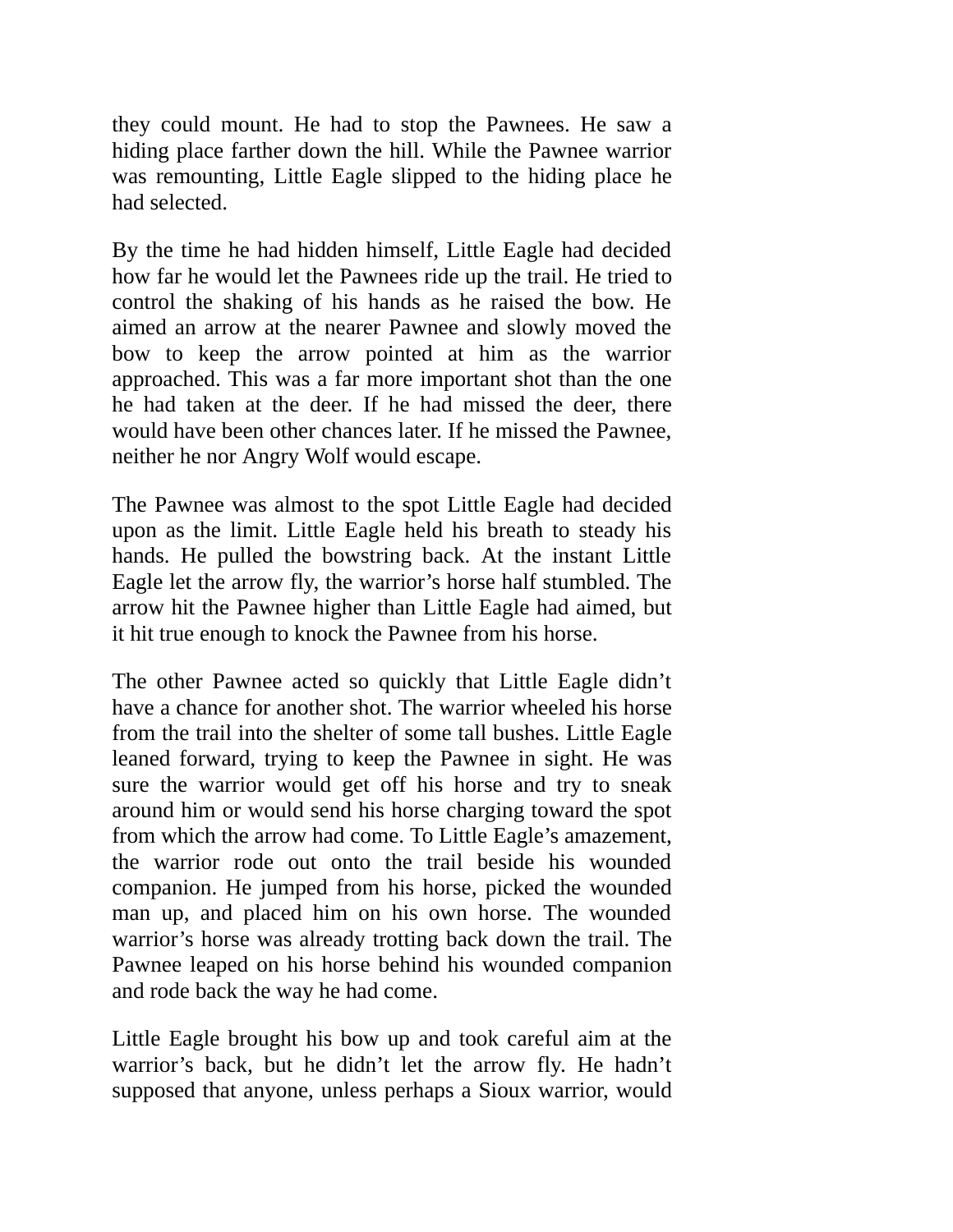have the courage to do what that Pawnee had done. While he despised himself for his weakness, he couldn't shoot that brave warrior in the back. He gave a little sigh of relief when the warrior was out of sight and the chance to shoot him was gone.

When Little Eagle reached Angry Wolf, he found the other boy stretched out on the ground. Angry Wolf raised himself on one elbow as Little Eagle approached.

"What has happened?" he asked. "You were gone a long time."

Little Eagle gave an account of what had occurred. He hesitated when he told about letting the second Pawnee escape.

"He was so brave I couldn't shoot him in the back," Little Eagle said in a shamed voice.

"I would have let him go too," Angry Wolf admitted. "Not many warriors are that brave."

"I wonder if the whole party of Pawnees will come after us now?" Little Eagle asked.

Angry Wolf was silent for a while. Little Eagle knew the other boy was thinking of the stories their teacher had told them around the campfire. Many of those stories had been about other tribes and the ways they fought.

"I suppose they will," Angry Wolf said after a long pause. "The Pawnees will want to get revenge for the loss of their horses and especially for the wounded man."

Little Eagle opened the package of meat. There were a couple of small pieces that had been cooked. He and Angry Wolf made a meal on those pieces. When they had finished eating, Angry Wolf stretched out on the ground to rest. Little Eagle started to get to his feet.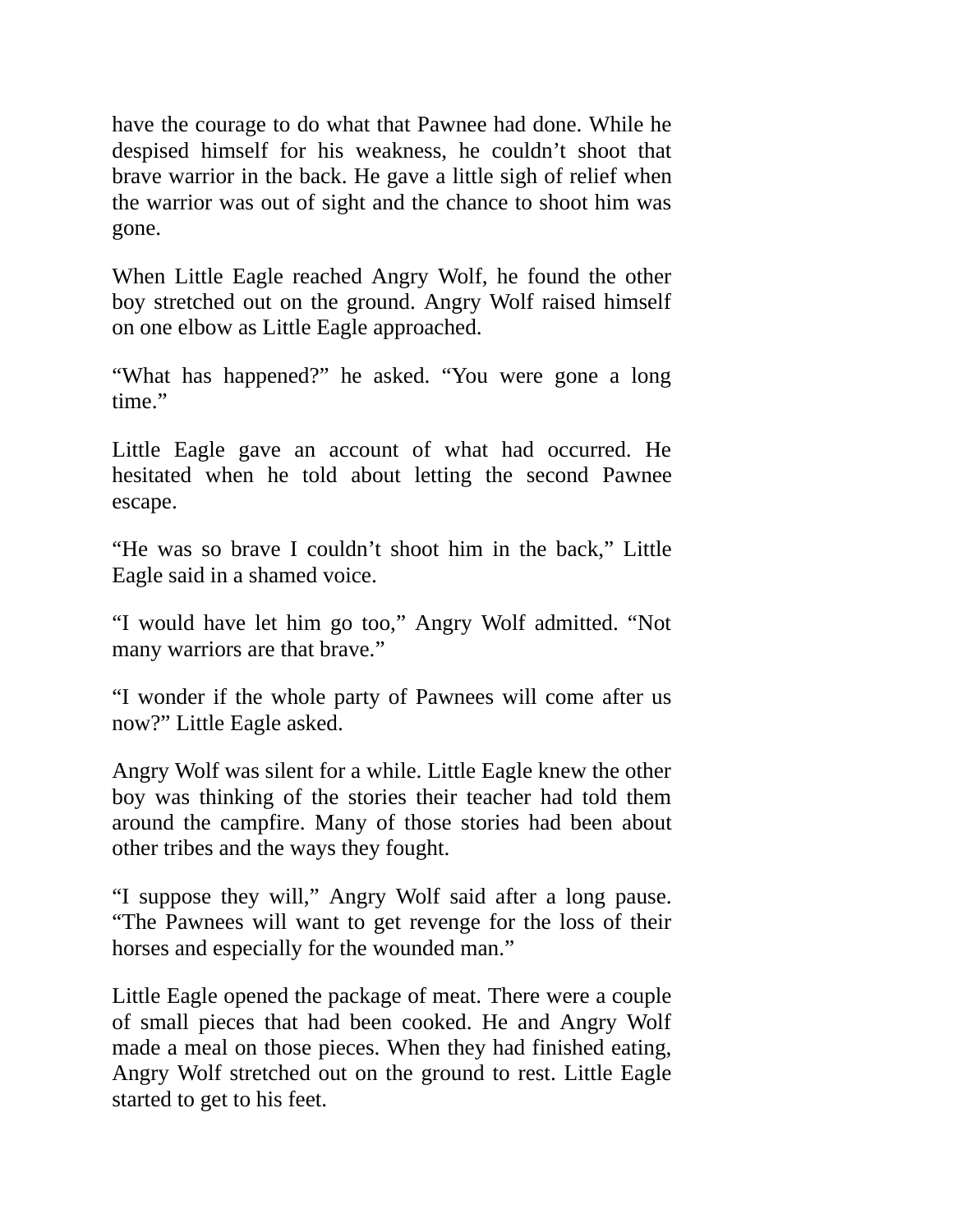"Lie down and rest," Angry Wolf ordered. "We will have to go on, but we should rest first. We will have time before the other Pawnees start."

Although he wasn't at all sure that the Pawnees wouldn't be upon them at any moment, Little Eagle obeyed. He stretched out beside Angry Wolf and fell asleep. It seemed to him that he had scarcely closed his eyes when Angry Wolf touched him gently on the shoulder.

"I think we should ride on," the older boy said. "We ought to follow this trail a short distance and then turn up one of the streams."

Little Eagle caught the horses and brought them to where Angry Wolf was waiting. Slowly and painfully, Angry Wolf got to his feet. Little Eagle had to help him onto his horse.

Little Eagle led the way along the trail until they came to the third stream. Here he turned upstream. Both horses fought against the halter ropes, trying to get out of the cold water. When the animals found they wouldn't be allowed to get out of the water, they went more rapidly. There were places where the horses sloshed through pools. At every step, water was splashed high into the air. Both Little Eagle and Angry Wolf were thoroughly soaked.

## *At every step water splashed high*

When he glanced back over his shoulder, Little Eagle saw Angry Wolf bent low on his horse's neck. Little Eagle pulled his horse to a stop and motioned for Angry Wolf to take the lead. If Angry Wolf fell from his horse, Little Eagle wanted to be ready to save his friend.

The stream wound through steep, wooded hills. What little light the stars gave was almost entirely shut off by the trees. Little Eagle could see very little on either side of the stream. After they had ridden a long time, Little Eagle noticed a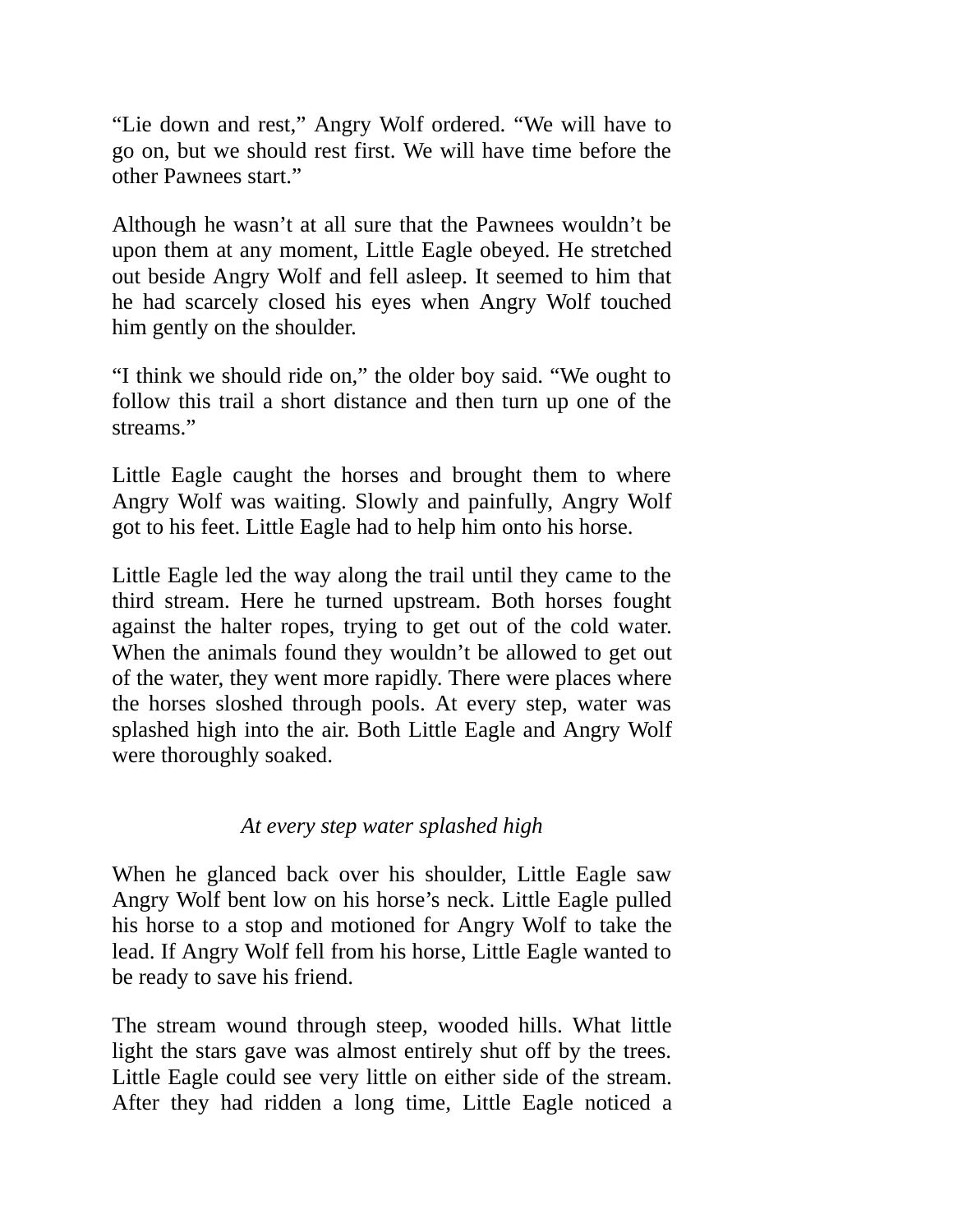change. The hills were farther back from the stream and there were fewer trees on them. The farther he and Angry Wolf went, the fewer were the trees.

It seemed to Little Eagle that they must have been riding most of the night when he saw a tiny creek flowing into the stream they were following. He called softly for Angry Wolf to turn off into the creek. Angry Wolf obeyed without answering. They followed the creek until it ended abruptly in a gushing spring at the foot of a hill.

Angry Wolf waited and let Little Eagle lead the way. Little Eagle rode along the base of the hill until he came to a place where a narrow finger of a valley extended back into the hills. Here both riders dismounted. They turned the horses loose to graze. Little Eagle unfolded the deerskin and put the fur side down. Both he and Angry Wolf crawled under it and fell asleep at once.

Little Eagle awoke at daybreak. When he crawled out from under the deerskin, he saw that the grass was covered with a heavy layer of frost. He watched anxiously as Angry Wolf got to his feet. He noticed that in spite of yesterday's hard travel, Angry Wolf seemed much stronger. He walked easily and held himself erect.

"You are almost well," Little Eagle told him.

"I am strong enough to start our trip to the winter camp," Angry Wolf agreed. "It is time we were starting," he added, kicking at the heavy frost on the grass. "Old-man-of-the-north will soon send snow."

"Snow will hide our trail from our enemies," Little Eagle said.

"It will make traveling harder for us, too," Angry Wolf replied.

The two boys went to explore the finger of the valley. They found it was a narrow, grassy glen with a few trees in the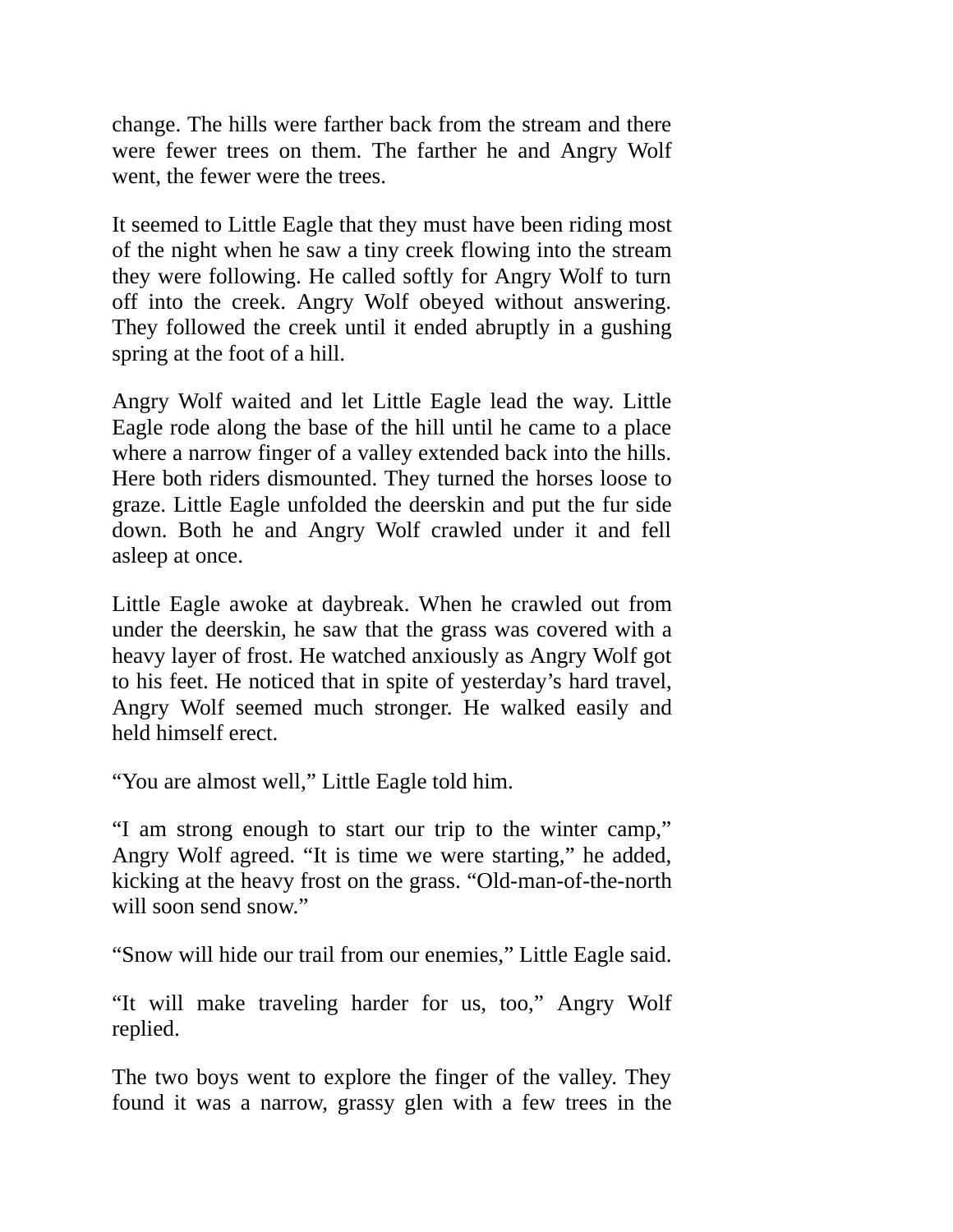middle. It was ringed with steep hills. The only entrance was the one through which they had come.

"I wonder if it will be safe to start a fire and cook meat?" Angry Wolf asked.

Little Eagle noticed how differently Angry Wolf treated him from the way he had when they were planning to get horses from the Crows. Then, because he was older, Angry Wolf had wanted to make all the plans without asking Little Eagle's advice. Now, he seemed to think that Little Eagle was the wiser and should decide what was to be done.

"It is dangerous, but we need food," Little Eagle answered.

Little Eagle went back to the entrance where they had left the meat. By the time he returned, Angry Wolf had a small fire started. While Angry Wolf tended the fire, adding fuel slowly so there would be little smoke, Little Eagle cut the meat into slices. They cooked all of the meat and ate as much as they wanted. Little Eagle made a package of what was left. He covered the fire with dirt.

"Are you going to catch the horses so we can start on?" Angry Wolf asked.

"It will be better if we stay here today," Little Eagle answered. "The Pawnees will come to look for us. I don't think they will find the old trail we made. If we make a new one, they might find it."

"I should have thought of that," Angry Wolf said.

Little Eagle went back to the place where the glen opened into the main valley. He could see across the valley and to the tops of the hills on the other side. No one could go through the valley without being in sight.

Little Eagle heard the faint stir of footsteps in the grass behind him. As suddenly as a startled deer, he twisted aside and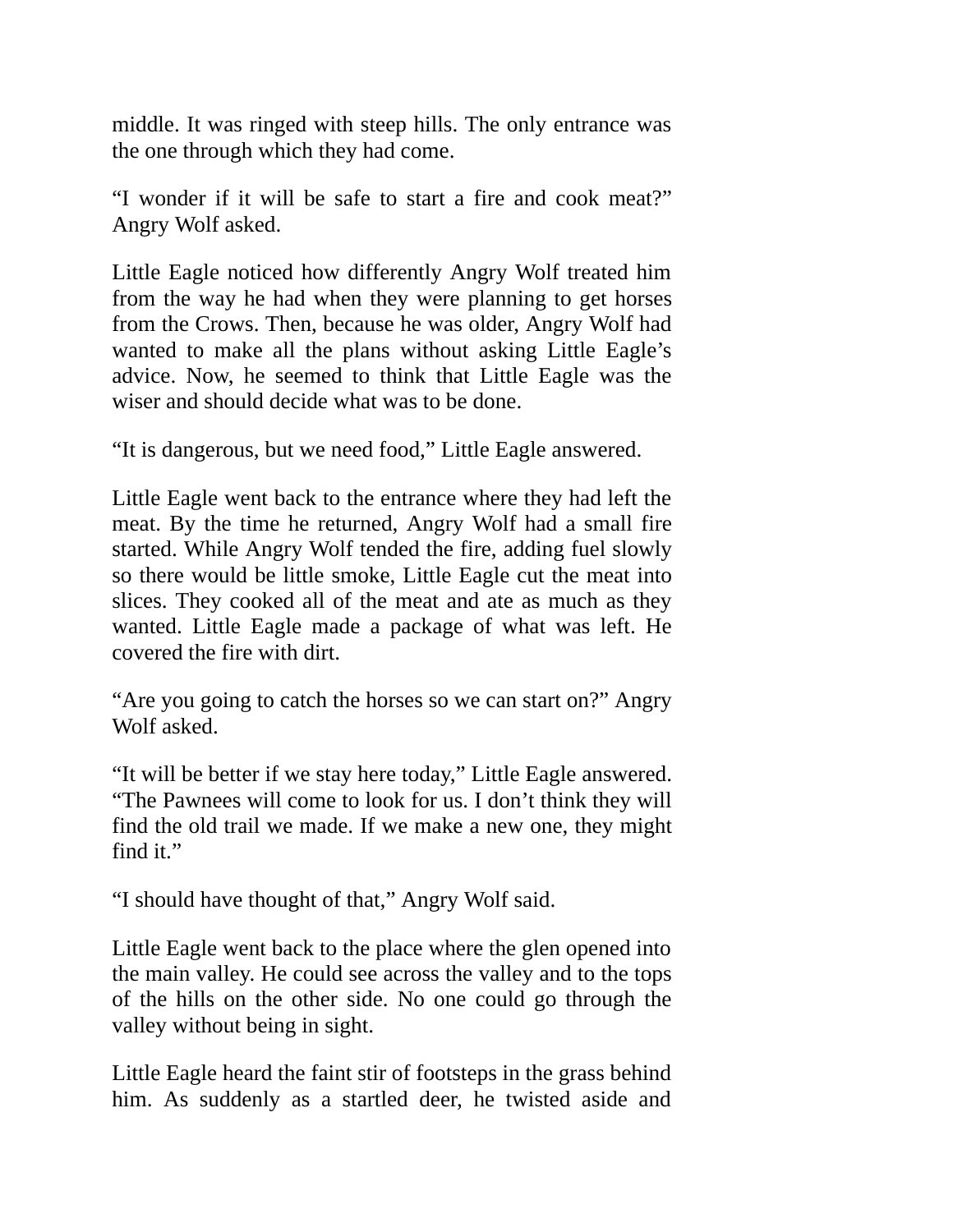rolled over. At the same time he brought his bow up. He had an arrow pointed straight at Angry Wolf. He felt foolish as he lowered the bow. There had been a frightened look on Angry Wolf's face. It gave way to a smile of admiration.

"You are becoming a warrior," Angry Wolf said. "It will not be easy for an enemy to take you by surprise."

"I don't believe the Pawnees are coming," Little Eagle said, thinking of the long journey to the winter camp and the need to get started at once.

"Maybe not," Angry Wolf replied. "However, I think your first plan a good one. Besides, we need more rest. You go farther back and sleep. If I need you, I'll toss a stone."

Little Eagle took a couple of minutes to decide which would be the better plan. The heavy frost on the grass this morning was a warning that winter could not be far off. He and Angry Wolf had a long journey to make across the prairie before they reached winter camp. Perhaps they were being too cautious. It was the need for rest rather than the fear that the Pawnees would still come which decided him. He went back to where they had left the deerskin.

Although he was sure his thoughts would keep him awake, Little Eagle stretched out on the deerskin. He closed his eyes against the glare of the sun and fell asleep at once. He was awakened by the rattle of a small stone, falling in the grass near him.

Little Eagle crawled to a place beside Angry Wolf. He saw the two Pawnee scouts at once. They were riding up the trail on the other side of the creek. Little Eagle watched the scouts with a puzzled frown. The scouts didn't seem to be watching for the place where their enemies had ridden out of the stream.

"They don't act as though they're looking for our trail," Little Eagle whispered.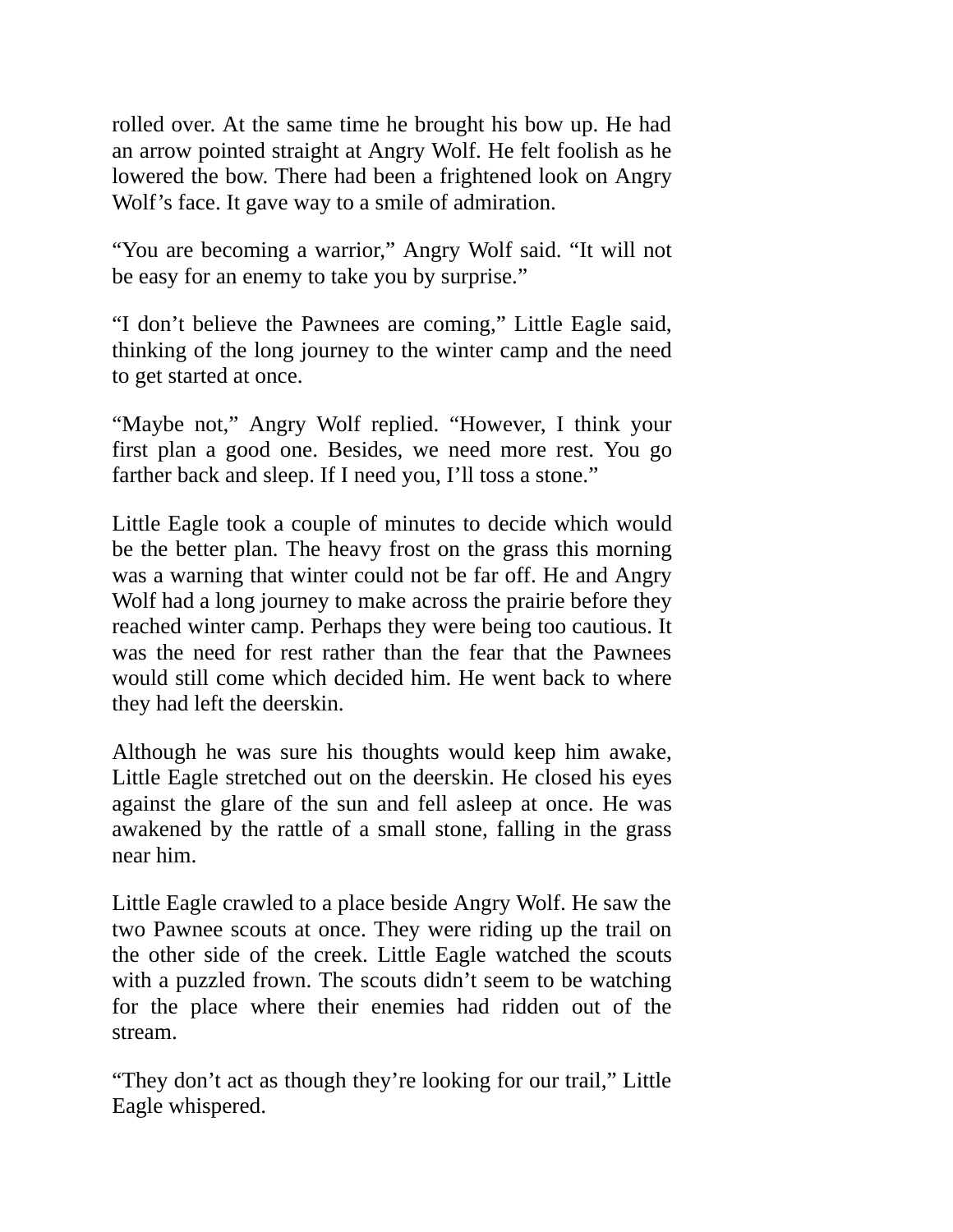"I expect they know of a beaver dam farther up the stream," Angry Wolf whispered back.

Little Eagle nodded. That was a likely explanation. If the beavers had made a dam across the stream farther up it, anyone riding upstream would have to go around it. The Pawnees must know of such a dam. They would ride there, expecting to pick up the trail again. It was lucky that he and Angry Wolf had turned off here.

The two Sioux watched the Pawnees until a bend in the valley hid them from view. Angry Wolf started to crawl away, but Little Eagle touched his arm to stop him. It wasn't long until a party of Pawnee warriors rode into sight. Angry Wolf turned an admiring glance on Little Eagle.

"How did you know a party of warriors would follow those two Pawnee scouts?" he asked.

"You told me that was the way Pawnees followed a trail," Little Eagle reminded him. "It is because you are so tired that you didn't think of it," he added. "Go back and sleep while I watch."

Angry Wolf obeyed without protesting. Little Eagle kept his eyes on the bend in the valley where the Pawnees had disappeared. Little Eagle smiled to himself as he thought how surprised the Pawnee scouts would be when they reached the beaver dam and couldn't find their enemies' trail. He and Angry Wolf had certainly made a crooked trail.

The warm sun had wiped away the frost and dried the grass. For a while its heat made Little Eagle drowsy. Now some clouds rolled up and hid the sun. The wind was rising and it had a chilly edge. Little Eagle raised his eyes to study the clouds. He saw that it wouldn't be long before rain started to fall.

His attention was drawn back to the trail by the faint drumming sound made by the hoofs of fast-running horses.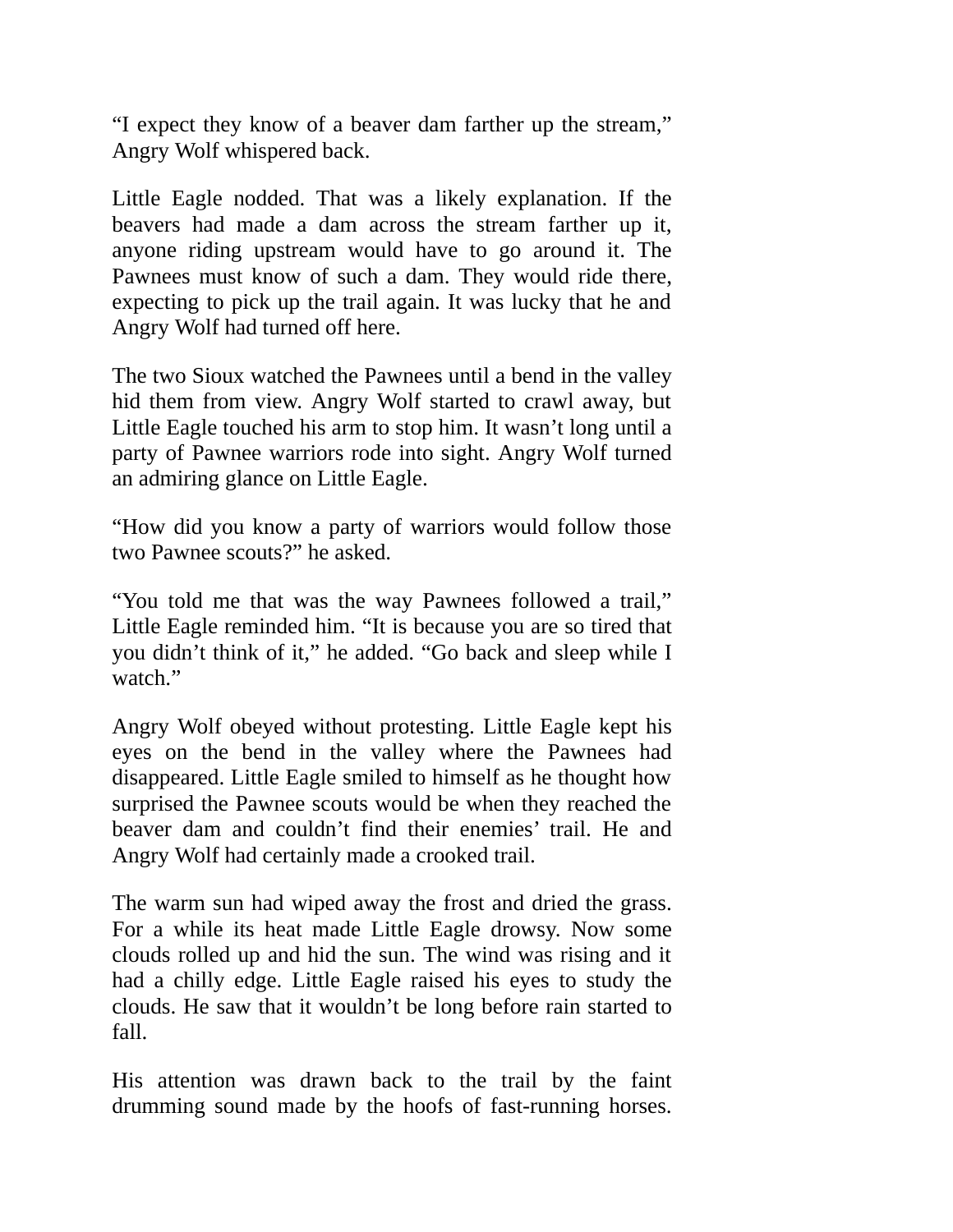The sound rapidly became plainer. Little Eagle picked up a small stone and tossed it back over his shoulder.

By the time Angry Wolf had crawled to Little Eagle's side, the Pawnees were flying back down the trail. Three riderless horses raced ahead of the warriors. Little Eagle saw that the Pawnees were whipping their horses, trying to get them to go still faster. When he saw the big band of Crows come into sight around the bend, he understood why the Pawnees were fleeing.

There must have been fifty warriors in that band of pursuing Crows. The Crows were lashing their ponies as furiously as were the Pawnees. Three or four Crows were outdistancing the rest of the pursuers and drawing closer to the Pawnees.

Most of the Pawnees leaned low over their horses' necks. One, at the rear of the group, suddenly straightened up. He half turned and, seemingly without taking aim, let an arrow fly. The leading Crow dropped from his horse as though he had been jerked off by an invisible, giant hand.

The other Crows pulled their horses to a stop around the fallen man. They hesitated for only a moment before they raced on, but it was long enough to allow the Pawnees to gain a considerable distance.

Little Eagle and Angry Wolf watched the chase until both parties were out of sight. They continued to watch the fallen Crow where his companions had left him, with his horse grazing a few paces away. The sun was almost down when the party of Crows returned. They weren't leading any riderless ponies so it was plain that the Pawnees had escaped. The Crows stopped and picked up the slain warrior. They laid him across the back of his own horse and slowly rode out of sight.

"That is a lesson we must remember," Little Eagle said. "The Pawnees were so anxious to catch us that they forgot to watch for other dangers."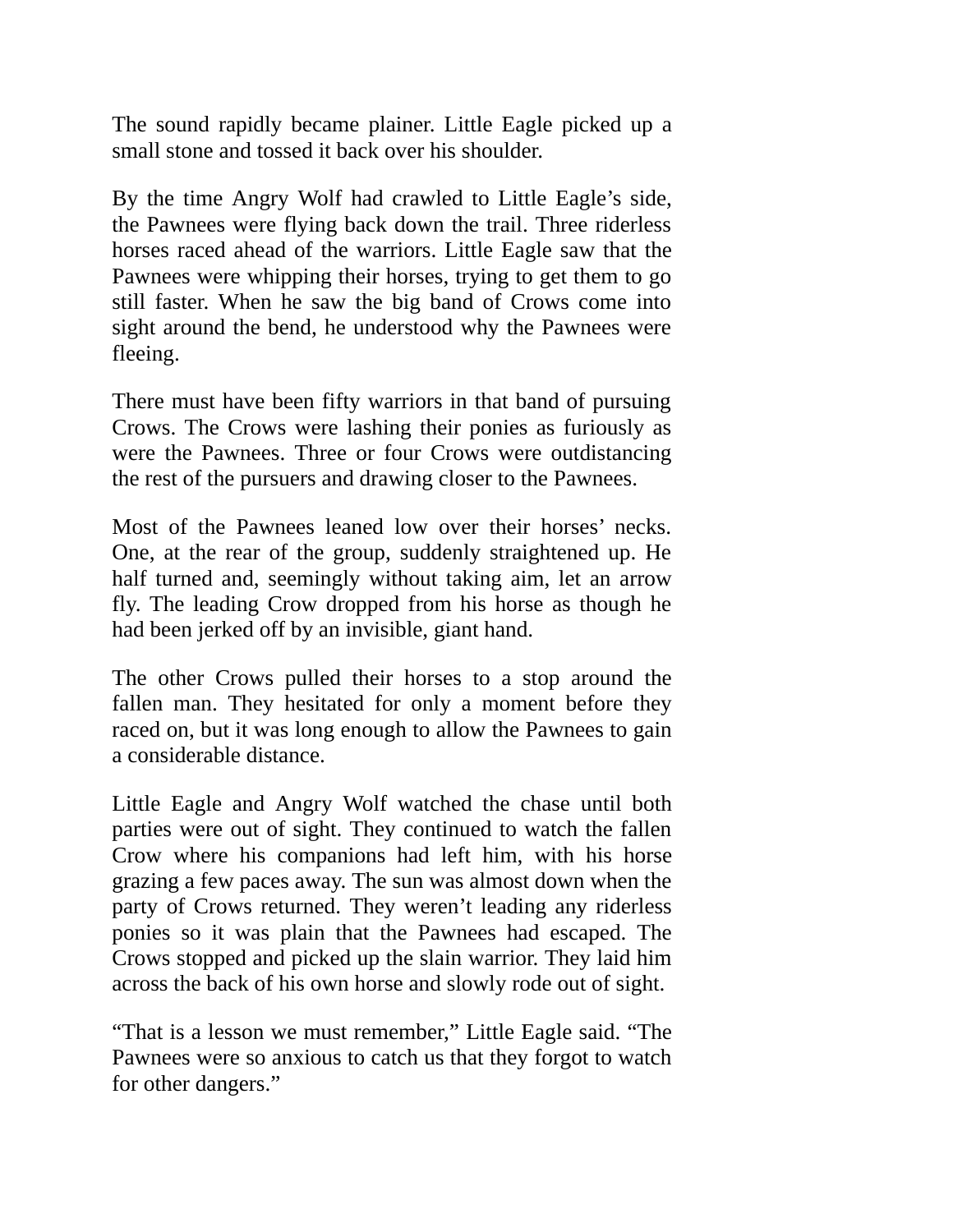"But they did kill a Crow," Angry Wolf replied.

"There were three Pawnee horses without riders," Little Eagle reminded him.

"It was a high price to pay for one enemy," Angry Wolf agreed.

Both boys were silent for a while. Little Eagle's thoughts were following the band of Crows. It could have been the same band which had planned to attack their camp.

"The Crows have powerful medicine." Angry Wolf spoke almost as if his thoughts were following those of Little Eagle. "It is fortunate that we were able to get horses from the Pawnees. If we had tried to take horses from the Crows, we would have failed again."

Little Eagle turned Angry Wolf's words over in his mind. It was true that fortune had seemed to be with the Crows. They hadn't been punished for the treachery they had planned against the Sioux. Even though he and Angry Wolf had kept the Crow plan from succeeding, it was still an almost-victory for the Crows.

"The Crows should be punished," Little Eagle said angrily.

Angry Wolf nodded. He rubbed his hand along the side of his head where the Crow arrow had struck him.

"They will be," he answered. "With the horses we have, we can reach the winter camp. Next spring a war party will be sent to punish the Crows."

Next spring seemed far away to Little Eagle. In his mind he could picture the party of Crows sitting around their campfires. They would tell of how they had tricked the Sioux chiefs. While they hadn't succeeded in making an attack, they had forced the Sioux to run. Now they had won a victory over the Pawnees too. Truly there would be boasting around the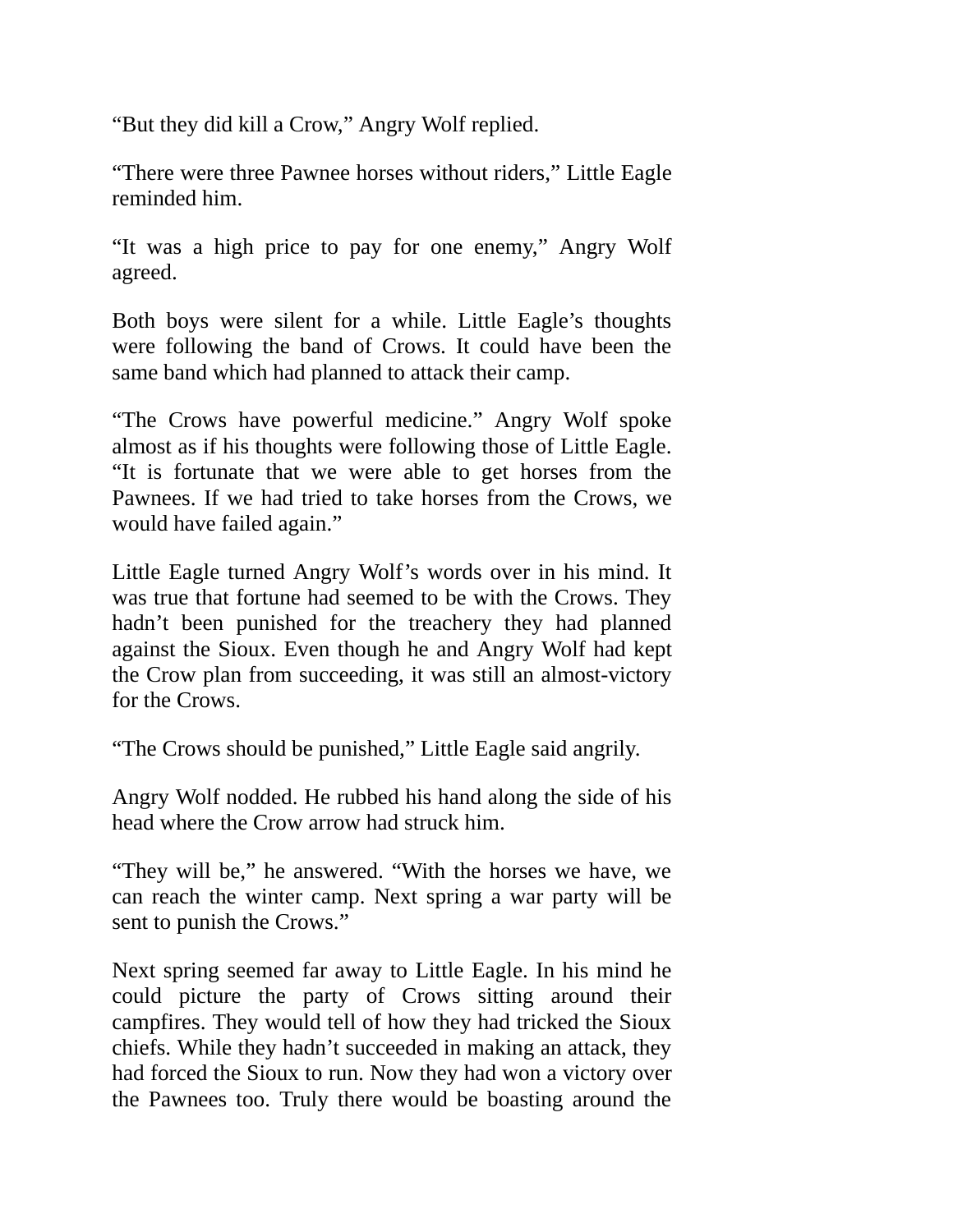Crow campfires this winter.

"We ought to find a better place to make camp," Angry Wolf interrupted Little Eagle's thoughts. "We will want shelter against this rain."

Little Eagle had been so wrapped in his thoughts that he hadn't noticed the rain. It was only a sprinkle, but the heavy clouds in the northwest gave promise of more to come. Little Eagle arose and went to bring the horses.

He caught the horses and led them to the place where he had left the deerskin. He rolled their belongings into a bundle with the deerskin around it. He mounted his horse and led the other to Angry Wolf.

Little Eagle led the way across the valley to the trail by which the Pawnees had fled from the Crows. He turned down the trail in the direction the Pawnees had gone. He rode across one stream but, at the second, left the trail and rode to a thick grove of trees.

"We'll make camp here," he said.

They turned their horses loose and set to work to build a shelter. They found a clump of small trees. By lacing the branches together, they made a sort of lean-to to protect them from the rain. They found a big pile of leaves and dug into them until they came to dry ones. These they carried to the shelter to make a bed.

Before they went to sleep, the two boys ate some of the cooked meat.

"In the morning we'll have fresh meat," Angry Wolf vowed.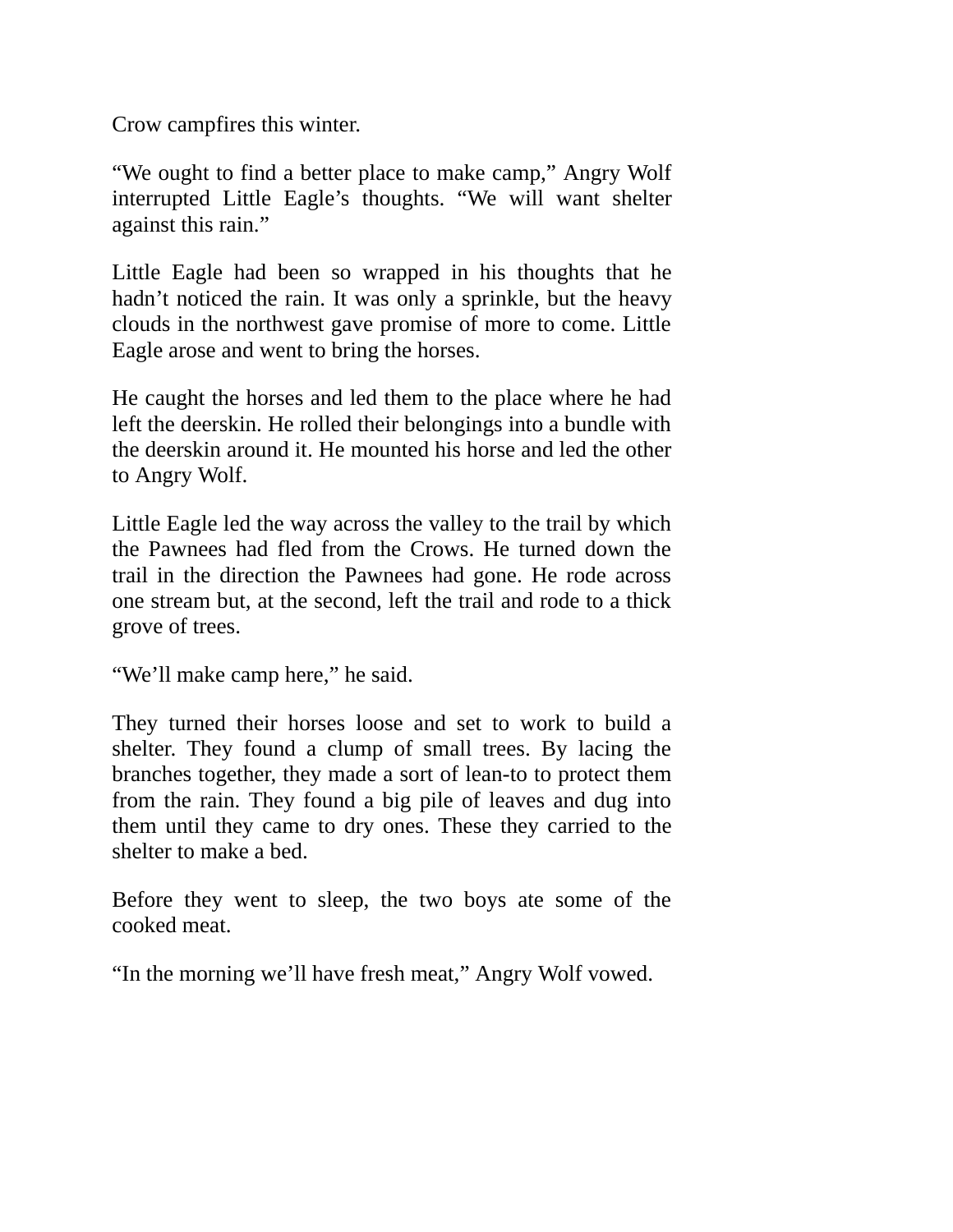## **CHAPTER SIX**

When Little Eagle awoke the next morning, he was surprised to find the ground covered with a light blanket of snow.

"Old-man-of-the-north sent snow early," Angry Wolf said, as he crawled out of the shelter.

"It isn't much," Little Eagle pointed out.

"It's enough to be a warning to us," Angry Wolf answered. "Old-man-of-the-north sent it to warn us that we should hurry to the winter camp."

"Maybe he sent it to tell us that he would send more to cover our tracks, if we take horses from the Crows," Little Eagle suggested.

Angry Wolf looked at him questioningly. Little Eagle wondered if that was fear he saw in his friend's eyes. Since he had been wounded by the Crows, Angry Wolf had acted strangely every time the Crows were mentioned.

"If I can lead him in a successful raid against the Crows, he will be as brave as he has always been," Little Eagle thought to himself, but he said nothing more to Angry Wolf.

"I'll try to get fresh meat while you build a fire," Angry Wolf offered.

Little Eagle watched as Angry Wolf left camp. It was surprising how much better Angry Wolf had become in the last two days. He seemed as strong as he had ever been. It was hard to believe that less than a moon ago he had been seriously wounded.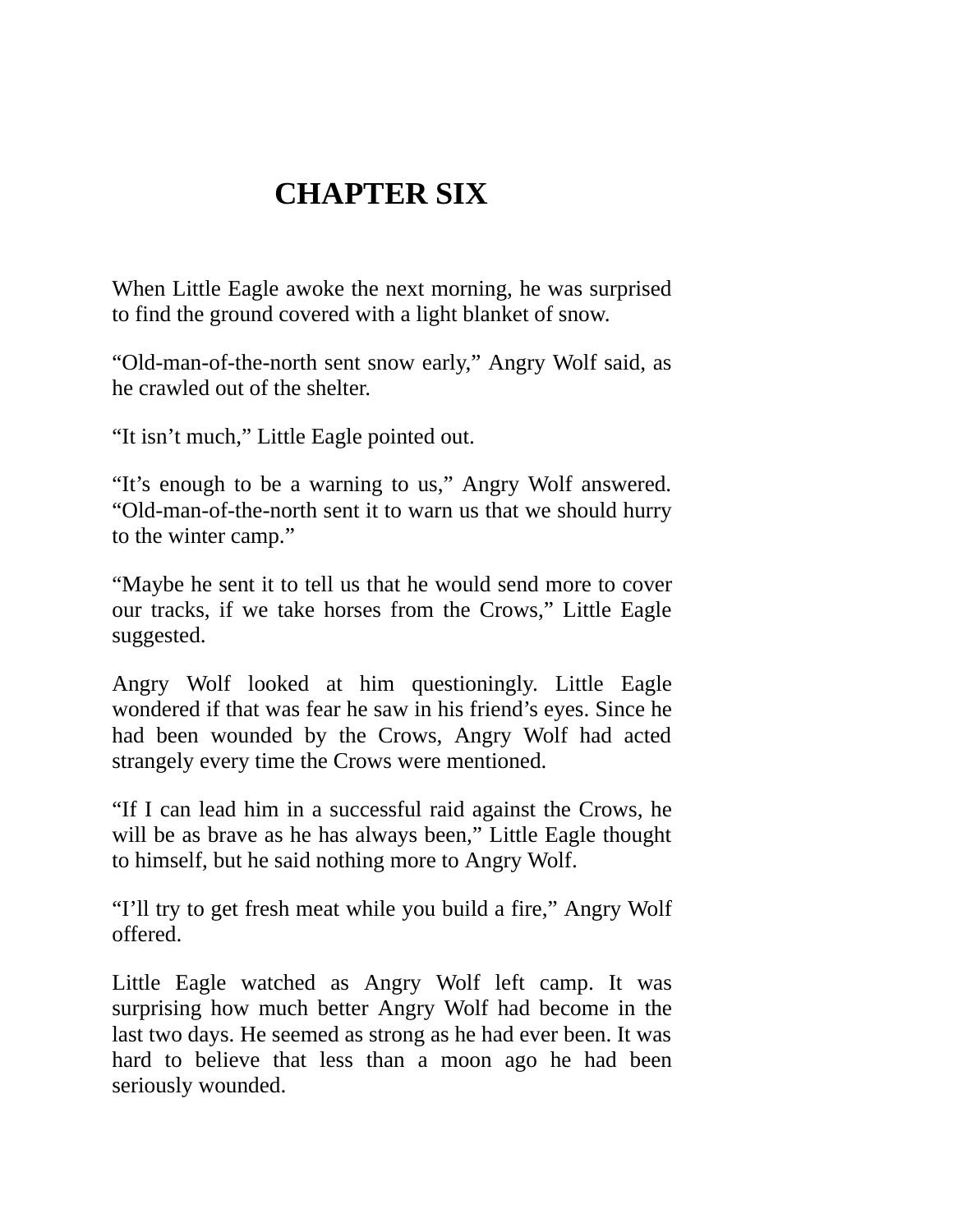By the time Little Eagle had a cheerful fire going, Angry Wolf returned to camp with an antelope on his shoulder.

"Hunting is good," Angry Wolf said, with a pleased smile. "This will be food enough until we get a buffalo."

As soon as they had finished eating, Little Eagle brought the horses into camp. The sun had risen in a clear sky and already was melting the snow. Angry Wolf had made two packages of the meat. One he had wrapped in the hide of the antelope he had shot and the other in Little Eagle's deer hide. He handed one of the packages to Little Eagle.

Little Eagle led the way. At first the route was up and down wooded hills, but soon the hills became smaller and the trees fewer. When they stopped to rest at midday, Little Eagle could see the open prairie ahead of them.

"We're really started for our winter camp now," Angry Wolf said cheerfully.

"It will be good to be in camp with the rest of our people," Little Eagle replied, trying to forget how disappointed he was that the Crows would go so long unpunished.

Several times during the afternoon the two boys sighted small herds of buffaloes. Little Eagle's mouth watered at the sight of them. Antelope and deer steaks were good food, but not so good as buffalo. Every herd of buffaloes that they sighted lumbered away before the riders were within bowshot. Little Eagle knew that although the buffaloes could not see far, their keen noses quickly caught the scent of enemies. If the wind had been blowing from the other direction, he and Angry Wolf would have had a chance to get one of the animals.

The sun was sliding down behind some clouds in the west when Little Eagle and Angry Wolf reached a small stream. There were a few trees along its banks. The trees would provide shelter and their branches could be used for fuel.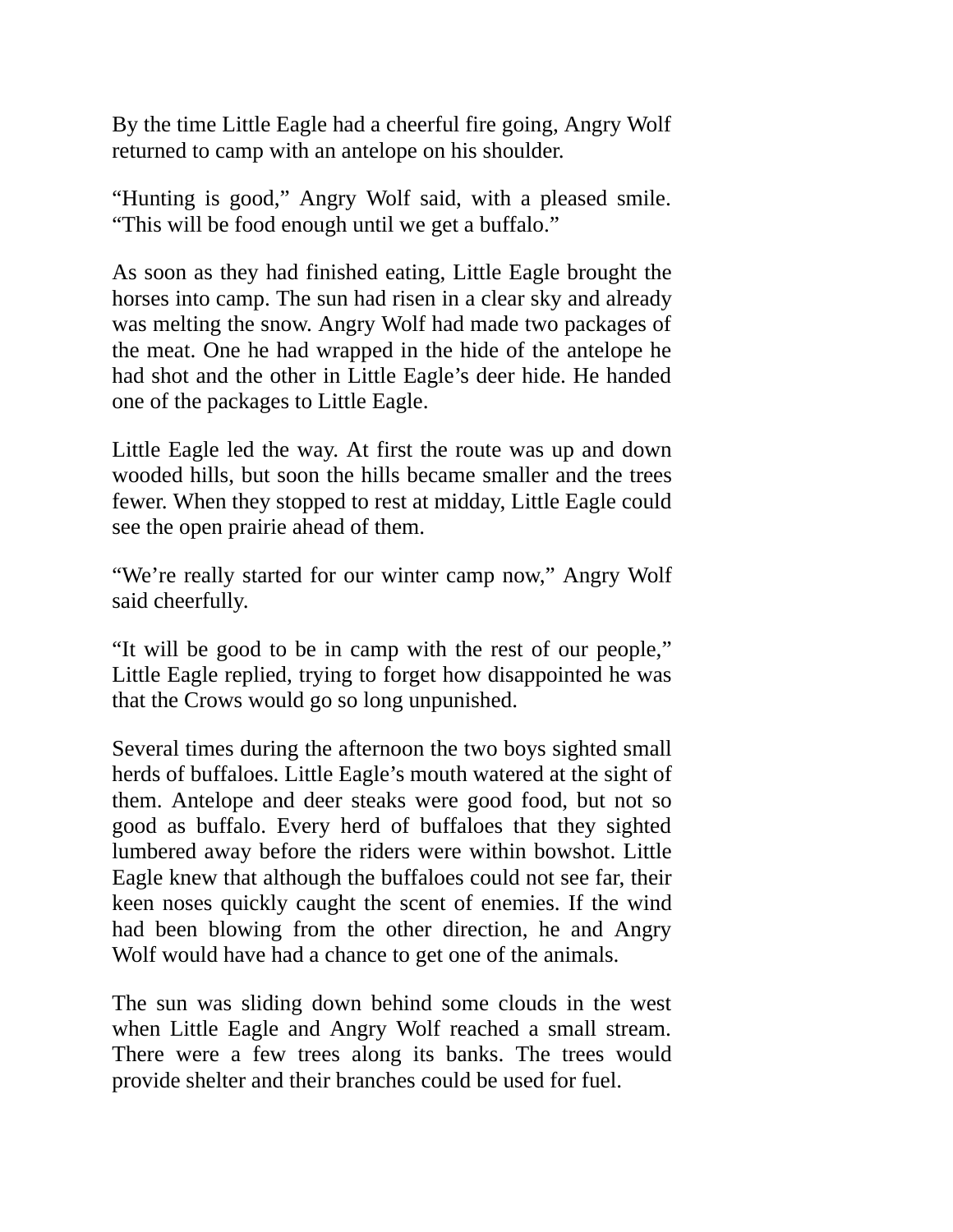"Shall I start building a shelter?" Angry Wolf asked.

As Little Eagle looked at the clouds climbing in the western sky, he thought how much Angry Wolf had come to depend upon him to make all of the decisions.

"The trees will protect us," he replied. "With my deerskin over us, we'll be dry even if it should snow."

While Angry Wolf cooked meat for their meal, Little Eagle made a pile of dry leaves for their bed. Both of them were so tired that as soon as they had eaten they put out the fire, crawled into the bed of leaves, and pulled the deerskin over them.

When Little Eagle awoke the next morning, he saw that the branches of the tree were wet and the ground around was, too. However, he and Angry Wolf had been warm and dry in their bed. He was pleased that there was no snow. Perhaps Oldman-of-the-north would let them cross the prairie before he blew snow with his icy breath.

Little Eagle led the way across the open prairie. At midday he and Angry Wolf stopped for their usual rest. They had come a long distance that morning, but they had seen only one clump of trees. While they were resting, Little Eagle watched a bank of clouds forming in the northwest.

"Will we be rained on again this afternoon?" Angry Wolf asked.

"Rain will not matter," Little Eagle answered uneasily. "To me, the air has a feel as if Old-man-of-the-north's cold wind was behind that cloud. It may be a long way to the next camping place. It would not be good to be on the prairie if there is much snow."

Angry Wolf looked doubtfully around the prairie where they were resting.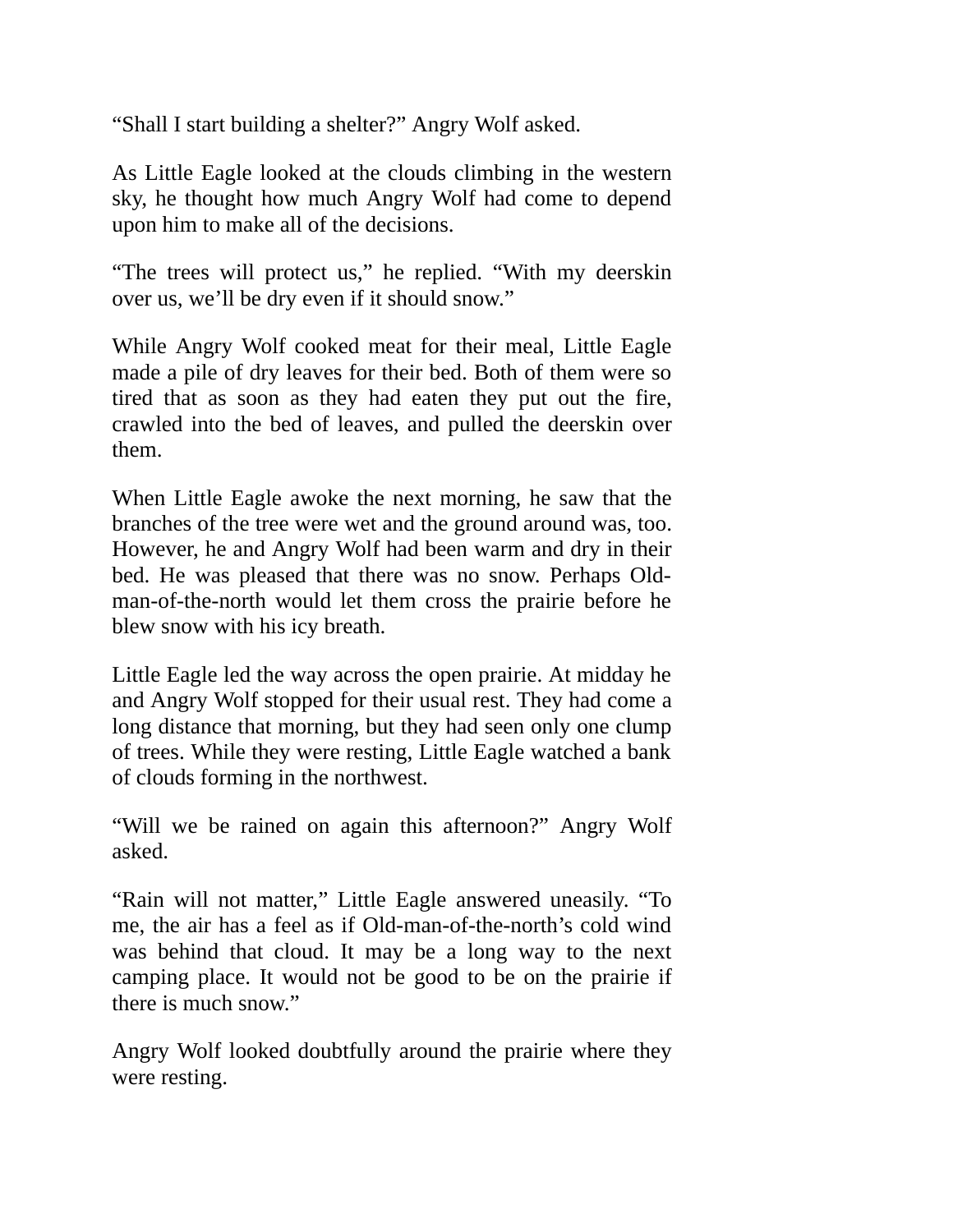"It couldn't catch us in a much poorer place than this," he said.

"That's true," Little Eagle agreed. "We'll keep going."

When they started again, Little Eagle wondered what caused his feeling of uneasiness. The air was warmer. There didn't seem to be any reason for thinking that snow would fall. Even when the rain started, Little Eagle was not too uncomfortable. Later in the afternoon the rain felt colder. However, when the boys were chilled, they jumped from their horses and trotted beside them. As soon as they were warm, they remounted. There was still some daylight left when they reached a small, tree-lined stream.

"This is the place for us to camp," Little Eagle called cheerfully.

The two boys made camp quickly. As soon as they had a fire going, they built a shelter. It was dark by the time they had the shelter finished. It was while they were eating that the drops of rain began to change to flakes of snow. In a short time the northwest wind was driving the snow with stinging force.

"It is fortunate that we found this place," Little Eagle said. "We may have to stay here several days."

The next morning it looked as though Little Eagle's prediction would come true. The wind was still driving the snow before it. A drift had buried the boys' fire and the pile of wood. They had to scrape the snow from the wood and work carefully to get dry shavings to start a new fire. Little Eagle noticed that Angry Wolf was restless and disturbed because of the delay.

"Old-man-of-the-north may send much snow," Little Eagle told him, "but it won't matter. In a few days much of it will melt. Then we can travel easily."

"If Old-man-of-the-north sends one snow, he will send others," Angry Wolf protested. "We may be caught on the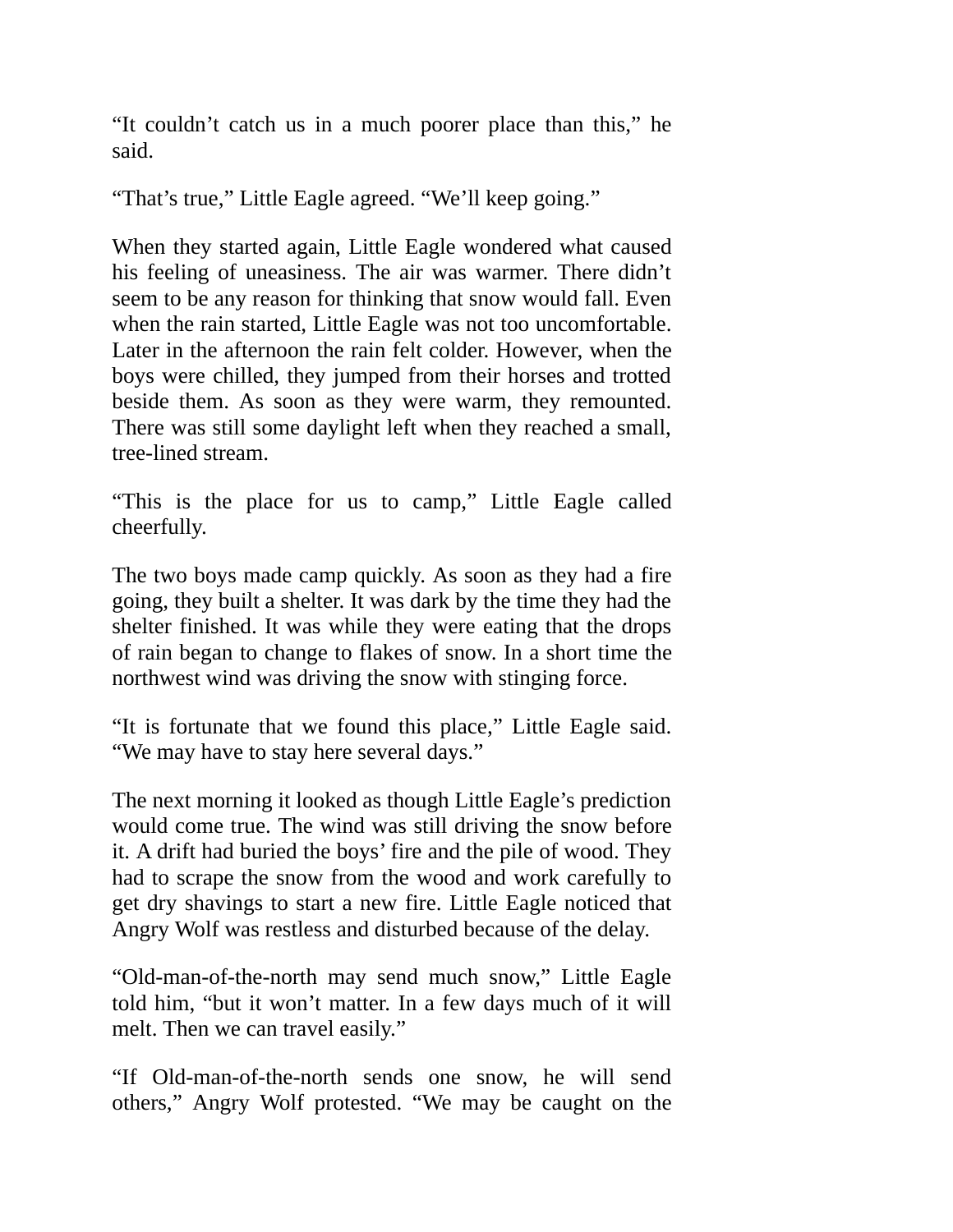prairie."

"This will be the last snow of this moon," Little Eagle stated with certainty.

Angry Wolf seemed much encouraged by Little Eagle's words. He took his quiver of arrows and began smoothing some of the arrows. Little Eagle spent his time rewrapping the hand grip on his bow. About midday the snow slackened, and soon afterward it almost stopped. Little Eagle stood up and looked about. In some places drifts of snow had been piled high. In others, the ground had been swept almost bare. Although the wind was cold, rays of sunshine filtered through the clouds.

"I'm going to see about our horses," Little Eagle announced.

"I'll finish scraping my arrows unless you want me to go with you," Angry Wolf decided.

"I'll go alone," Little Eagle answered. "They aren't far away."

However, Little Eagle walked a considerable distance from camp without finding a trace of the horses. He couldn't even find the trail they had left when they wandered away. When the sun was getting low in the western sky, Little Eagle turned back toward camp. On the way back, he wondered what words he would use to tell Angry Wolf so that the other boy would not be too alarmed at the danger of their situation. Little Eagle didn't try to hide from himself the fact that they were in grave danger. Here in the middle of the prairie, with no horses, they might not be able to get enough game to keep them alive through the winter.

Oddly enough, Angry Wolf was not greatly disturbed when Little Eagle announced that he hadn't been able to find the horses.

"They probably drifted ahead of the storm," Angry Wolf said calmly. "In the morning we'll both look for them."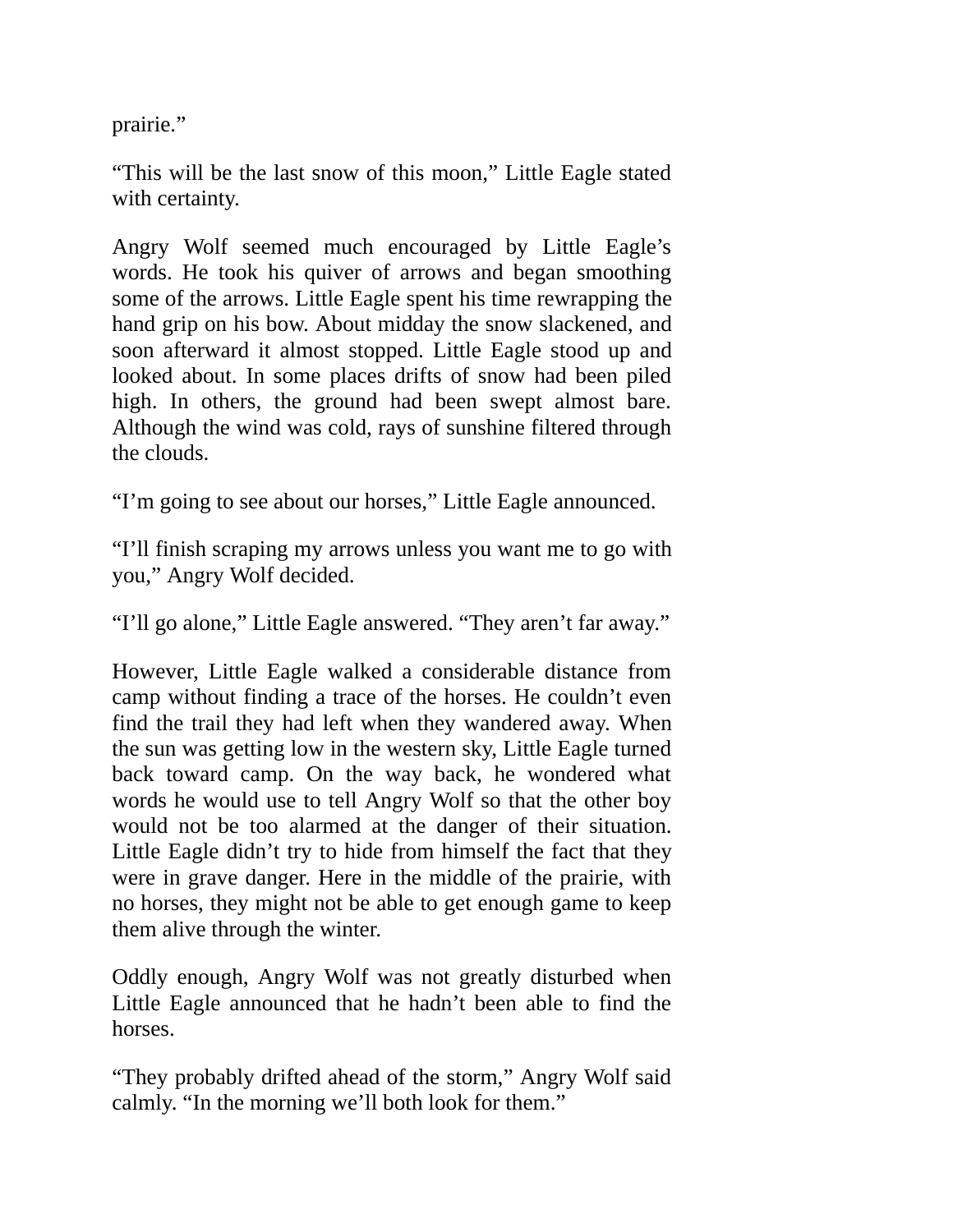The next morning the two boys left camp together. When they had gone about a third of the distance Little Eagle had covered the day before, they halted.

"You'd better go south here," Little Eagle suggested. "I'll go farther east and then I'll turn south."

Little Eagle went almost as far east as he had gone yesterday before he turned south. He plodded slowly through the deep snow. He climbed and crossed many low hills without finding the horses. As he climbed to the top of another hill, he decided he would turn back toward Angry Wolf and search the ground between them. From the top of the hill Little Eagle could see a clump of trees below him. It was possible that the horses were crowded into the shelter of the trees and were hidden from his sight. He decided to look behind the trees.

When Little Eagle circled the trees, he saw the tracks of the horses leading south. He hurried forward to get a better look at the trail they had left. He saw that the horses had left the grove while snow was still falling. Their tracks were partly covered with snow. He stopped in dismay when he saw that the tracks had been made by three horses.

Little Eagle made a quick search under the trees. He found where someone had camped during the worst of the storm. He was not good enough at tracking to read all of the signs, but he could read enough of them to tell that someone had been camping here and that the horses had wandered to the shelter of the trees during the storm. Whoever had been here had taken the horses and ridden on while the snow was still falling.

It didn't take any sign reading for Little Eagle to realize how great a misfortune had befallen Angry Wolf and himself. There was no hope that they could get the horses back. It would be equally hopeless to try to cross the prairie on foot. They would have to turn back to where there were more trees. He and Angry Wolf would have to spend the winter by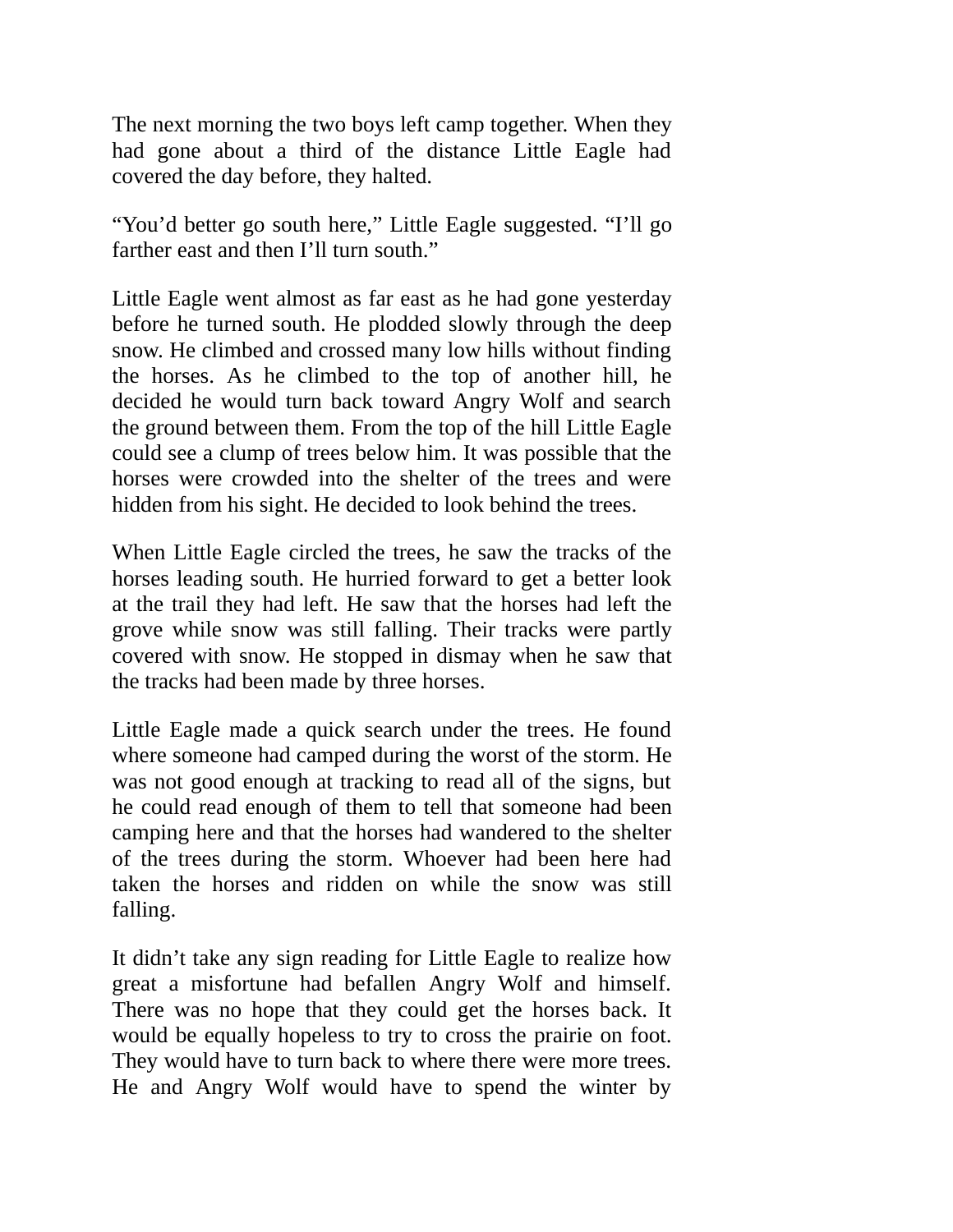themselves.

Little Eagle turned west to find Angry Wolf's trail. When he reached it, he followed it south. He went as swiftly as he could go. Angry Wolf glanced back and saw him. The other boy turned back to meet Little Eagle.

"Where are the horses?" Angry Wolf asked.

"Someone took them," Little Eagle answered.

As Little Eagle told of the trail he had found, he closely watched Angry Wolf's face. He saw fear in the other boy's eyes, and he tried to make his voice cheerful.

"It was a Crow warrior who took our horses," Angry Wolf said hopelessly when Little Eagle had finished. "The Crows have powerful medicine."

"We have to get those horses back," Little Eagle urged.

Little Eagle spoke with a confidence he didn't feel. He had no plan for getting the horses, yet he knew he must say something to encourage Angry Wolf.

"The Crows have powerful medicine," Angry Wolf repeated.

"Old-man-of-the-north might send another snow to keep the Crow in camp until we get our horses back from him," Little Eagle suggested.

Angry Wolf glanced around the sky.

"There'll be no more snow this moon," he said. "We may as well return to our camp."

Without a word, Little Eagle turned back toward their own camp. While Angry Wolf was in this mood, it would do no good to argue with him. Perhaps when he had eaten and rested, he would see that their best hope to escape would be to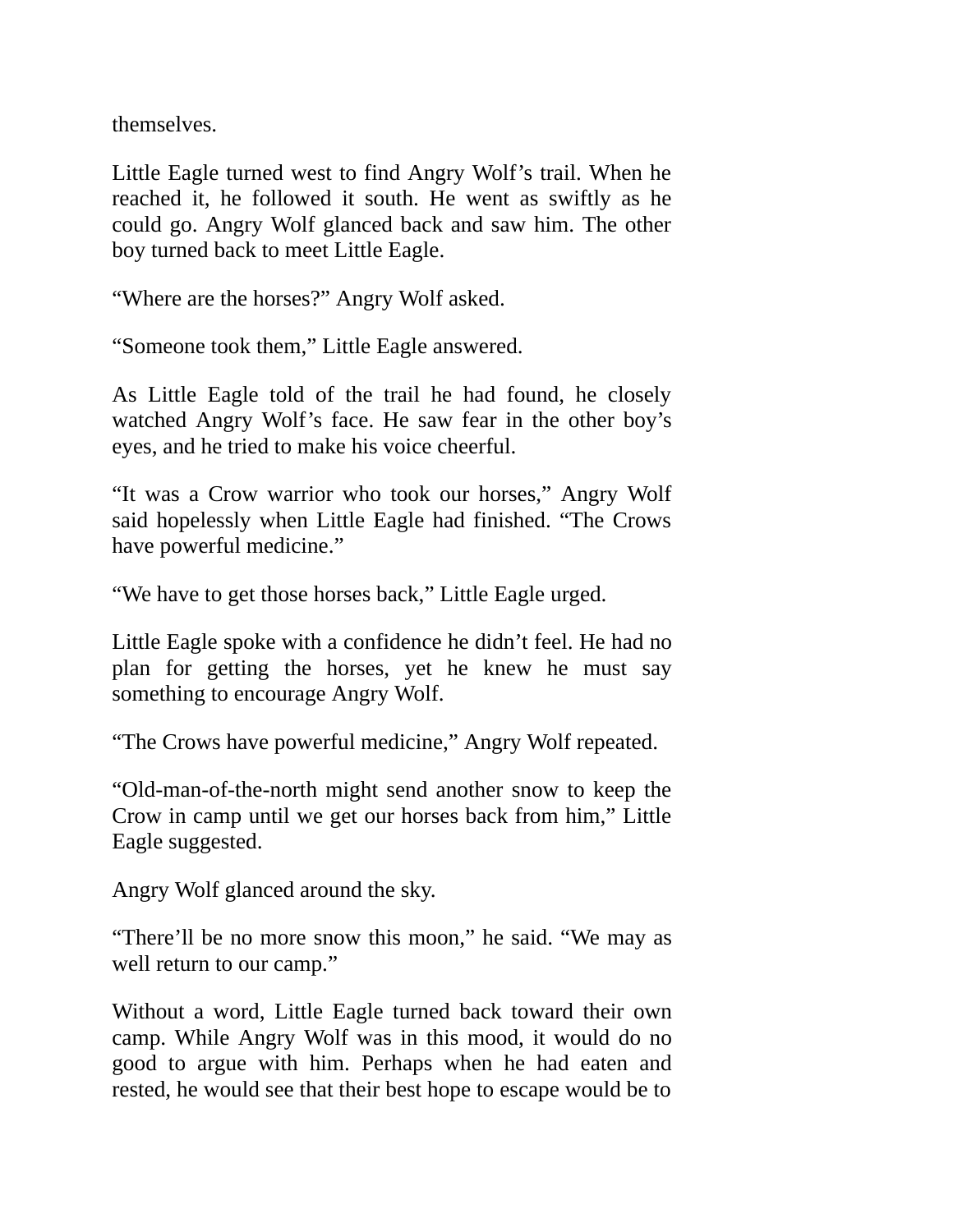get their horses back from the Crow.

As soon as they reached camp, Angry Wolf began to slice thin pieces of meat and put them on a stick. Little Eagle saw that Angry Wolf was cooking enough food for a trip.

"It would be foolish for us to try to cross the prairie on foot," he said quietly.

Angry Wolf nodded agreement.

"Our best plan is to return to the camp we had on the creek," he said. "I'm preparing extra food in case we have trouble reaching the place."

While Little Eagle busied himself with work around the camp, he turned the problem over in his mind. He knew Angry Wolf would agree to wait until morning to start the return trip. In the meantime he had to think of a plan to get their horses from the Crow. It would have to be a good plan if it convinced Angry Wolf. Angry Wolf had said that the Crows had powerful medicine. Yet the two of them had spoiled the Crow plan to attack the Sioux camp. Perhaps their own medicine was as strong as that of the Crows.

Little Eagle sat down a few paces from the fire. He wanted to think more about this problem. He tried to imagine what advice Clawing Bear would give. When the answer came, it was almost as if Clawing Bear were speaking to him. He had the deer hide. It was powerful medicine. He should take the hide and go away from camp. If he rolled himself up in the deer hide and slept, he might have a dream which would tell him what to do. He told his thoughts to Angry Wolf.

"You have studied under the great medicine man, Clawing Bear," Angry Wolf said thoughtfully. "You should know more about these matters than I. Yet, if you don't get a clear dream, we ought to start back to the old camp at daylight."

As soon as darkness fell, Little Eagle carried his deer hide to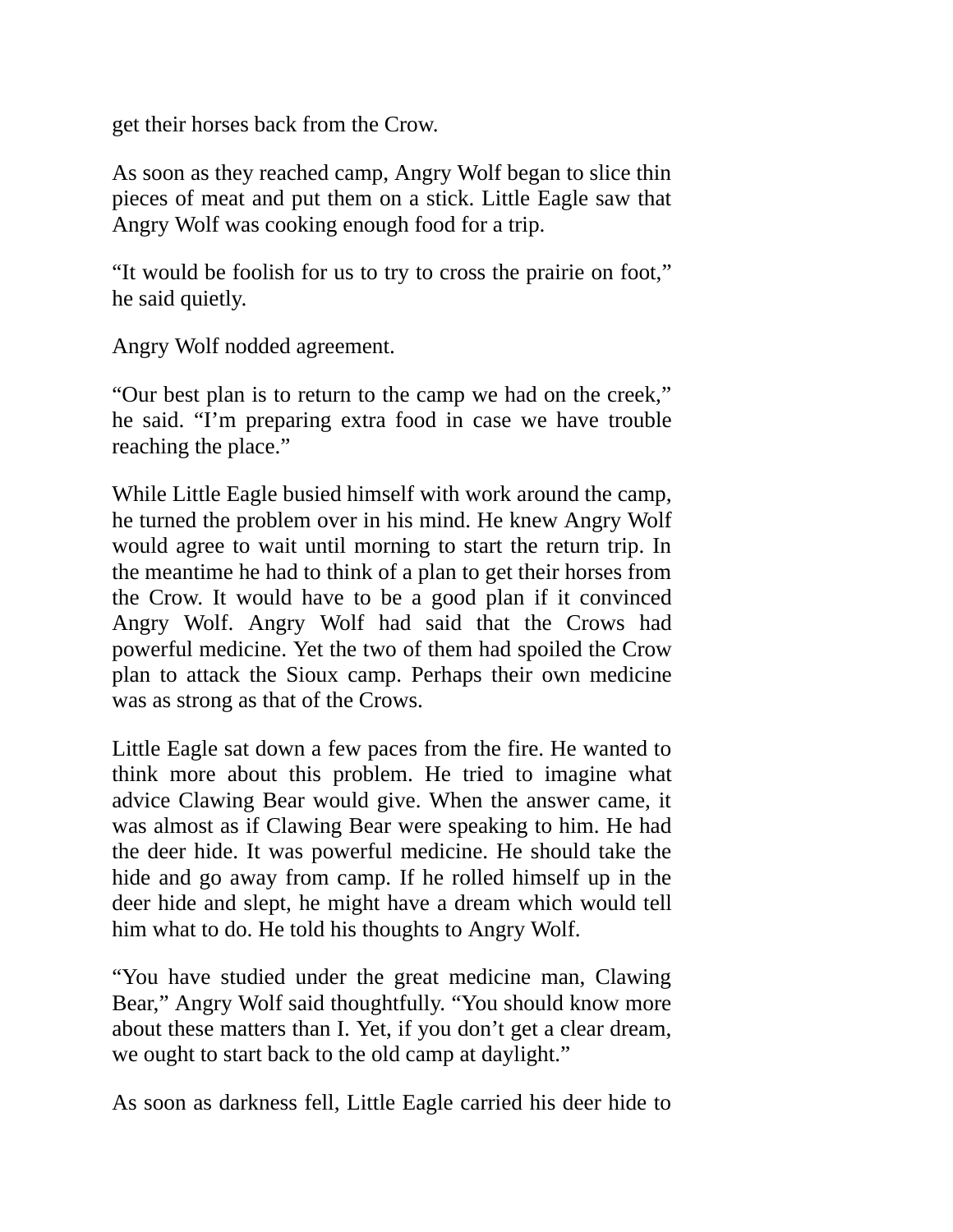the top of a high hill. He was so far from camp that he couldn't see the twinkle of the fire. When he had thought of the plan, Little Eagle hadn't thought of the danger. As he pulled the deer hide over him, he felt uneasy. He had never had a visit from a spirit. Suppose he was frightened? It would be a disgrace for a Sioux boy to show fear.

At first he moved about restlessly. The wind seemed to creep under the hide and keep him cold. After a time he had the deer hide arranged so that the wind didn't get under it. As soon as he was warm, he grew drowsy. He had almost fallen asleep when a faint sighing noise aroused him. He listened tensely. After a few minutes he realized the sound was made by the wind sifting snow against the deer hide. He closed his eyes and fell asleep.

Afterward Little Eagle was never sure whether he woke up, as he seemed to do, or whether the whole thing was a dream. At least it was so real that it seemed to happen. He felt cold. When he opened his eyes he saw that it was still dark. He realized that the deer hide had slipped off his shoulder. He reached his hand out to grasp it and pull it back over his shoulder. He stopped when a soft voice spoke to him.

"Get up, Little Eagle," the voice said. "I'll show you how you can get horses from the Crows. They are my enemies too."

Little Eagle sat up. It wasn't as dark as he had thought. The eastern sky was beginning to lighten. It wouldn't be long until the sun came up. Little Eagle looked around, but he could see no one. The only living thing near was a small bird which sat huddled on his deerskin. When the voice spoke again, Little Eagle saw that it was the bird speaking.

"The Crows have killed many buffaloes," the bird said. "They are gorged with food. It will be easy to take horses from them."

Little Eagle scrambled to his feet. He could dash back to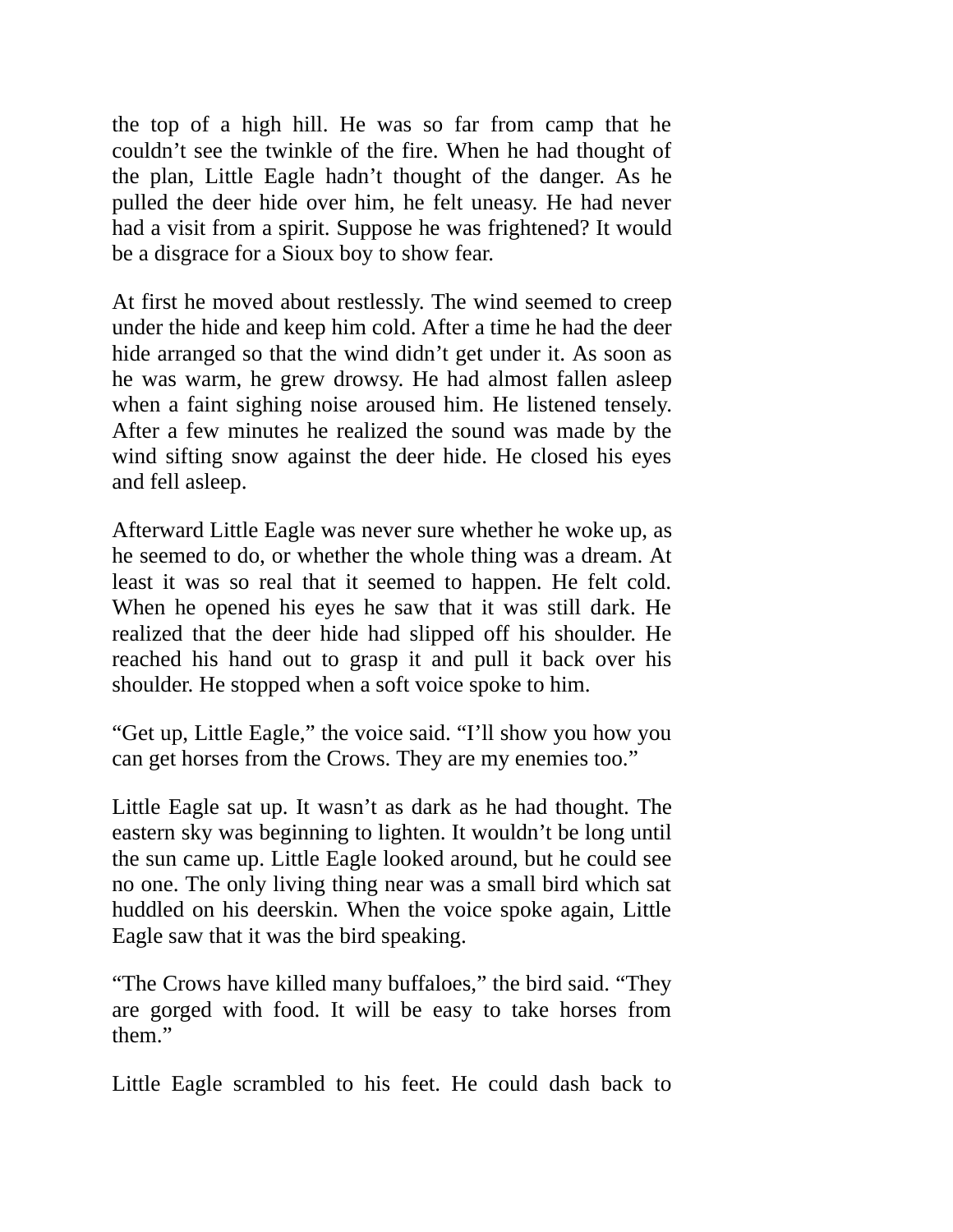camp and get Angry Wolf. Together they would follow the bird and get horses. He reached down to pick up the deer hide to carry it back to camp.

"Put it under that tree," the bird said, nodding his head toward a tree in the direction away from the camp. "My family will use it to build warm nests for the winter which is almost here."

Little Eagle folded the skin neatly. The bird flew ahead and perched on a limb while Little Eagle placed the hide at the foot of the tree. The bird flew off to the west. He went so quickly that Little Eagle didn't have time to ask for permission to get Angry Wolf. He had to run to keep the bird in sight.

While it didn't seem that they had traveled long, the sun was down and darkness had fallen when they reached the Crow camp. The camp had been set up on the sheltered side of a grove of trees. The smell of roasting buffalo meat made Little Eagle's mouth water. A few Crows were feasting on the fresh buffalo meat. Little Eagle knew that most of the band had stuffed themselves with fresh meat and had crawled into their tepees to sleep.

The bird flew around the Crow camp, and Little Eagle followed him. In a short time they came to the herd of horses. Little Eagle saw the ones that belonged to Angry Wolf and him. He guessed that the warrior who had taken them had gone south until the storm stopped and then had circled to join the Crows in this camp.

"See how easily you can take all the horses you want," the bird whispered.

Little Eagle looked around. What the bird said was true. There were no guards. Most of the horses were out of sight of the camp. Anyone who used reasonable care could take horses from this herd.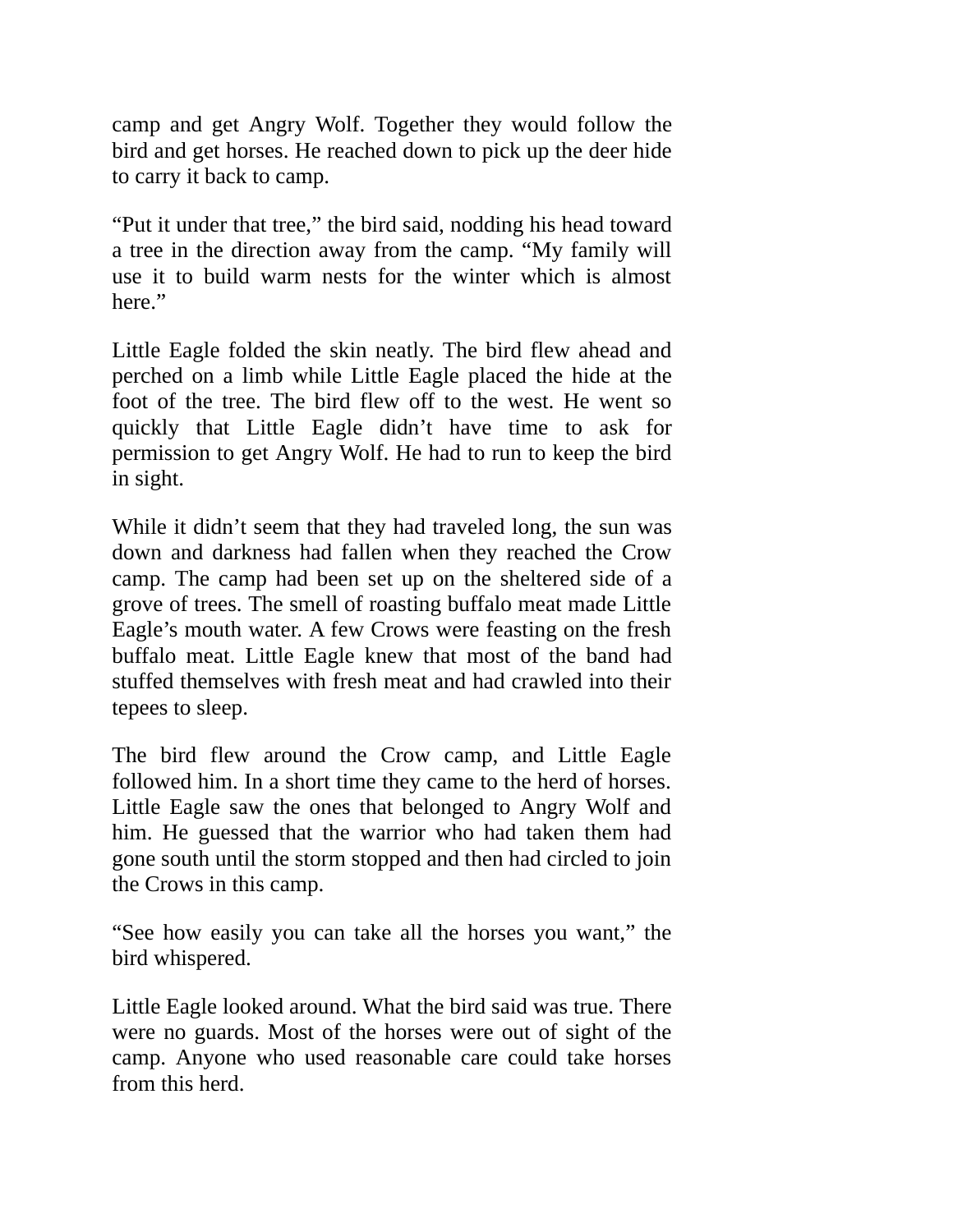Little Eagle didn't know what happened after that. He was chilly and he awoke to find that the deer hide had slipped from his shoulder. He sat up. The sun was just rising over the eastern hills. His dream had been so plain that for a moment he couldn't believe it had been a dream.

Little Eagle's first feeling was of disappointment. It had been a dream and he didn't actually have the horses. The feeling of disappointment passed quickly. He had heard Clawing Bear tell of the messages that came to a medicine man in dreams. This was a message for him. He had learned how he and Angry Wolf could get horses. He jumped to his feet and raced to camp.

Angry Wolf had already risen. He was cooking more meat at the fire. He looked sad and dejected as Little Eagle ran into camp.

"You had a message?" he asked doubtfully when he saw Little Eagle's excitement.

Little Eagle nodded. Eagerly, he related what had happened in his dream. When he had finished, he saw that Angry Wolf was still unconvinced.

"Was the messenger a blackbird?" Angry Wolf demanded.

"No," Little Eagle answered. "It was—"

He stopped. In his excitement he hadn't noticed what kind of a bird it had been. He was sure it wasn't a blackbird. He would have known better than to follow one of those bringers of misfortune, even in a dream. Then he remembered that the bird had said, "The Crows are my enemies too."

"It was a mud swallow," Little Eagle exclaimed. "It told me that the Crows were its enemies too."

"That is better," Angry Wolf admitted. "The Crows shoot the swallows, and we never do."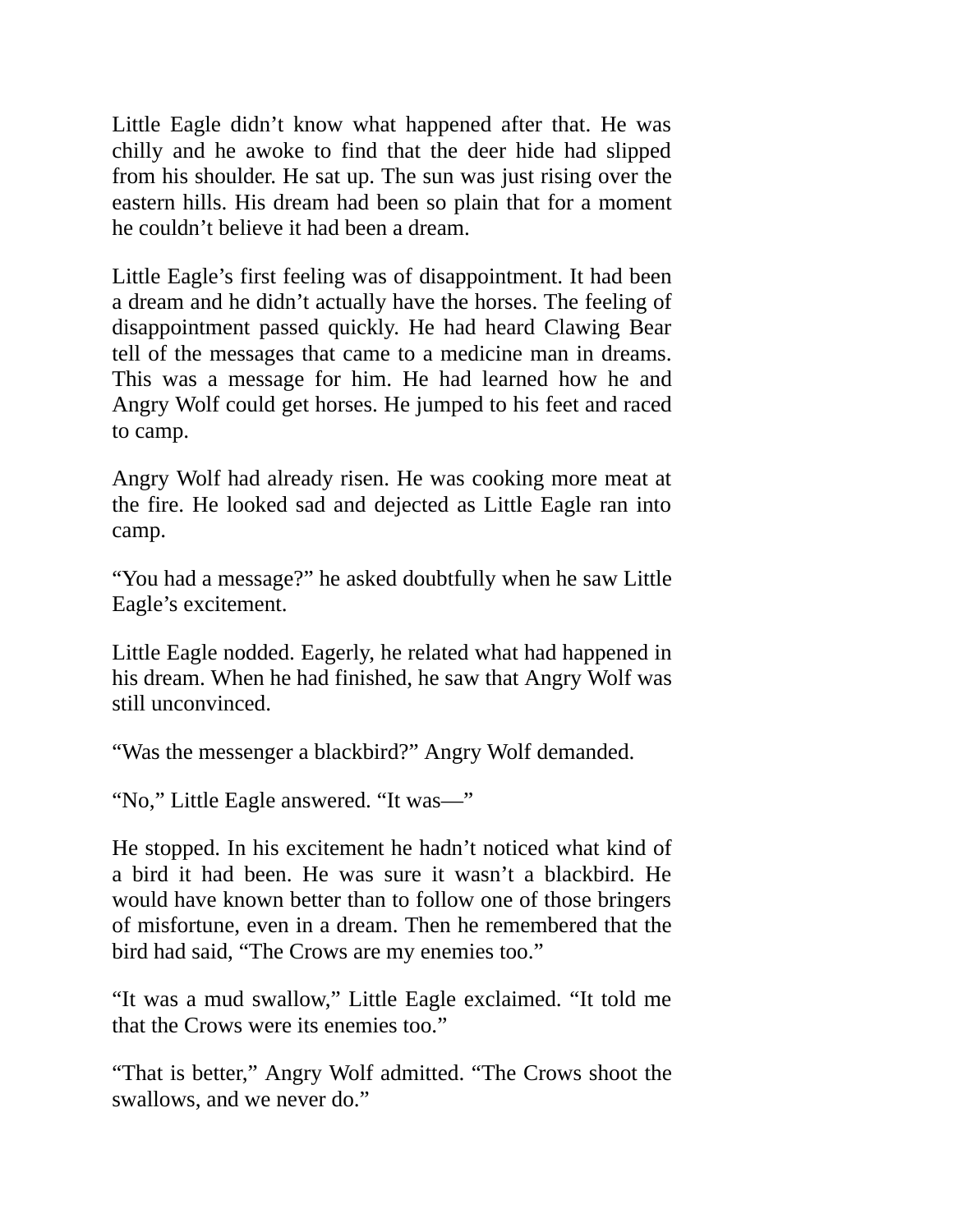"Then you are ready to accept the sign and try to get horses from the Crows?" Little Eagle demanded.

"I'm not sure it is a sign," Angry Wolf answered slowly. "It may just be a dream with no meaning." He stood up. "We have to have horses, though. I am willing to try."

In spite of Angry Wolf's doubts, Little Eagle was so excited that he could hardly eat. He reminded himself that it had been a long journey in his dream. He would need all of his strength, so he forced himself to eat as much as if he were hungry.

As soon as Angry Wolf was ready, Little Eagle led the way. He went to the hill where he had spent the night. He picked up the deerskin, folded it carefully, and put it under the tree, as he had done in his dream. In his dream Little Eagle had gone so swiftly that he hadn't noticed the landmarks. Now there was nothing to guide him. He remembered that he had gone west and a little south. He tried to take the same direction.

As the sun began to sink low in the west, Angry Wolf watched anxiously ahead.

"We should be nearing the place," he said.

"It was almost dark when the bird and I got there," Little Eagle answered. "We can go many paces before darkness falls."

"You said the Crows were camped near trees," Angry Wolf reminded him. "We have seen no trees since we started."

The same fear had been nagging at Little Eagle. In his dream the Crows had been camped behind a grove of trees. Yet he and Angry Wolf had traveled all day without seeing trees and there seemed to be none ahead.

The two of them came to the top of a high hill. Far ahead of them they saw a grove of trees.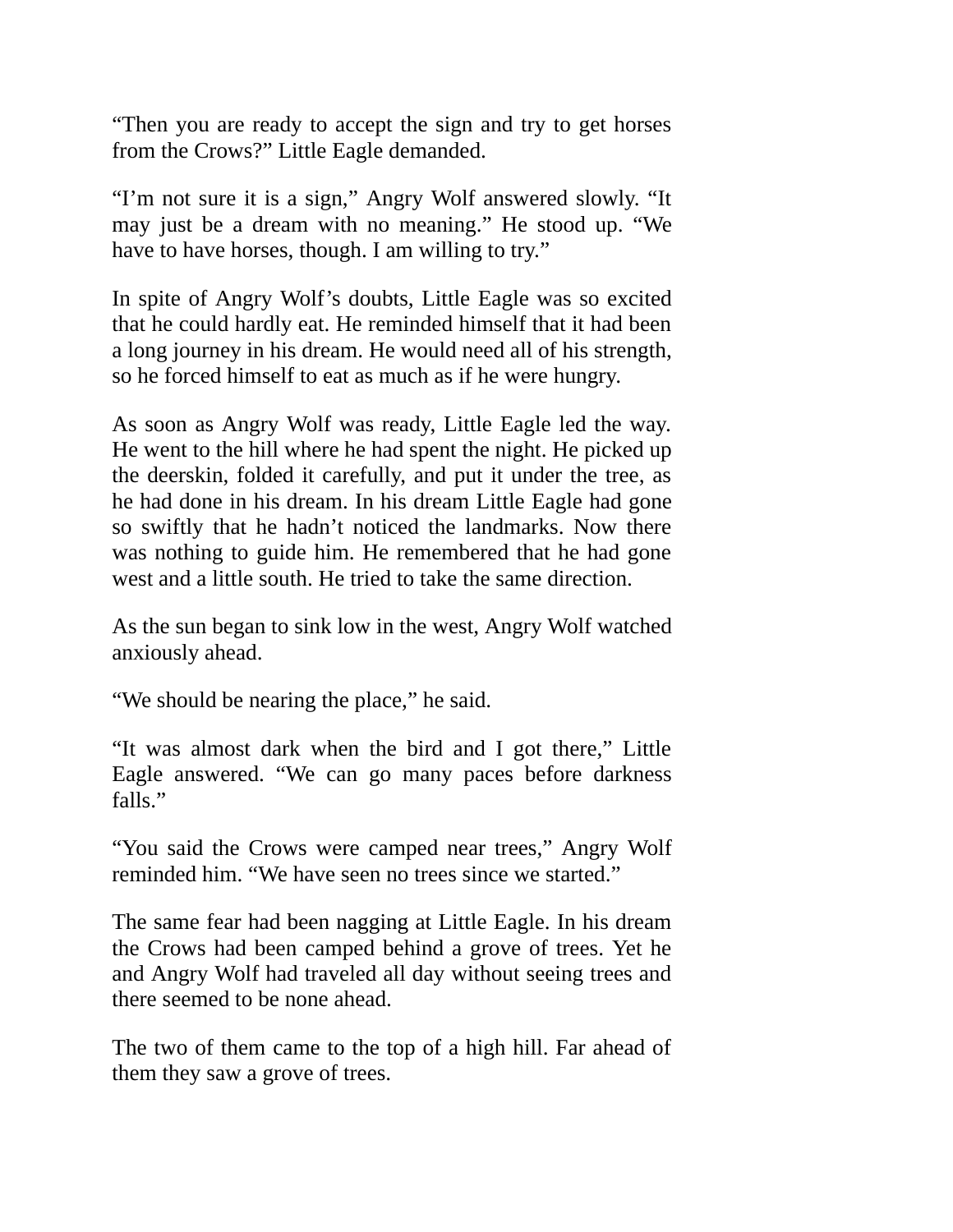"That must be the place," Little Eagle exclaimed.

"We'd better rest and eat," Angry Wolf suggested. "We can't take horses until after darkness falls."

They found a place where the sun had melted the snow and dried the ground. Here they ate the cold meat they had brought with them. For the first time since they had started, Angry Wolf seemed to think they had a chance to succeed.

"When we have horses again, we'll hunt buffaloes," Angry Wolf said.

"No other meat is so good," Little Eagle answered.

They rested until the darkness was heavy enough to hide their movements. It didn't take them long to reach the grove of trees. They could see the gleam of campfires on the other side of the grove.

The two Sioux slipped among the trees until they reached a place where they could see the Crow camp. There were several campfires, and chunks of buffalo meat were roasting over each of them. Some warriors were sitting around, gorging on fresh meat. Others had evidently stuffed themselves and crawled into their tepees to sleep. As Little Eagle and Angry Wolf watched, one of the warriors got to his feet and staggered to a tepee.

Little Eagle knew that sometimes warriors, who had been without food for several days, would stuff themselves with fresh meat when they had the chance. Warriors who did that would sleep soundly. He and Angry Wolf should be able to take horses without trouble.

Little Eagle touched Angry Wolf's arm. He began to circle the camp, with Angry Wolf following him. They went around the west side of the camp and continued south until they came to the herd of horses. Even in the darkness they located the two that had been taken from them.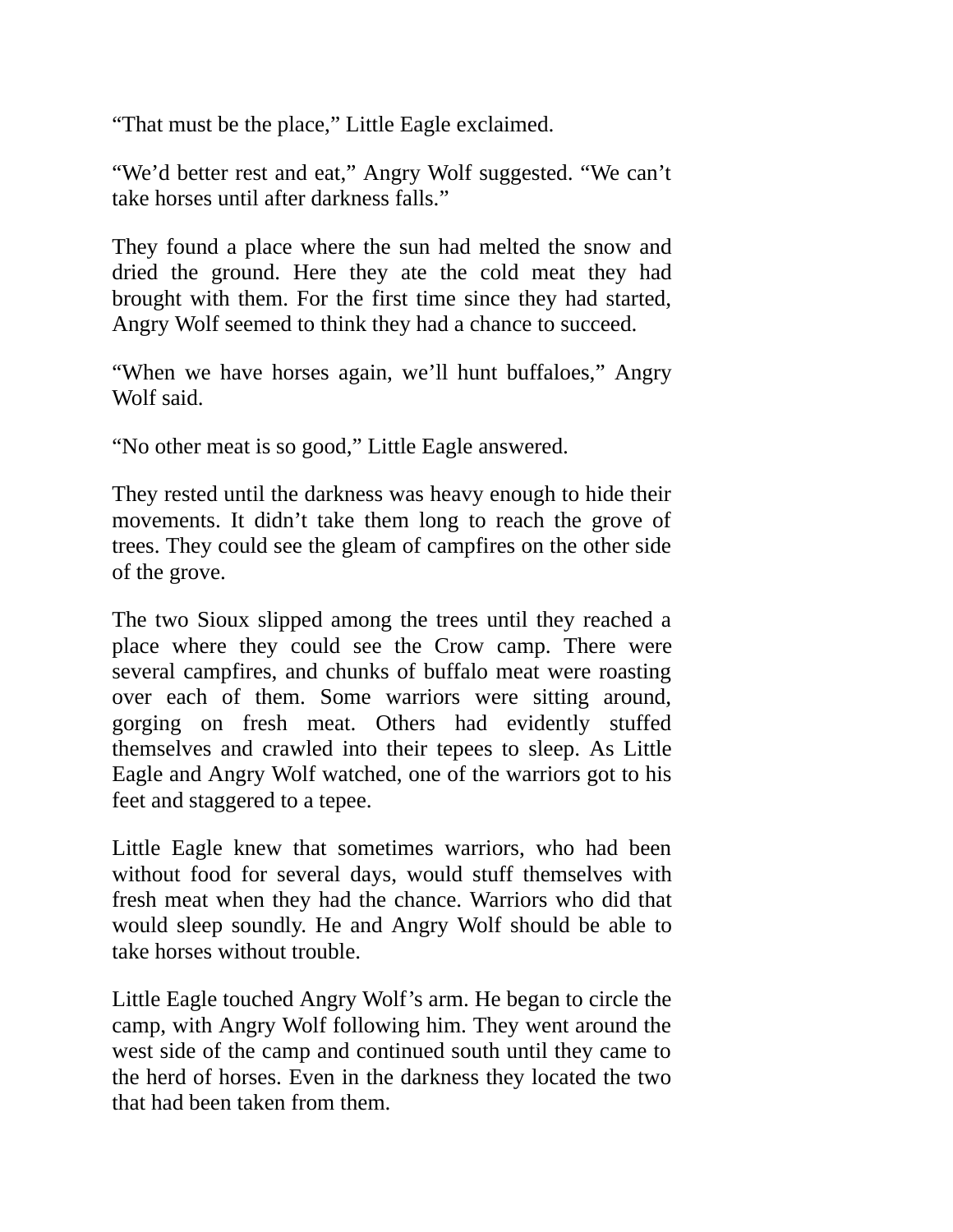Angry Wolf took a careful look around. He motioned for Little Eagle to stay where he was. Little Eagle waited patiently as Angry Wolf slipped away in the darkness. While he was sure there were no guards watching the herd, Little Eagle realized that Angry Wolf was doing what should be done. A warrior should look for his enemies even when he didn't expect to find them.

"There are no guards," Angry Wolf whispered when he returned.

The two boys went straight to their own horses. The horses stood quietly while their riders mounted. Angry Wolf wanted to take at least ten horses apiece, but Little Eagle objected.

"We'll have a better chance to get away if we pick a few good horses," he pointed out.

"The more horses we take, the greater our victory," Angry Wolf whispered urgently.

After a few minutes of whispering together, Angry Wolf agreed to accept Little Eagle's plan to take five horses apiece. When the horses had been selected, Angry Wolf took the halter ropes of two of them and started away from the camp. Little Eagle rode behind, herding the others. Now the wisdom of Little Eagle's plan was plain, for even the few horses were hard to get started. Little Eagle's horse was kept turning and plunging to hold the horses in a bunch.

Angry Wolf rode straight west until he saw that Little Eagle had the herd under control. Then he turned north, as they had decided to do. There was no chance to pick a route where they wouldn't leave a trail. Even in the places where there was no snow, the tracks of the horses could easily be seen.

After they had ridden for what seemed a long time, Little Eagle called for Angry Wolf to stop. Little Eagle circled the herd and rode to his friend's side.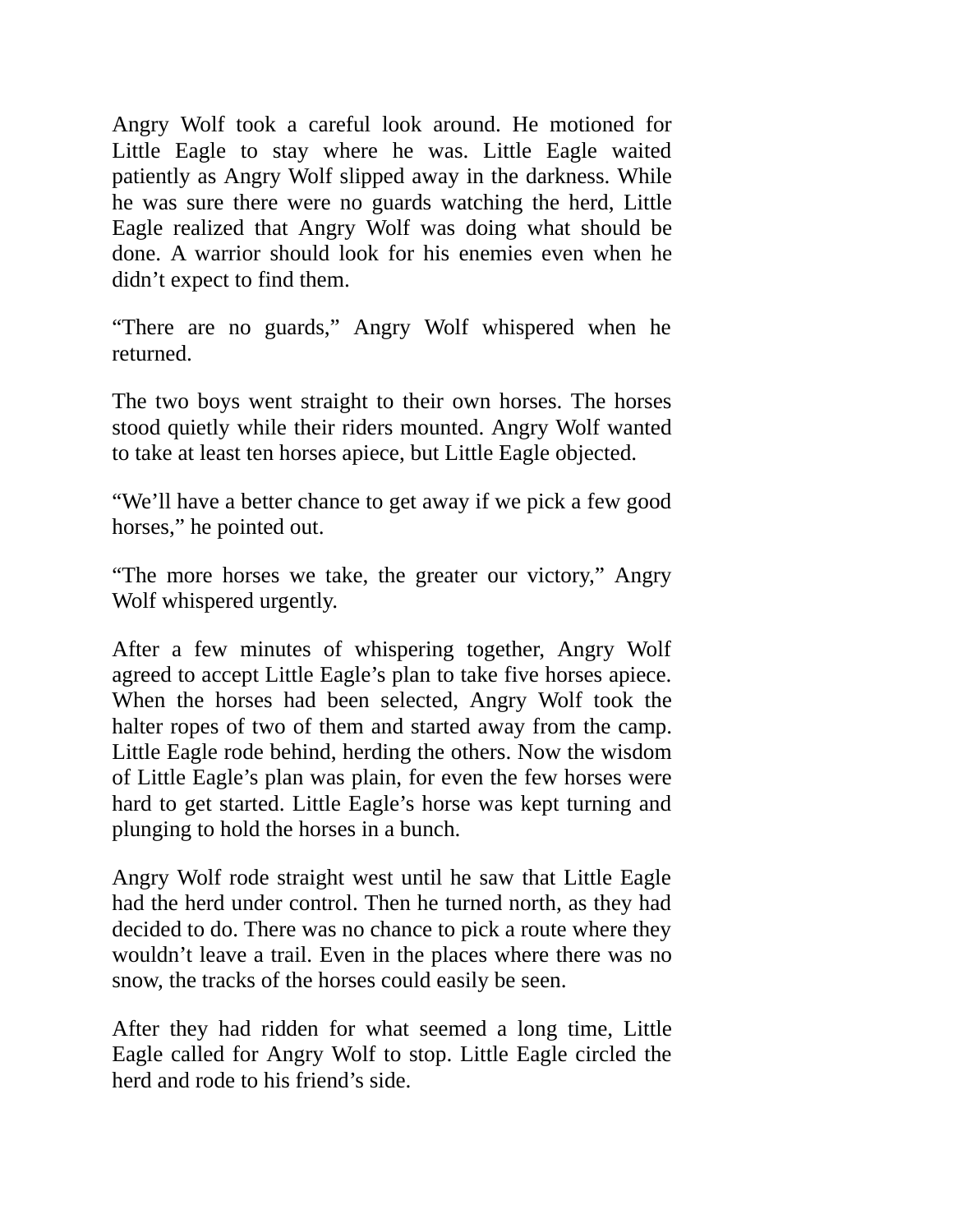"We'll turn east here," Little Eagle ordered. "We may be able to fool the Crows into thinking we are Pawnees. If we do, they'll turn south to cut us off. We will soon turn north again."

"We have won a great victory over the Crows," Angry Wolf gloated.

"We will win a great victory if we get away," Little Eagle answered grimly. "The Crows will follow us when they learn of their loss."

"By that time we shall have escaped," Angry Wolf said hopefully.

Little Eagle looked at his friend in wonder. For days, Angry Wolf had been downhearted and gloomy. He had thought they had no chance against the Crows. Now that they had made this little start, Angry Wolf had completely changed. He already counted the victory won.

"We won't sing the Victory Song until we are sure we have escaped," Little Eagle said quietly.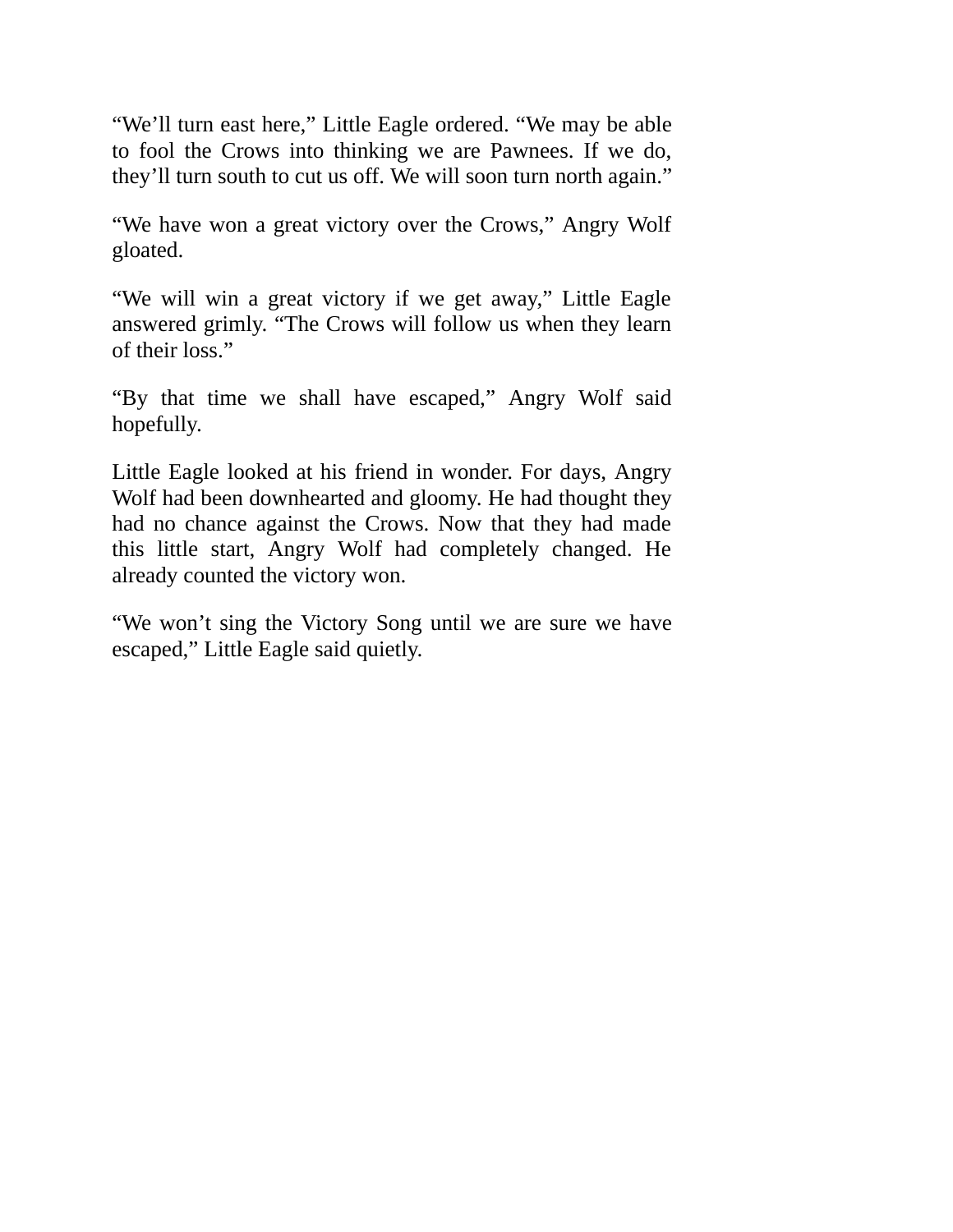## **CHAPTER SEVEN**

As he rode east, Little Eagle felt more and more uneasy. This plan of his might not be so good. If the Crows guessed that it was Sioux and not Pawnees they were chasing, they would take a more direct route. Or they might send one party to follow the trail and the other to take a shorter route. It might well be that his plan would actually make it easier for the Crows to catch them.

Little Eagle felt easier in his mind when he turned north. As the eastern sky began to light up, he felt still better. He and Angry Wolf had come a long way from the Crow camp. It might be that the Crows hadn't yet learned of their loss.

As the sun came up, Little Eagle called a halt. He noticed Angry Wolf's anxious look as the horses scattered to graze. Little Eagle unwrapped the last of their supply of meat.

"For our next meal we'll have buffalo meat," he said, trying to rouse Angry Wolf from his gloom.

"If the Crows catch us, we won't have a next meal," Angry Wolf answered.

"The Crows won't catch us," Little Eagle insisted. "We took the horses easily, just as the mud swallow in my dream told me we could."

"We did," Angry Wolf agreed. "But the swallow didn't show you how we were to escape after we had the horses."

Little Eagle frowned. A short time ago Angry Wolf had been full of confidence. He had wanted to sing the Victory Song. Now he was sure that they couldn't succeed. It was true that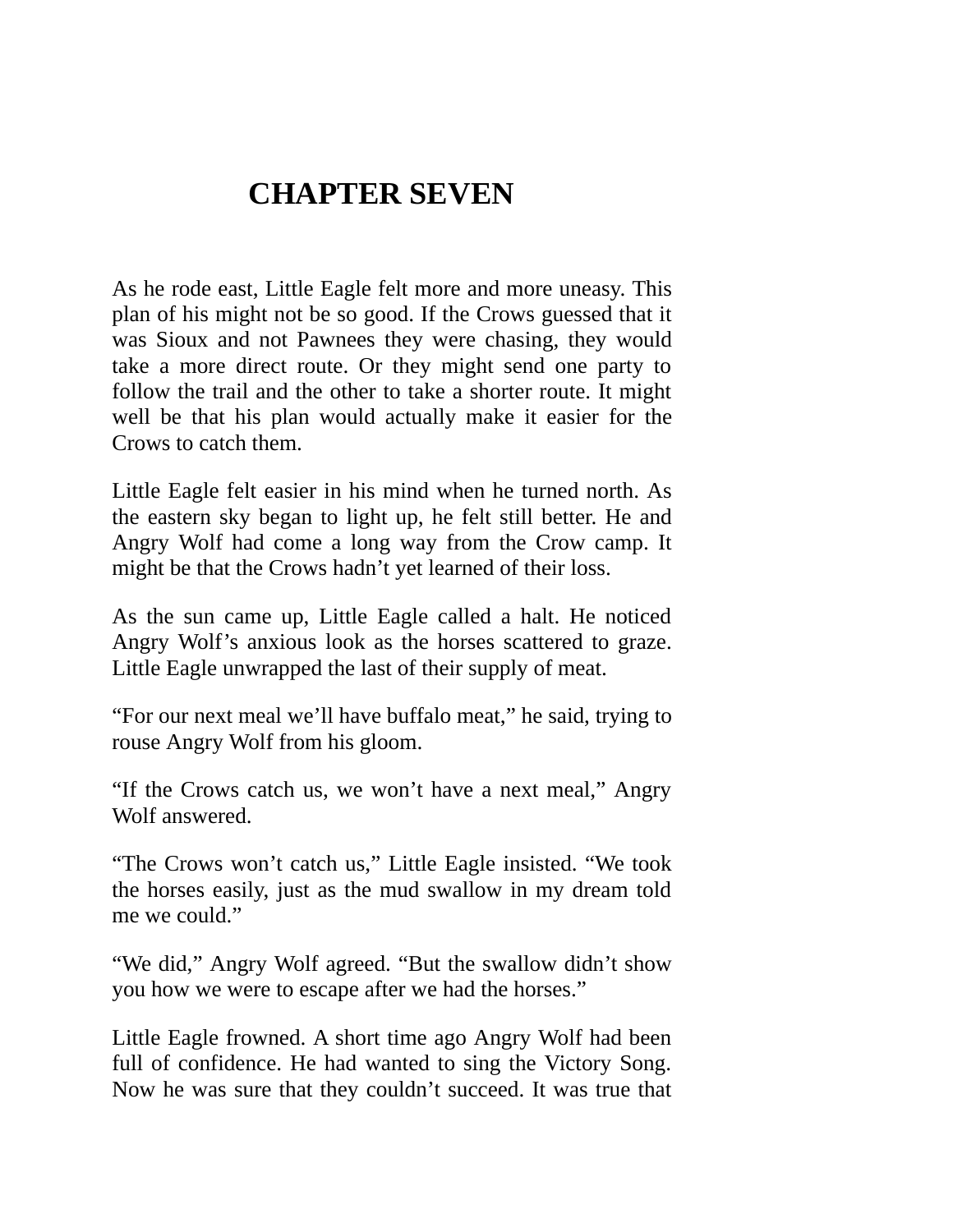his dream had ended without the swallow showing him how to escape with the horses. Suddenly Little Eagle's frown changed to a smile of relief.

"The mud swallow is an enemy of the Crows," Little Eagle reminded his friend. "He won't let them catch us."

"I hope you're right," Angry Wolf replied doubtfully. "Anyway I think we should sleep before we start on. We need rest."

Little Eagle wondered if Angry Wolf's plan was good. The Crows would soon be on their trail. Every step he and Angry Wolf went now would be another step away from their enemies. If the Crows started while he and Angry Wolf slept, they would be cutting down the distance between them. But they did need the rest. Besides, Angry Wolf should make some of the decisions. He stretched out on the ground and fell asleep.

Little Eagle sat up sleepily when Angry Wolf touched his arm. He felt as though he had just closed his eyes, yet when he looked to the east, he saw the sun high above the hills.

"We must start," Angry Wolf urged.

It took the two of them a long time to catch horses to ride and drive the others into a herd. When they were ready to start, Little Eagle again took the lead.

They had trouble keeping the herd moving fast. Sometimes the horses would trot, but most of the time they plodded along at a walk. Often one of the horses tried to turn back. Angry Wolf had to be constantly alert.

When the sun was straight overhead, Little Eagle didn't stop for their usual rest. He did signal for Angry Wolf to take the lead, and he rode behind the horses.

Whenever they crossed a hill, Little Eagle stopped to look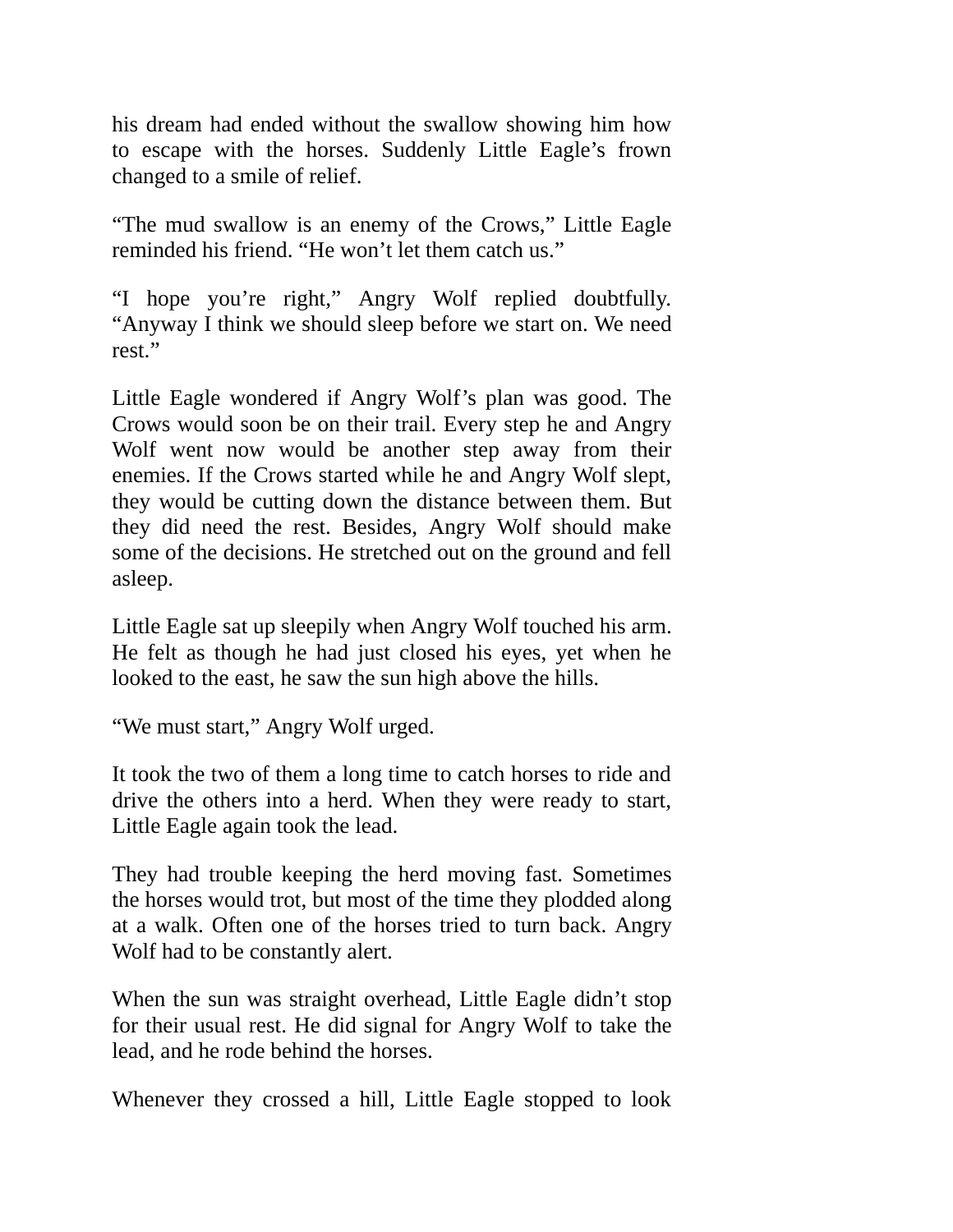back. As the day wore on and he saw no signs of Crows, he began to feel more confident. It was nearly dark by the time they stopped beside a small stream. Little Eagle felt almost safe. He was even more encouraged by Angry Wolf's growing cheerfulness.

"We seem to have escaped," Angry Wolf said.

"You could hunt for fresh meat while I build a fire," Little Eagle suggested, hoping that by keeping Angry Wolf busy, he could keep him in good spirits.

Angry Wolf was gone only a short time. He came back with one rabbit.

"It's too dark to hunt," Angry Wolf said gloomily.

"I'm so hungry that rabbit will taste as good as roasted buffalo tongue," Little Eagle assured him.

As soon as the rabbit was cooked, Little Eagle covered the fire with dirt.

"There's no need to give the Crows a signal if they are following us," he said.

Little Eagle was glad that there were no clouds in the sky. Since he had left the deer hide for the swallows, they had no cover. As long as there was no snow or rain, he and Angry Wolf could sleep comfortably by burrowing into a pile of leaves.

When Little Eagle awoke the next morning, he felt like jumping and shouting. It seemed that he ought to dance the Victory Dance. He and Angry Wolf had escaped the Crows. The horses they had taken were proof of a great victory. Because Angry Wolf was already rounding up the horses, Little Eagle delayed his celebration. He hurried to help the other boy.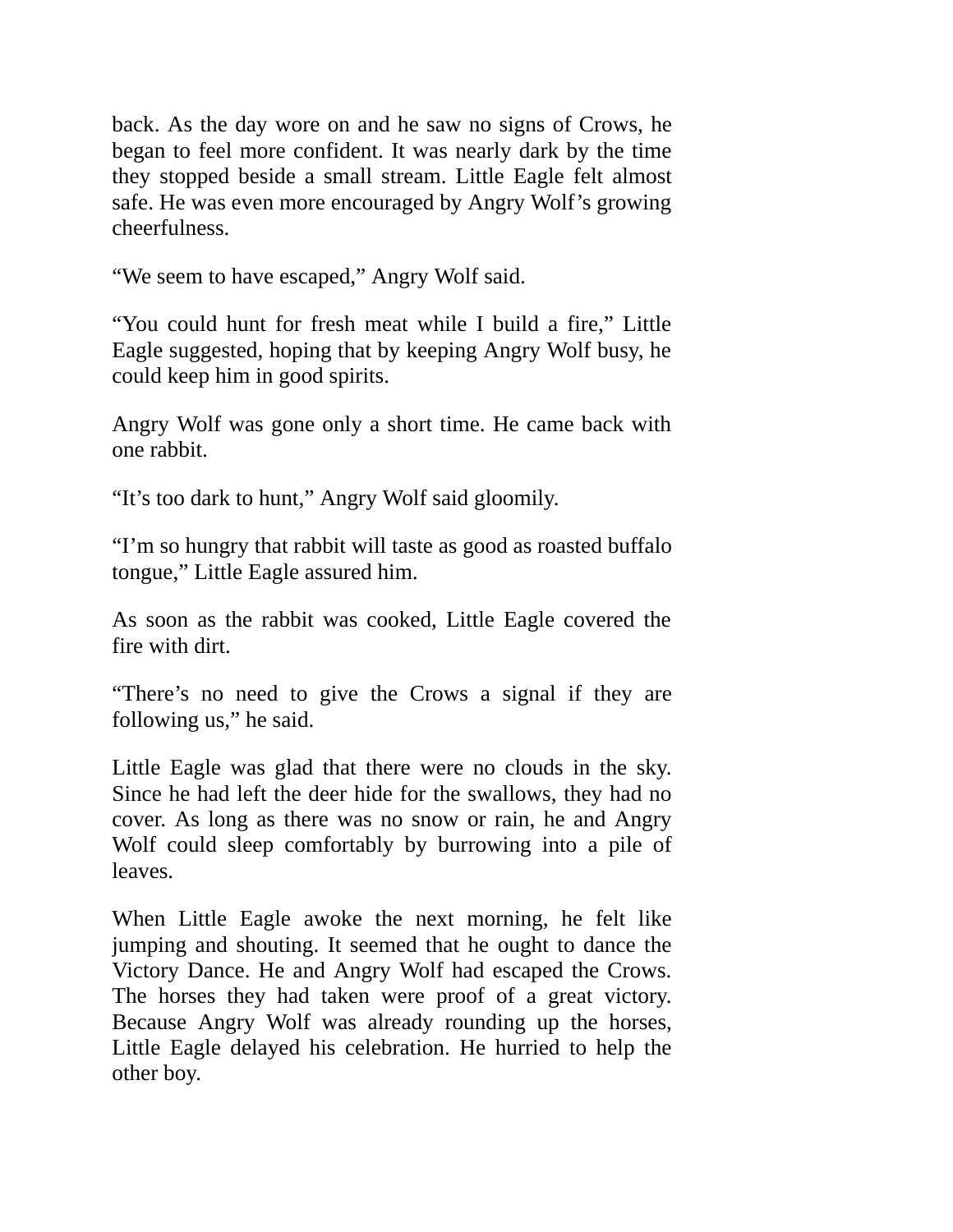"I'll try to get a buffalo," Angry Wolf said when they had the horses driven together in a herd.

"While you're hunting, I'll ride back to the top of the first hill," Little Eagle told him. "From there I can see a long way. If there are no Crows in sight, we can feel safe."

Little Eagle would much rather have gone with Angry Wolf to hunt buffaloes. It was almost certain that they had escaped the Crows. Yet he had been taught that a warrior must always guard against surprise.

The hill rose to a high, pointed peak. Little Eagle rode half way up it. Here he dismounted. He crept up the last few paces to the top as carefully as though he expected to see Crows coming up the other side. He took a long time to study the trail. Nothing moved along it. At last he returned to his horse, mounted, and rode back to camp.

Little Eagle had been in camp only a short time when Angry Wolf rode in, carrying a piece of buffalo meat. Angry Wolf rode triumphantly. All of his gloom of the evening before was gone.

"We'll bring in the rest of the buffalo meat as soon as we have eaten," he said cheerfully.

"We have done well," Little Eagle said.

"Well!" Angry Wolf exclaimed. "We have won victories over the Pawnees and Crows. Hunting has been good. We ought to sing the Victory Song."

Only a short time ago, Little Eagle had thought they should sing the Victory Song. Now, as Angry Wolf became surer that they had escaped, Little Eagle began to feel new doubts.

"We'd better wait another day," he said. "I think we have escaped the Crows, but surely after one more day there can be no doubt."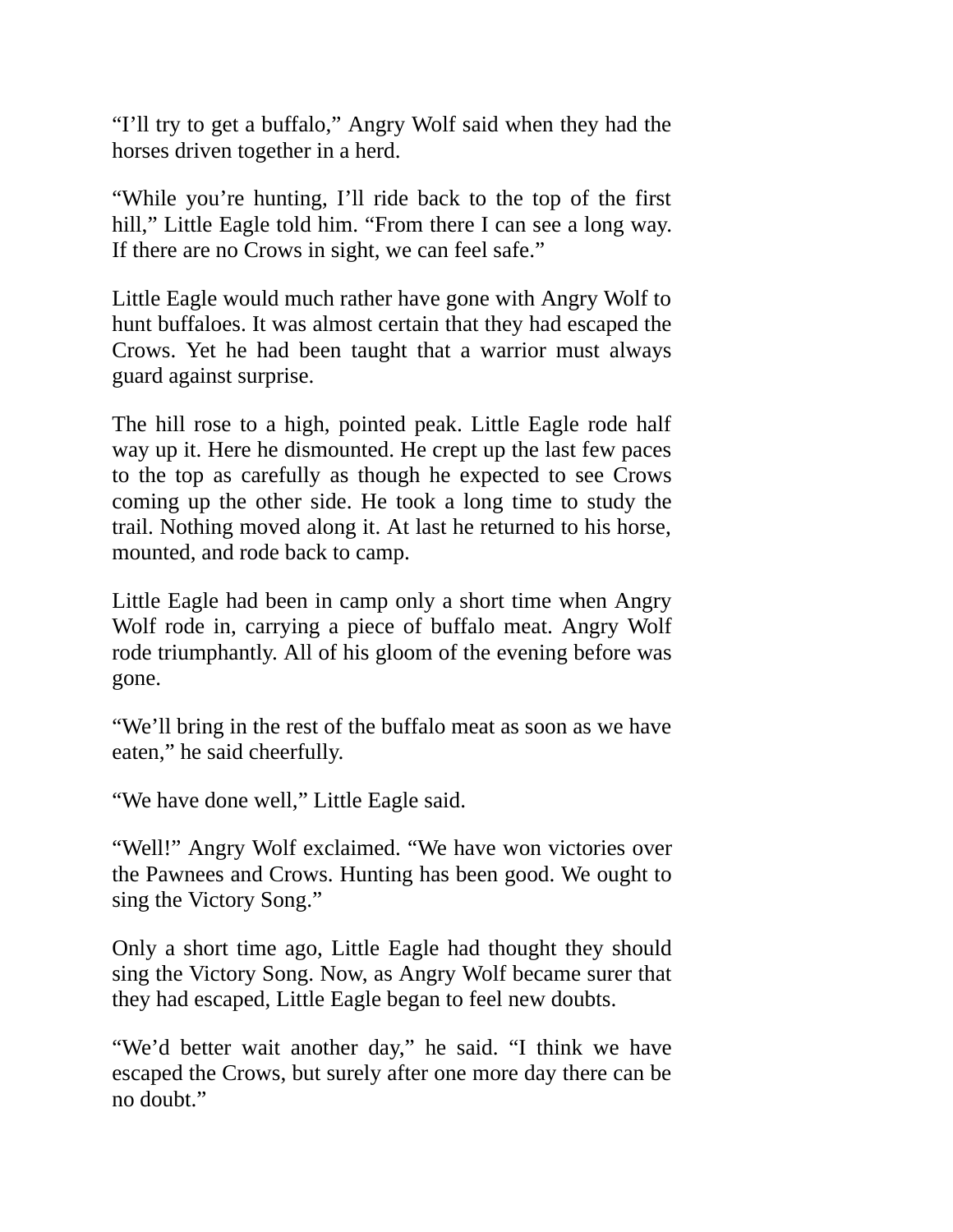Angry Wolf didn't act greatly disappointed. He seemed to feel that one more day before they sang the Victory Song would make little difference.

Before they started on, Little Eagle helped Angry Wolf bring in the rest of the buffalo meat. They cut the buffalo hide into two pieces. They placed the meat on the pieces of hide, then wrapped the hide around the meat so that each piece of hide made a big bundle. They tied the two bundles on one of the horses. This time Angry Wolf led the way, while Little Eagle rode behind to keep the herd moving.

The prairie here was different from that they had been crossing. The hills were higher and closer together. It seemed to Little Eagle that they were always either going up a hill or down one. He was glad that they seemed to be safely away from the Crows. Here a party of enemies might have ridden close before he or Angry Wolf discovered them.

All morning they seldom saw a tree. They crossed a few spring-fed streams, but even beside these there was hardly ever a tree. Little Eagle and Angry Wolf continually traded places so that part of the time Little Eagle rode ahead and led the way, while at other times he rode behind. About the middle of the afternoon he was riding behind. The horses had given so little trouble that he paid them scant attention. He was humming the Victory Song under his breath when, for some reason, he glanced back. A lone Crow warrior was charging toward him!

Little Eagle acted swiftly. He shouted a warning to Angry Wolf and at the same time jabbed his right knee against his horse's side to whirl it around to face the Crow. As his horse whirled, Little Eagle brought up his bow. There was no time to take aim. The Crow was almost upon him. Little Eagle let his arrow fly just as the Crow's arrow struck him. Little Eagle felt a cutting, tearing pain in his right arm or shoulder, and the force of the arrow almost tore him from his horse. He clutched the horse's mane to keep from falling.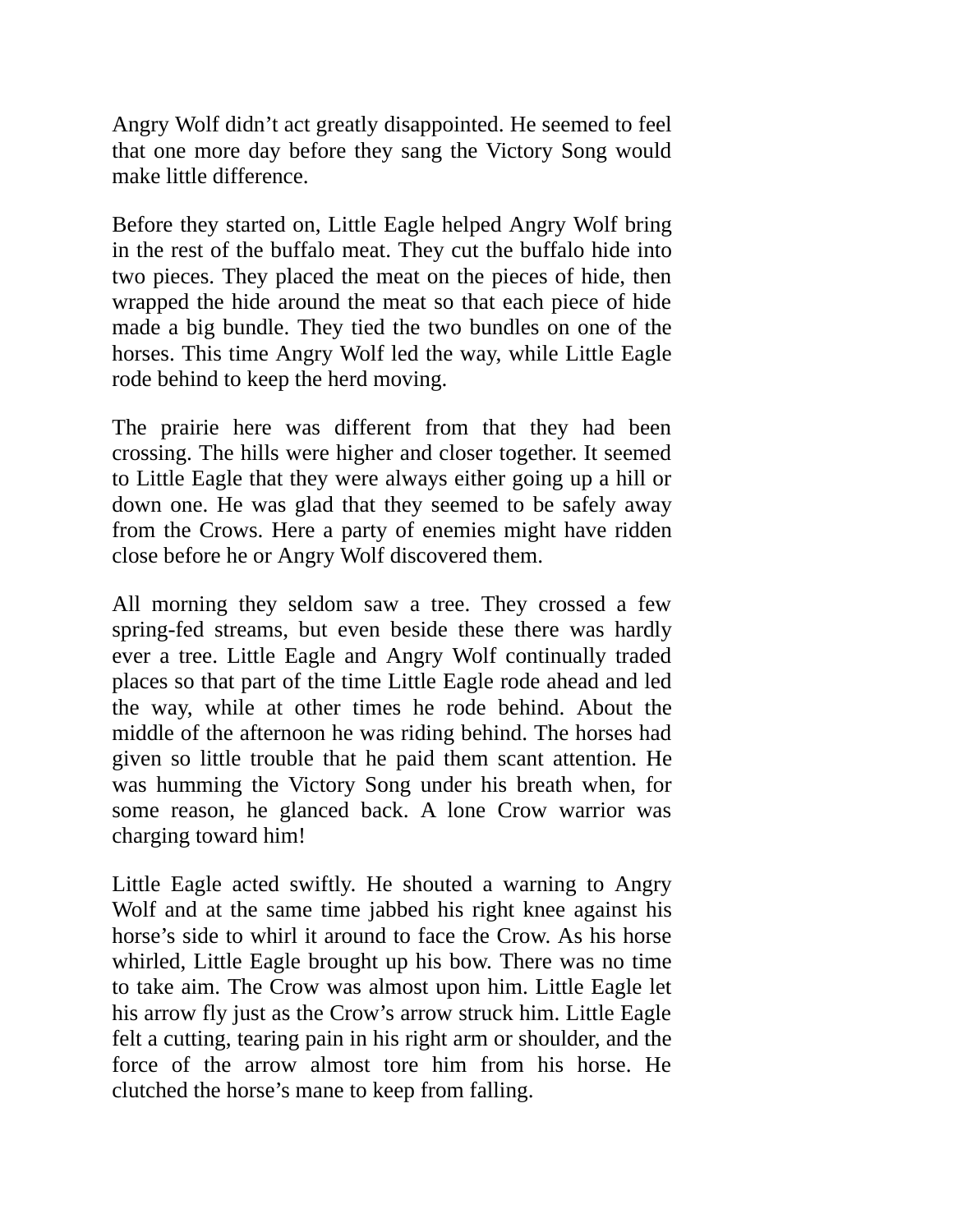In a half daze Little Eagle realized that he had dropped his own bow. He heard the pound of hoofs as the Crow circled and came back. Little Eagle tried to sit erectly on his horse. He could do nothing to defend himself, but he would meet death like a Sioux warrior. The Crow swept past without taking another shot. It was then that Little Eagle saw the Crow had been struck with an arrow too.

Angry Wolf dashed past in pursuit of the Crow, but he couldn't get near the wounded warrior. He fired two arrows, but both of them went wide of the mark. Little Eagle dimly realized that Angry Wolf pulled his horse to a stop at the top of the hill.

Little Eagle didn't know how long Angry Wolf was gone. He felt himself falling. He braced himself with the hand that held the horse's mane and fought against the darkness that was closing in on him. The wave of darkness passed, and Little Eagle was still on his horse.

When he felt stronger, Little Eagle took his hand from his horse's mane and felt of the wound. His fingers touched a shaft of wood. The arrow was stuck in his arm. The head had gone through the flesh, but the shaft hadn't. Little Eagle felt the darkness closing in again, but he fought it off.

It took a long time for Little Eagle to get up enough courage to try to pull the arrow out. When he reached for it, he heard a horse approaching. He looked up and saw Angry Wolf returning.

"I thought the Crow's arrow had killed you," Angry Wolf said as he came near Little Eagle.

Angry Wolf's eyes widened, and a look of fear came into them when he saw the arrow stuck through Little Eagle's arm and the blood running down from the wound.

"Help me off my horse," Little Eagle ordered.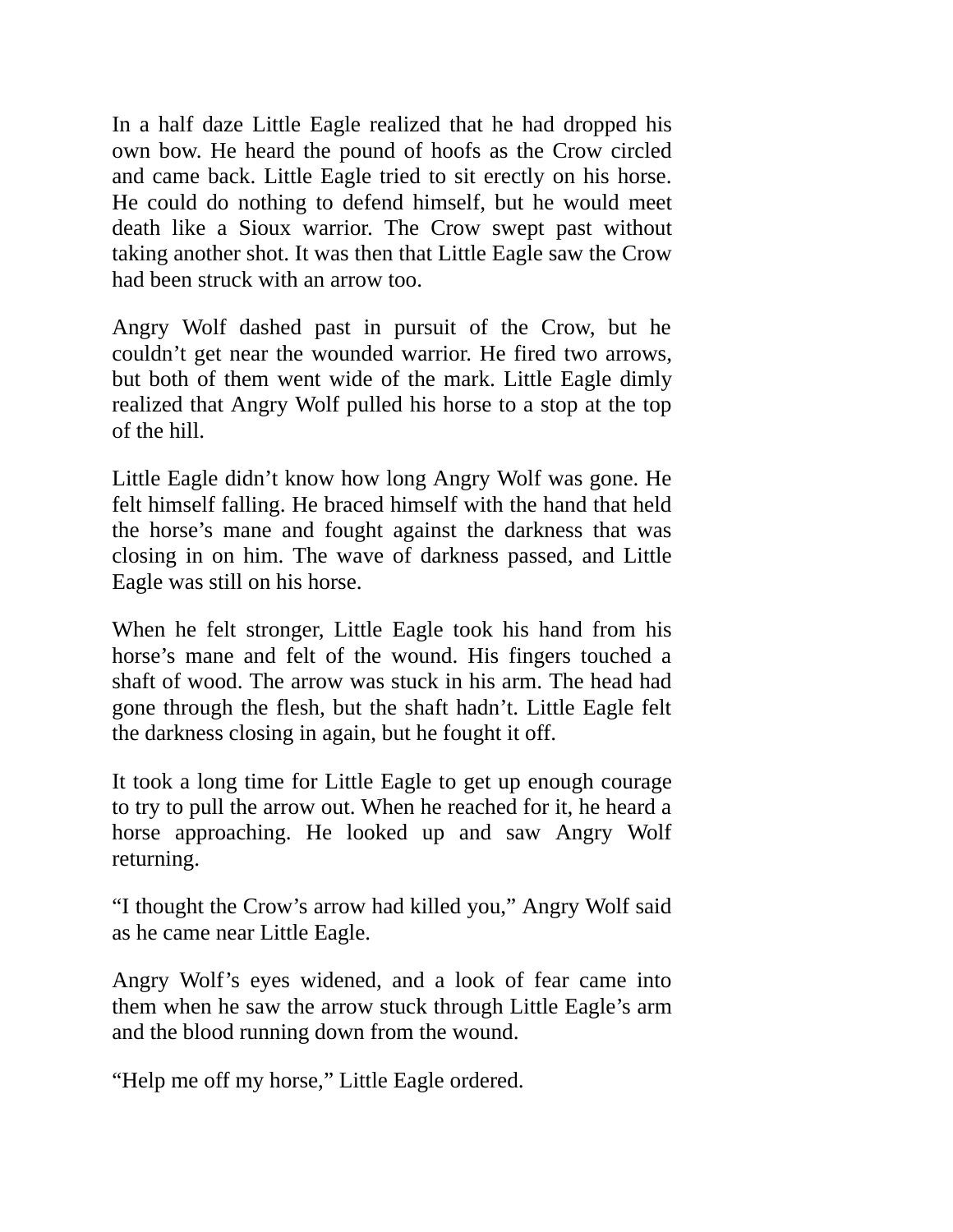Angry Wolf jumped from his horse to obey. Little Eagle clamped his teeth together. He held out his good hand to Angry Wolf. With the other boy's help he got off his horse.

"You'll have to take the arrow out of my wound," he told Angry Wolf.

Angry Wolf looked at the arrow. His face was drawn and he was gritting his teeth.

"How can I get it out?" he asked.

"Take a careful hold of it with both hands," Little Eagle answered. "Snap it in two and pull the rest out."

Little Eagle took a deep breath as Angry Wolf took hold of the arrow. He felt a stab of hot pain as Angry Wolf broke the arrow. In spite of himself, Little Eagle gasped as Angry Wolf drew the rest of the arrow from the wound. Little Eagle kept his head turned aside until he was able to smile. When he looked toward his friend, he saw that Angry Wolf's face had the same sickly color it had had when he had been wounded.

"Did a Crow arrow hit you too?" Little Eagle demanded.

Angry Wolf shook his head.

"I was afraid the Crow's arrow had taken you to the Happy Hunting Grounds," he replied.

Then, as though afraid he had shown too much feeling, Angry Wolf spoke sharply.

"Tell me how to take care of your wound," he snapped. "You have studied under Clawing Bear."

Little Eagle forced himself to look at his wound. It was a ragged hole, and blood was oozing down both sides of his arm.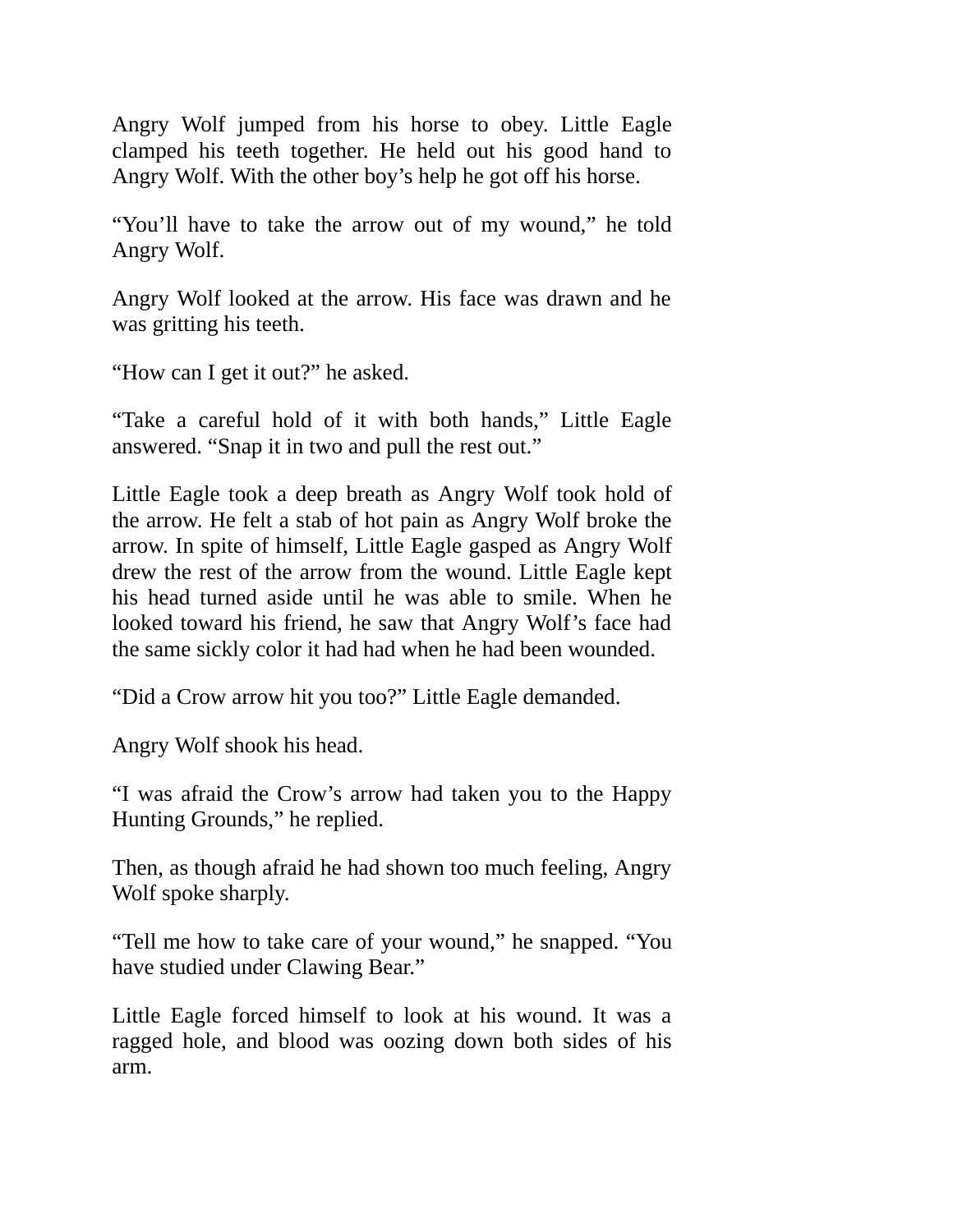"I have the material for another poultice," he answered. "But it must be cooked. There is no fuel here."

Angry Wolf looked around. There was grass that he could gather and twist into knots. Although it would be slow work, they could build a cooking fire with it. He raised his eyes and looked ahead. As far ahead as he could see, the prairie looked the same. Yet it might not be far to a stream that had trees growing beside it. That would be a safer place to camp than this open ground.

"Can you ride?" Angry Wolf asked, turning toward Little Eagle.

"Of course," Little Eagle answered.

Little Eagle spoke stoutly, but when he tried to mount his horse, he wasn't able. He had to have Angry Wolf's help.

"You ride in front," Angry Wolf directed. "Go as straight north as you can."

A new thought suddenly struck Little Eagle.

"Did the Crow get away?" he asked.

"He was still on his horse when it went out of sight," Angry Wolf answered. "But your arrow has wounded him badly. I don't think he will get back to the Crow camp."

"There might be other Crows near who would come to avenge him," Little Eagle pointed out.

"There are no other Crows near," Angry Wolf answered positively. "If there had been, they would have joined in the attack on us."

Little Eagle nodded. No warrior would have been foolish enough to make an attack alone when other warriors were near who could help him. He turned his horse and started off.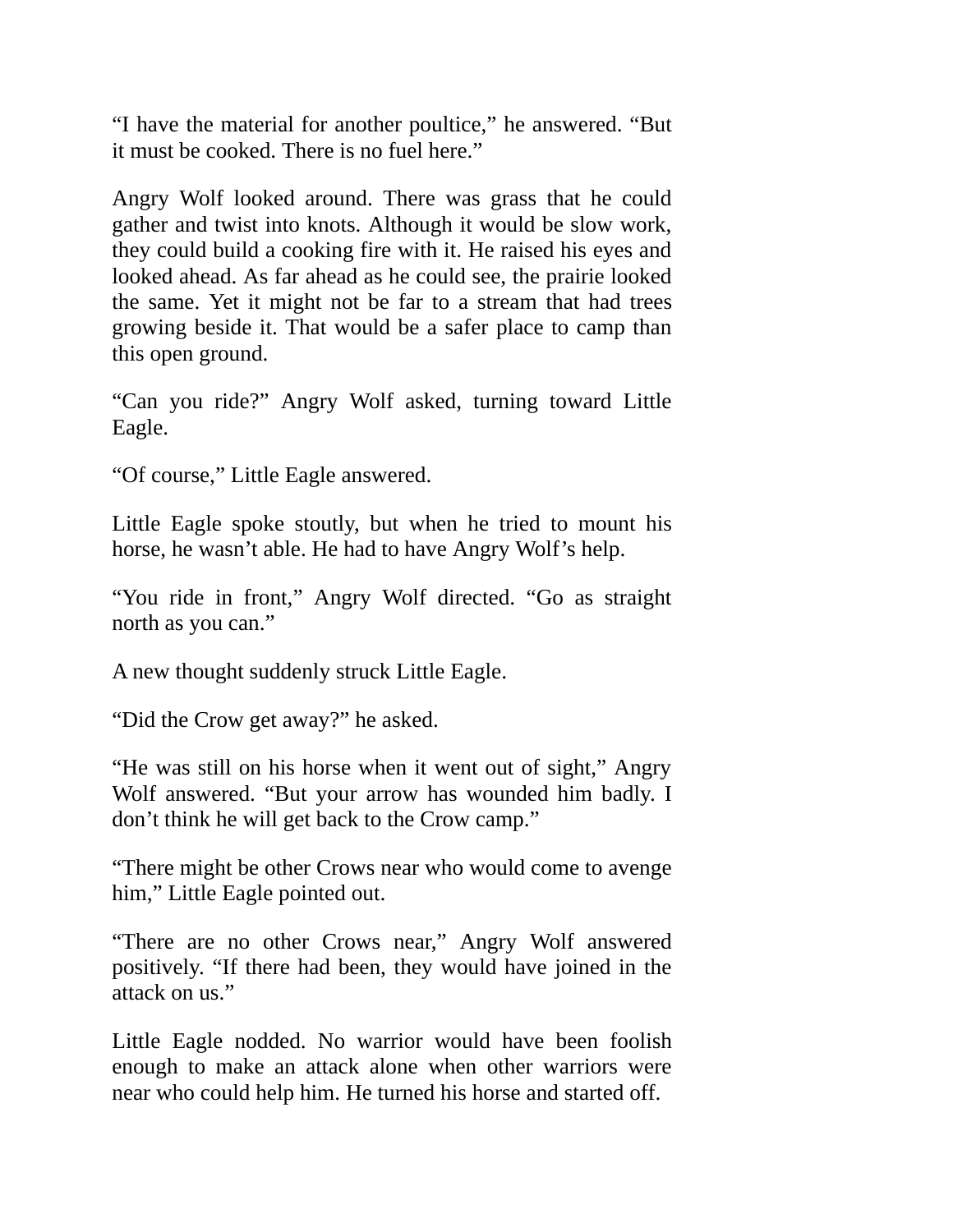At first Little Eagle was able to ride without too much trouble. It wasn't long, though, until the journey became a torture. The wound in his arm made his whole body hurt. He had lost so much blood that he was weak and lightheaded. It took all of his remaining strength to stay on his horse. Weary step after weary step he held on, but at last he could hold on no longer. He slid from his horse.

Although Little Eagle didn't know about it, Angry Wolf lifted him onto his own horse. He mounted behind Little Eagle and held him. Angry Wolf rode off without a look at the herd of horses. He hoped they would follow, but if they didn't, it couldn't be helped.

## *He added the powdered herbs and the bear's grease*

There was still daylight when Angry Wolf sighted trees ahead. Before he reached the grove of trees, he saw that they were growing along a stream. When he reached the grove, he gently lifted Little Eagle to the ground. He dug the bowl from one of the packs and filled it at the stream. He held the bowl to Little Eagle's lips.

Little Eagle opened his eyes and drank. Angry Wolf smiled briefly.

"I'll build a fire," Angry Wolf told him. "You will tell me how to fix the poultice."

Little Eagle didn't try to answer. He lay back with his eyes closed. When Angry Wolf stepped over to tell him the fire was ready, Little Eagle opened his eyes.

"Lift me up," Little Eagle ordered. "I'll help you make the poultice."

Angry Wolf opened the sack which contained the material for the poultice. Under Little Eagle's direction, he added the powdered herbs and the bear's grease and stirred them until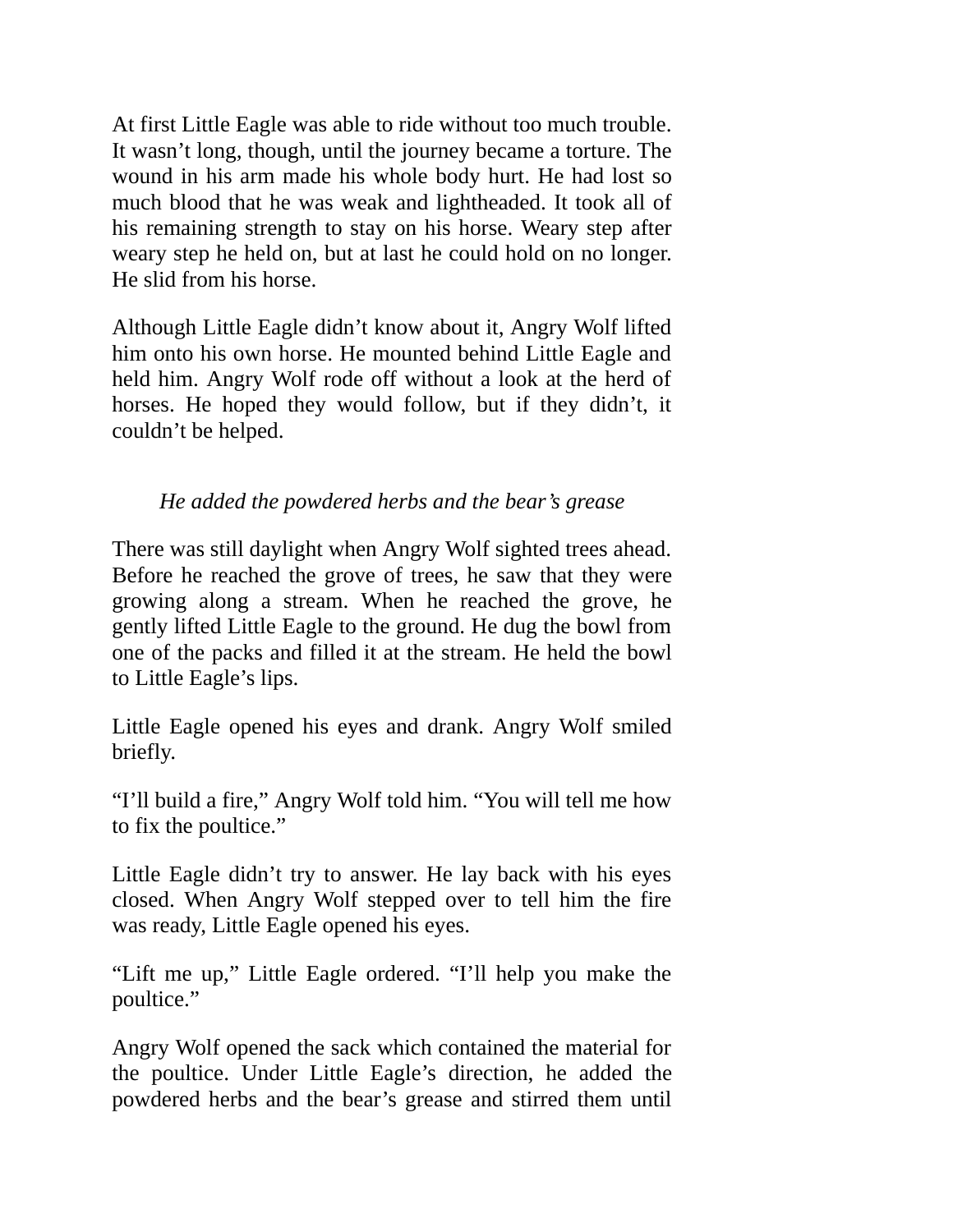the poultice was cooked. He set it off the fire and waited until it cooled enough so that he could handle it. Little Eagle helped him press the poultice over the wound.

Both boys looked anxiously to the south as they heard the sound of approaching horses. They exchanged pleased smiles when they saw the horses they had taken from the Crows come to the stream. All of the horses, except the one with packs, drank at the stream. Angry Wolf quickly took the packs off the other horse so that it could join the herd.

Angry Wolf sliced steaks from the buffalo meat and cooked them over the fire. When they were done, he fed Little Eagle before he ate any himself.

When he had eaten, Little Eagle had Angry Wolf help him lie down. He fell asleep almost as soon as his head touched the ground. Several times the pain in his shoulder awakened him. However, toward morning he fell into a deep sleep. He awoke with a throbbing pain in his shoulder, but he felt surprisingly strong. He sat up carefully.

Angry Wolf, who had been cooking meat, rushed anxiously to Little Eagle's side.

"I am better," Little Eagle assured him.

Little Eagle got slowly to his feet. Although he felt weak, he managed to walk to the stream. He felt better after he had washed himself and had drunk of the clear water.

"We should sing the Victory Song as soon as your arm is healed," Angry Wolf suggested, as they were eating the meat he had cooked.

"Let's wait until we reach winter camp," Little Eagle said. "Other times we thought that we had escaped the Crows, and we were ready to sing the Victory Song, yet that one warrior was following."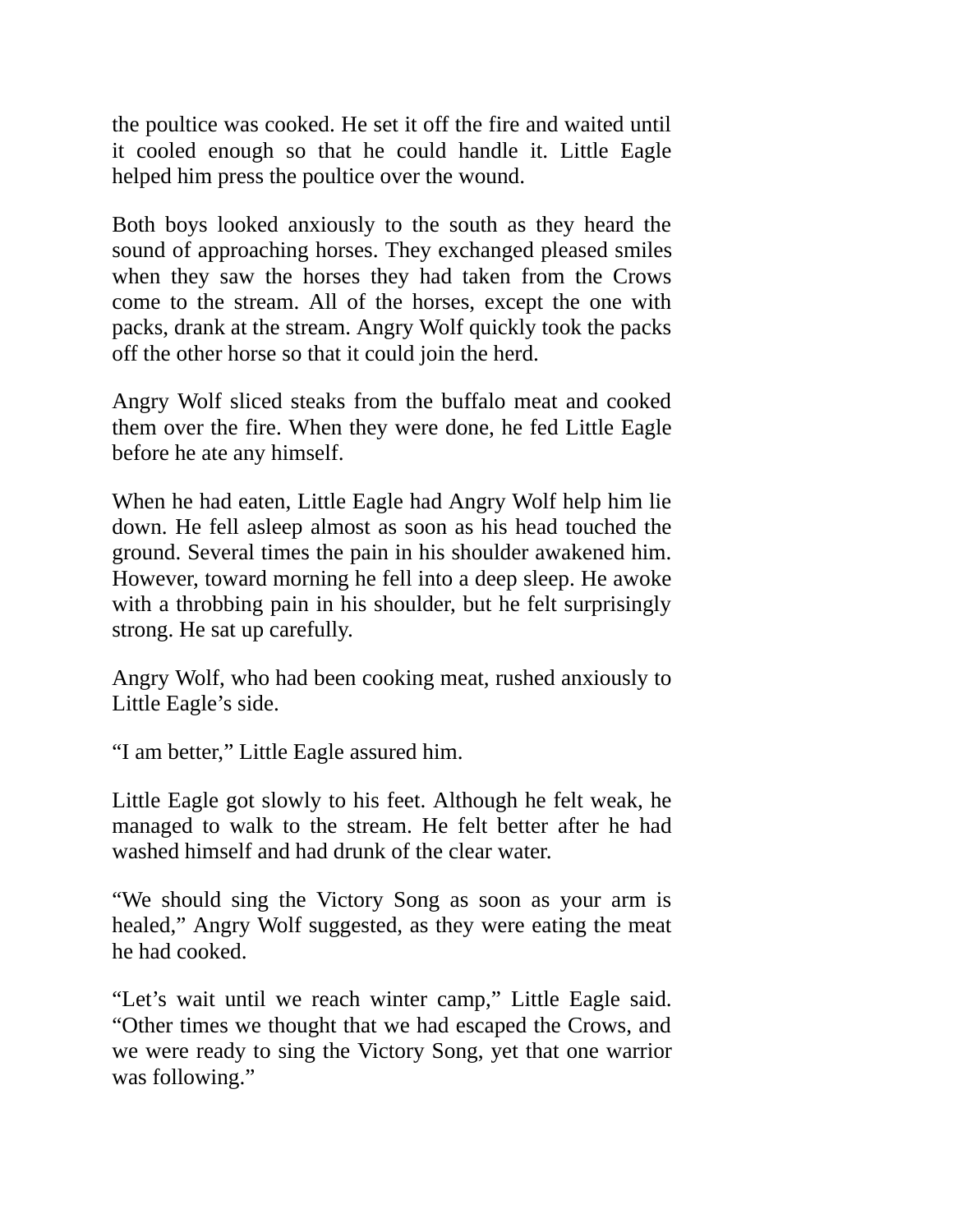"He was the last," Angry Wolf said confidently. "But you have proved yourself a good leader. We shall wait until you are ready to sing the Victory Song."

"You said that warrior was wounded by my arrow," Little Eagle said. "Are you sure?"

"Yes," Angry Wolf replied. "The Crow was wounded when he rode toward me. I didn't get close enough to him to get a shot."

"How did I get my bow back?" Little Eagle asked. "I seem to remember dropping it when I was hit by the arrow."

"I picked it up," Angry Wolf explained.

All day Little Eagle was restless. Several times he wanted to suggest that they go on. The Crows were bitter enemies. It might well be that when the warrior didn't return, they'd send a party to search for him. When they found him, they would look for their enemies so that they could take revenge. Angry Wolf seemed to feel that it was safe to rest in camp. He did mount one of the horses and ride a scouting trip around the camp. When he returned, he stretched out on the ground and slept.

"Shall we start in the morning?" Little Eagle asked as they were eating that evening.

"Don't you think we should stay here another day so there will be no danger of reopening your wound?" Angry Wolf suggested.

Little Eagle nodded reluctant agreement. His arm still throbbed painfully. He had used the last of his material to make the poultice for this wound. It would be better to make sure the wound was healed before they started.

The one day became two. Both days dragged slowly for Little Eagle. Much of the time he was thinking of Clawing Bear and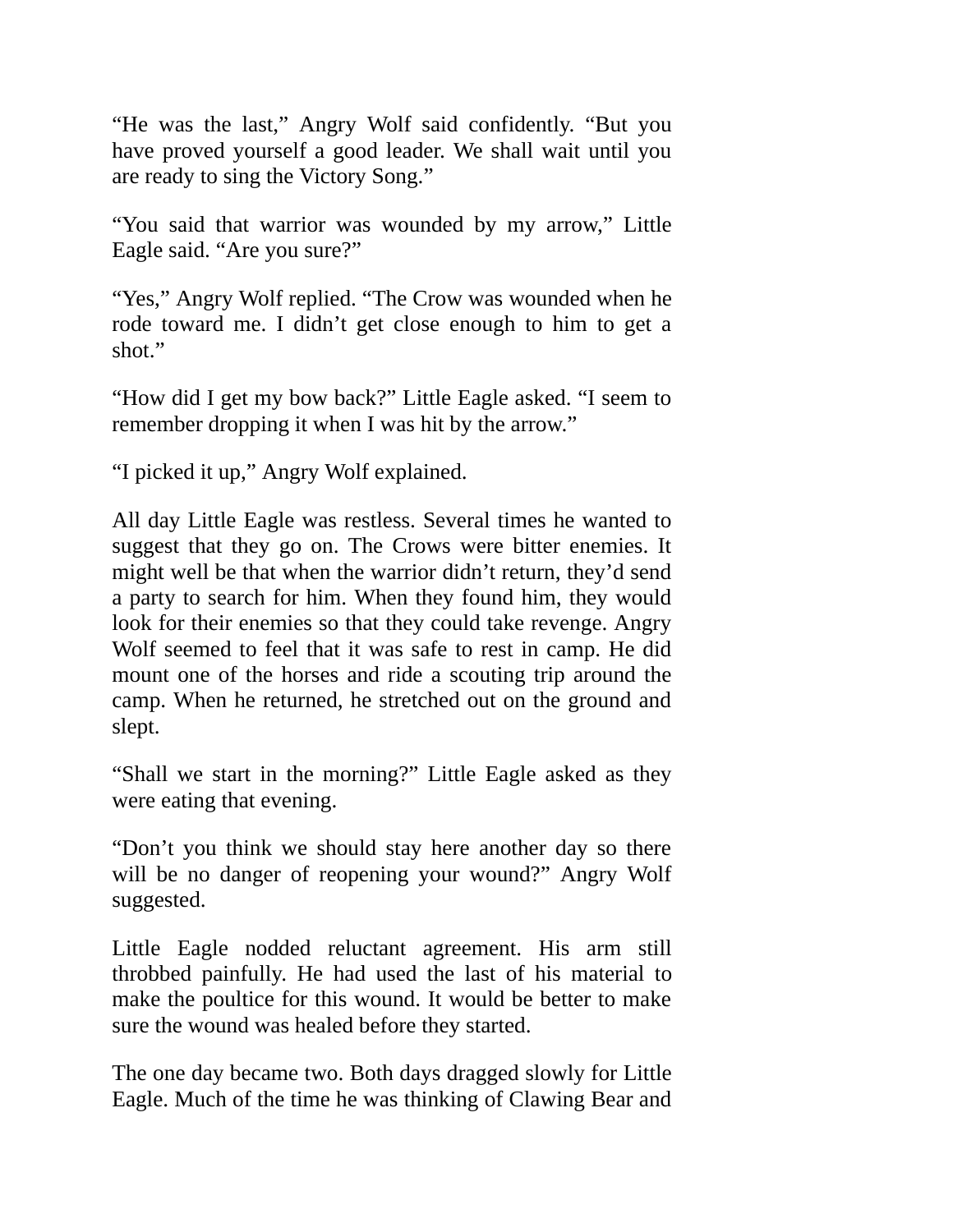the many things yet to be learned from the medicine man. Late in the afternoon of the second day, Little Eagle picked up his bow and shot a few arrows at a slender sapling. He couldn't draw the bow as well as he had before, but it seemed good to be able to use it at all.

"We can start tomorrow," Angry Wolf said with a smile, as he watched Little Eagle.

That night they had a feast of buffalo meat. Angry Wolf cooked all that they could eat. When they had had enough, he put a small piece aside to cook for their morning meal. The rest he made into packs to be put on one of the horses.

"It still seems strange to me that the Crows haven't sent a war party to catch us," Little Eagle told his friend.

"We are far into Sioux land," Angry Wolf replied. "They are afraid to come this far."

"They would know that most of our people are in winter camp by this time," Little Eagle pointed out. "They would be in little danger of meeting one of our war parties."

"Perhaps they're still chasing the Pawnees," Angry Wolf suggested.

"It is more likely that by this time they know it was two Sioux boys who took their horses," Little Eagle answered. "We must have left signs that told—"

Little Eagle had been looking into the fire. He stopped speaking when he seemed to see a party of Crows riding in the fire just as he had seen them in Clawing Bear's fire. Angry Wolf gave him a surprised look and then bent forward to look into the fire too.

"What do you see in the fire?" Angry Wolf demanded.

As Angry Wolf spoke, the Crows disappeared in the coals.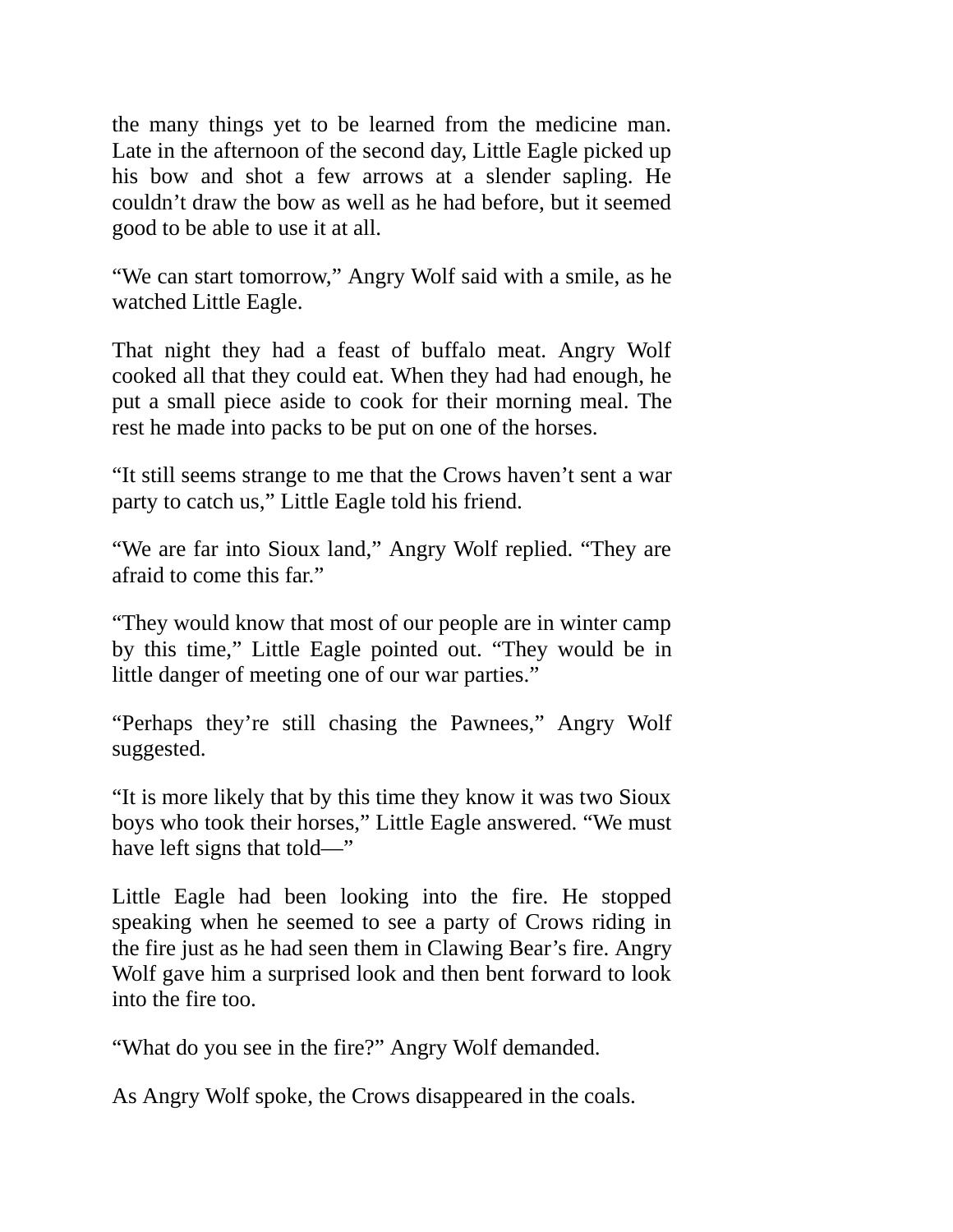"I saw a party of Crows riding hard," Little Eagle replied. "It is the same sign I saw in Clawing Bear's fire."

"Which direction were they riding?" Angry Wolf asked.

"I don't know," Little Eagle answered. "When you spoke, they disappeared."

"Couldn't it be a sign that they have given up and are riding toward their own winter camp?" Angry Wolf suggested.

Little Eagle looked thoughtfully into the fire. What Angry Wolf had suggested might be right, but he knew at once that it wasn't. The other time he had seen the Crows in the flames, it had been a warning. This must be a warning too.

"It is a sign that the Crows are still chasing us," Little Eagle insisted.

As he spoke, Little Eagle glanced at his friend. He saw the doubt in Angry Wolf's eyes. The look of doubt slowly faded.

"You have studied with a great medicine man," Angry Wolf said. "You may have misread this sign, but we must make sure. Before we start in the morning, I will make a scouting trip far back on our old trail. If the Crows are on it, we must know."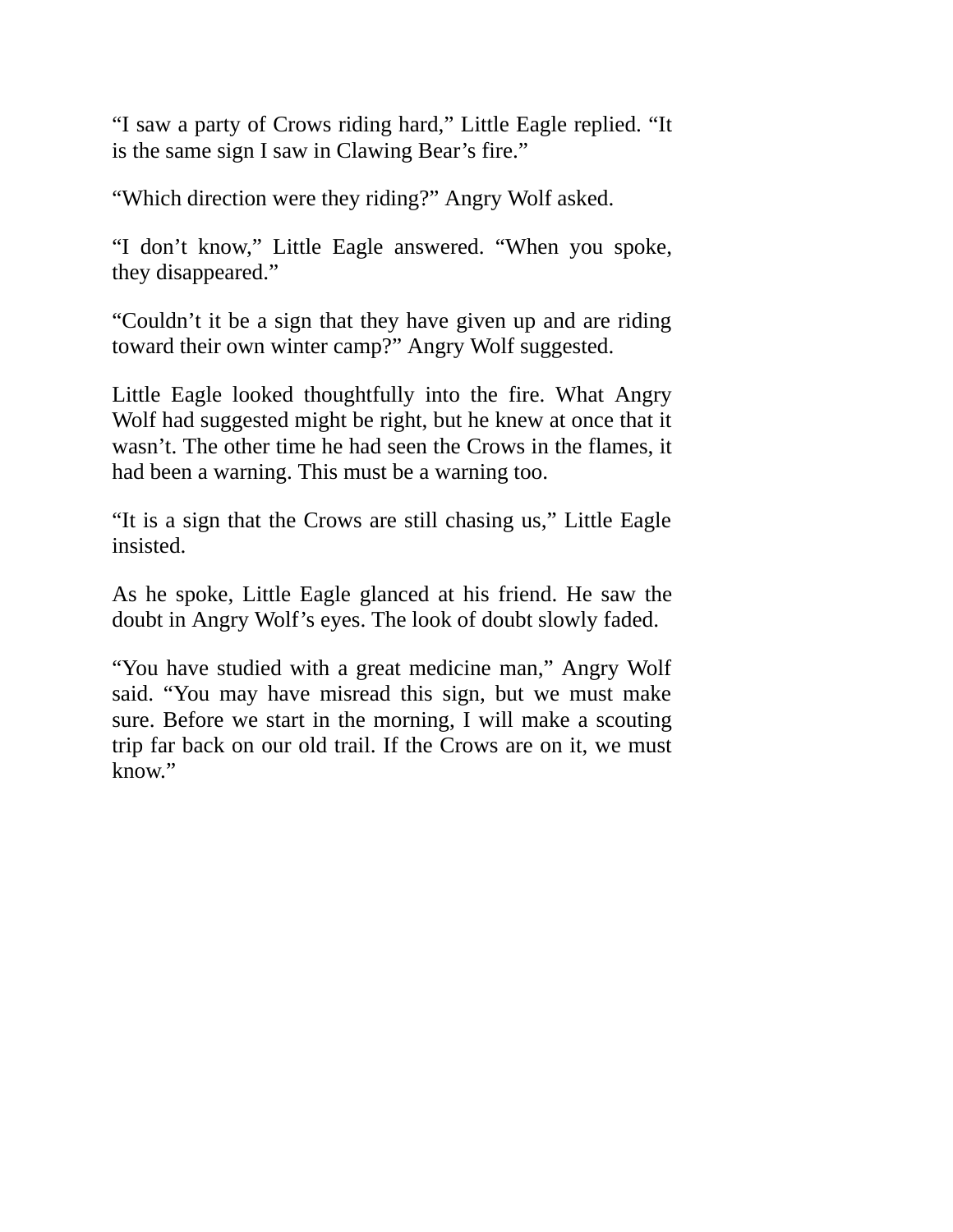## **CHAPTER EIGHT**

At the first sign of dawn the next morning, Angry Wolf arose. Little Eagle heard him and immediately crawled out of his own pile of leaves. Together they went to the herd of horses. As soon as they caught a horse, Angry Wolf mounted and rode off.

Little Eagle caught another horse. Riding it, he drove the horses together into a herd. He brought the herd close to camp. While he waited for Angry Wolf to return, Little Eagle busied himself around the camp.

As the sun climbed above the eastern hills, Little Eagle worried about Angry Wolf. Angry Wolf had been gone long enough to ride far back on their trail. Little Eagle tried to check his rising fears by reminding himself that camping places were far apart. If Angry Wolf rode all the way back to their last camping place, he would be gone some time yet.

The horses had separated to graze. Little Eagle mounted one of them and drove them into a herd again. He returned to the campfire to wait as patiently as he could. All of the time that he waited, he was wishing that he had taken more lessons from Clawing Bear. The old medicine man would have known the meaning of the sign he had seen in the fire. If Clawing Bear had been with them, he could have told them what to do. Then there would have been no need for Angry Wolf to make that long trip back down the trail.

When Angry Wolf came into sight, Little Eagle knew at once that the other boy had exciting news. He was riding his horse as fast as it could go. Angry Wolf pulled the horse to a stop and jumped off.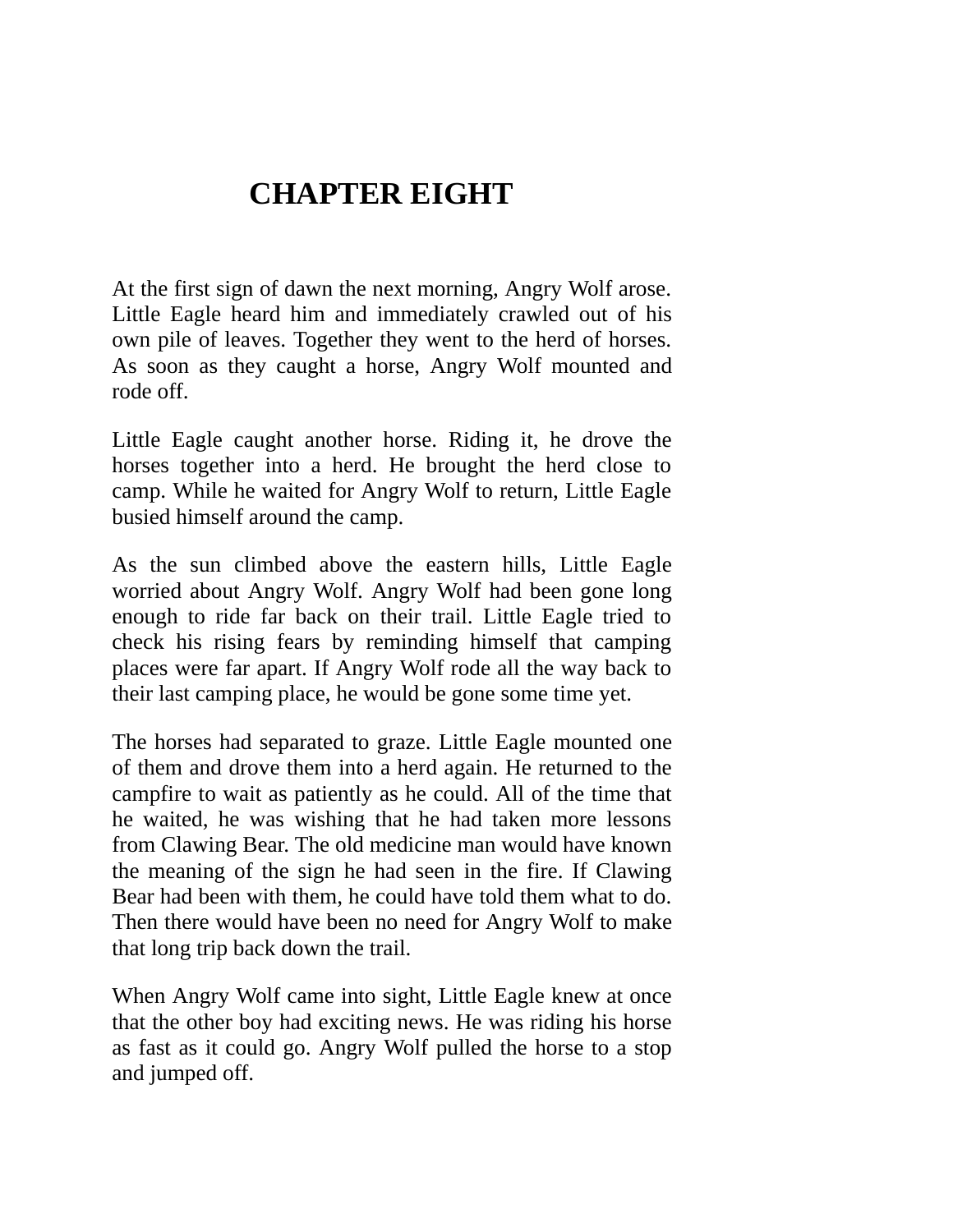"There's a big war party of Crows back at the last spring we passed," he announced.

"They may turn back without coming this far," Little Eagle suggested. "Our trail there is old."

"They'll come to this stream," Angry Wolf stated as positively as if he had heard the Crows planning. "Here they will find the new trail we will make as we leave."

Little Eagle saw the wisdom of the other's words. The Crows knew of this stream. Probably they had planned to camp here but had been delayed on the way. If the warrior who had attacked Angry Wolf and him had been able to return to camp, he had reported to them. If the man hadn't returned to camp, the other Crows had found his body by now. Yes, they would come on.

"We'll have to leave the horses we have captured," Angry Wolf said. "We can't drive a herd of horses and outrun the Crows. They have swift horses and strong medicine."

"We would have powerful medicine if I had studied more with Clawing Bear," Little Eagle thought to himself.

Aloud he said, "They may catch us even if we leave the other horses."

"They may," Angry Wolf agreed grimly.

Little Eagle looked toward the herd of horses. It had seemed a great victory when he and Angry Wolf had escaped with them. He remembered how he and Angry Wolf had wanted to sing the Victory Song. Now the Crows would get the horses back. It would be a tremendous triumph for them. Little Eagle had pictured in his own mind how proud he would be to ride into winter camp with the herd of captured ponies. But it wouldn't happen. The Crows were going to win again.

Little Eagle's face set with determination. He and Angry Wolf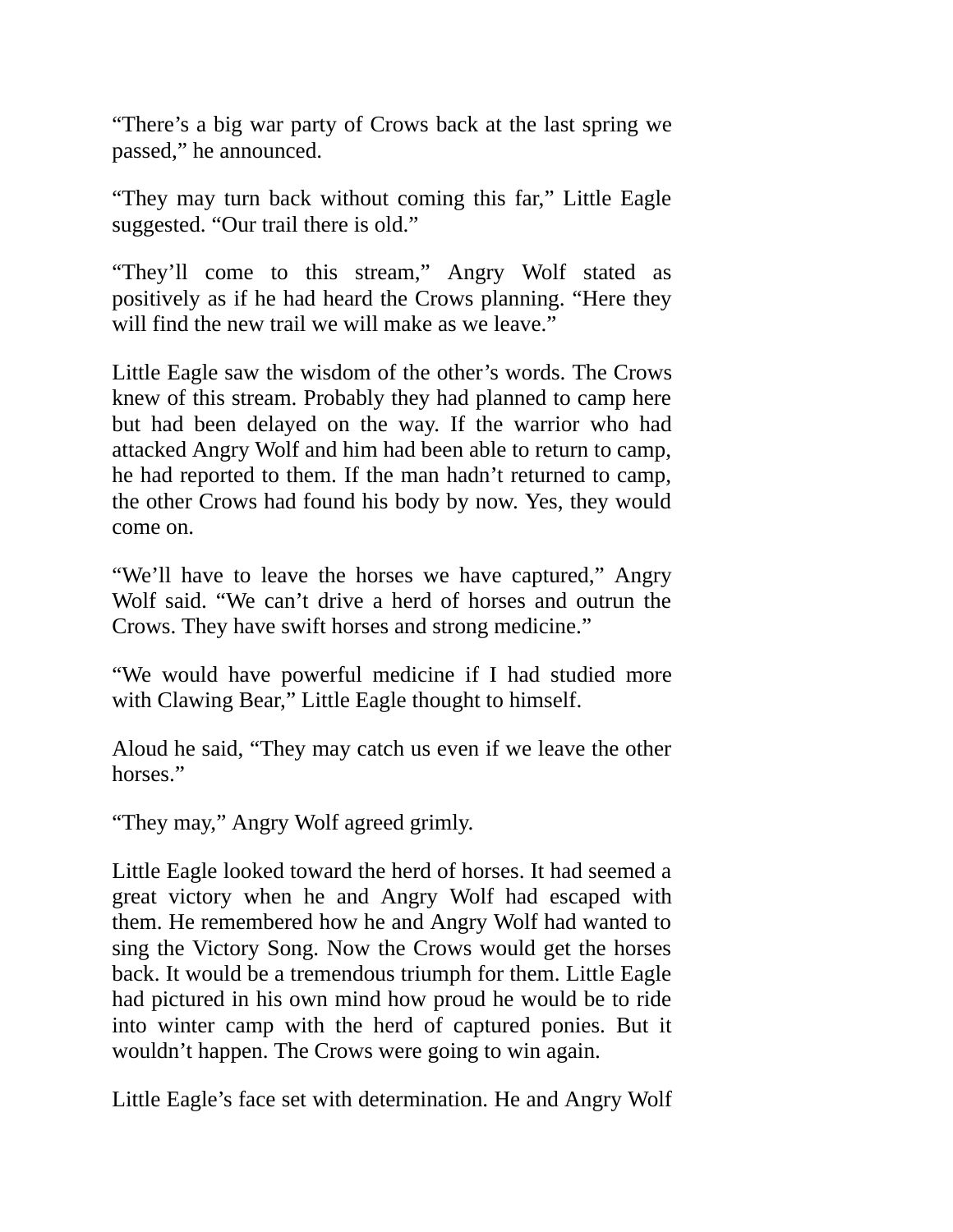could lie in ambush. They couldn't defeat the big Crow war party, but they could make the Crows pay for their victory.

"If the Crows take our scalps, it will make them an even greater victory," Angry Wolf said as though he were reading Little Eagle's thoughts.

"That is true." Little Eagle had to agree. "However, if Clawing Bear were here, he would think of a plan to defeat them."

"Clawing Bear is a great medicine man," Angry Wolf acknowledged.

Little Eagle gave a start. It was almost as though Clawing Bear had whispered in his ear. Sioux medicine was powerful too. There was a way that might fool the Crows.

"How long will it take the Crows to reach here?" Little Eagle asked.

"They were starting to cook their meal when I saw them," Angry Wolf replied. "They will stop to study the place where we were attacked. We may have until the sun is straight overhead."

"We must build many fires to make it look as though this is a big Sioux camp," Little Eagle explained. "The Crows will turn back if they think many Sioux are camped here."

"They'll see this is no camp when they cross those hills," Angry Wolf objected, pointing back to the hills their trail had crossed.

"They'll see the smoke of the fires before they reach the hills," Little Eagle answered. "They won't cross the hills."

"The plan might work," Angry Wolf agreed doubtfully.

They went to work at once. Fires were laid as they would be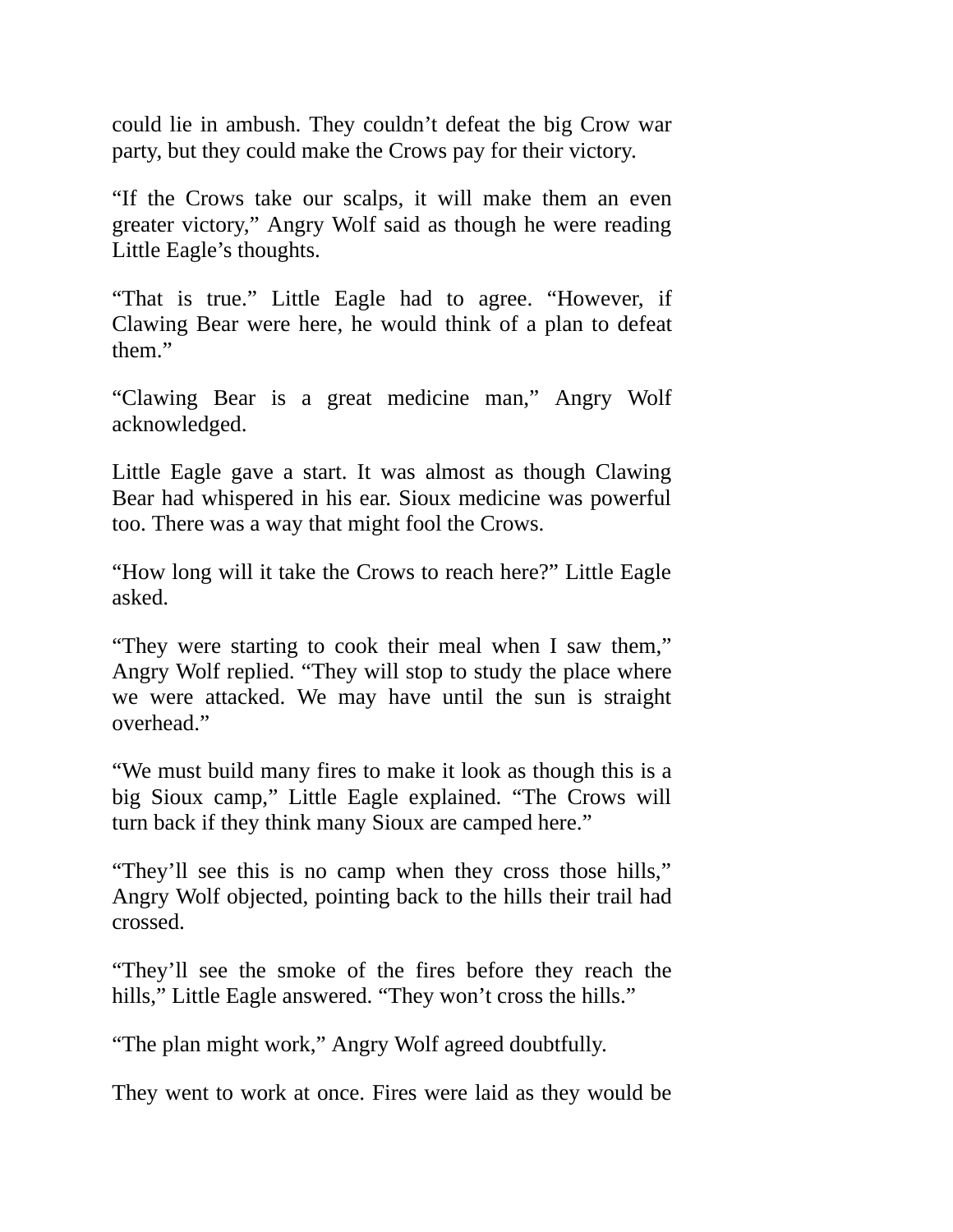in a Sioux camp. As quickly as a pile of wood was ready, one of the boys brought coals and started it. In a short time they had a score of fires lifting spirals of smoke into the crisp morning air. When the Crows counted those spirals of smoke, they surely would turn back. They wouldn't risk a battle with a large Sioux war party.

As soon as the fires were started, Little Eagle and Angry Wolf mounted their horses. Little Eagle signed for Angry Wolf to take the lead. For a moment he thought the older boy was going to refuse to take the less dangerous place, but Angry Wolf took his place without protest. He set a swift pace, and Little Eagle forced the other horses to keep up with Angry Wolf's.

Each time they crossed a hill, Little Eagle stopped to look back. Every time Little Eagle stopped, Angry Wolf turned his head to watch for a signal. They moved on in this way as the sun crossed the sky and began to sink in the west.

As he rode across a low hill, Little Eagle caught a glimpse of trees ahead. These were the first trees he had seen since morning. He knew that the trees were growing beside a stream. The horses knew it too. They quickened their pace. Little Eagle pulled his horse to a stop and took a long look back. There was no sign of pursuing Crows. Evidently the fires had fooled them and they had turned back.

When Little Eagle turned to look ahead, he smiled to himself. Angry Wolf was so eager to reach the stream that he wasn't looking back for a signal. The smile changed to a look of alarm when he saw riders moving on the other side of the grove of trees. Somehow the wily Crows must have slipped around them and were cutting them off. Then Little Eagle caught sight of other warriors and he gave a triumphant yell. Those riders weren't Crows. They were Sioux.

Little Eagle kicked his heels against his horse's sides and sent it racing around the herd. Angry Wolf hadn't heard Little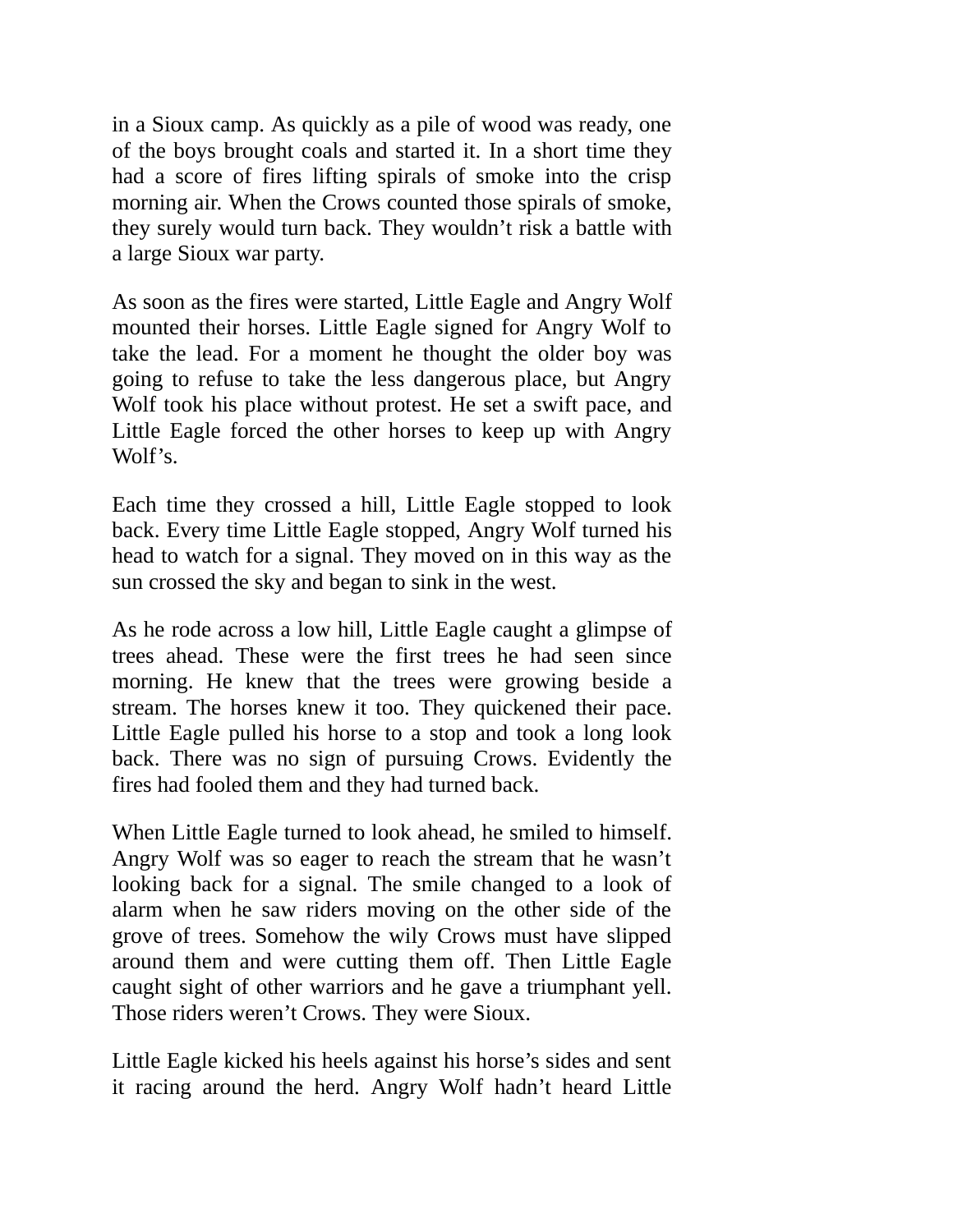Eagle's yell. He looked up in astonishment as Little Eagle raced past. He took a quick look back, but there was no one chasing Little Eagle. When he looked ahead again, Angry Wolf saw the Sioux. He sent his horse racing after Little Eagle's.

The warriors quickly surrounded the two boys. Little Eagle saw that it was a hunting party under Chief Happy Otter. There were shouts of approval from the warriors when they saw the horses the boys had taken.

Little Eagle and Angry Wolf told of the party of Crows that had been following them. The warriors laughed and shouted when Angry Wolf told of Little Eagle's plan to make the Crows think that a large party of Sioux were near.

"We're going to try to surprise those Crows," Happy Otter announced. "You boys wait here."

"We could go with you," Little Eagle suggested. "Our extra horses would stay here and graze."

"Spoken like a true Sioux," Happy Otter praised. "But your horses are tired. We must travel fast."

Little Eagle nodded. He and Angry Wolf had pushed their horses hard. If the Crows had turned back, it would take swift, hard riding to catch them. It wouldn't be fair for Angry Wolf and him to slow the Sioux war party.

As soon as the warriors rode off, Angry Wolf began to cook food for Little Eagle and himself. Although Angry Wolf seemed to be giving all of his attention to his task, Little Eagle could see that his friend's thoughts were far away. It wasn't until the meat was cooked that Angry Wolf spoke of what was in his mind.

"We must take new names," Angry Wolf said. "We are warriors now. We have taken horses from the Crows and you have shot two enemies. You may be made a medicine man.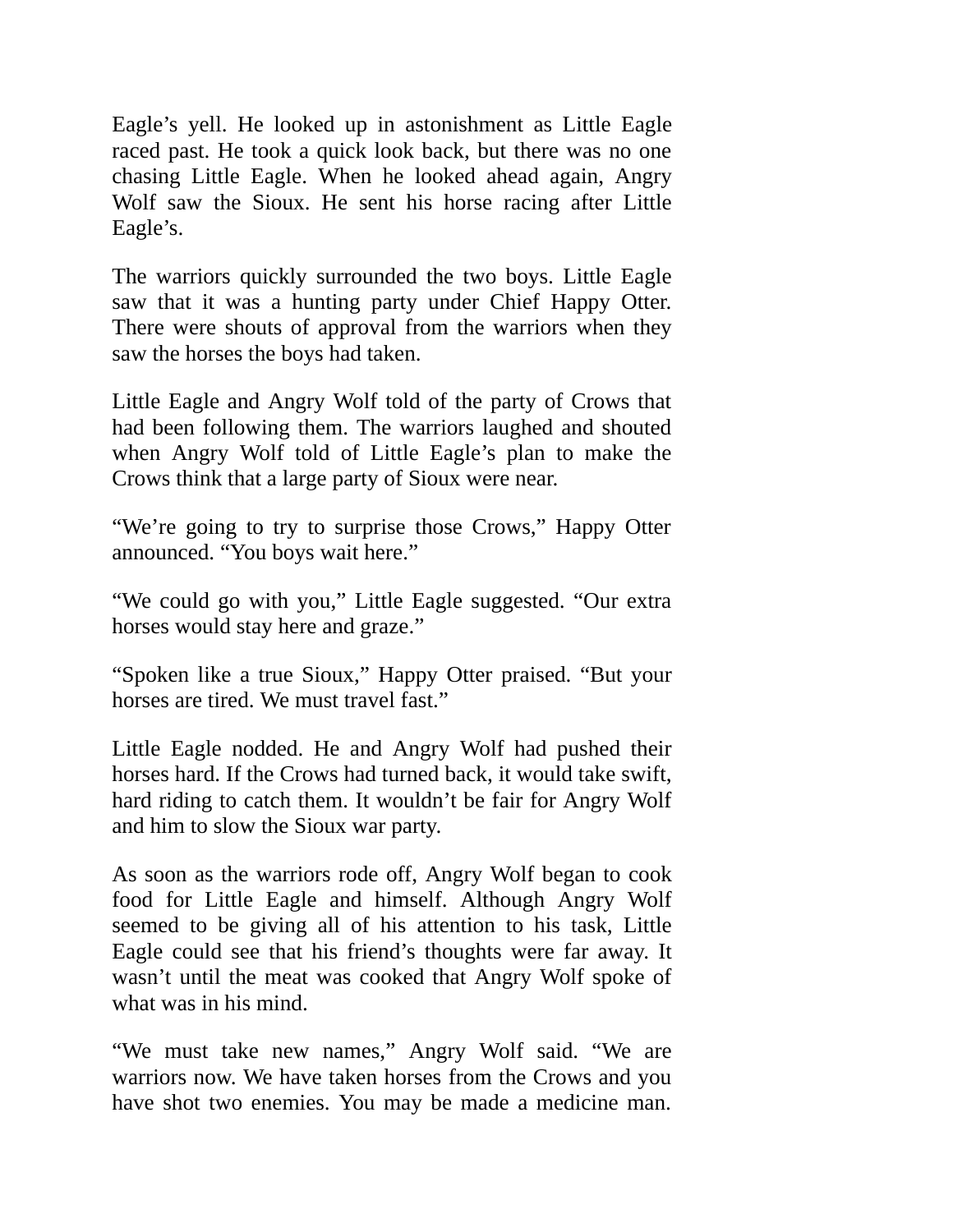You healed both of our wounds and you made the plans that allowed us to escape from our enemies."

Little Eagle gave his friend a startled look. It was true that both of them were entitled to be called warrior, but would he be made a medicine man? He had never heard of a boy of his few summers winning that honor.

"Let's wait until we reach the winter camp," he suggested.

"It shall be as you say," Angry Wolf agreed.

While Angry Wolf fixed piles of leaves for their beds, Little Eagle searched in the grove and the prairie nearby. It was late in the afternoon when he returned to camp with a few berries and some roots in his hands.

Angry Wolf would have liked to sit by the fire and talk about their adventures, but Little Eagle was tired and his wound was beginning to throb. He crawled into the pile of leaves, where he fell asleep at once.

Little Eagle didn't awaken in the morning until the sun's rays were striking against his eyelids. Angry Wolf was cooking meat over the fire. He smiled briefly at Little Eagle.

"You are getting lazy," Angry Wolf said.

Little Eagle gave him an answering smile.

"I'll work hard when we reach winter camp," he answered. "There is much that I want to learn from Clawing Bear."

Angry Wolf loafed about the camping place while they waited for the warriors to return. Little Eagle took his cooking pot and put some of the berries in it. He tended the cooking until it was finished. He poured the stuff he had cooked into one of the bags he had used for water. He cooked another bowlful of a mixture of berries and the roots he had brought into camp. When this was done, he poured it into another bag.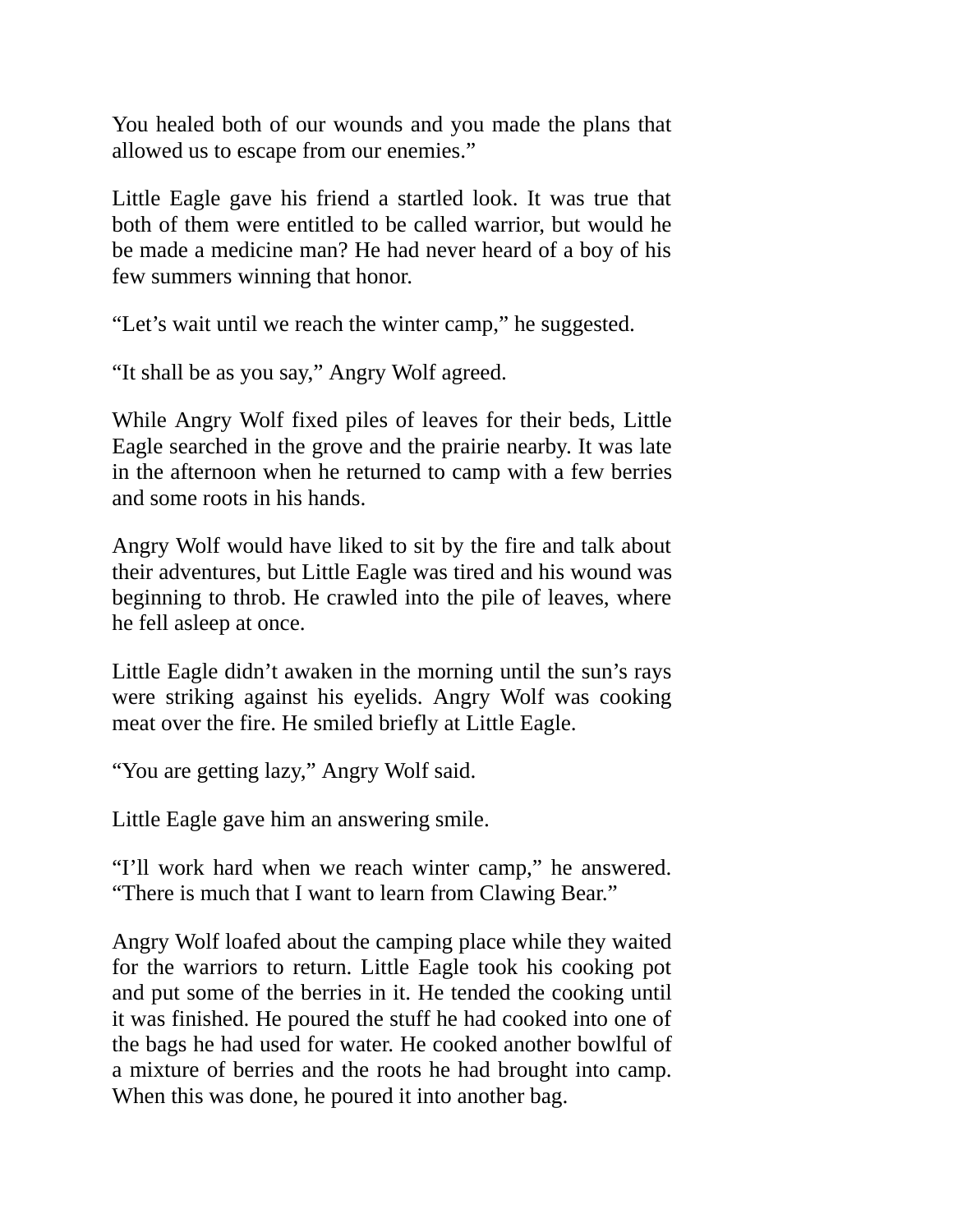The sun was going down when the warriors finally returned. They weren't driving any Crow ponies and they didn't have new Crow scalps at their belts. As soon as the warriors had cared for their horses and started to cook their meal, they told what they had found. Little Eagle saw the admiration in their eyes as they talked to Angry Wolf.

"You are almost as wise as a medicine man," one of the warriors told Angry Wolf. "Your plan of building those fires completely fooled the Crows."

"We read the trail signs," another warrior explained. "When the Crows saw the smoke of those fires, they turned and rode away. Truly you are a wise warrior."

"The Crows had too much of a start for us to catch them," another warrior said.

"All of the praise goes to Little Eagle," Angry Wolf said, as soon as he had a chance to speak. "It was Little Eagle who thought of the plans."

"Clawing Bear will be proud of his pupil," Happy Otter said. "The whole winter camp will be proud of both of you. You have won a great victory."

In the morning Little Eagle and Angry Wolf rode with the warriors toward the winter camp. For five suns they went on. There had been no more snow, and most of the first snowfall had melted so the party could go swiftly. On the sixth morning, scouts brought word of a herd of buffaloes to the east. Happy Otter decided that the party would kill as many buffaloes as could be loaded on the extra horses.

While arrangements were being made for the hunt, Little Eagle waited excitedly. When Happy Otter held out the straws to decide who should have to stay in camp and tend the horses, Little Eagle was allowed to draw with the others. He was so proud of having a chance to draw, just like the warriors, that he was hardly disappointed when he drew one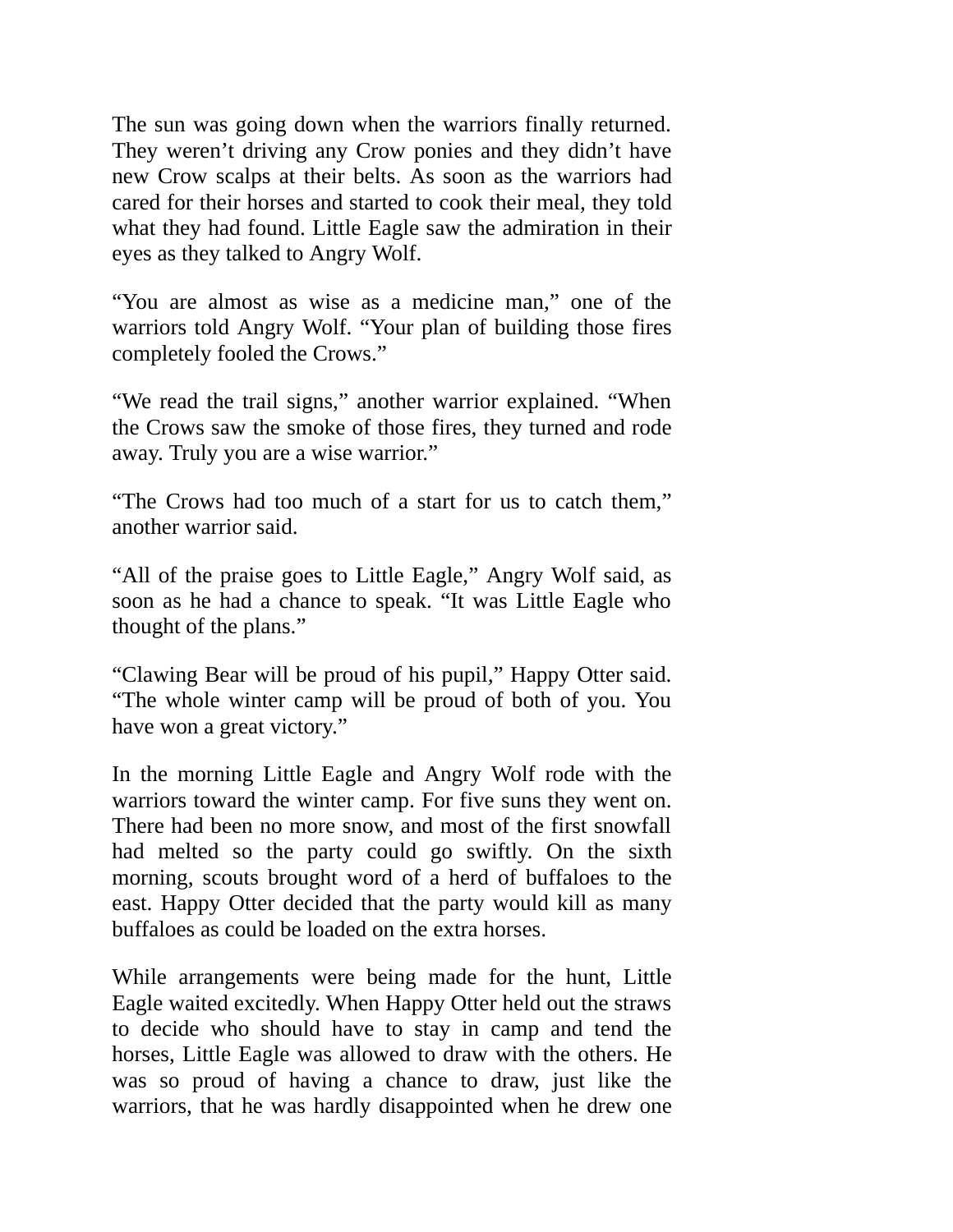of the short straws and had to tend horses with Singing Jay.

As the warriors were preparing to ride out on the hunt, Angry Wolf drew Little Eagle aside.

"I have hunted buffalo and you never have," Angry Wolf said. "I'll trade places with you. I'll watch the horses while you hunt."

Little Eagle shook his head.

"I had a chance to draw," he answered. "I lost."

It was almost midday when Little Eagle and Singing Jay took the horses to the hunters. The warriors had killed as many buffaloes as the horses could carry. As soon as the meat was loaded on the pack horses, the party started on.

At the end of the second day after the hunt, there was a conference around the campfire.

"Tomorrow we shall reach the winter camp," Happy Otter announced. "The rest of us will ride ahead to prepare a welcome. Later, you two boys will ride into camp."

The next morning Little Eagle and Angry Wolf kept their horses in a herd while the warriors rode out of camp. As soon as the warriors were out of sight, Little Eagle took the two bags into which he had poured the juices he had cooked the day he and Angry Wolf had waited for the warriors to return from their pursuit of the Crows. He found a small stick and dipped it into one of the bags. With the yellow coloring on the stick, he painted lines on Angry Wolf's face. When that was finished Angry Wolf painted lines on Little Eagle's face.

"Yellow for happiness," Angry Wolf exclaimed, looking at the fine horses they had taken from the Crows.

"And red for victory," Little Eagle added, as he opened the other bag and began to put red lines on Angry Wolf's face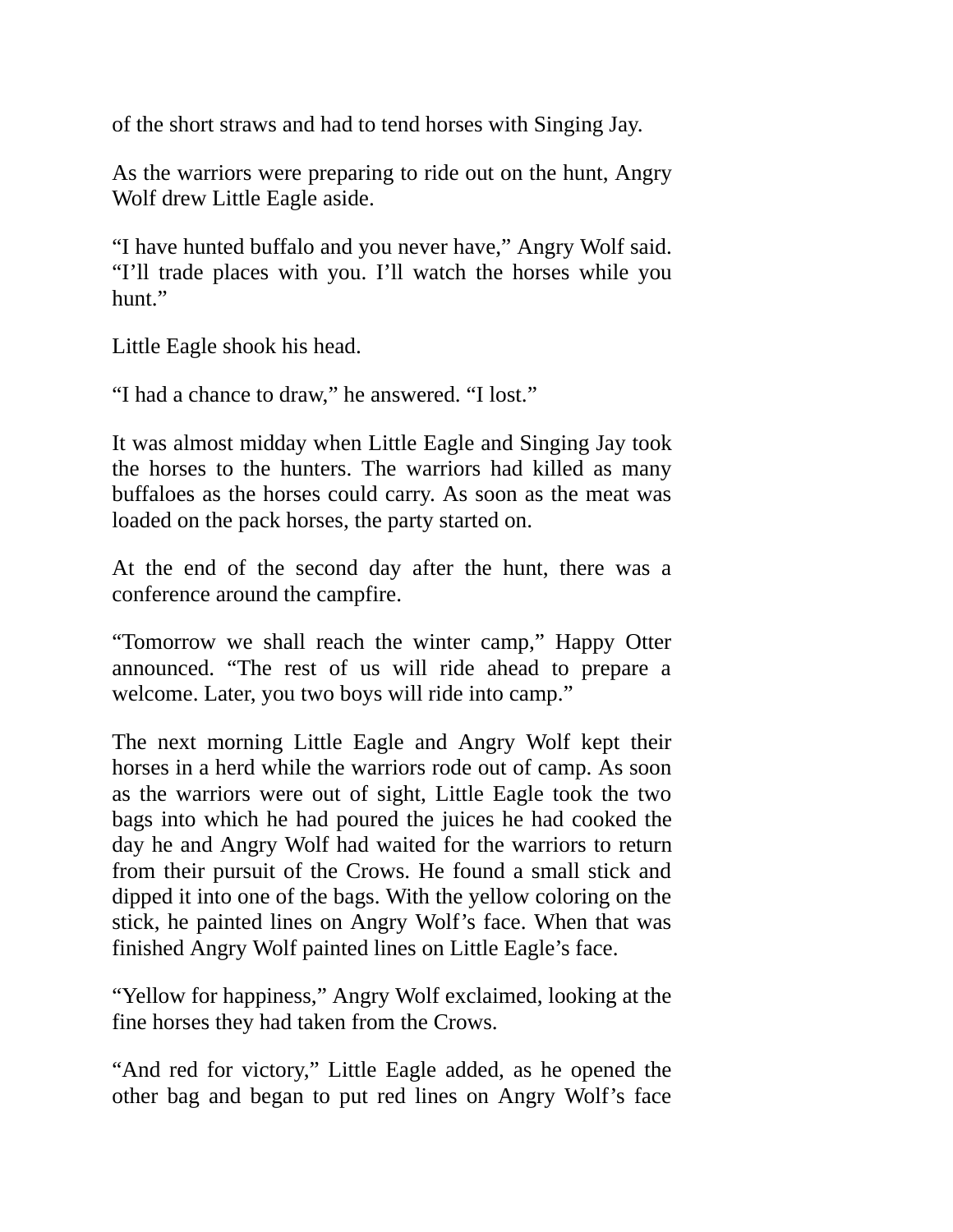beside the yellow ones.

When they started to divide the horses into two groups so that each could lead his captured ponies into camp, Angry Wolf objected to dividing them evenly.

"You were the leader," he told Little Eagle. "If you had not saved my life, I couldn't have returned to winter camp at all."

"Any medicine man would work to save your life," Little Eagle answered. "We took the horses together and we'll divide them equally."

Before they reached the winter camp, a party of warriors rode out to meet Angry Wolf and Little Eagle. The warriors surrounded the boys and chanted the Victory Song. The warriors continued to circle until they neared the first wigwam in camp. Here the warriors changed positions so that there were men ahead, at each side, and behind Angry Wolf and Little Eagle. The warriors conducted the two boys to the council wigwam. Little Eagle noticed the admiring looks that the boys in the camp were giving the captured horses.

When the riders dismounted in front of the council wigwam, Little Eagle turned toward the place where Clawing Bear's tepee should stand. A few paces from the tepee, he jumped from his horse. He took the halter ropes of the three best horses belonging to him and stepped toward the tepee flap.

"Come in, Little Eagle," Clawing Bear called.

Little Eagle stepped into the tepee. He held the halter ropes toward Clawing Bear.

"I am pleased," Clawing Bear said, as he accepted the ropes.

The medicine man stepped out of the tepee to look at the horses Little Eagle had given him.

"Those are fine horses," he said. "It is a great gift."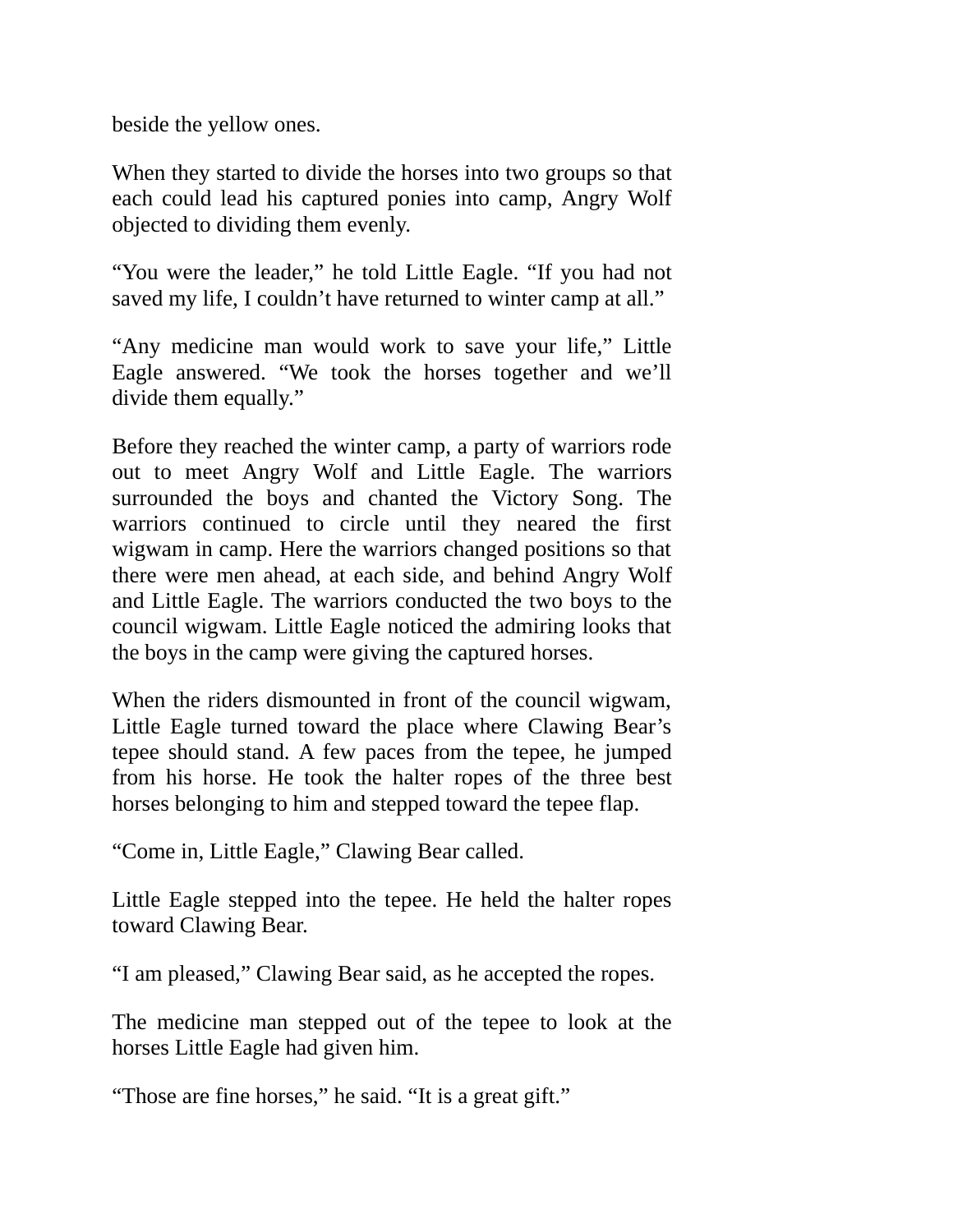Little Eagle was puzzled to see that Clawing Bear looked worried. It was odd that the medicine man should be worried at the time his pupil had returned with so great a victory.

"I owe you much," Little Eagle told him. "I will owe you more when you have taught me more."

A sudden smile warmed Clawing Bear's face.

"I should have known that you are a real medicine man," he exclaimed. "You are wise enough to know there is more to be learned."

Abruptly Clawing Bear turned back into his tepee. A moment later he returned with a mask fashioned from the head of a buffalo hide. The two horns had been left on the hide. When it was worn, it looked as though the horns grew from the medicine man's head.

"Turn your back to me," Clawing Bear ordered.

Little Eagle obeyed. Slowly, Clawing Bear lowered the mask over Little Eagle's head.

"Soaring Eagle," Clawing Bear said solemnly. "You are now a member of the sacred clan of Sioux medicine men."

Little Eagle gave a gasp of pleasure. Clawing Bear had given him a medicine-man name, Soaring Eagle. He had really been made a medicine man. He threw his head back and stood as straight as he could.

"There are many things I must learn before I am worthy to be a medicine man," he said, speaking slowly to keep his voice from trembling. "I will do my best to be worthy."

"You have learned much," Clawing Bear answered. "You will learn more. Come, we must report to the chiefs."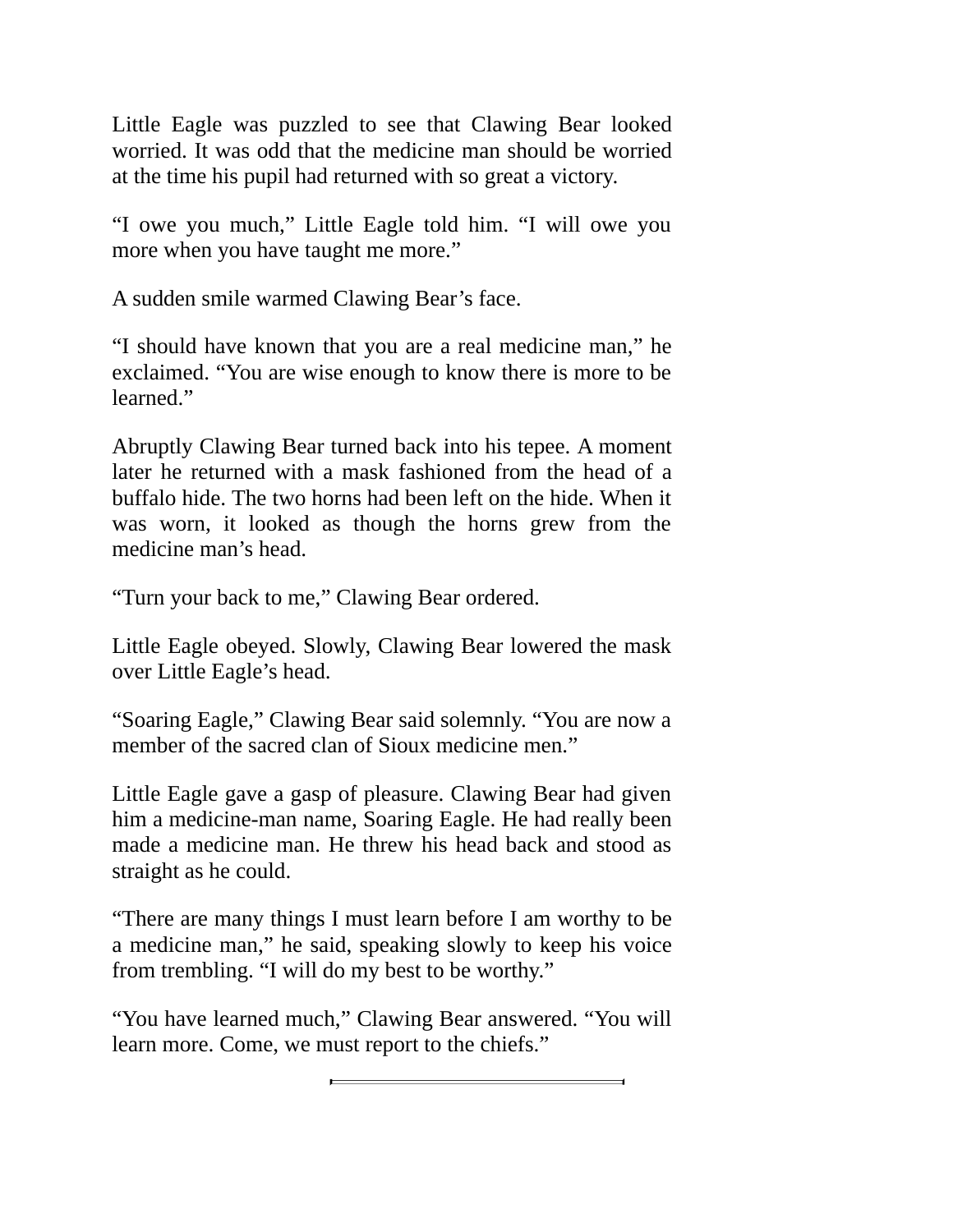## **OTHER BOOKS IN THE YOUNG HEROES LIBRARY**

YOUNG SIOUX WARRIOR YOUNG SAND HILLS COWBOY YOUNG PONY EXPRESS RIDER YOUNG VISITOR TO MARS YOUNG BUCKSKIN SPY YOUNG INFIELD ROOKIE

ⅎ

 $\equiv$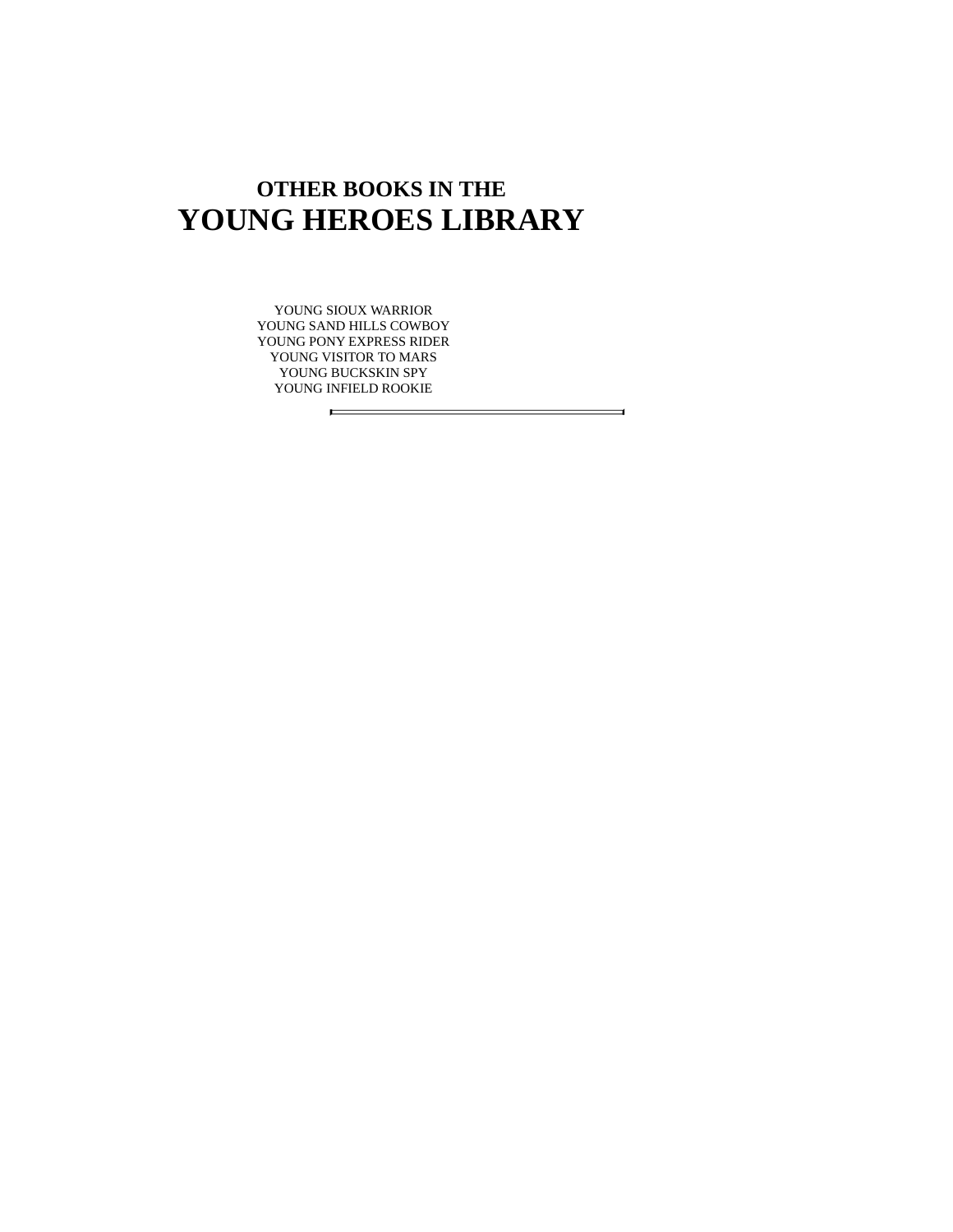## **Transcriber's Notes**

- Copyright notice provided as in the original—this e-text is public domain in the country of publication.
- Silently corrected palpable typos; left non-standard spellings and dialect unchanged.
- In the text versions, delimited italics text in \_underscores\_ (the HTML version reproduces the font form of the printed book.)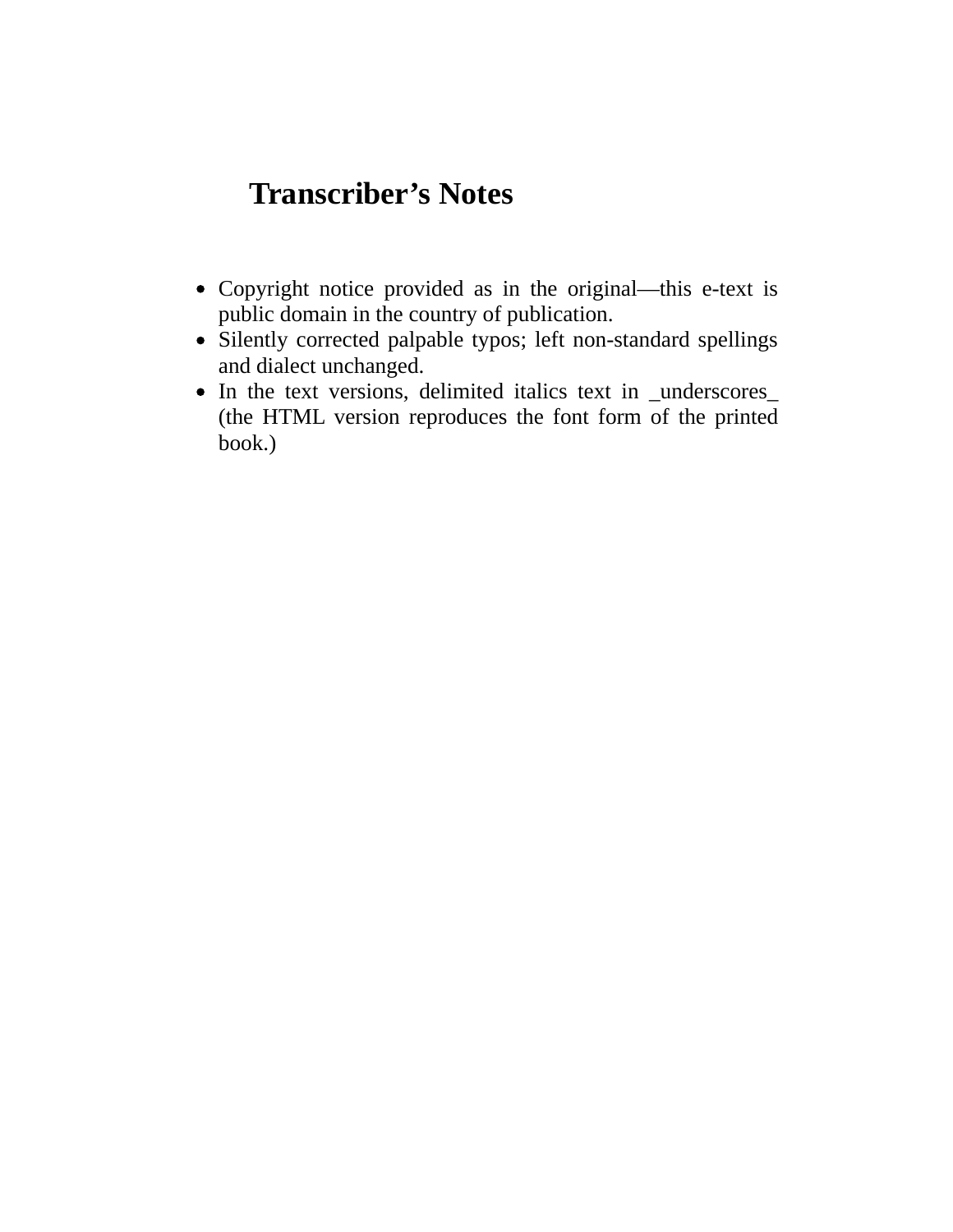End of Project Gutenberg's Young Medicine Man, by Francis Lynde Kroll

\*\*\* END OF THIS PROJECT GUTENBERG EBOOK YOUNG MEDICINE MAN \*\*\*

\*\*\*\*\* This file should be named 59747-h.htm or 59747-h.zip \*\*\*\*\* This and all associated files of various formats will be found in: http://www.gutenberg.org/5/9/7/4/59747/

Produced by Stephen Hutcheson and the Online Distributed Proofreading Team at http://www.pgdp.net

Updated editions will replace the previous one--the old editions will be renamed.

Creating the works from print editions not protected by U.S. copyright law means that no one owns a United States copyright in these works, so the Foundation (and you!) can copy and distribute it in the United States without permission and without paying copyright royalties. Special rules, set forth in the General Terms of Use part of this license, apply to copying and distributing Project Gutenberg-tm electronic works to protect the PROJECT GUTENBERG-tm concept and trademark. Project Gutenberg is a registered trademark, and may not be used if you charge for the eBooks, unless you receive specific permission. If you do not charge anything for copies of this eBook, complying with the rules is very easy. You may use this eBook for nearly any purpose such as creation of derivative works, reports, performances and research. They may be modified and printed and given away--you may do practically ANYTHING in the United States with eBooks not protected by U.S. copyright law. Redistribution is subject to the trademark license, especially commercial redistribution.

START: FULL LICENSE

THE FULL PROJECT GUTENBERG LICENSE PLEASE READ THIS BEFORE YOU DISTRIBUTE OR USE THIS WORK

To protect the Project Gutenberg-tm mission of promoting the free distribution of electronic works, by using or distributing this work (or any other work associated in any way with the phrase "Project Gutenberg"), you agree to comply with all the terms of the Full Project Gutenberg-tm License available with this file or online at www.gutenberg.org/license.

Section 1. General Terms of Use and Redistributing Project Gutenberg-tm electronic works

1.A. By reading or using any part of this Project Gutenberg-tm electronic work, you indicate that you have read, understand, agree to and accept all the terms of this license and intellectual property (trademark/copyright) agreement. If you do not agree to abide by all the terms of this agreement, you must cease using and return or destroy all copies of Project Gutenberg-tm electronic works in your possession. If you paid a fee for obtaining a copy of or access to a Project Gutenberg-tm electronic work and you do not agree to be bound by the terms of this agreement, you may obtain a refund from the person or entity to whom you paid the fee as set forth in paragraph 1.E.8.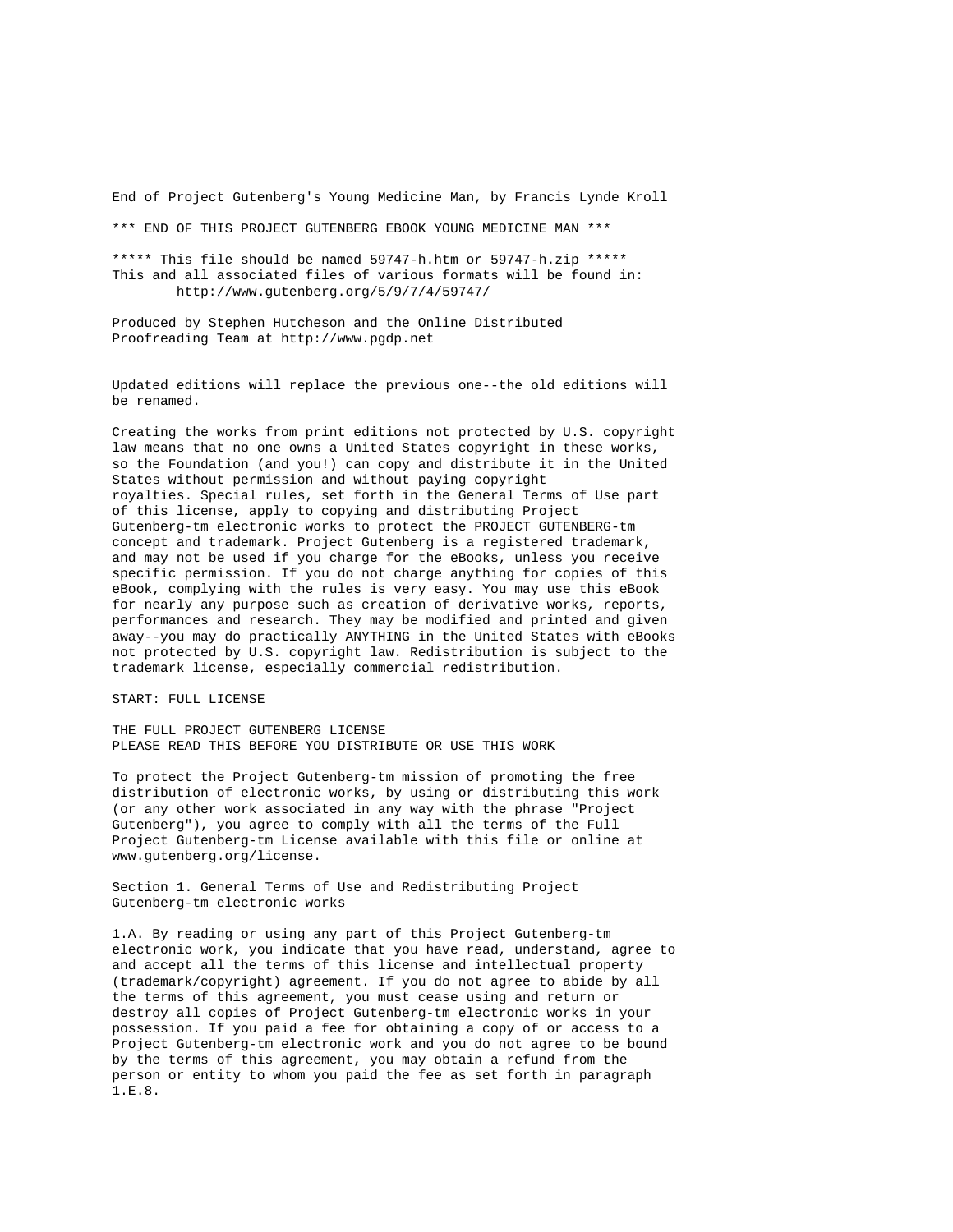1.B. "Project Gutenberg" is a registered trademark. It may only be used on or associated in any way with an electronic work by people who agree to be bound by the terms of this agreement. There are a few things that you can do with most Project Gutenberg-tm electronic works even without complying with the full terms of this agreement. See paragraph 1.C below. There are a lot of things you can do with Project Gutenberg-tm electronic works if you follow the terms of this agreement and help preserve free future access to Project Gutenberg-tm electronic works. See paragraph 1.E below.

1.C. The Project Gutenberg Literary Archive Foundation ("the Foundation" or PGLAF), owns a compilation copyright in the collection of Project Gutenberg-tm electronic works. Nearly all the individual works in the collection are in the public domain in the United States. If an individual work is unprotected by copyright law in the United States and you are located in the United States, we do not claim a right to prevent you from copying, distributing, performing, displaying or creating derivative works based on the work as long as all references to Project Gutenberg are removed. Of course, we hope that you will support the Project Gutenberg-tm mission of promoting free access to electronic works by freely sharing Project Gutenberg-tm works in compliance with the terms of this agreement for keeping the Project Gutenberg-tm name associated with the work. You can easily comply with the terms of this agreement by keeping this work in the same format with its attached full Project Gutenberg-tm License when you share it without charge with others.

1.D. The copyright laws of the place where you are located also govern what you can do with this work. Copyright laws in most countries are in a constant state of change. If you are outside the United States, check the laws of your country in addition to the terms of this agreement before downloading, copying, displaying, performing, distributing or creating derivative works based on this work or any other Project Gutenberg-tm work. The Foundation makes no representations concerning the copyright status of any work in any country outside the United States.

1.E. Unless you have removed all references to Project Gutenberg:

1.E.1. The following sentence, with active links to, or other immediate access to, the full Project Gutenberg-tm License must appear prominently whenever any copy of a Project Gutenberg-tm work (any work on which the phrase "Project Gutenberg" appears, or with which the phrase "Project Gutenberg" is associated) is accessed, displayed, performed, viewed, copied or distributed:

This eBook is for the use of anyone anywhere in the United States and most other parts of the world at no cost and with almost no restrictions whatsoever. You may copy it, give it away or re-use it under the terms of the Project Gutenberg License included with this eBook or online at www.gutenberg.org. If you are not located in the United States, you'll have to check the laws of the country where you are located before using this ebook.

1.E.2. If an individual Project Gutenberg-tm electronic work is derived from texts not protected by U.S. copyright law (does not contain a notice indicating that it is posted with permission of the copyright holder), the work can be copied and distributed to anyone in the United States without paying any fees or charges. If you are redistributing or providing access to a work with the phrase "Project Gutenberg" associated with or appearing on the work, you must comply either with the requirements of paragraphs 1.E.1 through 1.E.7 or obtain permission for the use of the work and the Project Gutenberg-tm trademark as set forth in paragraphs 1.E.8 or 1.E.9.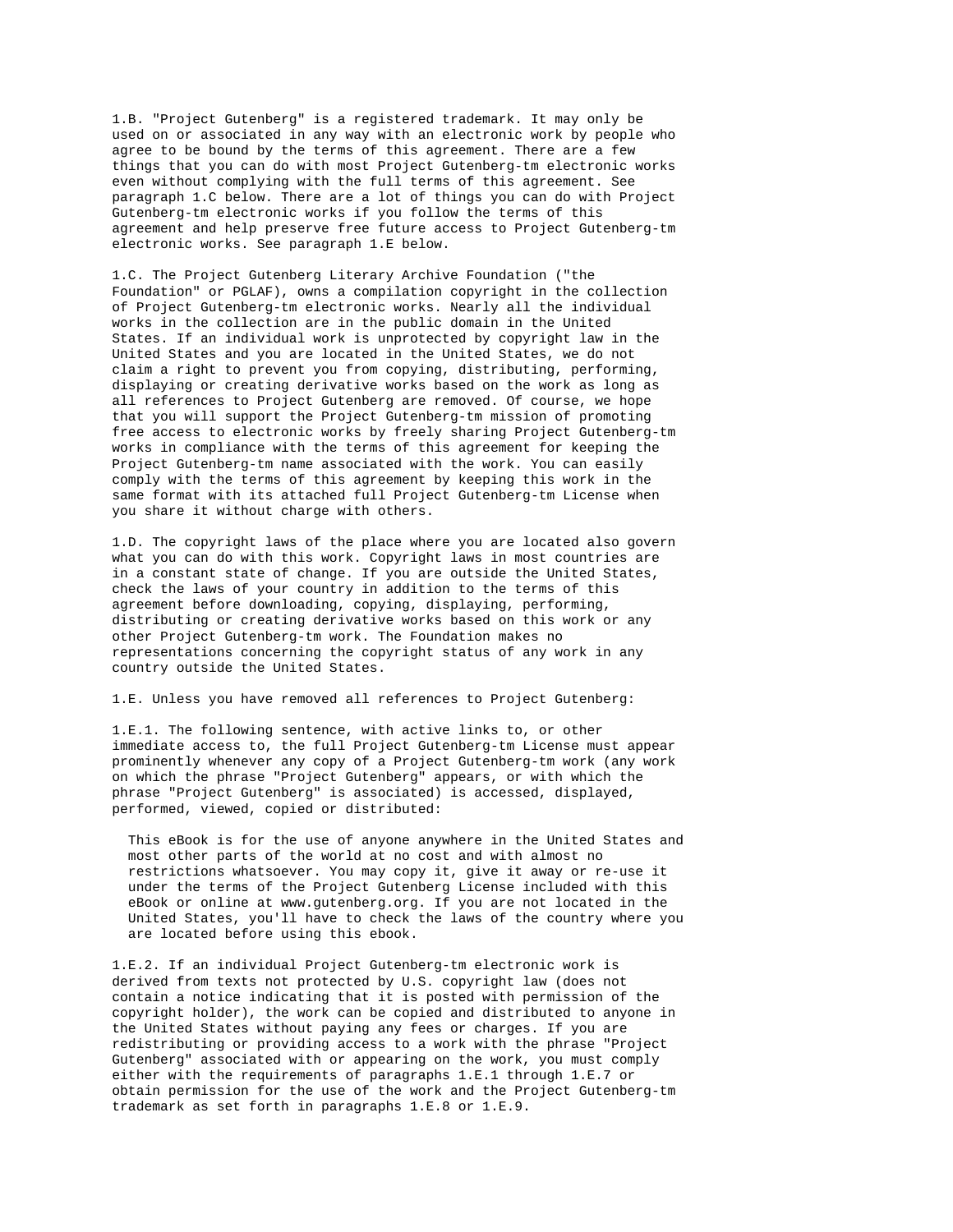1.E.3. If an individual Project Gutenberg-tm electronic work is posted with the permission of the copyright holder, your use and distribution must comply with both paragraphs 1.E.1 through 1.E.7 and any additional terms imposed by the copyright holder. Additional terms will be linked to the Project Gutenberg-tm License for all works posted with the permission of the copyright holder found at the beginning of this work.

1.E.4. Do not unlink or detach or remove the full Project Gutenberg-tm License terms from this work, or any files containing a part of this work or any other work associated with Project Gutenberg-tm.

1.E.5. Do not copy, display, perform, distribute or redistribute this electronic work, or any part of this electronic work, without prominently displaying the sentence set forth in paragraph 1.E.1 with active links or immediate access to the full terms of the Project Gutenberg-tm License.

1.E.6. You may convert to and distribute this work in any binary, compressed, marked up, nonproprietary or proprietary form, including any word processing or hypertext form. However, if you provide access to or distribute copies of a Project Gutenberg-tm work in a format other than "Plain Vanilla ASCII" or other format used in the official version posted on the official Project Gutenberg-tm web site (www.gutenberg.org), you must, at no additional cost, fee or expense to the user, provide a copy, a means of exporting a copy, or a means of obtaining a copy upon request, of the work in its original "Plain Vanilla ASCII" or other form. Any alternate format must include the full Project Gutenberg-tm License as specified in paragraph 1.E.1.

1.E.7. Do not charge a fee for access to, viewing, displaying, performing, copying or distributing any Project Gutenberg-tm works unless you comply with paragraph 1.E.8 or 1.E.9.

1.E.8. You may charge a reasonable fee for copies of or providing access to or distributing Project Gutenberg-tm electronic works provided that

- \* You pay a royalty fee of 20% of the gross profits you derive from the use of Project Gutenberg-tm works calculated using the method you already use to calculate your applicable taxes. The fee is owed to the owner of the Project Gutenberg-tm trademark, but he has agreed to donate royalties under this paragraph to the Project Gutenberg Literary Archive Foundation. Royalty payments must be paid within 60 days following each date on which you prepare (or are legally required to prepare) your periodic tax returns. Royalty payments should be clearly marked as such and sent to the Project Gutenberg Literary Archive Foundation at the address specified in Section 4, "Information about donations to the Project Gutenberg Literary Archive Foundation."
- \* You provide a full refund of any money paid by a user who notifies you in writing (or by e-mail) within 30 days of receipt that s/he does not agree to the terms of the full Project Gutenberg-tm License. You must require such a user to return or destroy all copies of the works possessed in a physical medium and discontinue all use of and all access to other copies of Project Gutenberg-tm works.
- \* You provide, in accordance with paragraph 1.F.3, a full refund of any money paid for a work or a replacement copy, if a defect in the electronic work is discovered and reported to you within 90 days of receipt of the work.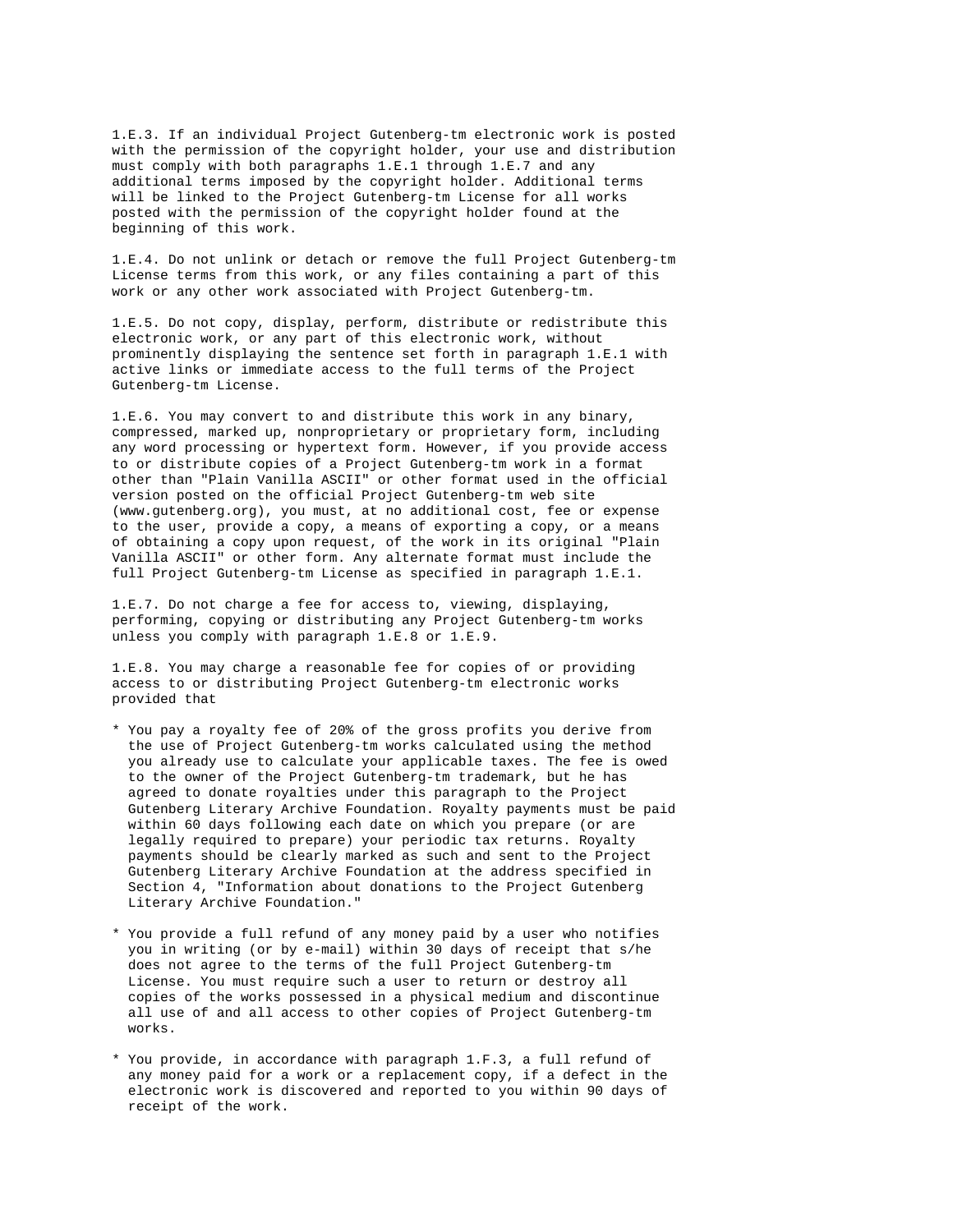\* You comply with all other terms of this agreement for free distribution of Project Gutenberg-tm works.

1.E.9. If you wish to charge a fee or distribute a Project Gutenberg-tm electronic work or group of works on different terms than are set forth in this agreement, you must obtain permission in writing from both the Project Gutenberg Literary Archive Foundation and The Project Gutenberg Trademark LLC, the owner of the Project Gutenberg-tm trademark. Contact the Foundation as set forth in Section 3 below.

## 1.F.

1.F.1. Project Gutenberg volunteers and employees expend considerable effort to identify, do copyright research on, transcribe and proofread works not protected by U.S. copyright law in creating the Project Gutenberg-tm collection. Despite these efforts, Project Gutenberg-tm electronic works, and the medium on which they may be stored, may contain "Defects," such as, but not limited to, incomplete, inaccurate or corrupt data, transcription errors, a copyright or other intellectual property infringement, a defective or damaged disk or other medium, a computer virus, or computer codes that damage or cannot be read by your equipment.

1.F.2. LIMITED WARRANTY, DISCLAIMER OF DAMAGES - Except for the "Right of Replacement or Refund" described in paragraph 1.F.3, the Project Gutenberg Literary Archive Foundation, the owner of the Project Gutenberg-tm trademark, and any other party distributing a Project Gutenberg-tm electronic work under this agreement, disclaim all liability to you for damages, costs and expenses, including legal fees. YOU AGREE THAT YOU HAVE NO REMEDIES FOR NEGLIGENCE, STRICT LIABILITY, BREACH OF WARRANTY OR BREACH OF CONTRACT EXCEPT THOSE PROVIDED IN PARAGRAPH 1.F.3. YOU AGREE THAT THE FOUNDATION, THE TRADEMARK OWNER, AND ANY DISTRIBUTOR UNDER THIS AGREEMENT WILL NOT BE LIABLE TO YOU FOR ACTUAL, DIRECT, INDIRECT, CONSEQUENTIAL, PUNITIVE OR INCIDENTAL DAMAGES EVEN IF YOU GIVE NOTICE OF THE POSSIBILITY OF SUCH DAMAGE.

1.F.3. LIMITED RIGHT OF REPLACEMENT OR REFUND - If you discover a defect in this electronic work within 90 days of receiving it, you can receive a refund of the money (if any) you paid for it by sending a written explanation to the person you received the work from. If you received the work on a physical medium, you must return the medium with your written explanation. The person or entity that provided you with the defective work may elect to provide a replacement copy in lieu of a refund. If you received the work electronically, the person or entity providing it to you may choose to give you a second opportunity to receive the work electronically in lieu of a refund. If the second copy is also defective, you may demand a refund in writing without further opportunities to fix the problem.

1.F.4. Except for the limited right of replacement or refund set forth in paragraph 1.F.3, this work is provided to you 'AS-IS', WITH NO OTHER WARRANTIES OF ANY KIND, EXPRESS OR IMPLIED, INCLUDING BUT NOT LIMITED TO WARRANTIES OF MERCHANTABILITY OR FITNESS FOR ANY PURPOSE.

1.F.5. Some states do not allow disclaimers of certain implied warranties or the exclusion or limitation of certain types of damages. If any disclaimer or limitation set forth in this agreement violates the law of the state applicable to this agreement, the agreement shall be interpreted to make the maximum disclaimer or limitation permitted by the applicable state law. The invalidity or unenforceability of any provision of this agreement shall not void the remaining provisions.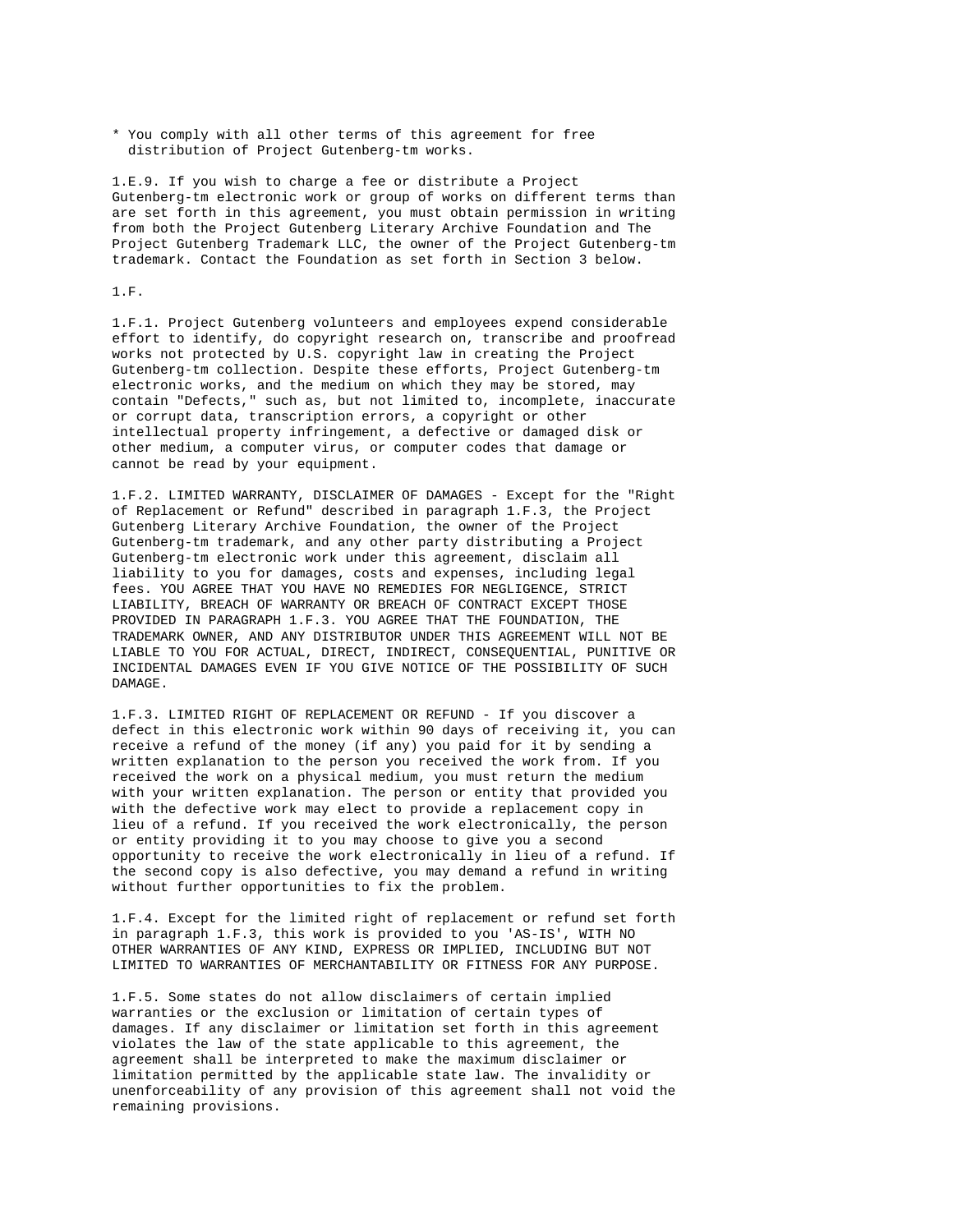1.F.6. INDEMNITY - You agree to indemnify and hold the Foundation, the trademark owner, any agent or employee of the Foundation, anyone providing copies of Project Gutenberg-tm electronic works in accordance with this agreement, and any volunteers associated with the production, promotion and distribution of Project Gutenberg-tm electronic works, harmless from all liability, costs and expenses, including legal fees, that arise directly or indirectly from any of the following which you do or cause to occur: (a) distribution of this or any Project Gutenberg-tm work, (b) alteration, modification, or additions or deletions to any Project Gutenberg-tm work, and (c) any Defect you cause.

Section 2. Information about the Mission of Project Gutenberg-tm

Project Gutenberg-tm is synonymous with the free distribution of electronic works in formats readable by the widest variety of computers including obsolete, old, middle-aged and new computers. It exists because of the efforts of hundreds of volunteers and donations from people in all walks of life.

Volunteers and financial support to provide volunteers with the assistance they need are critical to reaching Project Gutenberg-tm's goals and ensuring that the Project Gutenberg-tm collection will remain freely available for generations to come. In 2001, the Project Gutenberg Literary Archive Foundation was created to provide a secure and permanent future for Project Gutenberg-tm and future generations. To learn more about the Project Gutenberg Literary Archive Foundation and how your efforts and donations can help, see Sections 3 and 4 and the Foundation information page at www.gutenberg.org Section 3. Information about the Project Gutenberg Literary Archive Foundation

The Project Gutenberg Literary Archive Foundation is a non profit  $501(c)(3)$  educational corporation organized under the laws of the state of Mississippi and granted tax exempt status by the Internal Revenue Service. The Foundation's EIN or federal tax identification number is 64-6221541. Contributions to the Project Gutenberg Literary Archive Foundation are tax deductible to the full extent permitted by U.S. federal laws and your state's laws.

The Foundation's principal office is in Fairbanks, Alaska, with the mailing address: PO Box 750175, Fairbanks, AK 99775, but its volunteers and employees are scattered throughout numerous locations. Its business office is located at 809 North 1500 West, Salt Lake City, UT 84116, (801) 596-1887. Email contact links and up to date contact information can be found at the Foundation's web site and official page at www.gutenberg.org/contact

For additional contact information:

Dr. Gregory B. Newby Chief Executive and Director gbnewby@pglaf.org

Section 4. Information about Donations to the Project Gutenberg Literary Archive Foundation

Project Gutenberg-tm depends upon and cannot survive without wide spread public support and donations to carry out its mission of increasing the number of public domain and licensed works that can be freely distributed in machine readable form accessible by the widest array of equipment including outdated equipment. Many small donations (\$1 to \$5,000) are particularly important to maintaining tax exempt